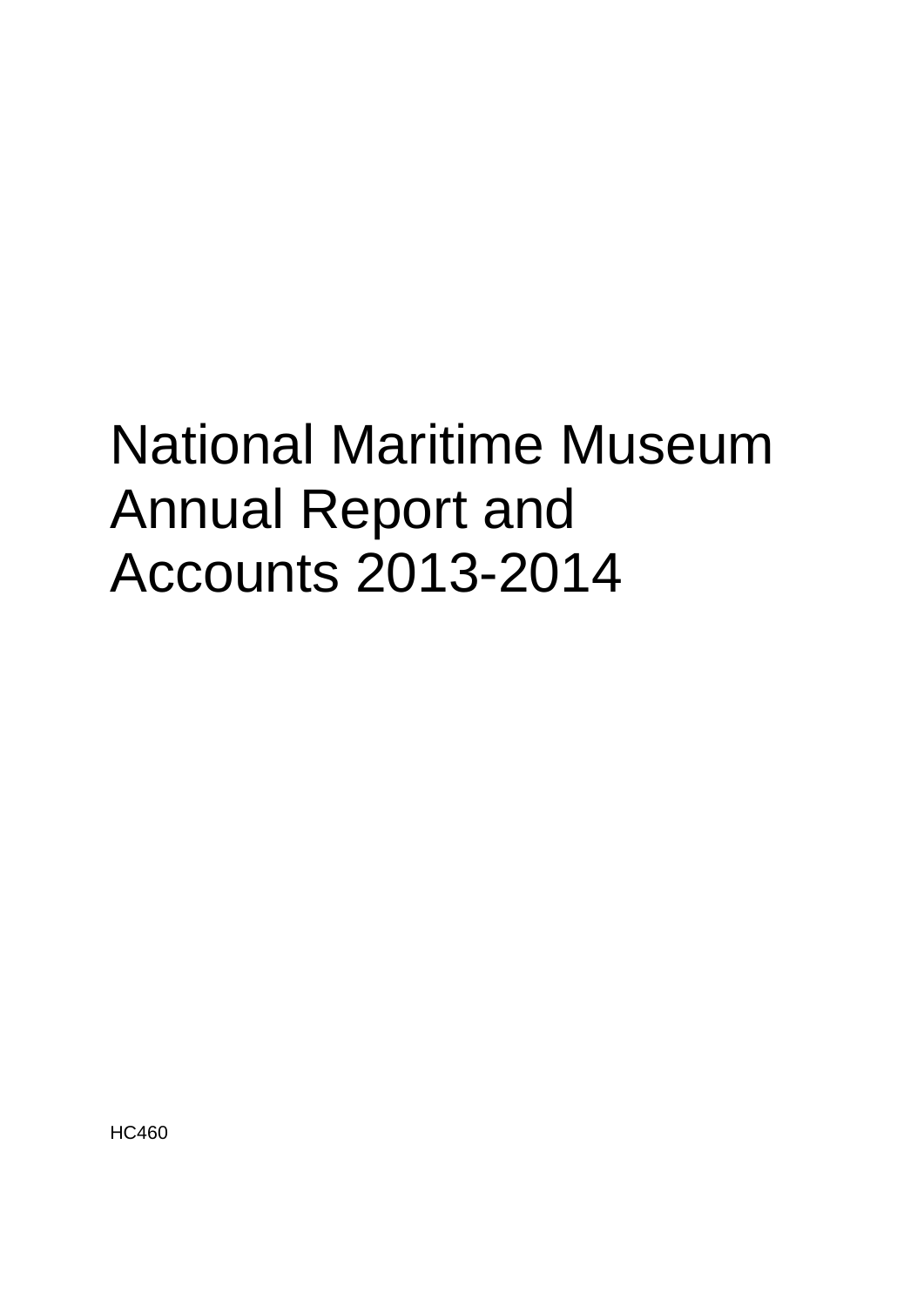# National Maritime Museum Annual Report and Accounts 2013-2014

Presented to Parliament pursuant to Section 9 (8) of the Museums and Galleries Act 1992

Ordered by the House of Commons to be printed on 17 July 2014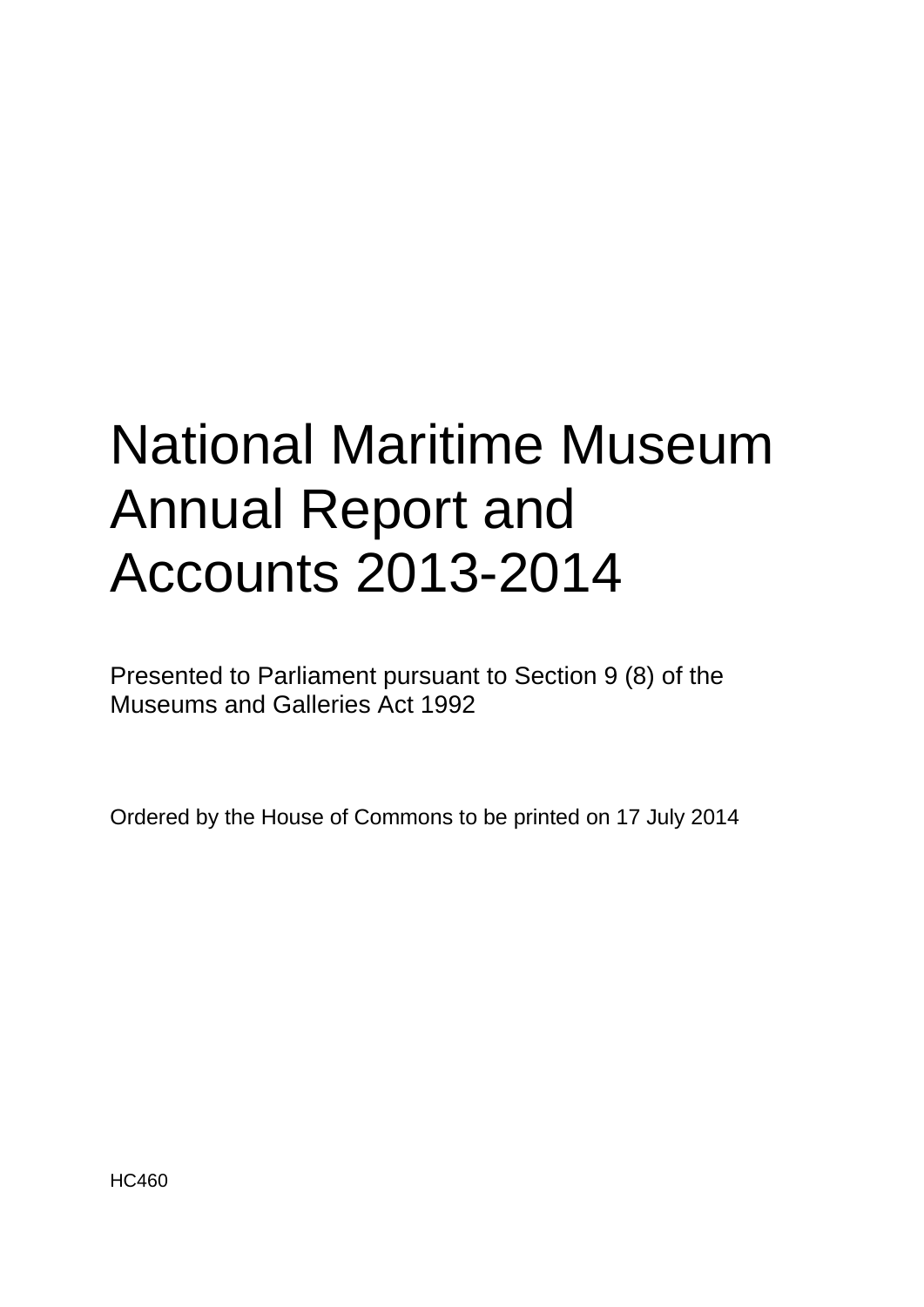

© Crown copyright 2014

You may re-use this information (excluding logos) free of charge in any format or medium, under the terms of the Open Government Licence v.2. To view this licence visit [www.nationalarchives.gov.uk/doc/open-government-licence/version/2/](http://www.nationalarchives.gov.uk/doc/open-government-licence/version/2/) or email [PSI@nationalarchives.gsi.gov.uk](mailto:PSI@nationalarchives.gsi.gov.uk) Where third party material has been identified, permission from the respective copyright holder must be sought.

This publication is available at [www.gov.uk/government/publications](http://www.gov.uk/government/publications)

Any enquiries regarding this publication should be sent to us at Park Row, Greenwich, London SE10 9NF, United Kingdom marked for the attention of the Trustees of the National Maritime Museum.

Print ISBN 9781474107372 Web ISBN 9781474107389

Printed in the UK by the Williams Lea Group on behalf of the Controller of Her Majesty's Stationery Office

ID 17061401 07/14

Printed on paper containing 75% recycled fibre content minimum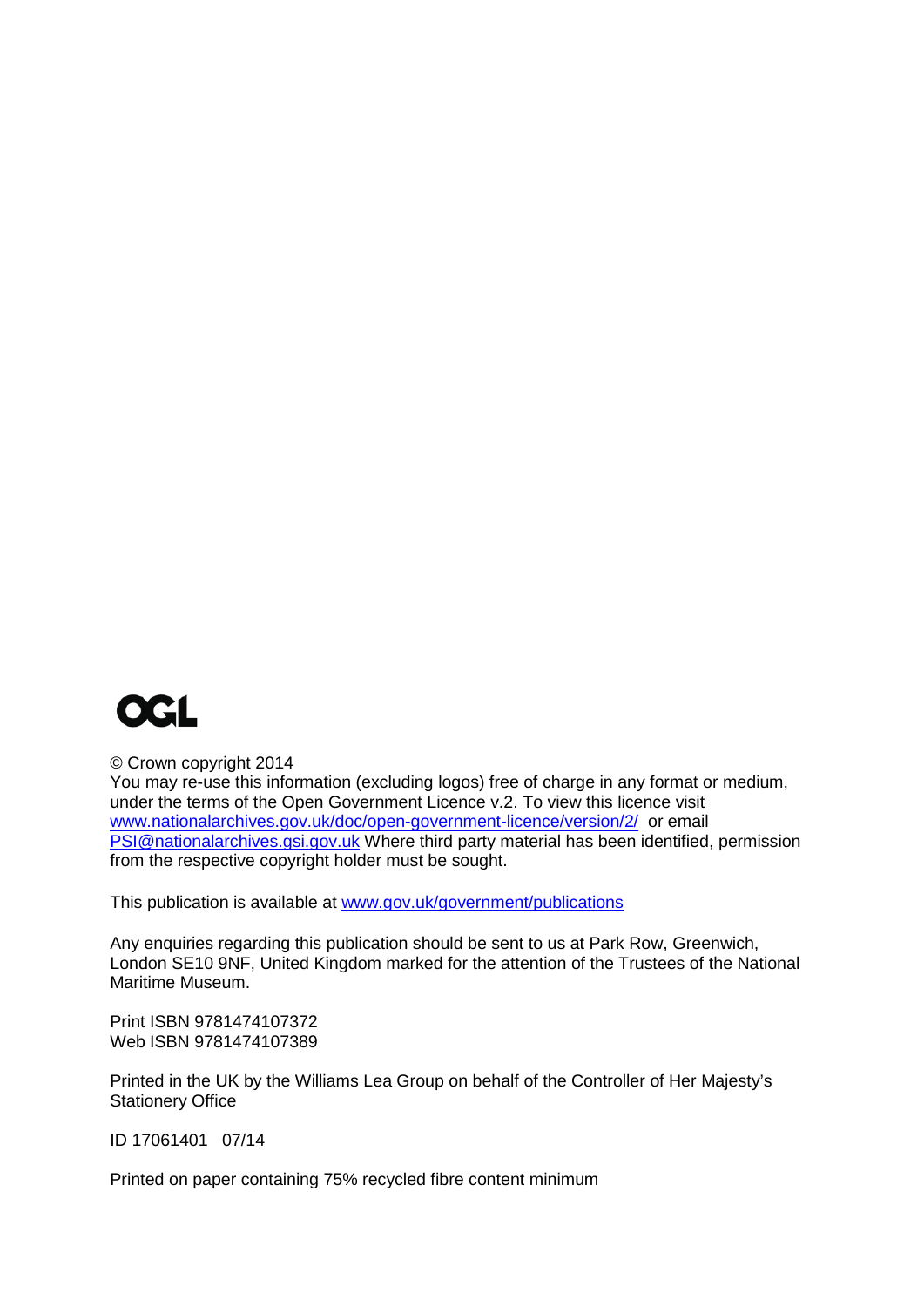# **TRUSTEES' AND ACCOUNTING OFFICER'S ANNUAL REPORT AND CONSOLIDATED ACCOUNTS FOR THE YEAR ENDED 31 MARCH 2014**

# **CONTENTS**

| $\mathbf{i}$ | <b>Statutory Background and History</b>                    | 1                |
|--------------|------------------------------------------------------------|------------------|
| <i>ii</i>    | <b>Mission, Aims and Values</b>                            | $\boldsymbol{2}$ |
| 1.           | <b>Chairman's Foreword</b>                                 | 3                |
| 2.           | <b>Director's Statement</b>                                | 4                |
| 3.           | Review of activities, achievements and performance 2013-14 | $\mathbf 5$      |
| 4.           | <b>Sustainability report</b>                               | 22               |
| 5.           | <b>Future priorities</b>                                   | 26               |
| 6.           | <b>Workforce and Employment</b>                            | 28               |
| 7.           | <b>Remuneration Report</b>                                 | 31               |
| 8.           | Reference and administrative details                       | 35               |
| 9.           | <b>Supporters of the National Maritime Museum 2013-14</b>  | 37               |
| 10.          | <b>Financial Review</b>                                    | 40               |
| 11.          | <b>Statement of the Board of Trustees'</b>                 |                  |
|              | and the Accounting Officer's Responsibilities              | 44               |
|              | 12. Governance Statement                                   | 45               |
| 13.          | The Certificate and Report of the                          |                  |
|              | <b>Comptroller and Auditor General</b>                     | 55               |
| 14.          | <b>Consolidated Statement of Financial Activities</b>      | 57               |
| 15.          | <b>Balance Sheets as at 31 March 2013</b>                  | 58               |
| 16.          | <b>Consolidated Cash Flow Statement</b>                    | 59               |
| 17.          | <b>Notes to the Consolidated Accounts</b>                  | 60               |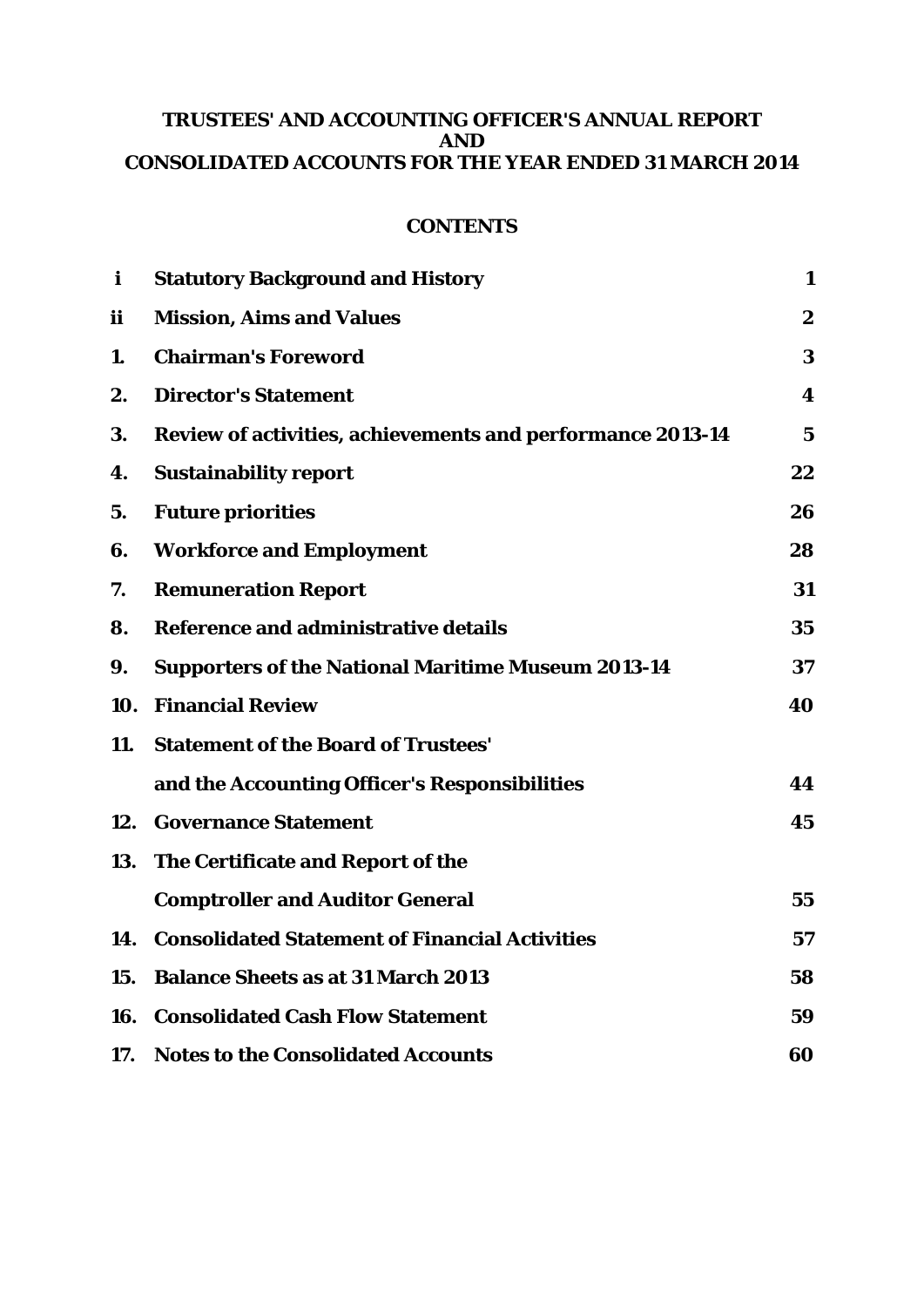# **i STATUTORY BACKGROUND AND HISTORY**

The National Maritime Museum at Greenwich is the largest maritime museum in the world. Founded by the National Maritime Museum Act of 1934, modified by the 1989 Act, the Museum includes the Queen's House and the Royal Observatory, Greenwich. The Museum is honoured that HRH The Duke of Edinburgh is its Patron.

The Museum's three sites are open 362 days a year and in 2013–14 welcomed their highestever number of visits, nearly 2.5 million, from Britain and around the world.

The Museum receives funding from the taxpayer via Grant-in-Aid through the Department for Culture, Media and Sport, with additional income derived from trading activity, donations and sponsorship. Entry to the national maritime collection is free, although charges are made for special exhibitions, the Peter Harrison Planetarium, the Greenwich Meridian Line and Flamsteed House.

The National Maritime Museum is an exempt charity and an Executive Non-Departmental Public Body. In 2013–14, it had an annual income of some £31.74 million and a staff of 504 full-time equivalents, under the Board of Trustees, the Director, and an Executive. They uphold diversity and equal opportunities for all.

The National Maritime Museum was opened to the public by King George VI on 27 April 1937. Previously (1807–1933) its main buildings at Greenwich, including the Queen's House, accommodated the Royal Hospital School. The Royal Observatory, Greenwich, was added to the Museum's estate and curatorial remit in 1953.

The Museum is unique in the architectural significance and setting of its buildings. The 17thcentury Queen's House, designed by Inigo Jones and probably the most important early classical building in England, is the keystone of the historic 'park and place' landscape of Maritime Greenwich, so-designated as a UNESCO World Heritage Site (WHS) in 1997. Flamsteed House (built 1675–76), the original part of the Royal Observatory, was designed by Sir Christopher Wren and was the first purpose-built scientific research facility in Britain.

The Museum has a number of storage outstations in south-east London close to its main site. It owns the freehold of two of these, one being the architecturally interesting Brass Foundry at Woolwich Arsenal attributed to Sir John Vanbrugh.

All the Museum buildings have been subsequently upgraded at various times. Modern redevelopment of the main galleries centres on what is now the Neptune Court. One of the first museum capital projects funded by the Heritage Lottery Fund, this was completed in 1999 and reopened by Her Majesty The Queen. The Queen's House was refurbished in 2001 to display changing aspects of the Museum's large and significant art collection: the House was re-opened in this role by His Royal Highness The Prince of Wales. The *Time and Space* major capital project at the Royal Observatory was opened by Her Majesty The Queen in May 2007.

In July 2011 the new Sammy Ofer Wing was opened by the Patron of the Museum, His Royal Highness The Duke of Edinburgh. This major architectural addition in many ways completes work on the Museum campus. It provides a new Museum main entrance from the Royal Park, facilities for our pre-eminent research archive and a custom-built special exhibitions gallery.

In June 2011 Her Majesty The Queen formally approved Royal Museums Greenwich (RMG) as the new overall title for the Museum, Queen's House and Royal Observatory.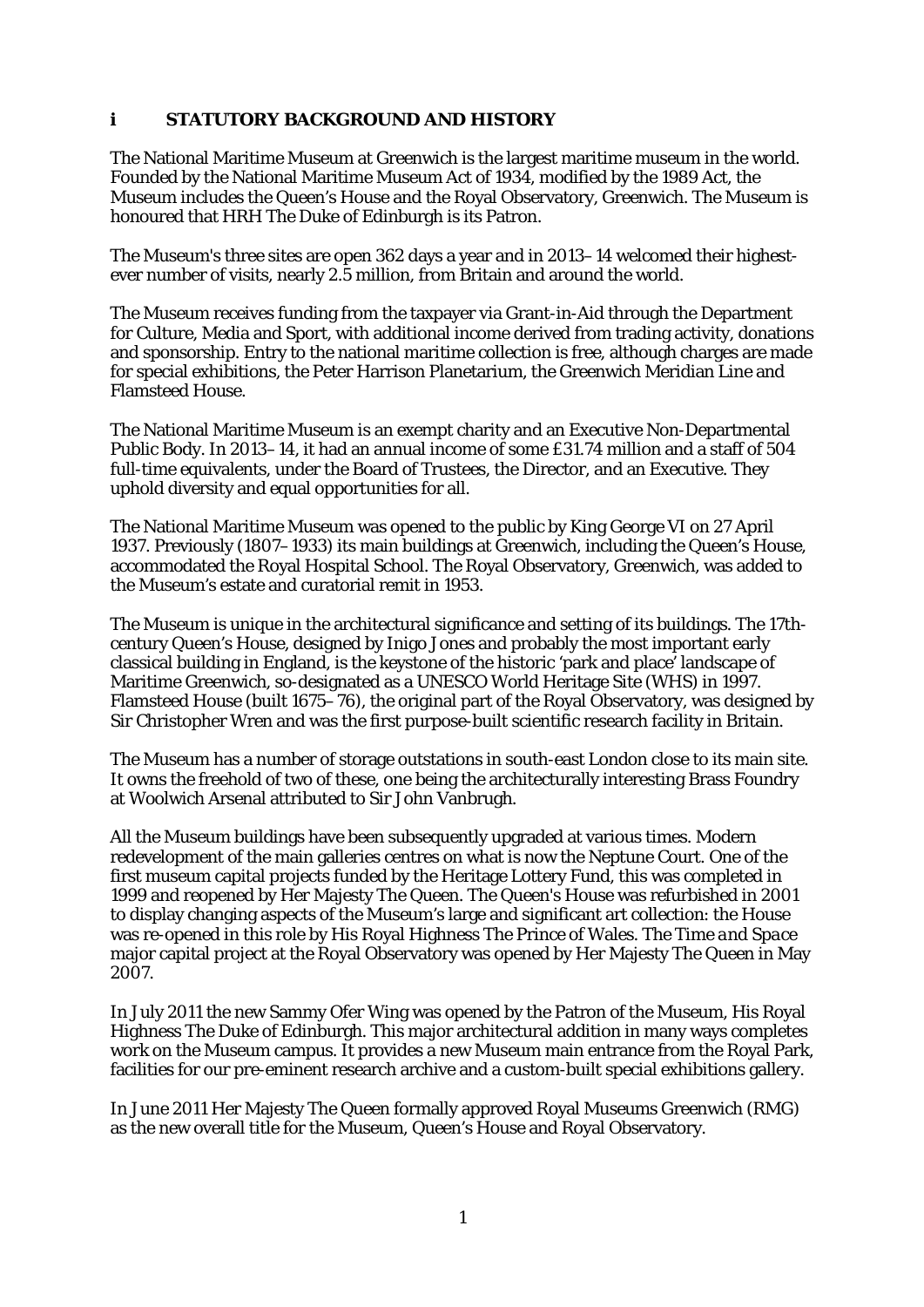In April 2012 Her Majesty The Queen reopened the fully conserved *Cutty Sark* to the public. The National Maritime Museum has the responsibility for the operational management of the ship, under a Service Level Agreement with the owner of the ship, the Cutty Sark Trust. The ship is also a key component of the Royal Museums Greenwich brand.

The Museum has the most important holdings in the world on the history of Britain at sea, comprising more than two million items, including maritime art (both British and 17thcentury Dutch); cartography; manuscripts including official public records; ship models and plans; scientific and navigational instruments; and instruments for time-keeping and astronomy (based at the Observatory). Its British portraits collection is exceeded in size only by that of the National Portrait Gallery and its holdings relating to Nelson and Cook, among many other individuals, are unrivalled. It has the world's largest maritime historical reference library (100,000 volumes) including books dating back to the 15th century. An active loans programme ensures that items from the collection are seen in the UK and abroad. Through its displays, exhibitions and outreach programmes the Museum also explores our current relationship with the sea, and its future as an environmental force and resource.

# **ii MISSION, OBJECTIVE AND AIMS**

The Museum's **Mission** is to:

# **illustrate for everyone the importance of the sea, ships, time and the stars, and their relationship to people**

The Museum's overall **Objective** is to:

# **Stimulate people's curiosity – the trigger for discovery and learning**

The Museum's four **Primary Aims** are to:

# **1. Put visitors first.**

Create inspiring experiences that transform people's understanding of our subjects and collections.

# **2. Value our heritage.**

Care for and develop our unique collection and world historic sites.

# **3. Extend our reputation.**

Maximise our reach to and impact on local, regional, national and international audiences and stakeholders.

# **4. Strengthen our organization.**

Grow our expertise, increase revenues, control costs and manage risks.

The **Outcome** of the Museum's work is to achieve, for all its public at home and overseas, a greater understanding of British economic, cultural, social, scientific, political and maritime history, and its consequences in the world today.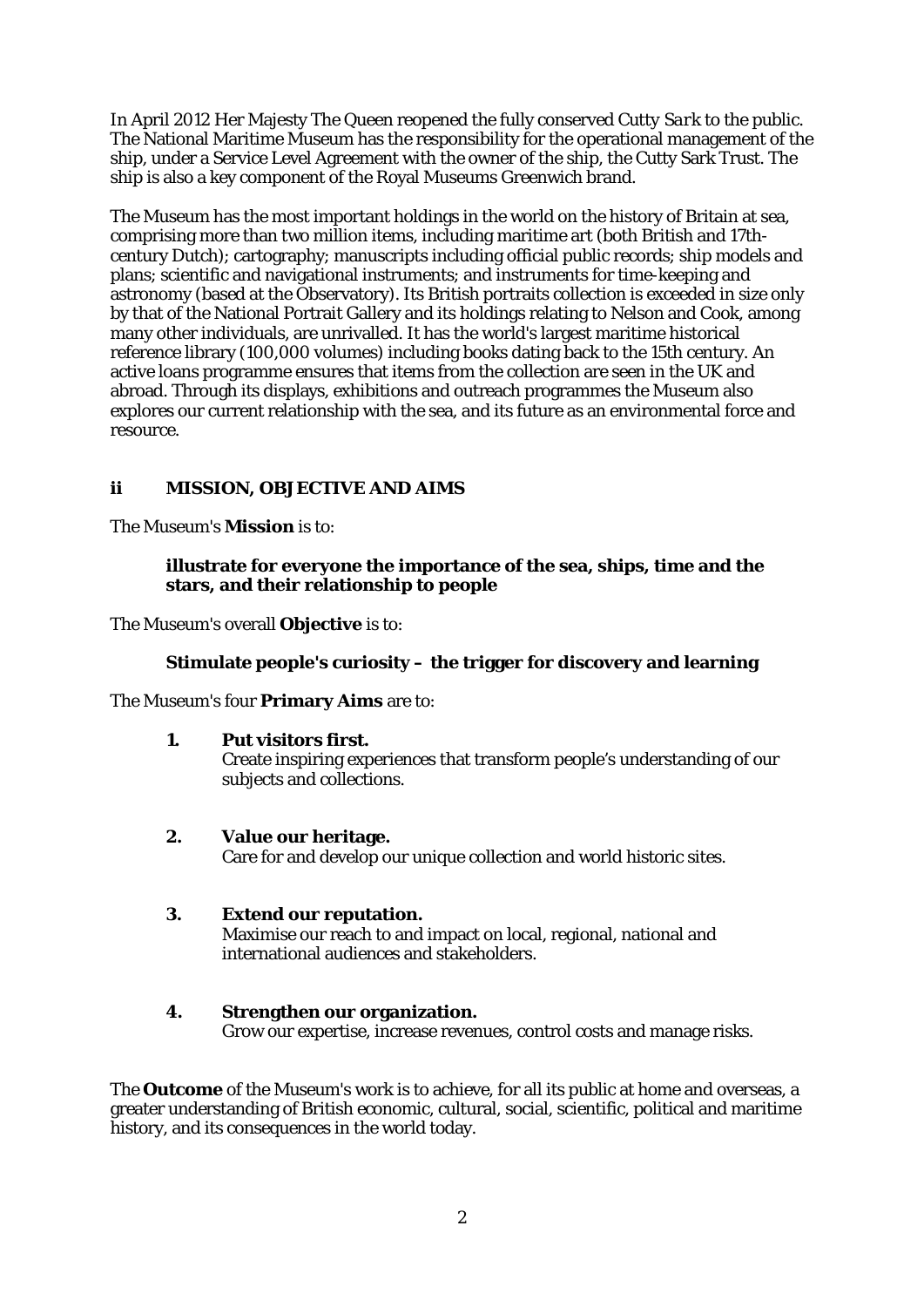# **1. CHAIRMAN'S FOREWORD**

I am personally delighted to have joined the Museum at such a high point in its journey. The results of the 2013–14 year are a manifestation of how everyone in the Museum has worked so hard together for the benefit of the public. The Board and I thank them for it. In particular, we are grateful to Lord Sterling for his outstanding commitment to the Museum and for the many successes achieved in his eight years as Chairman.

As a seafarer myself, I believe there is no better example of our nation's maritime prowess than Captain James Cook. 2018 will mark the 250th anniversary of the first of Cook's three great voyages of exploration, in H.M. Bark *Endeavour*. This will be commemorated in Australia, New Zealand, many islands of the Pacific as well as in Britain. As the largest repository of collections relating to James Cook and his expeditions, Royal Museums Greenwich will take its place at the centre of these celebrations with the significant new **Endeavour project**.

A major component of the Endeavour project comprises some 1,000m2 of new galleries. At the National Maritime Museum these galleries will focus on the inspiring theme of exploration while, in a new development at the Royal Observatory, displays will concentrate on the parallel stories of navigation and timekeeping technologies. Each of these elements is central to the story of Britain and the sea. Moreover, this will enable us to strengthen the thematic links between the Royal Observatory with the National Maritime Museum – a key story here will again be James Cook and his role in the advancement of science (particularly the observation of the Transit of Venus in 1769), providing visitors with stories that connect with both sites.

This exciting project will also allow us to reflect changing attitudes towards science; contextualize displays of the Museum's most recent major acquisitions, the two paintings by George Stubbs - *The Kongouro from New Holland* and *Portrait of a Large Dog* (Dingo); and bring fresh insights to the interpretation of exploration and navigation for today's audiences. The new galleries will not only show our unrivalled material but we will also combine interpretation techniques with new research to connect people in accessible ways with this important but complex subject.

The project will also remedy shortcomings that our visitors have identified in our current offering at both the National Maritime Museum and the Royal Observatory. In developing the solutions, we will continue to engage with our local communities, our traditional audiences and actively seek the opinions of non-visitors, to ensure that what we create will truly excite and inspire and increase visitor enjoyment. Based on our track record to date, we are confident that we can not only meet these challenges, subject to funding and fundraising, but that we can also provide increased visitor numbers with the environment, programmes and displays that will stimulate and refresh people's curiosity.

This exciting project will focus the whole Museum in an endeavour that will create new platforms for learning and display. In its totality, the project offers a great range of opportunities for sponsors.

The Trustees and I recognise there are financially challenging years ahead. We are, however, committed to providing the public with the best possible offer we can from our resources in order to give people inspiring experiences that transform their understanding of our subjects and collections.

Sir Charles Dunstone, Chairman of the Board of Trustees 24 June 2014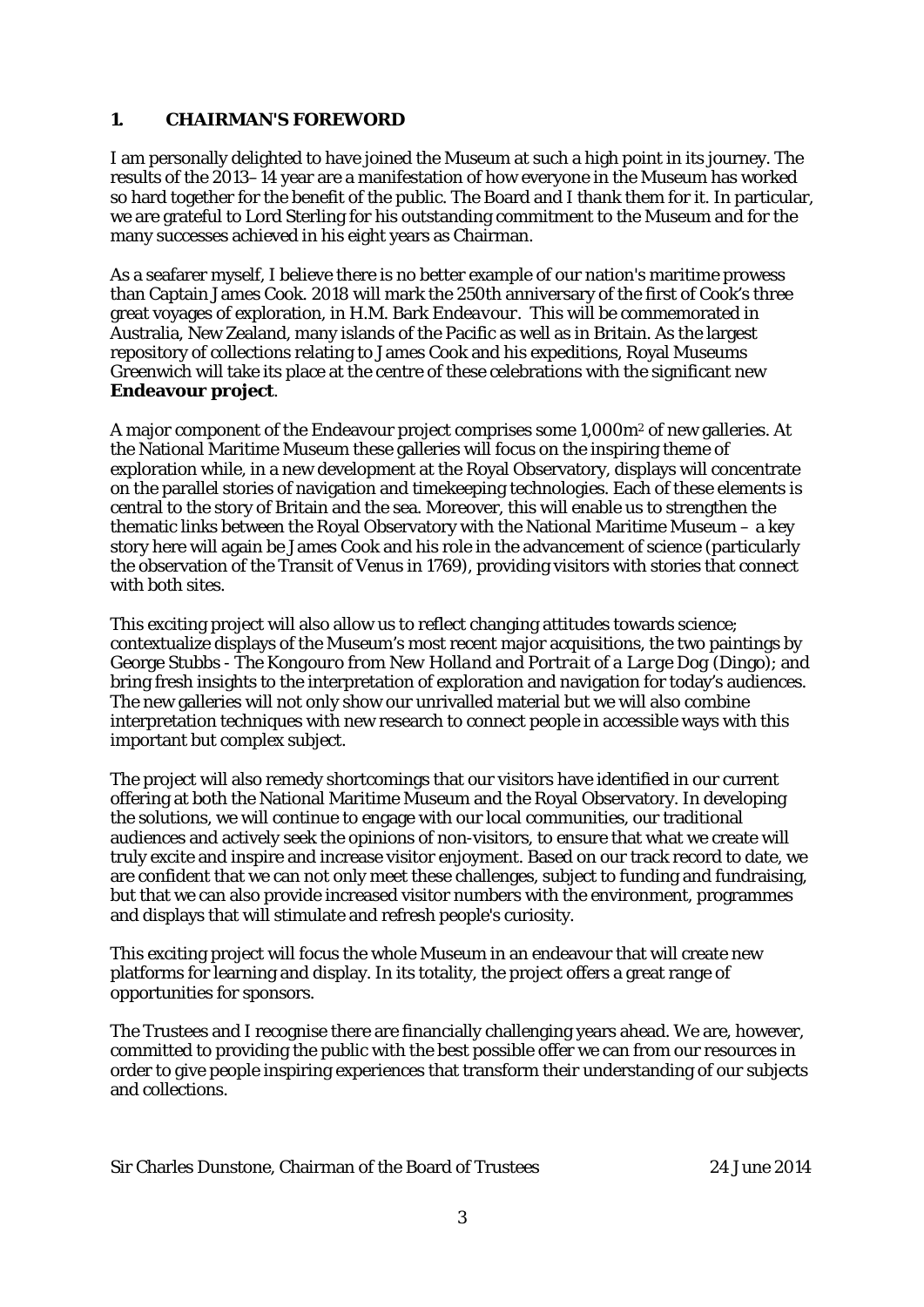# **2. DIRECTOR'S REVIEW**

In 2013–14 visitation to Royal Museums Greenwich (including *Cutty Sark*) totalled 2.8m, the highest figure ever achieved in the Museum's nearly 80-year history. Even if the *Cutty Sark* attendance figure, 308k, is removed to provide a like-for-like comparison with previous years, the total figure across our three long-standing sites was nearly 2.5 million, an all-time record. Both the National Maritime Museum and the Peter Harrison Planetarium achieved record attendance numbers: over 1.5million at NMM and 164k at the Planetarium. [www.rmg.co.uk](http://www.rmg.co.uk/) also performed strongly, receiving 10% more visits than in 2012–13.

Our major exhibition, *Turner & the Sea,* the most ambitious art exhibition ever staged by the Museum, attracted large crowds, great critical reviews and strong media attention. Visitor numbers drawn from beyond the Museum's traditional boundaries passed 131,000 and had a very positive impact on our admissions and secondary spend on retail and catering.

The strategic importance of growing this self-engendered income through paid-for exhibitions is on-going in order to offset the continual reductions in our Grant-in-Aid funding over the years since 2011–12 and which will continue at least to 2015–16. The Trustees are instigating plans to minimize the inevitable public-facing impact of this reduction in Grant-in-Aid while continuing to provide free access to the national collection.

This was also the year of the acquisition of the great Stubbs' paintings. In terms of purchase price, this is the largest in the Museum's history and it was made possible by huge support from the Eyal Ofer Family Foundation, the Heritage Lottery Fund, the Monument Trust, the Art Fund, the Sackler Trust, and many others to all of which we are all very grateful.

As a national museum we also work hard with our many stakeholders and I select the following as exemplars of our local, national and international cultural exchange to build relationships which help develop the culture sector in this country and assist export promotion in that sector:

The Museum partnered the BBC in a new 4 part television documentary series '**Britain and the Sea'** by David Dimbleby. The first episode went on air in the prime viewing slot of 9pm Sunday, 17 November on BBC 1.

On 6 December, the Museum held a **Loans seminar for regional museums** to discuss partnership opportunities and encourage loans from our collection. The seminar was booked to capacity and received very positive feedback from attendees.

The **National Historic Ships Shipshape Skills Project** has been awarded grants totalling nearly £300k (£262k from the Heritage Lottery Fund) to fund 20 trainees based at 5 centres across the UK to undertake training in basic boat building and conservation and traditional rig handling.

I have been elected President of the **International Congress of Maritime Museums,**  the international organisation for maritime museums, for the next 2 years, 2013–15. This is the first time since the mid-1970s that Greenwich has hosted this role.

Finally but most importantly I am very pleased to thank every member of staff and all our volunteers for all the great contributions that they have made over the past 12 months. As a result of everyone's hard work and dedication, the Museum has enjoyed its best ever year.

Dr Kevin Fewster, A.M., Director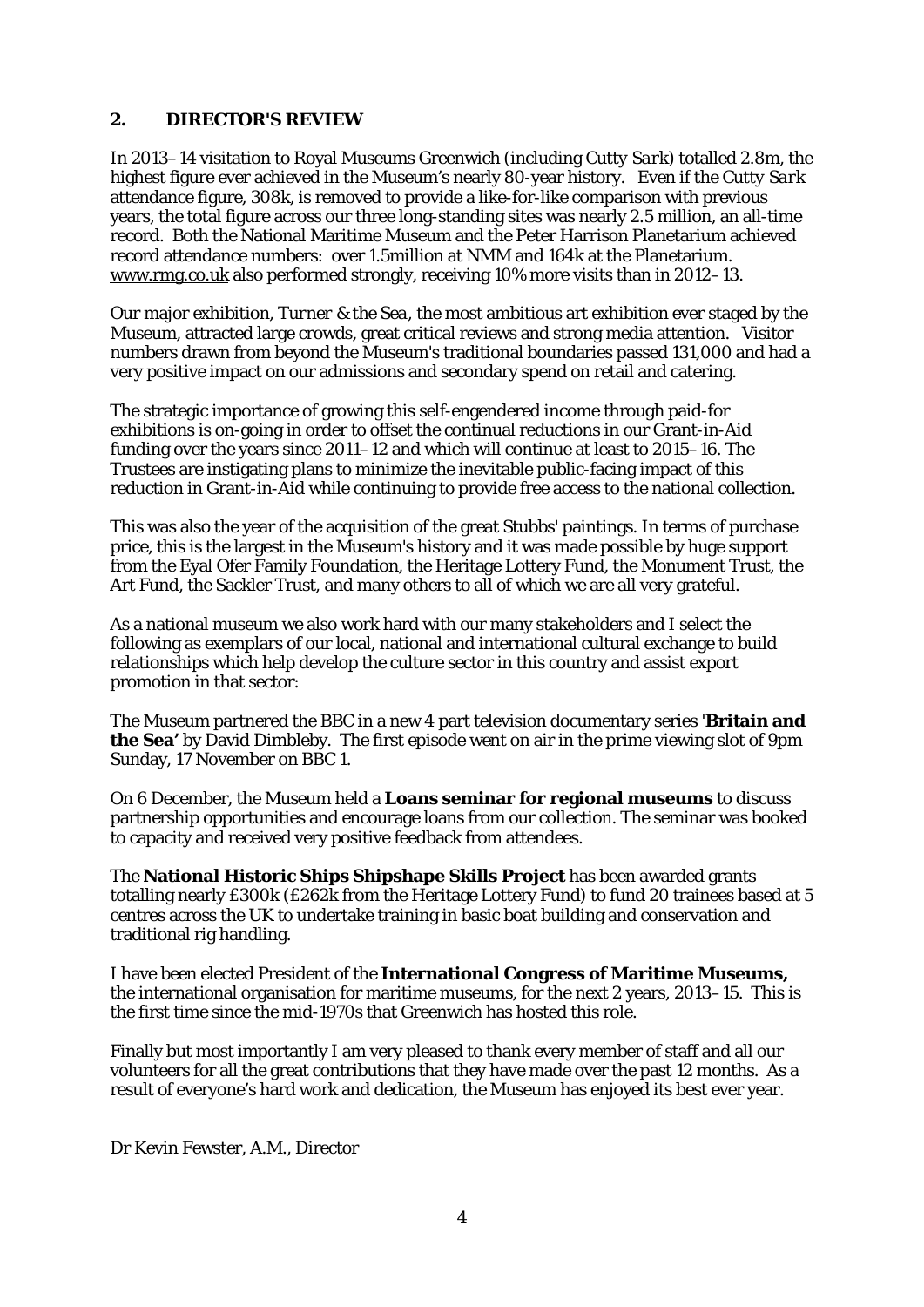## **3. REVIEW OF ACTIVITIES, ACHIEVEMENTS & PERFORMANCE, 2013–14**

The following section is a brief review of the activities and achievements of 2013–14 (so necessarily contains only a selection of the Museum's work over the year), all of which contribute to fulfilling the Museum's Objective to Stimulate people's curiosity. The section is structured in accordance with the Museum's four Primary Aims.

## **3.1 To put visitors first.**

## **Create inspiring experiences that transform people's understanding of our subjects and collections.**

## **Temporary Exhibitions:**

#### *Turner and the Sea (*22 November 2013–21 April 2014)

*[Turner and the Sea](http://www.rmg.co.uk/about/press/server.php?show=conEvent.3382)* was the first full-scale examination of J.M.W. Turner's lifelong fascination with the sea. Dramatic, contemplative, violent, beautiful, dangerous and sublime – the sea was the perfect subject to showcase Turner's singular talents, and the 120 pieces displayed included some of the most celebrated paintings of the artist's long career. The exhibition featured items on loan from some of the world's most prestigious artistic institutions including [The National Gallery,](http://www.nationalgallery.org.uk/) [Tate,](http://www.tate.org.uk/home/default.htm) [Yale Center for](http://ycba.yale.edu/index.asp)  [British Art,](http://ycba.yale.edu/index.asp) [British Museum,](http://www.thebritishmuseum.ac.uk/) [Metropolitan Museum of Art,](http://www.metmuseum.org/home.asp) [Royal Collection Trust,](http://www.royalcollection.org.uk/) [Calouste Gulbenkian Foundation,](http://www.gulbenkian.org.uk/) Lisbon and [National Gallery of Art,](http://www.nga.gov/content/ngaweb.html) Washington. The exhibition proved exceptionally popular with visitors, attracting over 131,000 visits during its run.

#### *Visions of the Universe* (7 June–15 September 2013)

*[Visions of the Universe](http://www.rmg.co.uk/about/press/archive/server.php?show=conEvent.3381)* charted the development of astronomical imaging, revealing the role that astronomers played in pushing forward the technology of cameras and telescopes so that we can see the weather on distant planets and look beyond the Milky Way into galaxies beyond. Visitors to the exhibition could take a visual trip through our solar system encountering images of the Moon, Sun, the planets and deep space, before coming back to Earth to a selection of images that reflect our fascination with the night sky. The photographs on display included the latest cutting edge images captured by NASA, the Russian space programme and some of the greatest telescopes in the world, as well as highlights from the last four years of the Museum's [Astronomy Photographer of the Year](http://www.rmg.co.uk/about/press/archive/server.php?show=nav.3767) competition. The exhibition welcomed more than 70,000 visitors during its run and received positive comments from visitors.

## *Ansel Adams: Photography from the Mountains to the Sea* (9 November 2012–28 April 2013)

Ansel Adams (1902–1984) is arguably the most popular and influential photographer in American history. This spectacular exhibition explored Adams's unique approach to photography by featuring – for the first time – pictures of water in all its forms. Fluid, ephemeral, and unpredictable, water was the ideal subject for photographic experimentation. Adams returned to water again and again, capturing seascapes, rapids, waterfalls, geysers, clouds, ice and snow, placid ponds and raging rivers, producing some of the most striking images of his career. The exhibition proved very popular with visitors, attracting over 119,000 visits during its run.

## *From Stars to Satellites* (8 March–30 September 2014)

This display explores the history of satellite navigation, from its origins in stargazing and science fiction to the launch of the ground-breaking European 'Galileo' satellite navigation system in 2014. Visitors are able to discover the links and legacies between astronomy, longitude and satellites, bringing the longitude story into the 21st century and giving consideration to how 'satnav' has changed the world.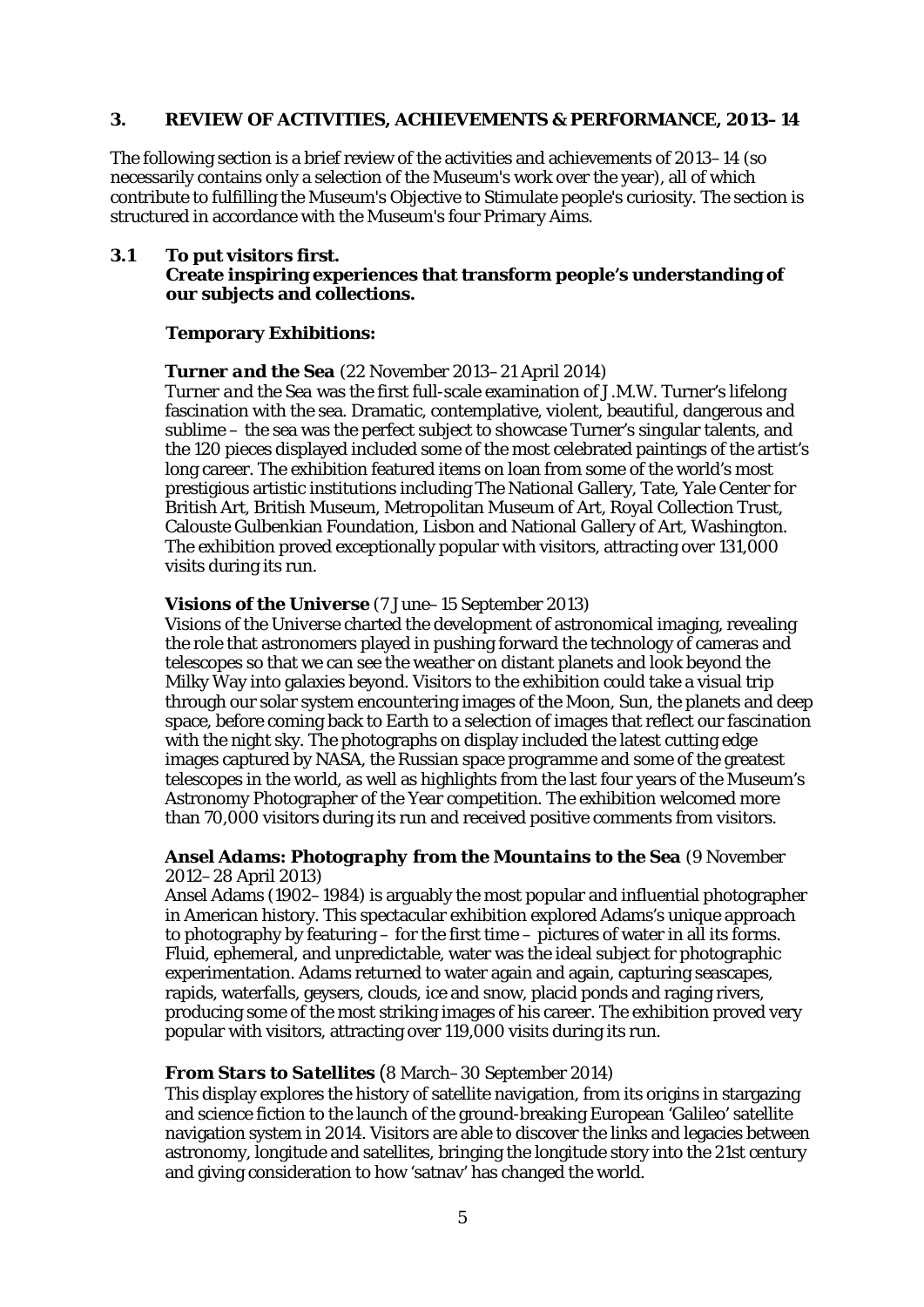*Astronomy Photographer of the Year* (19 September 2013–23 February 2014) This annual competition was arranged in collaboration with our media partner, the BBC magazine *Sky at Night*, and was the culmination of an astrophotography competition run by the Museum throughout 2013. In its fifth year, the exhibition displayed at the Royal Observatory attracted a wide range of media attention and received over 1,200 entries, the highest number to date. The competition has become a fixture on stargazers' agendas across the globe and continues to attract an everincreasing amount of national and international media coverage.

## *Alice Kettle: The Garden of England* (14 March–18 August 2013)

Showcased in the Queen's House, *The Garden of England* was a series of three new works by major British textile artist Alice Kettle. Drawing on the Museum's portrait collection, *The Garden of England* looked at the queens and courtiers involved with the Queen's House, and its original setting as a garden retreat. The exhibition captured the richness and flamboyance of the Stuart court and was the inaugural project of the Museum's contemporary arts programme.

## *War Artists at Sea* (15 February 2014–February 2015)

Showcasing the very best of Royal Museums Greenwich's collection of First and Second World War art, this display includes visually arresting and moving portraits, battle scenes, and depictions of everyday life during conflict. Charged with the task of revealing a 'truth' that went beyond the simple recording of events, official war art served the purposes of commemoration, instruction, documentation and propaganda as well as raising morale at home and at the front.

*Yinka Shonibare MBE at Greenwich* (18 September 2013–23 February 2014) Following the acquisition of *[Nelson's Ship in a Bottle](http://www.rmg.co.uk/whats-on/events/server.php?show=nav.4191)* in 2012 the Museum invited Yinka Shonibare MBE to collaborate with Royal Museums Greenwich in 2013. The vibrant pieces created by Mr Shonibare and placed on show at Greenwich encouraged visitors to look at our collections with fresh eyes, and to ask different questions about our maritime and stargazing past. The art works explored trade and empire, commemoration and national identity, themes that are central to both Mr Shonibare's work and the Museum's collections.

## *Alien Revolution* (1 March–8 September 2013)

From the writings of 16th-century astronomer Nicolaus Copernicus to modern-day scientists still searching for life amongst the stars, this exhibition took a tour of our on-going fascination with alien life, including children's favourite outer-space creature, E.T.; the intrepid Mars Curiosity rover on its solitary mission, and American couple Betty and Barney Hill who claimed to have been abducted by aliens in 1961.

With scientific and fantastical images which capture the imagination, *Alien Revolution* explored our obsession with other worlds, from luminous paintings of whimsical bat-men and ethereal Moon maidens in the 19th century to the violent depiction of invading Martians in stories of hostile aliens by H.G. Wells, to the first appearances of mysterious and complex crop-circles in 1970s England.

## *Arctic Convoys* (19 October 2011–December 2014)

This display examines the Arctic Convoys of World War II - what they were, why they went, what the voyages were like, how the convoys were protected and the Russian reception of Allied convoys at Archangel and Murmansk.

The gallery uses clothing designed to wear on the Arctic convoys, ship models and ships' badges alongside oil paintings and reproductions of photographs from the NMM's collections.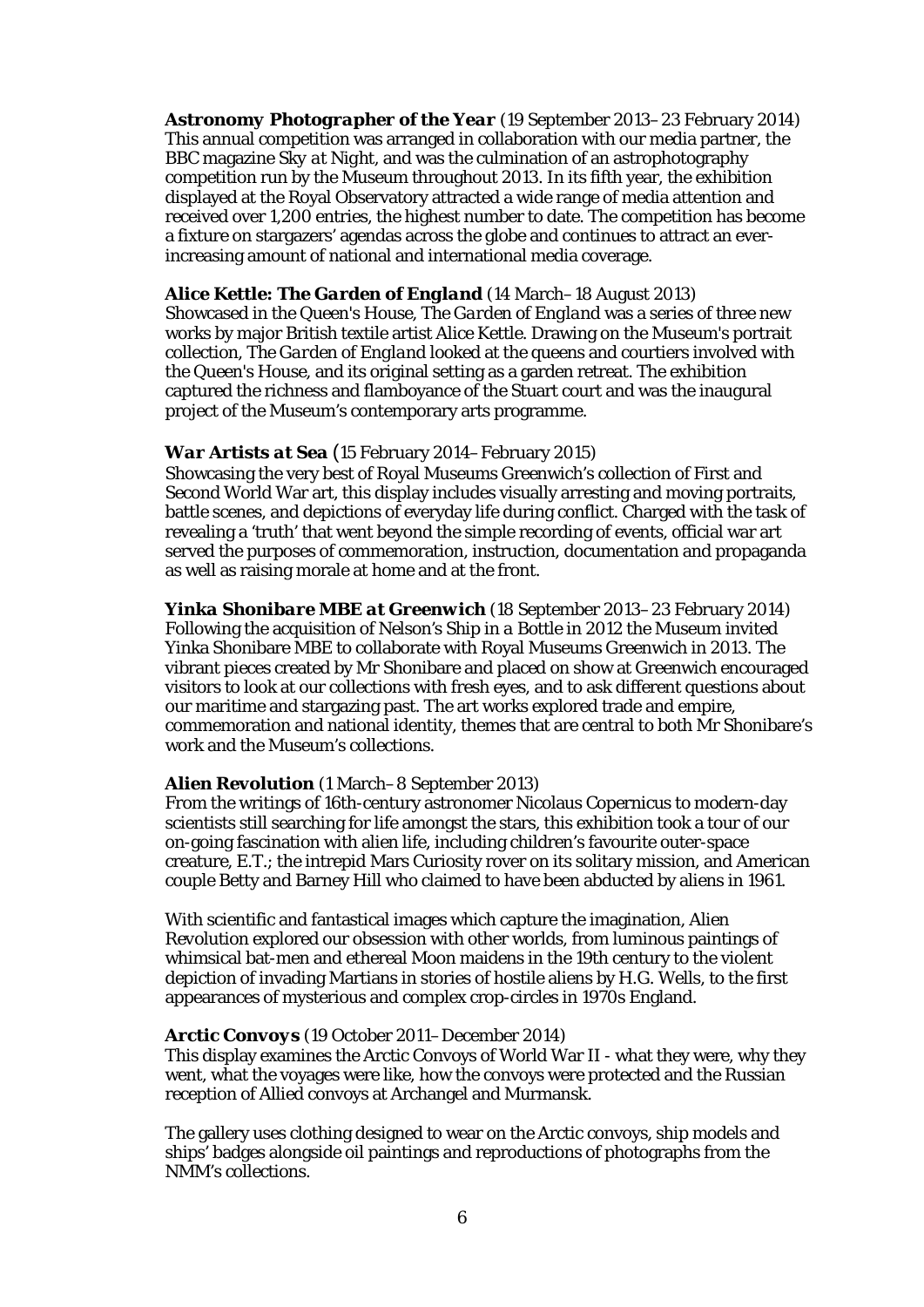# *Broadsides! Caricature and the Navy 1756–1815* (19 October 2012–30 April 2013)

This exhibition explored the history of the Royal Navy during the late 18th and early 19th centuries through the lens of caricature. This was a period of intense naval activity encompassing the Seven Years War, the American War of Independence, and the wars against revolutionary and Napoleonic France. It also witnessed the emergence of a new and popular form of graphic satire, as caricature developed into a highly sophisticated art form, typically representing contemporary political and naval events with an acerbic wit and a journalistic concern for current affairs.

## **Permanent Galleries:**

# *Nelson, Navy, Nation: the story of the Royal Navy and the British people, 1688–1815*

*[Nelson, Navy, Nation](http://www.rmg.co.uk/about/press/archive/server.php?show=ConWebDoc.26687)* is a major new permanent gallery at th[e National Maritime](http://www1.rmg.co.uk/)  [Museum.](http://www1.rmg.co.uk/) Opened on Trafalgar Day (21 October 2013), it looks at how the Royal Navy shaped individual lives and the course of British history over the tumultuous 18th century – a period when the Navy became a greater focus of public life than ever before and sea-faring heroes were national celebrities.

*Nelson, Navy, Nation* brings together over 250 objects from the Museum's collections, including exceptional works of art such as Devis's *Death of Nelson* and William Hogarth's *Captain Lord George Graham in his Cabin*; little known treasures like Gabriel Bray's shipboard watercolours; and iconic items such as Nelson's uniform from the Battle of Trafalgar.

## *The Great Map*

*The Great Map* brings the Museum's largest open space to life with a huge interactive world map that visitors can use to discover more about some of the most infamous and exciting events in Britain's maritime history. *The Great Map* opened to the public in late August 2013 and allows visitors of all ages to walk across the map's surface and use a touch-screen tablet to uncover stories of female pirates, Scott's Antarctic expedition and many more, to play interactive games, and to understand from live data the currents and winds that drive vessels and people across the world's oceans and seas. *The Great Map* provides a space at the centre of the Museum where people can gather together, delve deeper into the Museum's collections, and join in with events and celebrations. This multi-sensory, experience is especially suitable for families and uses real-time ship data provided by AISHub and VesselFinder.

## *RE-THINK*

*RE*·*THINK* is an exciting new opportunity at the National Maritime Museum, giving visitors the space to explore, discover and reflect on the themes of the Museum, and create responses within the gallery. The Museum's first exhibition in this new space opened in February 2014, and invites visitors to look again at *Nelson's Ship in a Bottle* by Yinka Shonibare MBE. Thanks to funding from the Art Fund, [Maria](http://www.iniva.org/library/archive/people/a/amidu_maria)  [Amidu](http://www.iniva.org/library/archive/people/a/amidu_maria) is the Artist in Residence, developing a collective making project about the people who have gone unrecorded in the narrative of the British Empire.

## *Flamsteed House*

The entrance gallery of Flamsteed House was redesigned and installed during the year. The Astronomer's apartments were also refreshed and given new interpretation as part of a revitalized visitor experience.

## **Maritime London**

The *Maritime London* gallery was refreshed with new objects and graphics in November 2013.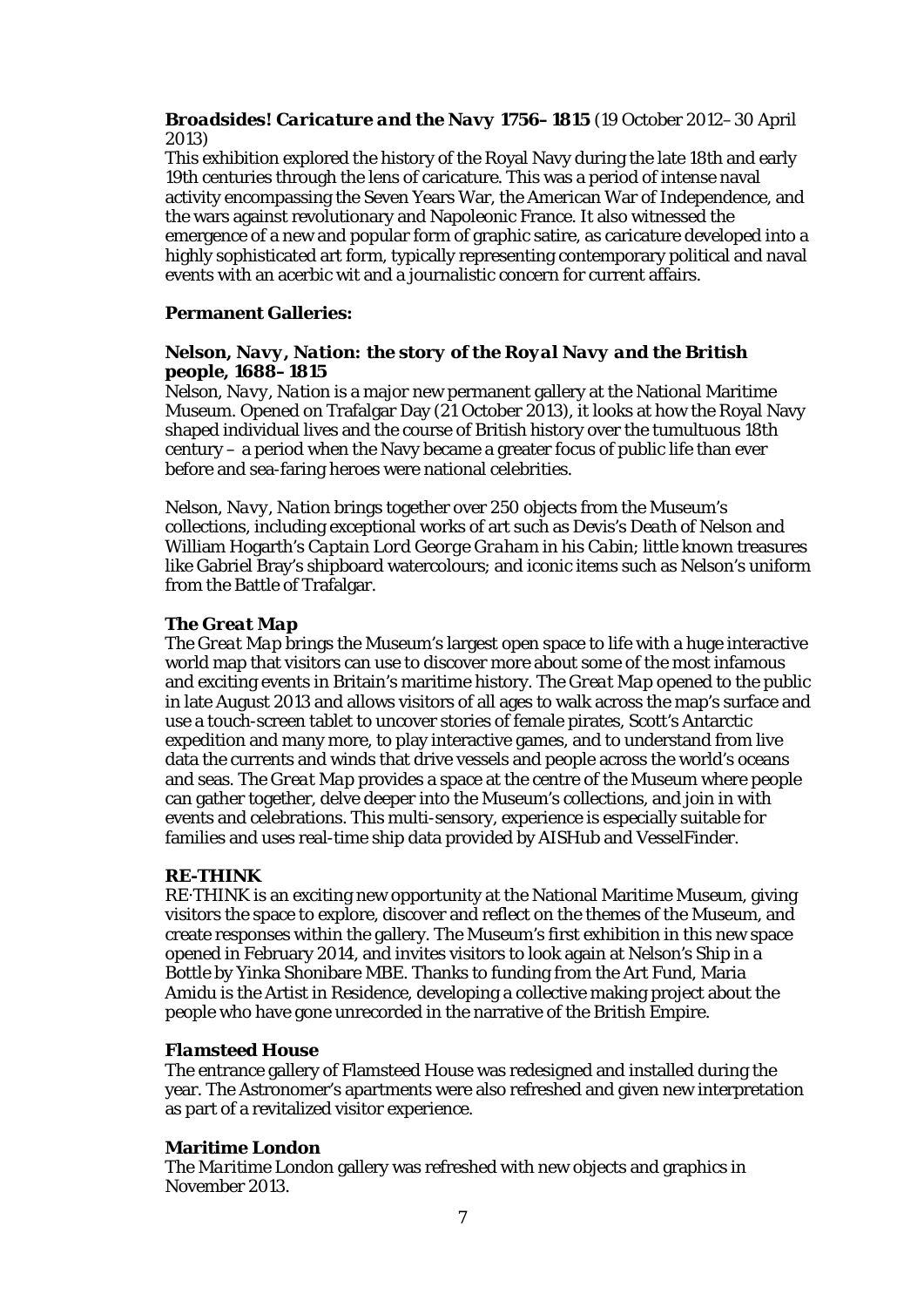# **Royal Observatory, Greenwich: Science Learning & Public Engagement**

The Museum's new Space Spectacular weeks launched in 2013–14; these three weekends coincide with International Space Week (Autumn 2013), National Science and Engineering Week (Spring 2014) and the lead-up to the Summer Solstice (Summer 2014). These weeks include a brand new challenge workshop, MoonBots, for secondary students and the science theatre show Atoms to Aliens (a show that was developed in house) for primary students. The feedback from both was very positive and feedback from teachers informed the Museum that themed weeks like this are suiting their students' needs as well as stimulating their curiosity.

The Museum also distributed a short show promoting the *Astronomy Photographer of the Year* competition to increase participation amongst amateur astronomy photographers. The show was taken on by more than a dozen institutions with planetarium in the UK and overseas and was shown on six continents.

## **Formal Learning**

The Royal Observatory saw a record year for formal learners, with more than 29,000 pupils aged 4-18 taking part in the ROG schools programme. This was very close to the absolute maximum capacity for the site. To counteract this, the Museum introduced an innovative new out-of-school-hours 'Think/Space' programme, which combines guest lectures with telescope observing sessions. This has proven extremely popular with teachers and pupils and has expanded the impact and capacity of the Museum's offer for secondary schools.

## **Informal Learning**

The Museum's popular telescope observing programme, *An Evening with the Stars*, is managing to maintain previous levels of income generation despite a 50% reduction in the number of sessions. This is due to new efficiency measures that have halved delivery costs and workloads associated with the programme.

On the evening of 9 January 2014 three of the Museum's Astronomy team - Marek Kukula, Liz Roche and Brendan Owens - ran astronomy outreach activities at the BBC Stargazing Live London event, held on the Royal Holloway campus to accompany the BBC2 series. Over the evening they spoke to around 2,500 people and handed out flyers promoting the Royal Observatory's schools and public programmes.

The Museum's year of longitude-themed exhibitions and displays began with the opening of *From Stars to Satellites* on 8 March 2014. To coincide with this the European Space Agency & UK Space Agency held a VIP/media event at the Royal Observatory on 6 March 2014 to inaugurate the new Galileo satellite navigation system. Also associated with the display, in partnership with publishers Jurassic London, the Museum will be reprinting *The Brick Moon*, a nineteenth century science fiction story, with a new introduction by Richard Dunn and Marek Kukula.

# **Peter Harrison Planetarium shows**

A collaboration with the Google Lunar X-Prize team, responsible for the \$60m science prize offered to the first private group to land a robot on the Moon, has resulted in a free license for the planetarium show *'Back to the Moon for Good'*. This show begins with the Longitude Prize and will be shown at the same time as the exhibition *Ships, Clocks and Stars* is on display at the Sammy Ofer Wing.

*Undiscovered Worlds -* this new show produced by Boston Science Museum entered the Planetarium programme in October 2013. This show was seen at the International Planetarium Conference and was identified as the best available show on the market.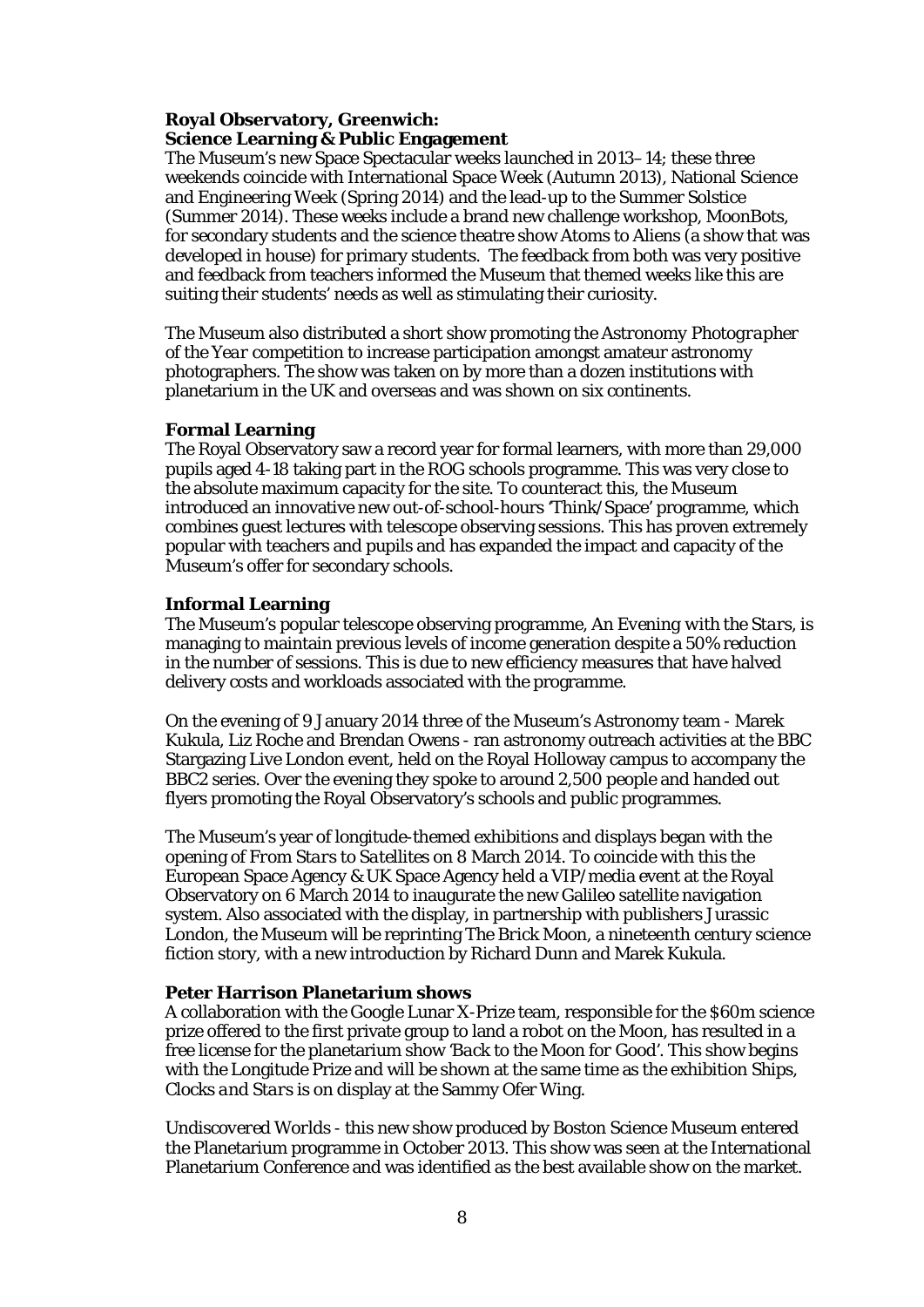*Captured Starlight - t*his new live show is linked to the *Astronomy Photographer of the Year* competition (APY) and is based on a combination of the APY short show and our traditional 'Sky Tonight' offer.

# **Digital Media**

*Nelson, Navy, Nation* opened with a suite of interactives available which have so far proven popular with visitors. The gallery has been promoted with a new digital signage animation, the first time for a permanent gallery at the Museum, and an online video quiz which will be used across social media channels.

Browsing the Collections interface has been launched on the Compass screens in the Compass Lounge and on the Streets in Neptune's Court. In addition, a new zoom function was launched on the Collections website.

## **NMM learning and public programmes**

The summer 2013 school holiday programme was dedicated to exploring the themes of *Nelson's Ship in a Bottle*. The season called 'Message in a Bottle' included a performance by a new actor character called 'John Simmons: a sailor's Trafalgar story' – this character was developed with the assistance of descendants of the real John Simmons. It also included a walking trail between the Museum and Trafalgar Square.

## *Informal Learning and Access*

A host of new activities and revisions to our established programmes celebrated the opening of the *Nelson, Navy, Nation* gallery in October 2013. These were all wellattended with record numbers attending the programme in the October half-term:

- *Trafalgar Day:* a range of events, tours and talks to celebrate the opening of the new gallery; these included talks in the Archive and a pub quiz in the nearby Trafalgar Tavern.
- *Maritime Lecture Series:* a programme dedicated to the themes of the gallery delivered by NMM curators and external speakers including Dr Sam Willis and Professor Andrew Lambert.
- *Island Nation:* half-term family events related to exploring the themes of the new gallery including actor programmes, storytelling, creative hat making workshops and archive sessions.
- *Music of the Sea:* a season of traditional maritime folk music events co-curated by the English Folk Dance and Song Society – a programme developed by learning and research with gallery performances alongside musical lectures and dance workshops.

## *Other Learning and Interpretation events*

- *Diwali celebrations:* Diwali celebrations took place on 9 November 2013 at the National Maritime Museum. Using the collections in the *Traders* gallery, this day celebrated the Festival of Lights and British Asian heritage and was yet again a highly successful programme, attracting around 1,000 people of diverse heritage.
- *Lost at Sea:* this was a late event to celebrate the opening of *Turner and the Sea*, programmed in partnership with the Thames Festival. The evening was a huge success and was the highest attended late event for a temporary exhibition to date, with nearly 2,000 visitors booking in advance for the evening.
- *February 2014 events:* these included 'Love in the Archives' for Valentine's Day, a performance of Emma Hamilton's 'Attitudes' in the Queen's House, and the Museum's annual Chinese New Year celebrations, which in addition to the established programme saw a new workshop added, Chinese sailing ship making, inspired by the *Traders* gallery.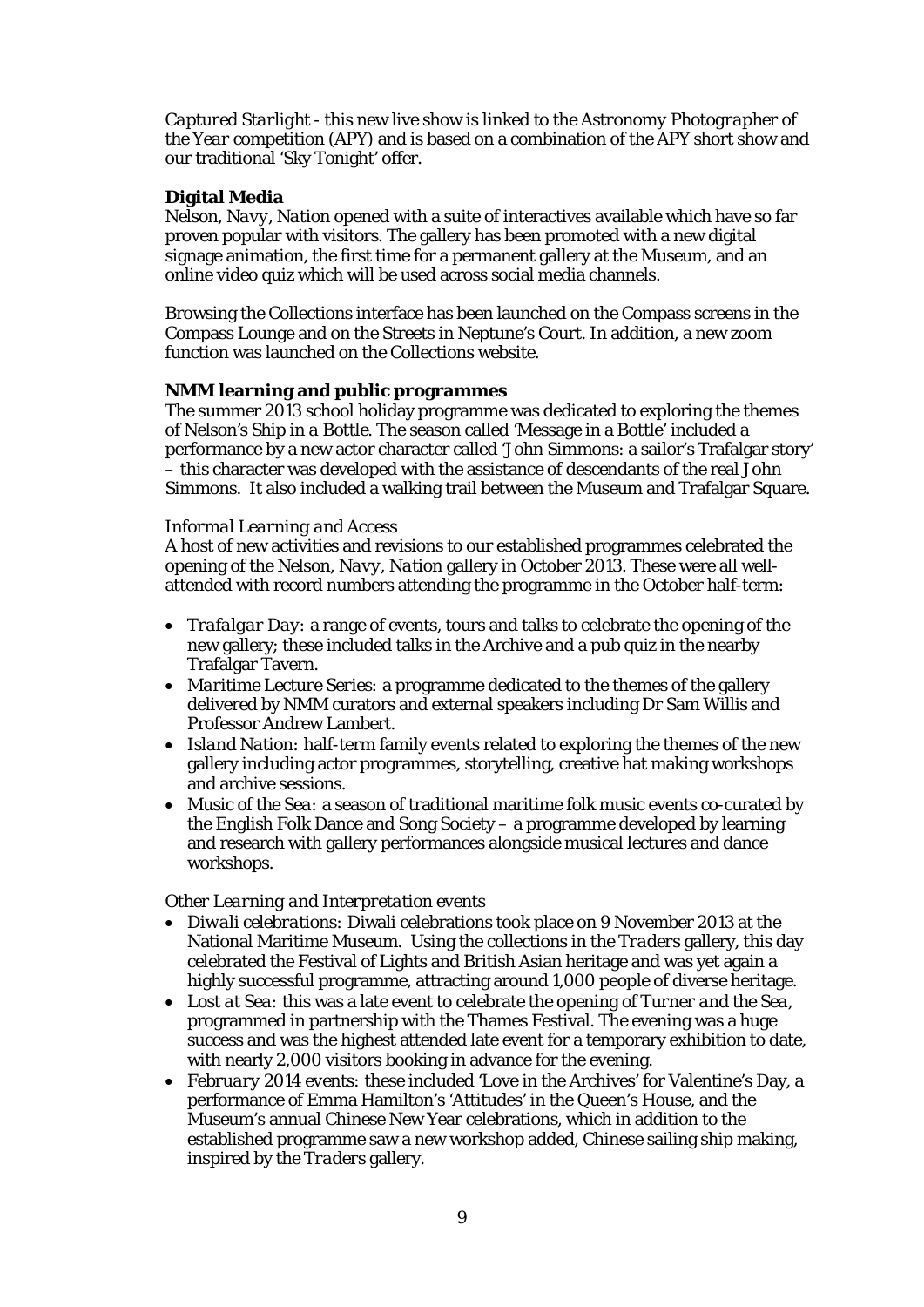# **3.2 To value our heritage. Care for and develop our unique collection and world historic sites.**

# **Acquisitions**

During the year the Museum made several significant acquisitions for the Collection.

The first of these was the two paintings by George Stubbs, *The Kongouro from New Holland* (Kangaroo) and *Portrait of a Large Dog* (Dingo), both dated 1772. These paintings will provide the Museum with a platform to launch its Endeavour project, culminating in 2018 with many more galleries and collections on display for our visitors. The £4.45m acquisition of these renowned and internationally significant paintings would not have been possible without the generous support of several key individuals, in particular Mr Eyal Ofer, and trusts and foundations – the Museum is very grateful to those who supported the acquisition.

The Museum also purchased at auction the Gibson of Scilly Collection. This photographic archive totals approximately 3,000 items, detailing shipwrecks and containing related images captured by four generations of the Gibson family of photographers between 1872–1997. Also acquired was Alexander and Herbert Gibson's manuscript ledger on the shipwrecks of Cornwall and the Isles of Scilly, 1876 –77.

Amongst other acquisitions during the year was a mid-eighteenth century gold pocket watch with experimental remontoir made by Thomas Mudge. This watch has unique features that link into John Harrison's efforts to develop a marine timekeeper and represents one of the most significant horological discoveries in recent years. It sheds new light on John Harrison's influence on the horological establishment during the 1750s, the most critical period in the development of a successful marine timekeeper.

# **Conservation: Queen's Presence Chamber painted ceiling**

The conservation of the painted ceiling in the Queen's Presence Chamber of the Queen's House was completed this year. This involved emergency stabilisation of the paint layer, cleaning, removing over-paint and retouching missing areas. The opportunity was taken to paint the room in a colour supporting the ceiling, rehanging the room with royal portraits and fitting a new lighting scheme that enhances both paintings and ceiling. The conservation element was generously supported by the Foyle Foundation.

# **Archive and Library**

To coincide with *Visions of the Universe* exhibition the Library team helped produce a display in the Compass Lounge which included a celestial globe from 1725, a tellurium 1820–30 and a hidden gem from the Library collection: a rarely-seen map of the Moon, hand drawn by the engineer and amateur astronomer Hugh Percy Wilkins (1896–1960).

On 22 August 2013 the Library hosted three sessions for the public as part of the *Hidden Treasures* scheme, focusing on the rich collection of prints and drawings held by the Museum. There are around 70,000 items in the collections and Curator of Art Melanie Vandenbrouck talked about a selection of these relating to travel, empire, naval and maritime art and history to an audience of 40 members of the public.

Tracey Weller, the Museum's Archives Learning Officer, co-ordinated a small display of items related to the Bombardment of Algiers in 1816 which was displayed in the Compass Lounge from the 15 November 2013 to 20 April 2014.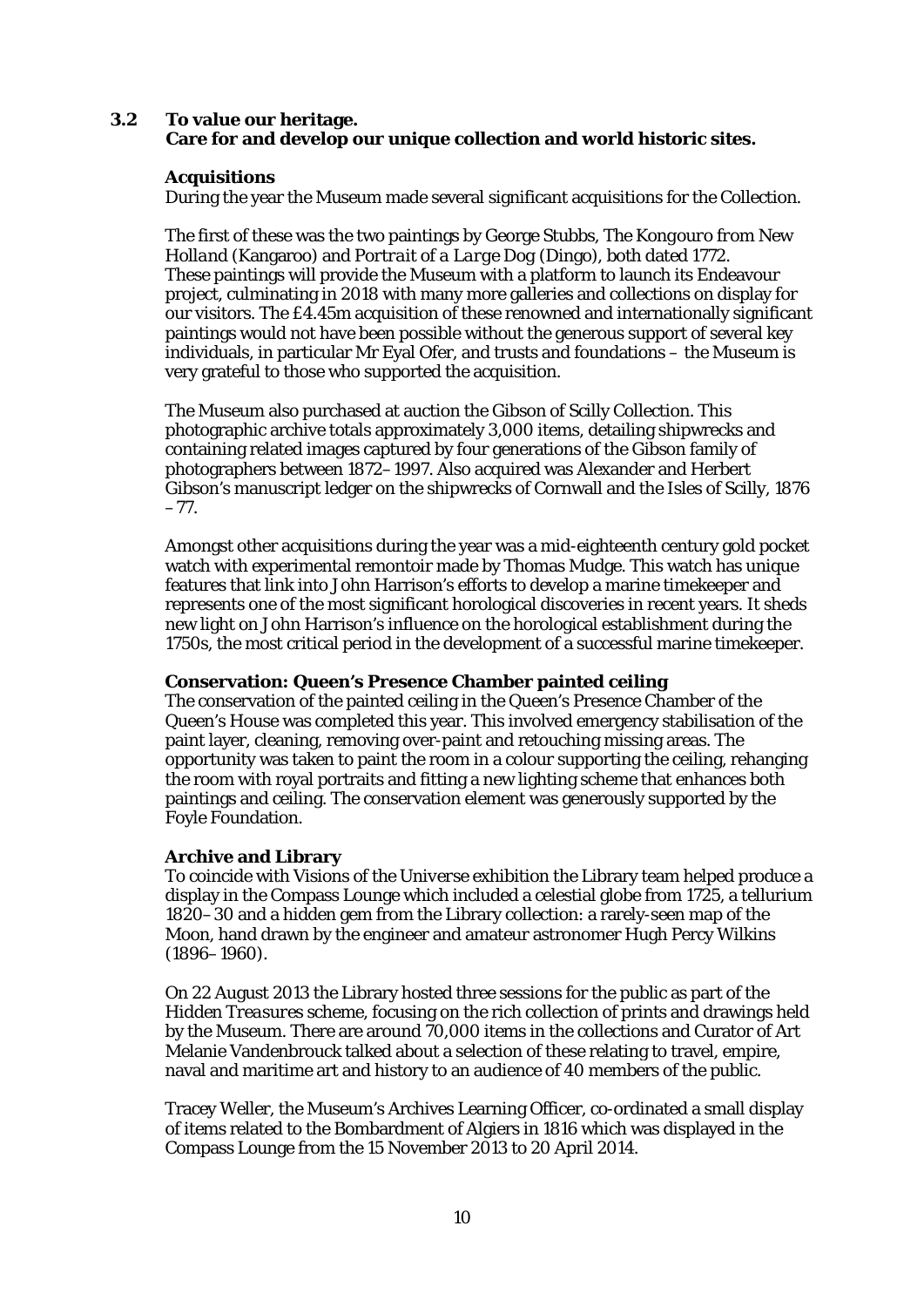A new display case is now installed just outside the Caird Library to highlight the range of fascinating items the Museum holds in the manuscript and printed collections. The first items on display included a discharge certificate for a mate on the *Cutty Sark*, a letter from a frigate captain during the Napoleonic Wars and the journal of a naval captain in the late 17th century. There will be a rolling programme of displays linked to the collections, exhibitions and events.

The first transcriptions of letters from the Navy Board to the Admiralty have been made available online via the Museum's archive catalogue. Transcriptions have been made by volunteers over the last year with 5 volumes completed representing 1,829 individual records between 1688–91. Now, for the first time, visitors searching the online archive catalogue will pick up ships, places and people mentioned in the letters.

#### **Research fellowships:**

## **Sackler-Caird Research Fellowship, 2012–2015**

Dr Jessica Ratcliffe, Yale NUS College, *Archiving the Globe: science, empire and the Admiralty in the nineteenth century* (Nov 2012–Spring 2015)

#### **Caird Senior Research Fellowships**

Sophie Carney, University of Roehampton, *The seventeenth-century history of the Queen's House* (Jan 2013–Jan 2014)

#### **Caird Short-term Research Fellowships**

Dr Claire Wintle, University of Brighton, 'Ethnographic ship models at the National Maritime Museum: an object-led investigation into imperial and maritime histories' (May-July 2013)

Adrian Young, Princeton University, 'Anthropology, Pitcairn Islanders, and the making of a natural laboratory on the edge of Britain's South Seas Empire' (August-November 2013)

John Harris, The Johns Hopkins University, 'Intelligence, technology and suppression: Britain and the Atlantic Slave Trade, 1808-1870' (October-November 2013)

#### **Sackler Short-term Research Fellowships**

Dr James Caplan, Laboratoire d'Astrophysique de Marseille, *Instruments for measuring astronomical photographic plates, 1880***–***198*0 (Oct 2012, May-July 2013)

Dr Inga Elmqvist Söderlund, Museum of the History of Science, Oxford, *Eighteenthcentury astronomical demonstration instruments and user experience* (early 2013)

#### **AHRC collaborative doctoral studentships in residence**

John Moyle, University of Leeds, *The Telegraphic Life: recovering the work of submarine cable technicians, 1850***–***1914*

Claire Warrior, Scott Polar Research Institute, University of Cambridge, *Exploring Histories: polar exploration and the construction of history at the NMM*

Geoff Snell, University of Sussex, *Thames Rising: representations of the river Thames in eighteenth-century culture, 2009–13*

Sophie Carney, University of Roehampton, *The Queen's House at Greenwich: the material culture of the courts of Anna of Denmark and Henrietta Maria 1603***–***1669)*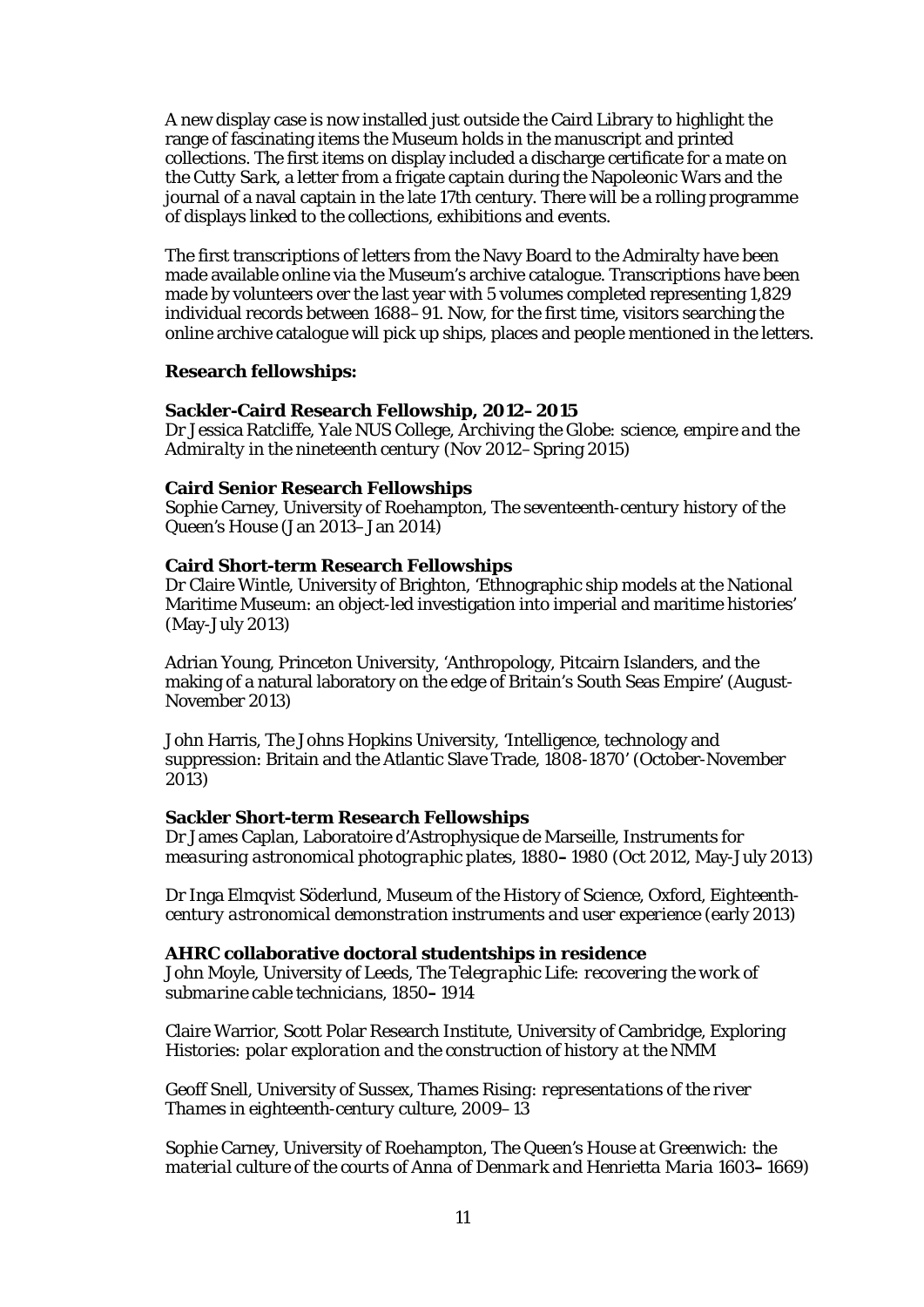Sian Williams, University of Southampton, *Circuits of Knowledge: the Royal Navy and the Caribbean, 1756***–***1815, 2010***–***14*

Cicely Robinson, University of York, *The National Gallery of Naval Art at Greenwich, 2010***–***14*

Katy Barrett, University of Cambridge, *Studentship attached to the History of the Board of Longitude project, 2010***–***13*

Eoin Phillips, University of Cambridge, *Studentship attached to the History of the Board of Longitude project, 2010—14*

Sophie Waring, University of Cambridge, *Studentship attached to the History of the Board of Longitude project, 2010***–***14*

Steven Gray, Royal Holloway, University of London*, Imperial coaling: Steam-power, the Royal Navy and British imperial coaling stations c. 1870***–***1914, 2011–15*

Georgina Rannard, University of Edinburgh, *Seventeenth-century Cartography – 'Empire and useful knowledge: mapping and charting the British Atlantic World, 1660***–***1720'* 2011–14

Elin Jones, Queen Mary, University of London, *Masculinity and the Georgian Navy, 2012***–***16*

Erica McCarthy, University of Hull, *Sculpture and the sea: figureheads, ship decoration and Britain's maritime worlds* , 2013-15

Daniel Davies, Middlesex University, *Serving the Empire: P&O, design, identity and representation, 1837-1969*, 2013–15

#### **Thames Consortium**

Hannah Stockton, Queen Mary University of London, *Imperial Thames: London, River and Empire, 1660-1830*, 2013–15

Julia Binter, Oxford University, *The cultural worlds of African palm oil: trade, consumption and museum collecting in Britain and Nigeria, 1850–1900*, 2013–15 Catherine Beck, University College London, *Patronage in the Royal Navy, 1775–1815*, 2013–15

## **Conferences, lectures and symposia**

The highlight of the year was the Navy Conference, Navy and Nation, 1688 to the present, 25-27 July 2013. 130 delegates filled our lecture theatre and seminar rooms to hear more than 50 papers presented over three days by scholars from around the world in what was one of the largest conferences the Museum has ever staged.

Other events included:

- The Anderson Medal Award, 18 April 2013, 45 attendees
- The Naval Dockyards Society AGM and Conference, 20 April 2013, 70 attendees
- Queen's House evening lecture in association with the Society for Court Studies, 13 May 2013, 55 attendees
- Van de Velde Study Day, 5 September 2013, 35 delegates
- China Culture Connect Conference, *Asiatic traditional painting, its history and conservation*, 18-19 October 2013, 90 delegates
- The Queen's House Conference, *Culture clash: contemporary arts in historic contexts*, 14 February 2014, 45 attendees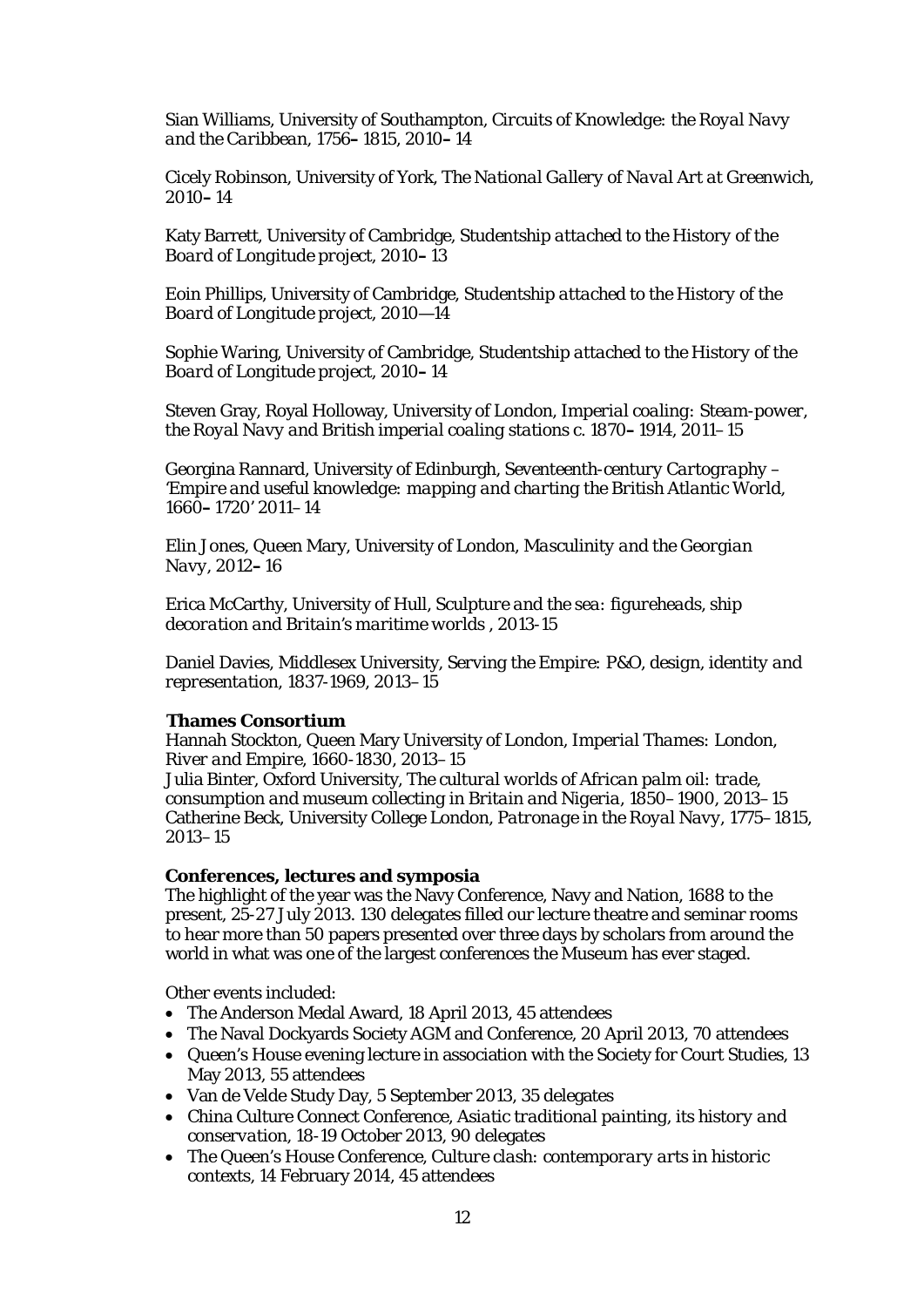• Turner Conference, *Maritime culture and Britain in the age of JMW Turner*, 21- 22 March 2014, 38 delegates

# **Caird Medal award**

The Museum has awarded the 2014 Caird Medal to Roger Knight, who had a distinguished career at the Museum and an equally distinguished career as a naval historian at Greenwich University after he left the Museum in 2000 as its Deputy Director. The Award marks a lifetime's contribution at the highest level to naval history, and particularly recognises two outstanding publications: *The Pursuit of Victory: the life and achievement of Horatio Nelson* (2005) and *Britain Against Napoleon: the organization of victory, 1793–1815* (2013).

## **Buildings, Estate and IT Infrastructure:**

## **Grounds**

There was a reduction in the amount of daffodils flowering around the main entrance gate during spring 2013. These have been in place since the Museum's opening and therefore form an important feature of the north lawns. In conjunction with our Formal Learning team, a local primary school assisted in a fun bulb planting event on site on 12 November 2013. A presentation given in the Lecture Theatre by Museum staff and our Grounds Contractor, Ground Control Ltd (GCL), included a history of the daffodils on site and how they are grown. GCL showed great support for the event, creating a wave design, preparing grounds and supplying 25,000 bulbs free of charge.

## **Royal Observatory**

The complete external redecoration of Flamsteed House, Meridian Building and Great Equatorial building was completed ahead of programme and on budget. The Museum also took the opportunity to carry out essential remedial works to the 28" dome and replace the anemometer on the Flamsteed House roof. The Inspector of Ancient Monuments from English Heritage visited the site following completion of the works and expressed great satisfaction with the standard of the work and was pleased to note that the recommended colours had been used.

## **Visit from Swedish government staff**

The Museum hosted a visit by 17 facilities management staff from the Swedish Government based in Stockholm and responsible for their historic buildings including the maritime museum and the *Vasa* ship.

## **IT infrastructure works included:**

- The implementation of a new Wi-Fi network across all the Visitor accessible Museum sites, providing free Guest Wi-Fi network for Museum Visitors and similar facilities for Events. This has been very successful with an average of nearly 3,000 unique users per month using the Museum's Guest network.
	- Visitor feedback stations were set-up for the *Turner & the Sea* exhibition. As a result of the success of this approach in eliciting visitor feedback, it is being further expanded to include new exhibitions during 2014–15, including *Longitude Punk'd*.
- Under the Museum's responsibilities under the Service Level Agreement with the Cutty Sark Trust, a new Security Control area was set up at the *Cutty Sark* providing improved security for visitors. Improvements to the computer network for the *Cutty Sark* has led to improved security of data and lowered IT support over-heads.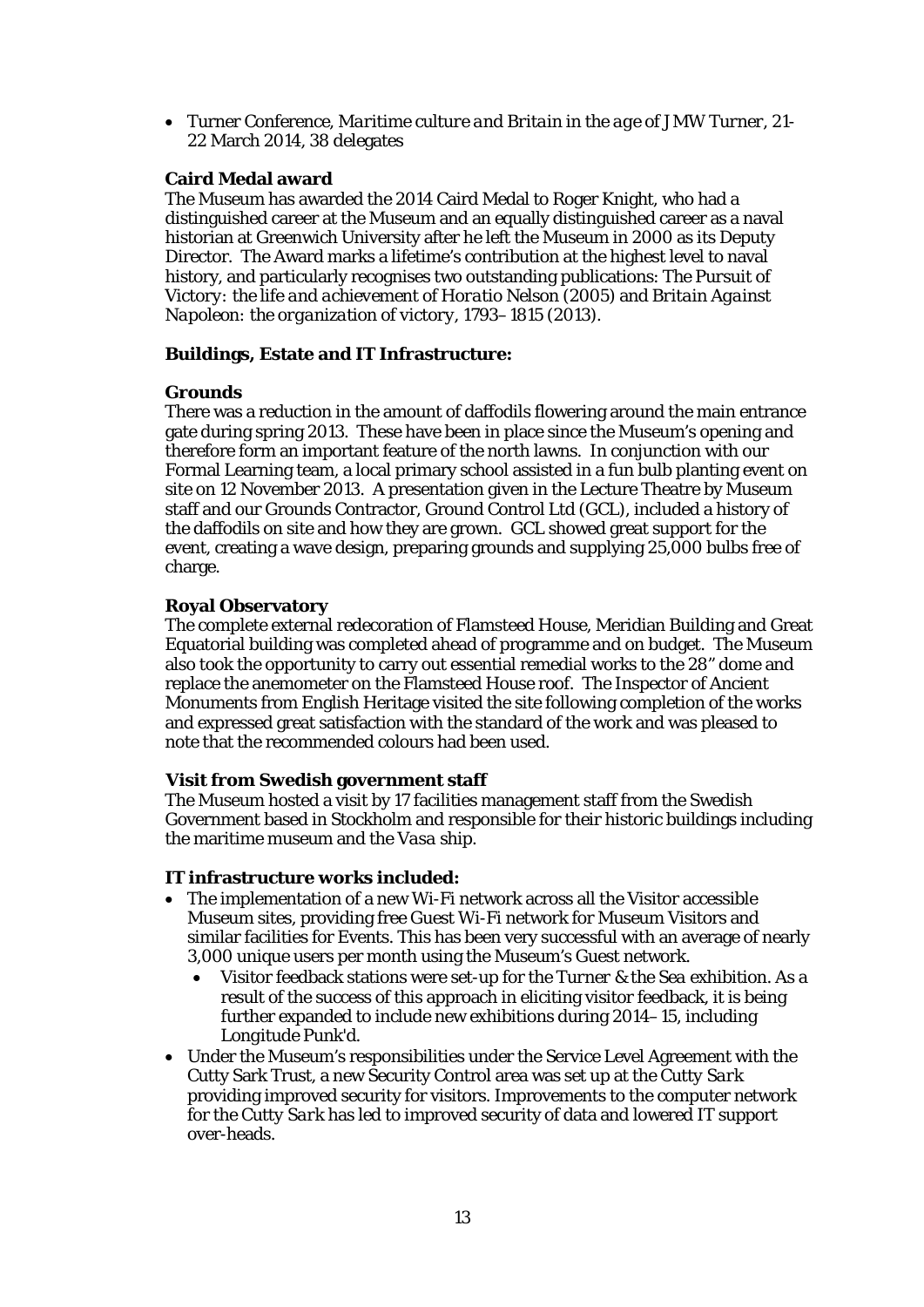# **3.3 Extend our reputation.**

## **Maximise our reach to and impact on local, regional, national and international audiences and stakeholders.**

Partnerships with our stakeholders are a critical part of ensuring the relevance and reach of the Museum. Specific areas include academic reputation; maritime heritage, including the *Cutty Sark*; local and World Heritage Site (WHS) matters and tourism.

## **Stakeholder recognition through awards:**

In 2013–14 the Museum was nominated for several awards, including:

- 2013 London Volunteers in Museums Awards: *Sea and Me* team Highly Commended
- 2013 Landscape Institute Awards, Design for a Small-Scale Public Development for National Maritime Museum Sammy Ofer Wing, awarded to Churchman Landscape Architects (winner of the award)
- 2014 Museum + Heritage Awards: nominated for best Marketing Campaign for *Visions of the Universe: Amazing Photography of Space and the Stars*; best Permanent Exhibition for *Nelson, Navy, Nation*; and best Education Initiative for the Great Yarmouth Partnership project, *Stories from the Sea*
- A Media and Technology Muse Award (Bronze) from the American Alliance of Museums for the Royal Observatory's "Big Questions" films

## *Cutty Sark*

The Museum continues to be responsible for the operational management of the *Cutty Sark*, under the direction and instruction of the independent Cutty Sark Trust which remains the owner of the ship. Some of the *Cutty Sark*'s key activities and achievements in 2013–14 were:

- Awarded a Bronze award by Visit Britain under its 2013 Large Visitor Attraction of the Year category
- The *Cutty Sark* received full Museums Accreditation in 2013–14
- On 28 May 2013 the *Cutty Sark* marked 60 years of His Royal Highness The Duke of Edinburgh's involvement with the ship. The majority of the 400+ invited guests were representatives of local Greenwich community and youth groups
- The Michael Edwards Studio Theatre in the ship's lower hold was launched with a highly successful programme of comedy, music and lectures. Tickets for almost every event sold out very quickly and the next season of programmes is now being planned.

# **National Maritime Museum Cornwall**

The National Maritime Museum Cornwall (NMMC) is an independent, registered charity which the National Maritime Museum does not control. Its website [www.nmmc.co.uk](http://www.nmmc.co.uk/) gives an indication of its varied and interesting programme.

The National Maritime Museum has provided, on loan, the small boat collection exhibits for the NMMC, and many other objects on display in its galleries.

## **National Museums at Chatham – No 1 Smithery**

The creation of new museum facilities, as a result of a partnership between the Chatham Historic Dockyard Trust, National Maritime Museum and Imperial War Museum, within the restored No 1 Smithery building at Chatham has proved a great success. Opened on 24 July 2010, the project has helped increase overall visitor numbers to the Historic Dockyard Chatham. The unique combination of collectionsbased displays from the newly created reserve collections facility, temporary exhibition space and innovative programming have helped develop new and larger audiences to this world-class maritime heritage site.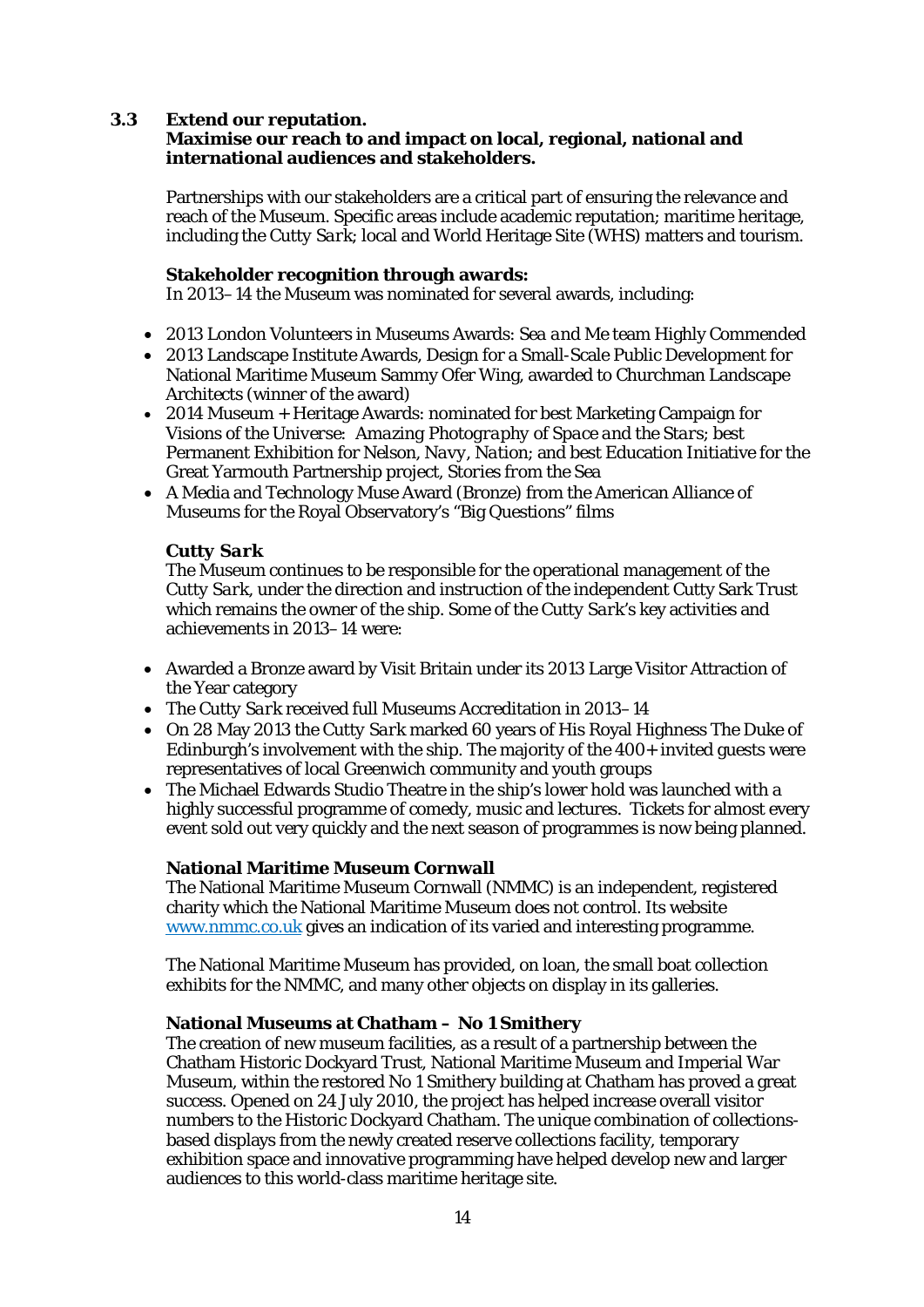## **National Historic Ships UK**

National Historic Ships UK is a government-funded organisation which gives independent and objective advice to UK governments and local authorities, funding bodies, and the historic ships sector on all matters relating to historic vessels in the UK.

It is the successor to the advisory committee on National Historic Ships, set up as a non-departmental advisory body in July 2006. That organisation followed on from the National Historic Ships Committee, which emerged from a seminar held in 1991 to discuss the problems facing the preservation of historic ships and vessels in the UK and the evident neglect of this part of our heritage.

National Historic Ships UK is based at the Museum and made its second annual report to the Museum's Trustee Board in September 2013.

#### **Volunteer programme**

The Museum was delighted that its 'Sea & Me' volunteers were Highly Commended in the Best Team category of the London Volunteers in Museums Awards 2013. Two of the team along with the Volunteer Manager represented the Museum at the presentation ceremony hosted aboard *HMS Belfast*.

The Museum's e-volunteer scheme for its 1915 merchant navy crew lists transcription project has been a great success. More than 200 volunteers have assisted the Museum with the transcriptions and the project is near completion. With e-volunteers based across the globe, the Museum is grateful to all those who contributed to the project.

The Museum's team of newly-recruited *Re:Think* volunteers began their new roles on 2 May 2014. This marks a new and exciting time as, other than the Artist in Residence and Visitor Experience staff patrolling nearby, these volunteers will be hosting the space without staff assistance.

#### **Visitor Experience**

The Visitor Assistant team proudly wore their Save our Stubbs campaign t-shirts and wrist bands and actively shared the message of the Museum's fundraising campaign with visitors. Head of Art and Curator of the Queen's House, Christine Riding, put together a talk for Visitor Assistants to deliver and was a huge help in coaching the team and developing their individual approaches to its delivery. As a direct result of noticing the t-shirts and interacting with the Visitor Assistant team, and following various conversations with Visitor Experience management regarding supporting the campaign, a very generous visitor donated £5,000 plus Gift Aid to the campaign.

The tablet experience launched on *The Great Map* has been well received by visitors. A prototype harbour has been introduced which helps provide a more guided use of the fleet by visitors. The Learning and Interpretation team developed a number of games to play on the map and these have been very well received by visitors. The fleet is now controlled by a Visitor Assistant Harbour Master who issues boats, nominates a 'Captain' and introduces a few housekeeping and play rules. At busy times the fleet is issued with allotted time slots and this has helped to widen the opportunity to engage with the experience for a larger volume of visitors. The experience is being enjoyed by visitors and this new approach has really helped to bring the Upper Deck area to life.

Recent work by the Visitor Experience team has focused on the development of a new visitor map. Due to be launched in early summer 2014, the new map will greatly improve way-finding and orientation for our visitors and, following on from our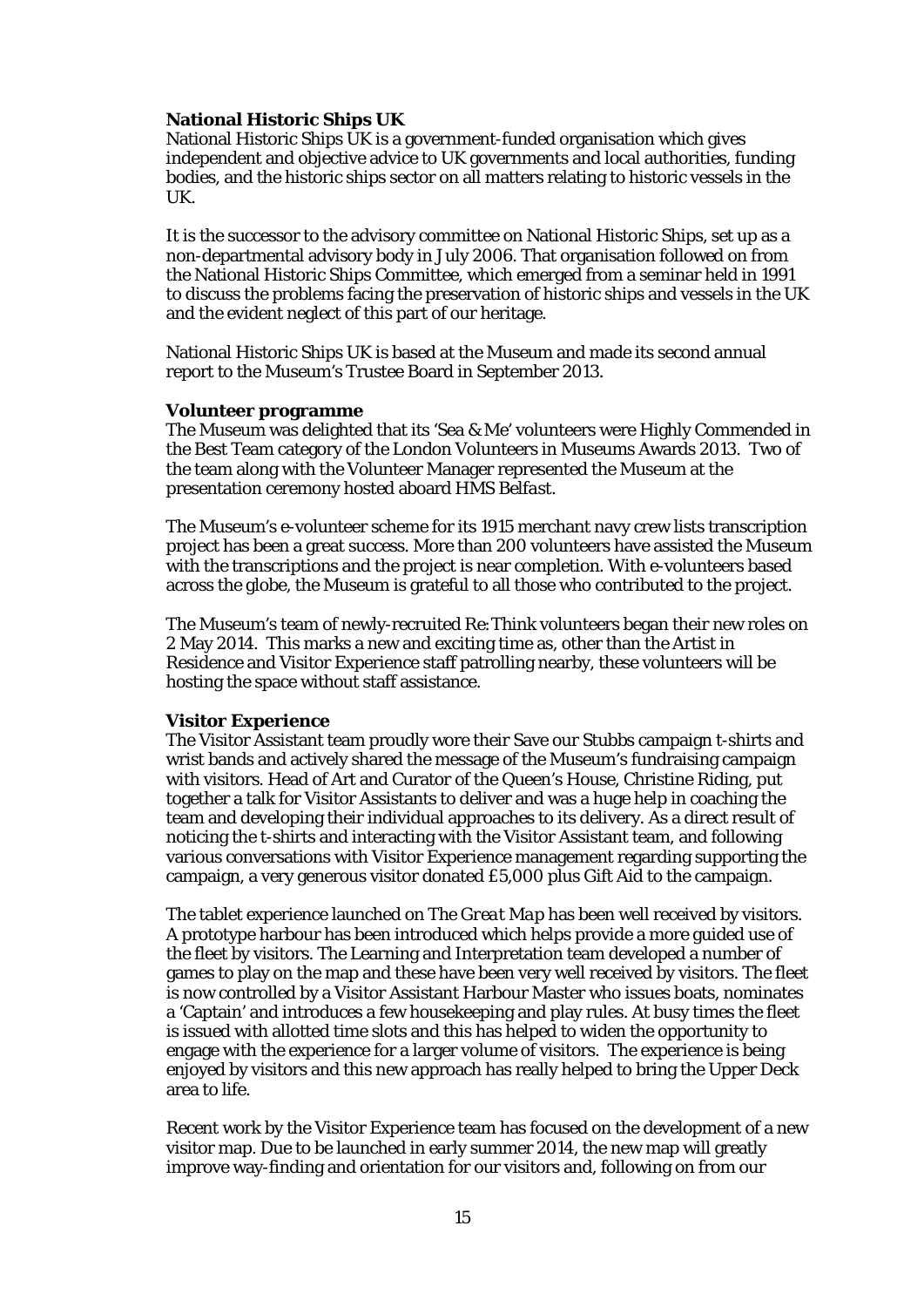multi-language approach at the Royal Observatory, will be available in foreign languages.

# **Membership**

The Museum is very grateful for the support it receives through its Membership programme.

Membership numbers continue to increase, with a net growth in memberships of 22% during the year. The popular exhibitions *Visions of the Universe* and *Turner and the Sea*, a successful Christmas Gift Membership campaign and other activities helped to promote the value of membership to visitors. Family membership in particular has had a very strong year and families now form our single largest membership category. Total memberships to the end of March 2014 stood at 5,458 (a total of 11,709 members), compared to 4,480 on 1 April 2013 (8,546 members).

## **Human Resources, Training and Development**

Members of the Museum's Human Resources department attended a ceremony at City Hall on 19 November 2013 in recognition of receiving accreditation to the London Healthy Workplace Charter. Following this, around 70 staff attended the annual Well Being Roadshow in January 2014, where they received free health checks and underwent a variety of entertaining health and fitness approaches. This event was run in conjunction with the local authority as part of the Museum's commitment to the London Healthy Workplace Charter.

## **The Sterling Entrance**

At the September Trustee Board meeting, the Board and Executive agreed that the remarkable Chairmanship of Lord Sterling should be commemorated and decided that the entrance to the Museum estate at King William Walk would become the Sterling Entrance.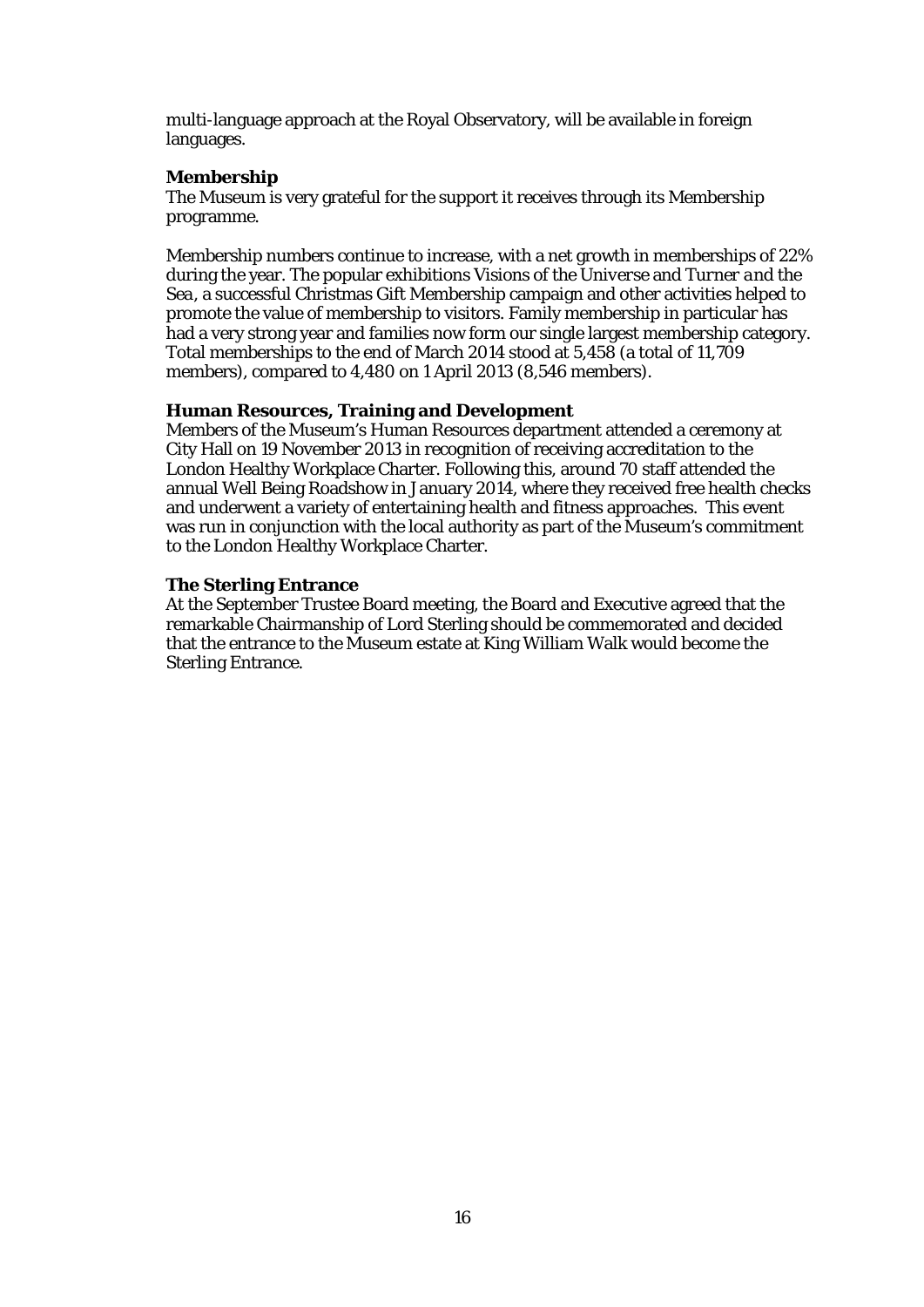# **3.4 Strengthen our organization.**

# **Grow our expertise, increase revenues, control costs and manage risks.**

# **Retail and Commercial Enterprises**

2013–14 was a strong year for the Museum's Retail and Commercial enterprises.

The *Turner and the Sea* exhibition was a huge success, exceeding its visitor and retail forecasts with record sales for the retail shop in the Special Exhibitions Gallery. The exhibition catalogue was the best selling product during the exhibition and the Museum had positive sales in the trade as well. The catalogue was named Art Book of the Year by the Guardian and the Spectator.

The re-branded and re-launched Brasserie at the NMM is now ranked in the top 7% of London restaurants, according to Trip Advisor.

In November 2013 Jaguar cars filmed outside the Queen's House for their new XF saloon vehicle. The advert – viewable at  $http://www.jaguarusa.com/british$ [villains.html](http://www.jaguarusa.com/british-villains.html%20-) - was first broadcast during a prime-time slot during the 2014 NFL Super Bowl in the USA.

# **The Sun Military Awards (A Night of Heroes)**

In December 2013 the Museum was the host venue for this popular event. Guests included Their Royal Highnesses The Prince of Wales and The Duchess of Cornwall, the Prime Minister and prominent MOD officials, Armed Forces personnel and celebrities. Tributes were paid to the men and women of the Armed Forces for outstanding service in a televised ITV show with national media coverage.

# **Events**

The Greenwich & Docklands International Festival returned to the Museum in June 2013. With two free performances over the Friday and Saturday evenings, the Museum welcomed over 8,500 public visitors to a dramatic aerial acrobatics display. This year's festival marked 6 years of our growing stakeholder relationship with the Festival.

# **Development**

# **Stubbs Acquisition**

The appeal to raise funds for the Museum's acquisition of two George Stubbs paintings was a great success. A total of £4.45m was raised from donors which covered the entire cost of the acquisition.

The appeal was closed with a magnificent gift of £1.5m from the Eyal Ofer Family Foundation. The appeal also attracted a significant grant from The Monument Trust (part of the Sainsbury Family Charitable Trusts) and the Sackler Foundation together with the Heritage Lottery Fund, the Art Fund and the general public.

The donation from the Eyal Ofer Family Foundation comprised £1m to close the outstanding balance of the acquisition appeal and £0.5m towards the refurbishment of the Queen's House. The refurbishment includes the central bridge room of the Queen's House, in which the paintings will be displayed in 2016. Trustees were pleased to commemorate this generosity by renaming the bridge room The Eyal Ofer Gallery.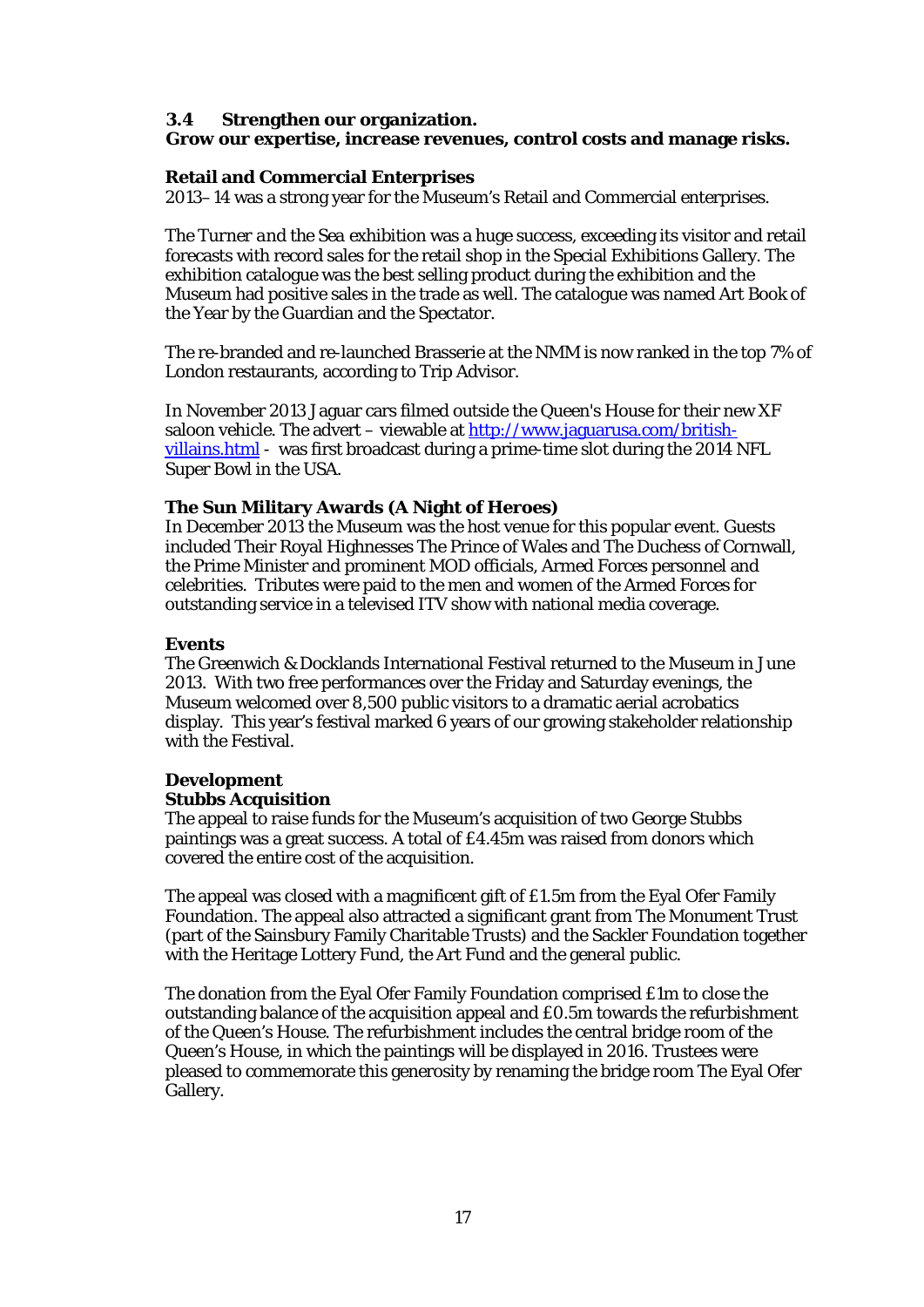## **The Hilton Flags of St Mary's Church, Selling**

The National Maritime Museum has raised the funds to acquire two surviving flags from the Battle of Trafalgar, October 1805. The first is a Union Flag, from HMS Minotaur and was, we know, flown at the battle. The second is an Austrian ensign and is as interesting as the Union Flag. It is believed to have come from the *Neptuno*, the Spanish warship jointly captured at Trafalgar by *Minotaur* and *Spartiate*. The Museum is extremely grateful to the Peter Harrison Heritage Foundation for its generous pledge of £185k. The Sir John Fisher Foundation pledged £50k with additional donations and pledges totalling £21,420 from a number of individuals and we now look forward to the formal transfer from the Church of England.

## **The Royal Museums Greenwich Foundation**

In 2013--14 the Royal Museums Greenwich Foundation awarded the Museum one grant totalling more than £350k over two financial years. The Museum is very grateful to the Foundation for its support of the Museum and its strategic aims.

#### **Patrons**

The Museum continues to be enriched by the support of a fantastic Patrons programme. In addition to financial support, the Patrons also offer their enthusiasm, goodwill, and vocal support for the Museum's work. To the end of March 2014 the Museum had 57 UK and US Patrons (including eleven Life Patrons). There are exciting plans in place for the future of the scheme.

#### **American Friends of Royal Museums Greenwich**

The American Friends Board and Patrons are enthusiastic in their support of the Museum and in 2013-14 gave \$15,000 towards 'Navy and Nation, 1688 to the present' – an international conference hosted here in conjunction with the new *Nelson, Navy, Nation* gallery. As a result of this generosity, the Museum was able to fly over a number of scholars from the United States of America. A grant of \$2,300 was also given to cover the costs of one of the Museum's curators in attending a major horological conference in Pasadena.

# **Press and marketing:**

## *Turner and the Sea*

The Museum's *Turner and the Sea* exhibition was chosen by Richard Dorment from the *Daily Telegraph* as one of the five best art shows of 2013. It was also picked by Rachel Campbell-Johnston from The Times as the visual art show 'critics would pay to see'; and featured in Adrian Hamilton's 'Best of the Year' in The Independent. The *Turner & the Sea* catalogue was picked out as one of the 'Books of the Year' by critic Peter Conrad for the Observer and by David Ekserdjian for the Spectator.

The exhibition received an extraordinarily strong response from the media and opened to outstanding positive coverage across a spread of key media. It featured in the 'Exhibition of the Week' and 'Critics Choice' sections of key national media and was critically acclaimed by the press, gaining exceptional reviews from high profile critics. By the end of the exhibition the Museum secured over 200 pieces of press coverage across national, local and international print, web and broadcast media – with an Equivalent Advertising Value of over £967,500 and reaching more than 44 million people worldwide.

## *Visions of the Universe*

*Visions of the Universe* was very popular amongst the media, with coverage secured across many different types of media outlet – from the science-focused Nature magazine, astronomy magazines and photography publications to the popular women's weekly Stylist, and recommendations in fashion and design magazines.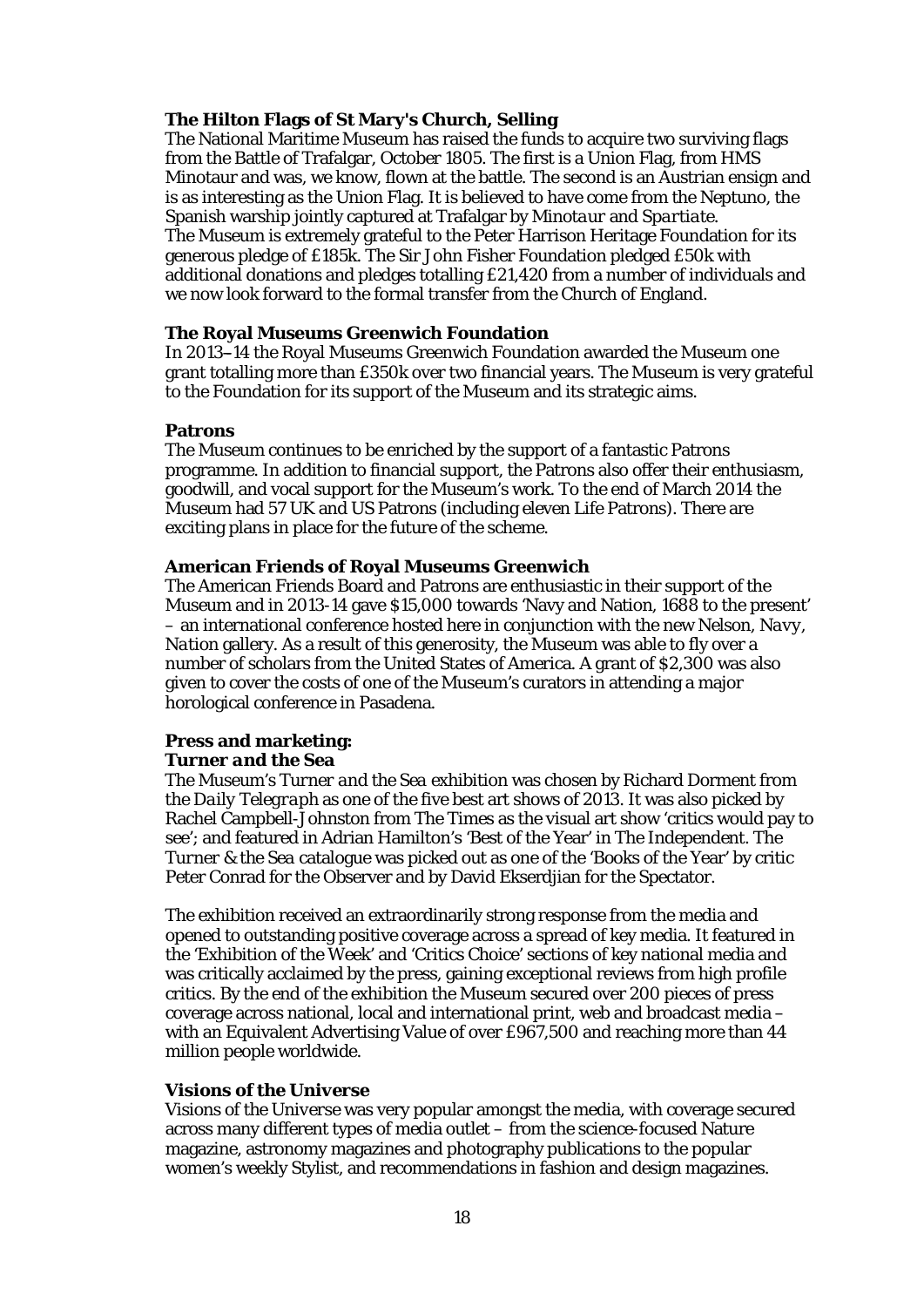There was widespread online coverage, with online galleries being an important part of the Museum's press campaign.

Major features were placed in: The Independent, who ran a double page spread along with a write up in the paper's leader column; The Daily Telegraph who gave a full page to an article examining the historical narrative of the exhibition; and The Sunday Telegraph, whose Science Correspondent highlighted some of the most eye-catching images from the show. Broadcast coverage of the exhibition was strong, with highlights including: ITV 1's 6pm London News, BBC 1's London Breakfast News, BBC Radio 3's cultural discussion programme Nightwaves, and BBC Radio 5 Live's Danny Baker Show.

The *Visions of the Universe* marketing campaign received a prestigious nomination for the Museums & Heritage Award for Excellence for Best Marketing Campaign, amongst a highly competitive field.

#### *Nelson, Navy, Nation*

The gallery received a strong response from the media and positive coverage across national press in the run up to the opening - an exceptional achievement for a permanent gallery.

#### *Astronomy Photographer of the Year 2013 (APY)*

Yet again, the Museum's annual *Astronomy Photographer of the Year* competition continued to receive excellent press interest and coverage. The Guardian ran a double-page image spread of the winning images in their 'eyewitness' section. Coverage also appeared in a double-page spread in the Metro, as well as the Telegraph, Times, Independent, Daily Mirror, Irish Daily Mirror and Time Out (picked as one of their top '5 things to do' in London). For the first time *APY* was reviewed as an exhibition, by Photographic Critic for the Evening Standard, Sue Steward (4 out of 5 stars).

Negotiation with the BBC resulted in an *APY* winning images slideshow being produced for the BBC's website for a fourth year. This received more than half a million views on the first day and was the most shared story on the BBC news website for two days.

#### *BBC Britain and the Sea –* **in partnership with the NMM**

A new landmark BBC/NMM Partnership series for BBC One, *Britain and the Sea*, screened weekly from 17 November 2013.

In the series David Dimbleby set out on his boat Rocket to explore Britain's relationship with the sea - and discover how the waters around our shores have inspired art and literature for centuries. The series was promoted as a BBC/NMM Partnership – *Britain and the Sea*, made in partnership with the National Maritime Museum.

#### *Museum Secrets*

The Museum was the focus of the first programme in the new *Museums Secrets* series – which explores some of the collections behind the world's greatest museums. The one hour programme was aired in the UK on Yesterday on 2 August 2013.

# *The Science of Dr Who*

On November 14 2013 saw the iconic Museum timekeeper H4 make a star appearance on BBC2's *The Science of Dr Who*, presented by Professor Brian Cox.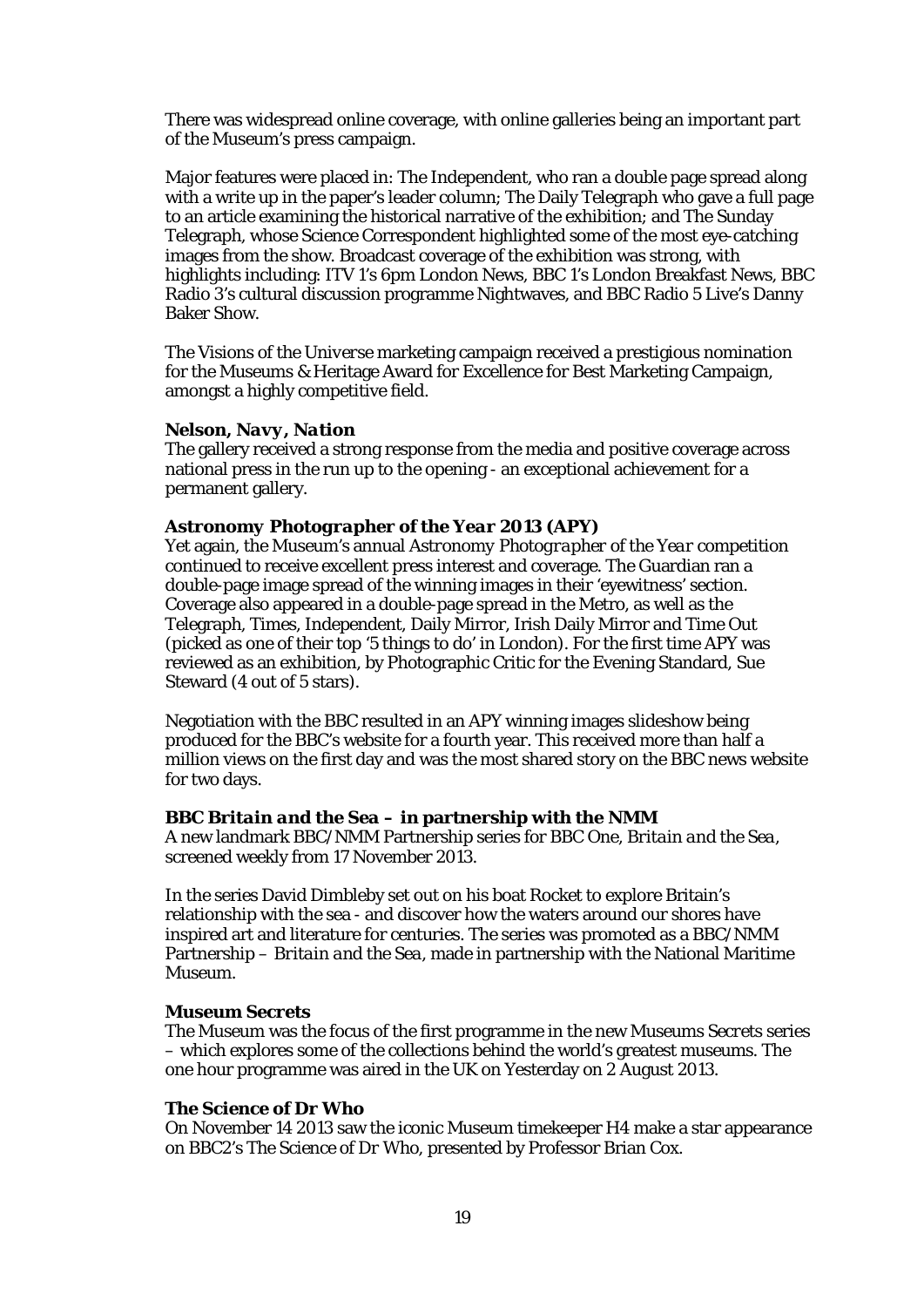| <b>Funding Agreement Performance Indicators</b>                                                          | $2012 - 13$                        | $2013 - 14$                        |
|----------------------------------------------------------------------------------------------------------|------------------------------------|------------------------------------|
| Number of visits to the Museum                                                                           | 1,943,054                          | 2,488,801                          |
| Total amount of charitable giving <sup>1.</sup>                                                          | £2,874,000                         | £6,137,637                         |
| Ratio of charitable giving to grant-in-aid                                                               | 16.6%                              | 37%                                |
| Number of unique website visits                                                                          | 4,370,062                          | 4,733,460                          |
| Visits by children under 16                                                                              | 450,855                            | 450,224                            |
| Number of overseas visits                                                                                | 1,007,526                          | 1,154,406                          |
| Number of facilitated and self-directed visits to the<br>Museum by visitors under 18 in formal education | 115,190                            | 131,464                            |
| Number of instances of visitors under 18 participating in<br>on site organised activities                | 74,620                             | 92,068                             |
| % of visitors who would recommend a visit                                                                | 98%                                | 98%                                |
| Admissions income (gross)                                                                                | £2,602,000                         | £3,371,618                         |
| Trading income (net profit)                                                                              | £352,000                           | £781,906                           |
| Number of UK loan venues                                                                                 | 81                                 | 79                                 |
| Number of objects conserved                                                                              | 1,909                              | 1,710                              |
| No. of peer-reviewed publications                                                                        | 19                                 | 23                                 |
| Number of research projects undertaken/ongoing                                                           | 18                                 | 15                                 |
| % area of stores and galleries that are sustainably BS5454<br>compliant                                  | 55.9%<br>summer<br>50.9%<br>winter | 51.7%<br>summer<br>49.7%<br>winter |

# **Performance against Funding Agreement Performance Indicators**

1. The figures for 2012–13 and 2013–14 include financial sponsorship, donations and grants, and the value of donated objects, as per DCMS guidance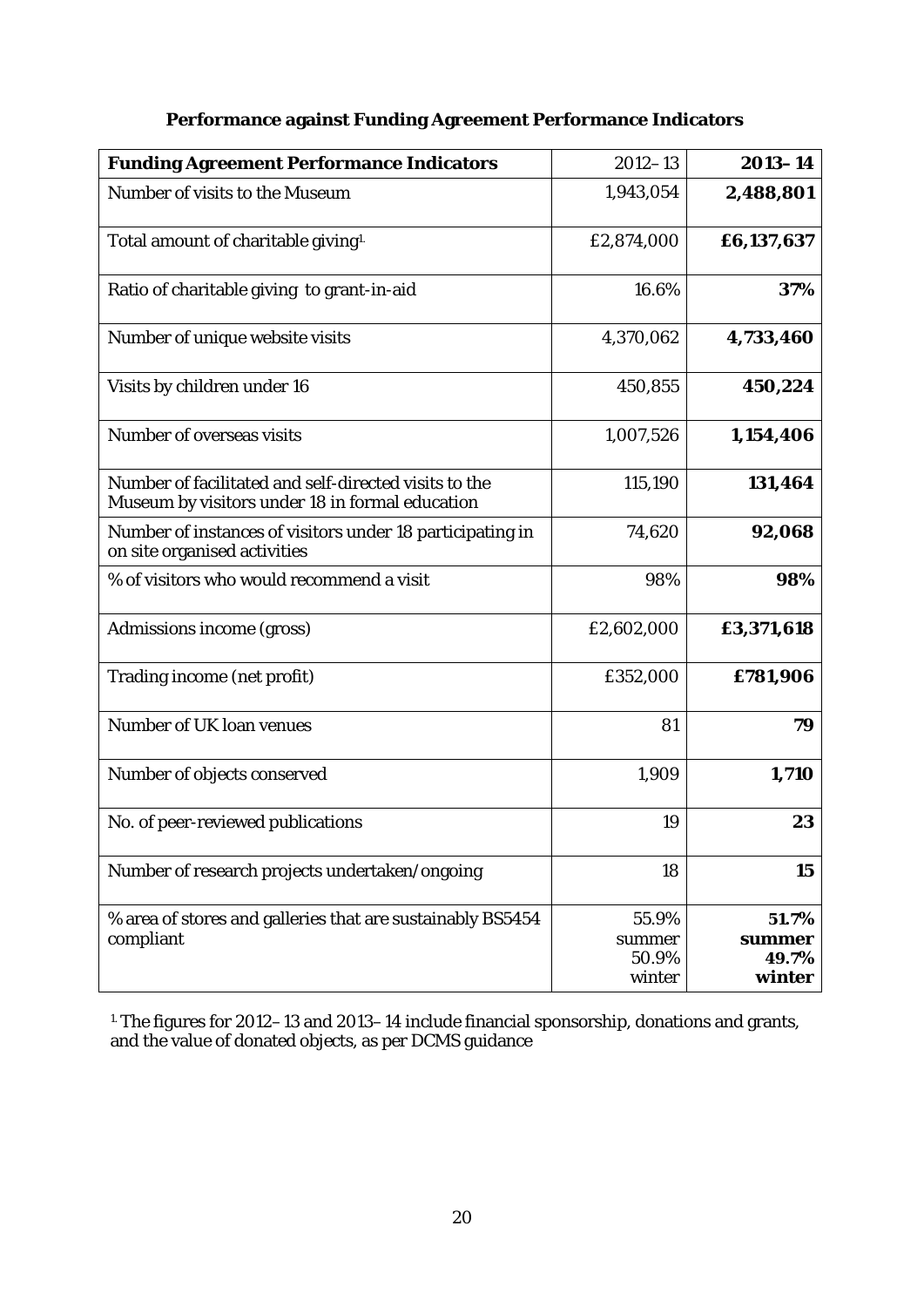# **Efficiency tables**

| <b>Key Data</b>                        | 2009-10 | $2010 - 11$          | $2011 - 12$ | $2012 - 13$ | $2013 - 14$ |  |  |  |
|----------------------------------------|---------|----------------------|-------------|-------------|-------------|--|--|--|
| Total Grant-in-Aid (GiA) <sup>1.</sup> | £19.0m  | £18.8m               | £17.0m      | £16.6m      | £16.4m      |  |  |  |
| All other incoming resources           | £8.5m   | £23.1m <sup>2.</sup> | £15.0 $m^2$ | £11.4m      | £15.4m      |  |  |  |
| <b>FTE</b> employees                   | 400     | 416                  | 439         | 479         | 504         |  |  |  |
| <b>Visits</b>                          | 2.395m  | 2.450m               | 1.872m      | 1.943m      | 2.488m      |  |  |  |
| Website visits                         | 3.185m  | 3.885m               | 3.955m      | 4.370m      | 4.733m      |  |  |  |
| <b>Efficiency Ratios</b>               |         |                      |             |             |             |  |  |  |
| Total Users <sup>3.</sup>              | 5.590m  | 6.351m               | 5.835m      | 6.322m      | 7.232m      |  |  |  |
| <b>Total Users per FTE</b>             | 13,975  | 15,267               | 13,292      | 13,190      | 14,339      |  |  |  |
| Total GiA £ per User                   | 3.40    | 2.95                 | 2.92        | 2.63        | 2.26        |  |  |  |
| Revenue GIA £ per User                 | 2.86    | 2.35                 | 2.62        | 2.37        | 2.03        |  |  |  |
| Total GiA £ per Visit                  | 7.92    | 7.65                 | 9.09        | 8.55        | 6.58        |  |  |  |
| Revenue GiA £ per Visit                | 6.67    | 6.09                 | 8.15        | 7.71        | 5.90        |  |  |  |

1. all Grant-in-Aid figures exclude the restricted funds for the National Historic Ships Unit (£229k in 2013–14)

2. includes the donation from the Sammy Ofer Foundation of £14.6m in 2010–11 and £3.4m in 2011–12

3. includes collections & subject-related enquiries (10,599 enquiries in 2013–14)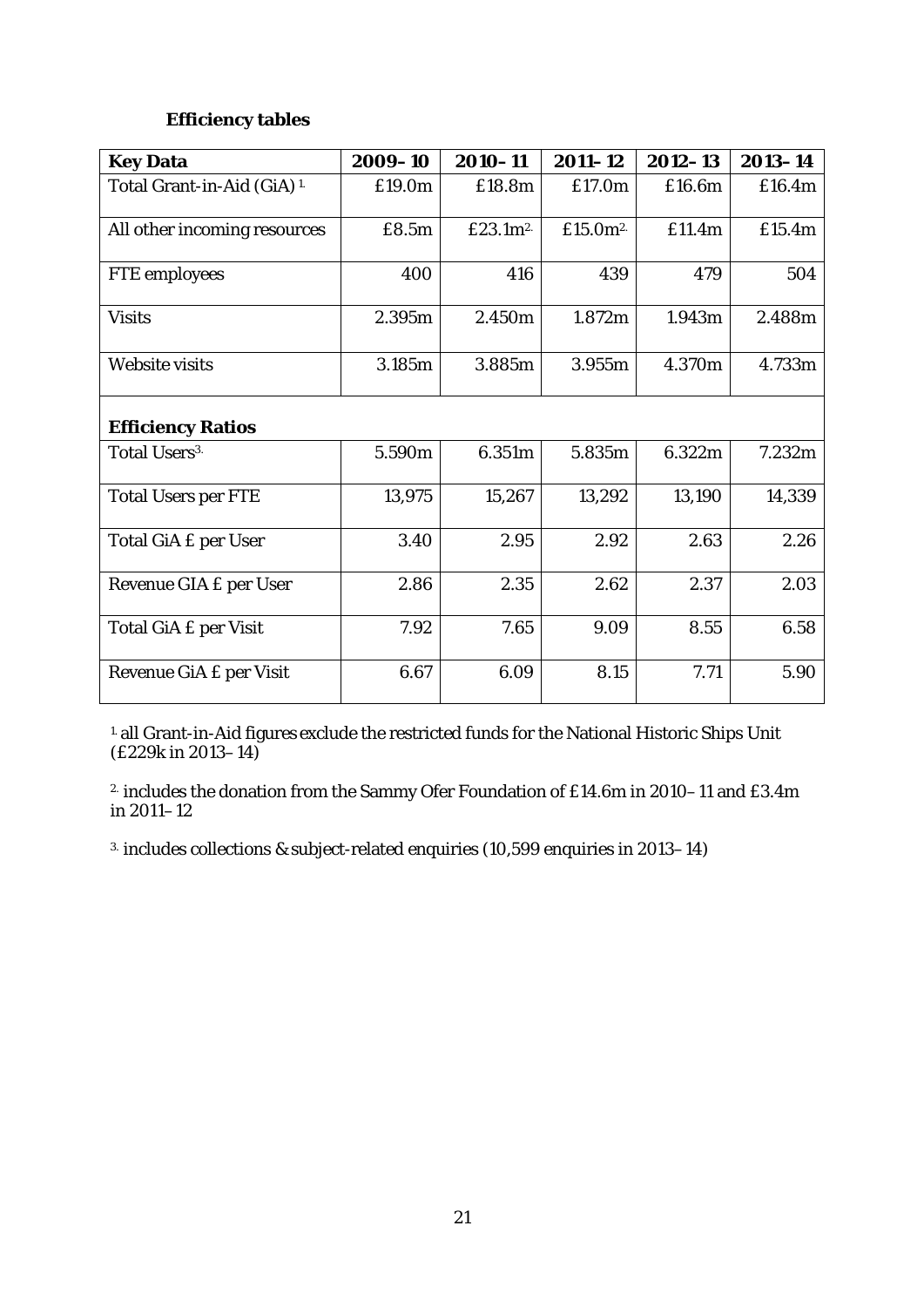# **4. SUSTAINABILITY REPORT**

# **Commentary on Sustainability Performance**

The Museum, its staff, volunteers and visiting public are very much committed to sustainable development and we have been working on a number of initiatives for many years. We will continue striving to maintain this approach and break new ground in the future. The Museum introduced a Sustainability section in its Annual Report in 2007–08 and has continued and expanded on this since.

From 2011–12 all central Government bodies that fall within the scope of the 'Greening Government Commitments' and which produce Annual Reports and Accounts in accordance with HM Treasury's Government Financial Reporting Manual (FReM) are required to produce a Sustainability Report. This is the third report compiled under that guidance. Further details may be found at [http://www.hm-Treasury.gov.uk/frem\\_sustainability.htm](http://www.hm-treasury.gov.uk/frem_sustainability.htm)

## **Summary of Performance**

The Museum has a working group, the Sustainable Development Group, dedicated to researching, promoting and reporting on a wide range of sustainability issues. The greatest contribution the Museum can make towards sustainability within the environment is in energy efficiency and we have been working in this area to improve performance since 1995. We have also raised public awareness via our exhibitions, displays and programmes which have covered environmental matters such as the *Your Ocean* gallery which specifically covers environmental maritime issues. The Museum has been regarded as a sector leader in its approach to sustainability matters, sending delegates to speak at relevant conferences and responding to requests for advice from sector colleagues.

Sustainability is enshrined within the Museum's Corporate Plan and reported on via an established performance management system. Great strides have been taken over the years in reducing energy, water and finite resource consumption and on the reduction of waste.

The Museum first agreed a sustainable development policy in October 2006. Since that date many sustainable initiatives have come to fruition. An action plan was first set out in 2009– 10 in order to gain agreement to common goals throughout the Museum to help implement future actions efficiently and effectively. This was refreshed during 2013–14. The Museum took account of DCMS's action plan for sustainability in the development of its own.

| Area                                         |                    | 2013-14 Performance |                            |  |  |
|----------------------------------------------|--------------------|---------------------|----------------------------|--|--|
|                                              |                    | <b>Actual</b>       | <b>Target</b>              |  |  |
| <b>Greenhouse Gas emissions</b>              |                    | 3,462 tonnes of CO2 | $<$ 3,600 tonnes of        |  |  |
| (Scopes 1, 2 and 3 Business Travel excluding |                    | equivalent          | CO <sub>2</sub> equivalent |  |  |
| international air travel)                    |                    |                     |                            |  |  |
| <b>Estate Energy</b>                         | Consumption        | 9.282 million kWh   | <9.5 million kWh           |  |  |
|                                              | <b>Expenditure</b> | £580,620            | £640,000                   |  |  |
| <b>Estate Waste</b>                          | Consumption        | 223 tonnes          | $<$ 600 tonnes             |  |  |
|                                              | Expenditure        | £30,797             | £30,000                    |  |  |
| <b>Estate Water</b>                          | Consumption        | 17,597 m3           | $<$ 30,000m3               |  |  |
|                                              | Expenditure        | £57,440             | £60,000                    |  |  |

The Museum achieved Energy Accreditation from the Carbon Trust in 2008 and reaccreditation in 2011.

Note: Scope 3 Business Travel includes domestic flights only. Figures for other forms of travel are unavailable for this year as the data was not collected but an attempt will be made to work up for future years. Due to the earlier drafting of this report, some of the expenditure figures include accruals and are subject to final audit therefore.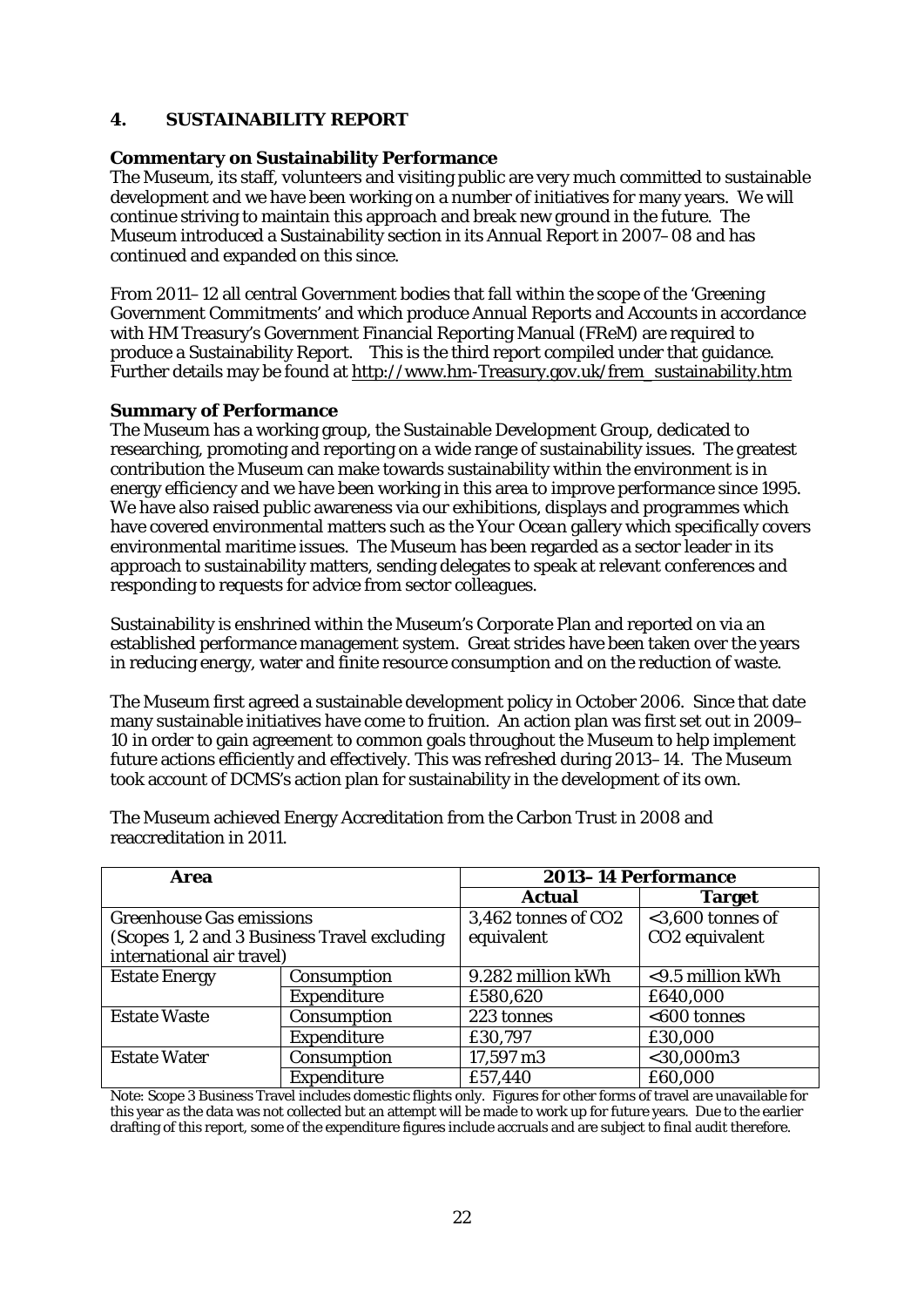# **Summary of Future Strategy**

The opening of the Ship Model store in Chatham and the Sammy Ofer Wing in Greenwich has greatly increased the Museum's footprint. This did however allow a new benchmark to be established and a revitalised approach to the reduction of waste, use of water and finite resources, and with a continued improvement on energy efficiency. The latter is the key area where positive impact is possible and the budget dedicated to this activity will be maintained. We will ensure also that adequate data is collected to improve upon areas of this report and to enable accurate setting of future targets. The Museum will actively seek to reduce travel costs and continue to promote recycling and composting. Overall the Sustainable Development Group will continue, having been refreshed, to enable staff to contribute ideas and have a voice in future decisions. From 2014 the Museum is joining with local partners, the University of Greenwich and the Old Royal Naval College in a Green Impact Scheme run under the auspices of the National Union of Students and tapping into funding and expertise from the NUS/University. The Museum is also considering joining the International Association of Museum Facilities (IAMFA).

## **Greenhouse Gas (GHG) Emissions**

Between 1999 and 2009 the Museum reduced its carbon footprint from 3,842 tonnes CO2 to 3,072 tonnes CO2. Since the opening of the new Sammy Ofer Wing our carbon footprint increased to 3,422 tonnes CO2. This year the Museum Estate's carbon footprint has decreased to 3,462 tonnes CO2 from 3,631 tonnes CO2 in 2012–13. This decrease has been assisted by an abnormally mild winter.

## **Waste**

The Museum's policy as far as possible is to minimise the amount of waste to landfill and to maximise the recycling of waste. In addition we aim to compost as much of our biodegradable waste as possible. Staff have suggested and therefore greatly co-operated in recycling programmes within offices and catering outlets where bins have been strategically placed. In 2013–14, recycling garden waste resulted in composting 13 tonnes (8.2 tonnes in 2012–13) over the year, an estimated 109 tonnes of waste was recycled (88.17 tonnes in 2012–13) and 114 tonnes sent to landfill (171.21 in 2012–13 which do not include figures for our catering franchise). There is construction and general waste which is regularly skipped at a weight of 359.6 tonnes in 2013–14 (345 in 2012–13) with targets now set for reduction.

## **Use of Resources**

The key area where a difference can be made is in energy efficiency where the Museum has accreditation and a target to reduce energy consumption by 5% annually.

The Museum was a member of the Green500 scheme which is now defunct but the action plan arrived at under that scheme remained for the Sustainable Development Group to set future targets. Lighting is energy efficient and in places utilises controlled presence detection ensuring they are on only when needed. Lighting is also daylight linked, dimming and brightening naturally. Use of LED lighting has been introduced and steadily increased sitewide, including the East and West Central Wings and Neptune Court this year. Programmes of energy efficiency are in place via the progressive upgrading of lighting systems, replacement of boilers (£220,000 at Kidbrooke store) and draft proofing across the Estate. The £240,000 investment in four new energy efficient chillers for Neptune Court is already paying off by reducing annual energy costs.

# **Climate Change Adaption and Mitigation**

The Museum is committed to reducing energy usage, waste and the use of finite resources. The use of public transport is encouraged for both visitors and staff, and cycling and facilities including secure racks, showers, lockers and bike loans are available for staff. Use of the car park is managed and discouraged. The impact of climate change via increased, more sudden and more severe storms is assessed and managed. The threat from flooding via surface water or overflow from the Thames is similarly assessed and managed. Regular emergency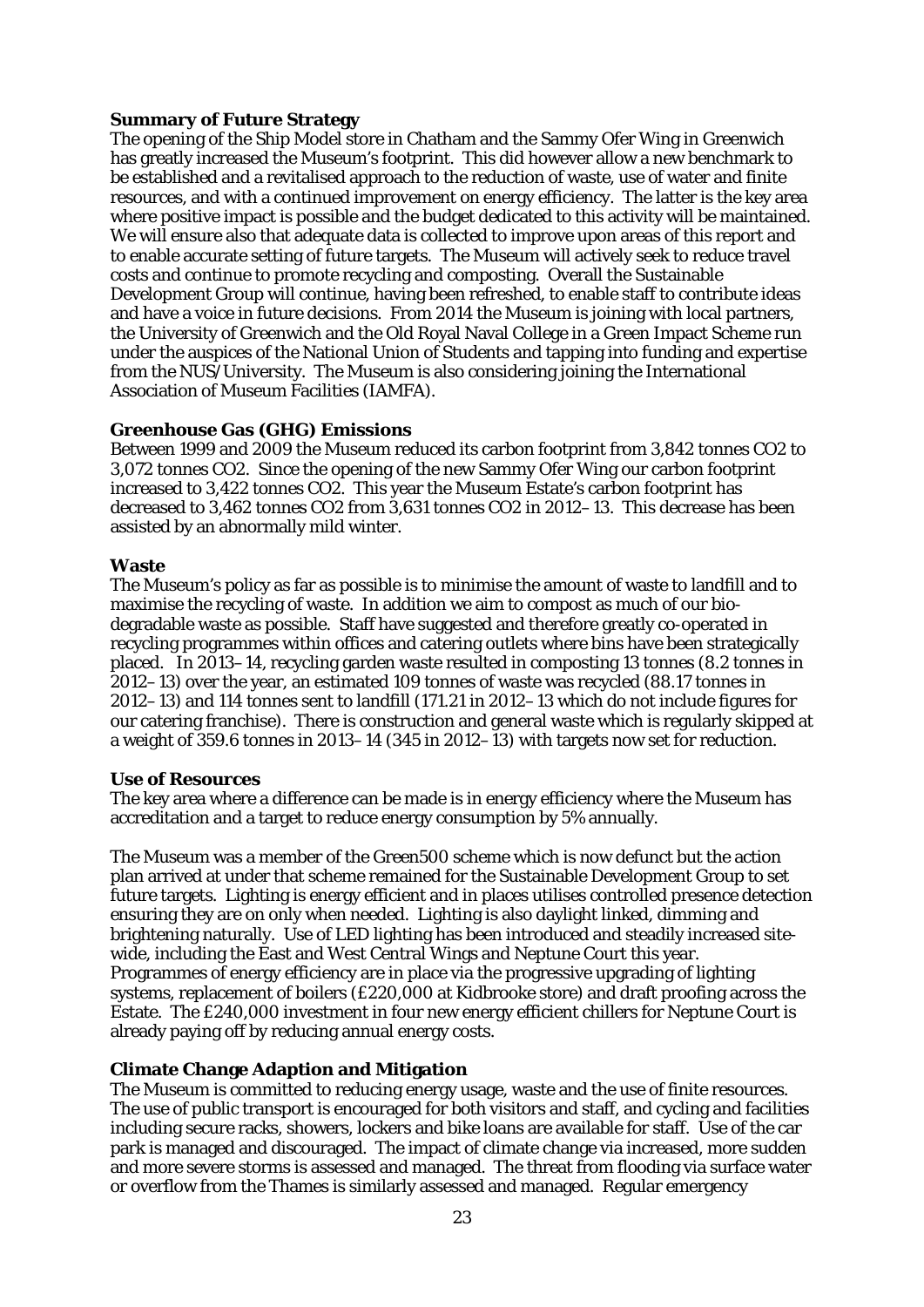planning exercises take place in this regard which cover initial response, salvage and business continuity requirements.

# **Biodiversity and Natural Environment**

The local natural environment is an important factor in estate management decisions. The varied existence of trees, grass, formal planting and natural flora is managed to preserve the natural biodiversity. Recently careful and considered pruning of the trees bordering the car park and this year the northern boundary of the main Museum has been carried out to lengthen their natural lifespan and reduce the potential of storm damage.

A water borehole replaces the previous one capped during the development of the Sammy Ofer Wing and this uses 'grey' water to flush WCs, etc. Large volumes of rainwater are drained from hard surfaces and stored within an underground tank. Rainwater is then pumped to the surrounding landscaping for irrigation. The new landscape itself has been designed to minimise the use of treated water. The majority is covered in drought tolerant grass and turf which will not require irrigation. The planting on the terrace incorporates drought resistant species reminiscent of those in maritime cliff top locations. The Museum as a matter of policy does not irrigate its lawns allowing nature to take its course and save on water consumption.

There is a newt reserve adjacent to one of the Museum's outstations which is rare in that it is home to all three species of indigenous newt. Estates activity is mindful of this habitat when carrying out works nearby. The Museum is committed to maintaining a newt run to this habitat in any future development of the site.

# **Sustainable Procurement including Food**

The Museum aims to procure and manage its current assets in the most efficient way possible. The Museum has introduced network printing for example which reduces the number of printers per member of staff and also reduces paper usage whilst improving information security. The default printing option is double-sided and monochrome again to reduce usage of paper and other resources. All paper used in copying is recycled.

Re-useable walling and showcases were procured for the *Royal River* exhibition in 2012 and the infrastructure for the *Ansel Adams* exhibition was re-purposed for the next exhibition, *Visions of the Universe*.

Programmes to improve the procurement of sustainable products in retail and catering operations are well-advanced and enthusiastically embraced by staff. Attention is paid to Fair Trade and to the use of local contractors and suppliers where possible and where European procurement rules permit in order to promote local industry and reduce transport and travel costs. Sub-contractors are aware of these policies and contribute towards them, in some cases taking a lead. The current term contractors for the Museum's Mechanical & Electrical services were in good part selected on their sustainability credentials which it was deemed would greatly assist the Museum in its energy saving endeavours.

# **Sustainable Construction**

The Sammy Ofer Wing was constructed to BREEAM (BRE Environmental Assessment Method) standards where the rating is 'good'. This development has included a number of sustainable features such as the form of inter-seasonal heating and cooling widely used in Holland and growing in usage in the UK, the Aquifer Thermal Energy Storage (ATES) System. This stores heat removed from the building in summer and uses it to heat it in the winter. Conversely cool from the winter is stored and used for cooling in the summer which makes heating and cooling very energy efficient with an aspiration to be energy neutral over time. This involves two boreholes, each 300mm in diameter and 80 metres deep, one being the hot well, the other the cold well.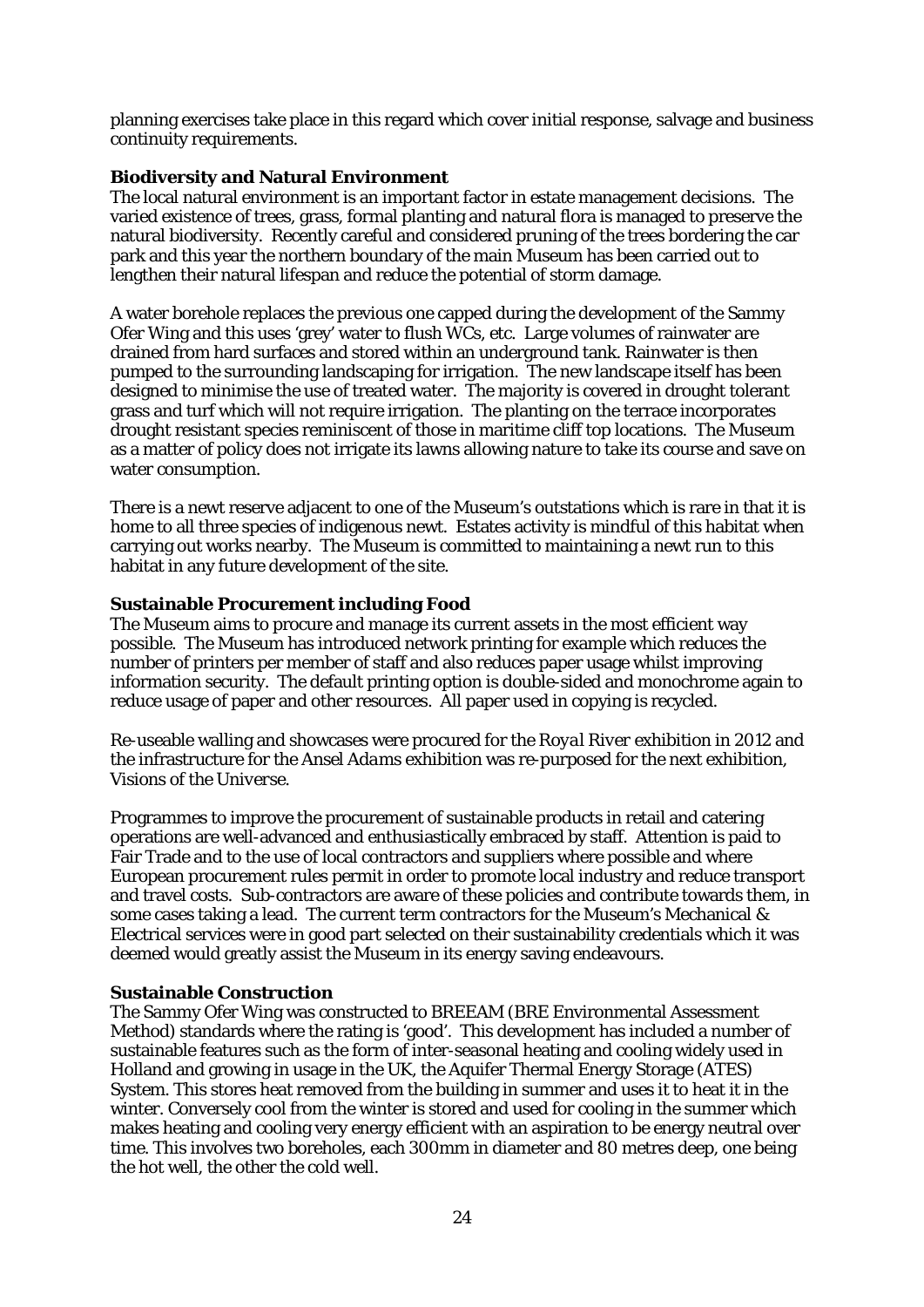The fact that the Special Exhibitions Gallery is underground reduces fluctuations in temperature which is more energy efficient. The Archive spaces, which are normally energy intensive, have very good insulation and humidity is buffered by the use of clay in the walls reducing the amount of plant required. The central boiler plant is more energy efficient than the previous boilers and heats not just the new wing but the whole main site. The controls are connected to the existing Buildings Energy Management System (BEMS). The aim is to reduce CO2 by 21% in this development over time.

Where possible materials have been recycled, for example surplus York stone from the courtyard before the old restaurant removed as part of the SOW project was re-used in the landscaping of the Meridian and Astronomer's Gardens at the Royal Observatory, Greenwich and surplus was provided to a neighbouring institution of similar heritage, the Old Royal Naval College. Similarly, joinery of significant heritage value that became redundant as part of the Sammy Ofer Wing project was re-used on site in the East Wing Boardroom, or re-used in the Royal Armouries in Leeds and a new museum in Oxford. Any remaining was recycled via specialist heritage joiners.

# **People**

The existence and activities of the Museum touches the lives of many people worldwide of all backgrounds and ages, through visitors to site who enjoy the displays and varied public programmes to a great number of users interacting with the Museum via publications and the website. A large number of local and national suppliers and contractors depend in whole or in part on the Museum for their living.

See section 6 of the Annual Report for more detail on employment policies.

The Sustainable Development Group consults staff widely on its work and canvasses opinion and ideas. Many of the successful sustainable approaches have been suggested and acted upon by the staff and volunteers.

# **Environmental Management System (EMS)**

The Museum does not have an Environmental policy such as (BS 14001). The Museum has a Sustainability Policy approved by the Executive and Trustees which covers all the main issues and which is reviewed from time to time.

## **Sustainability and Governance**

The Museum's Corporate Plan includes a primary aim to "Strengthen our organization. Grow our expertise, increase revenues, control costs and manage risks". A key strategy within this aim is to implement the Sustainable Development Policy. The action plan resulting from the Sustainable Development Policy is reviewed by the Sustainable Development Group and reported regularly to the Museum's Executive and ultimately Trustees via the established performance management and reporting system.

The results of this process are considered in planning future activity to maintain a useful cycle of business improvement. Separate specific reports are made annually on particular issues, for instance the Annual Utilities Report is compiled by the Museum's Estates Department for review by the Executive and the Trustee Board.

Data is collected via information held by the Estates and Finance Departments principally, be they budgetary or records of usage. All data collected is auditable and available for inspection and it is presented with reference to the guidance outlined within paragraph 1 of this section.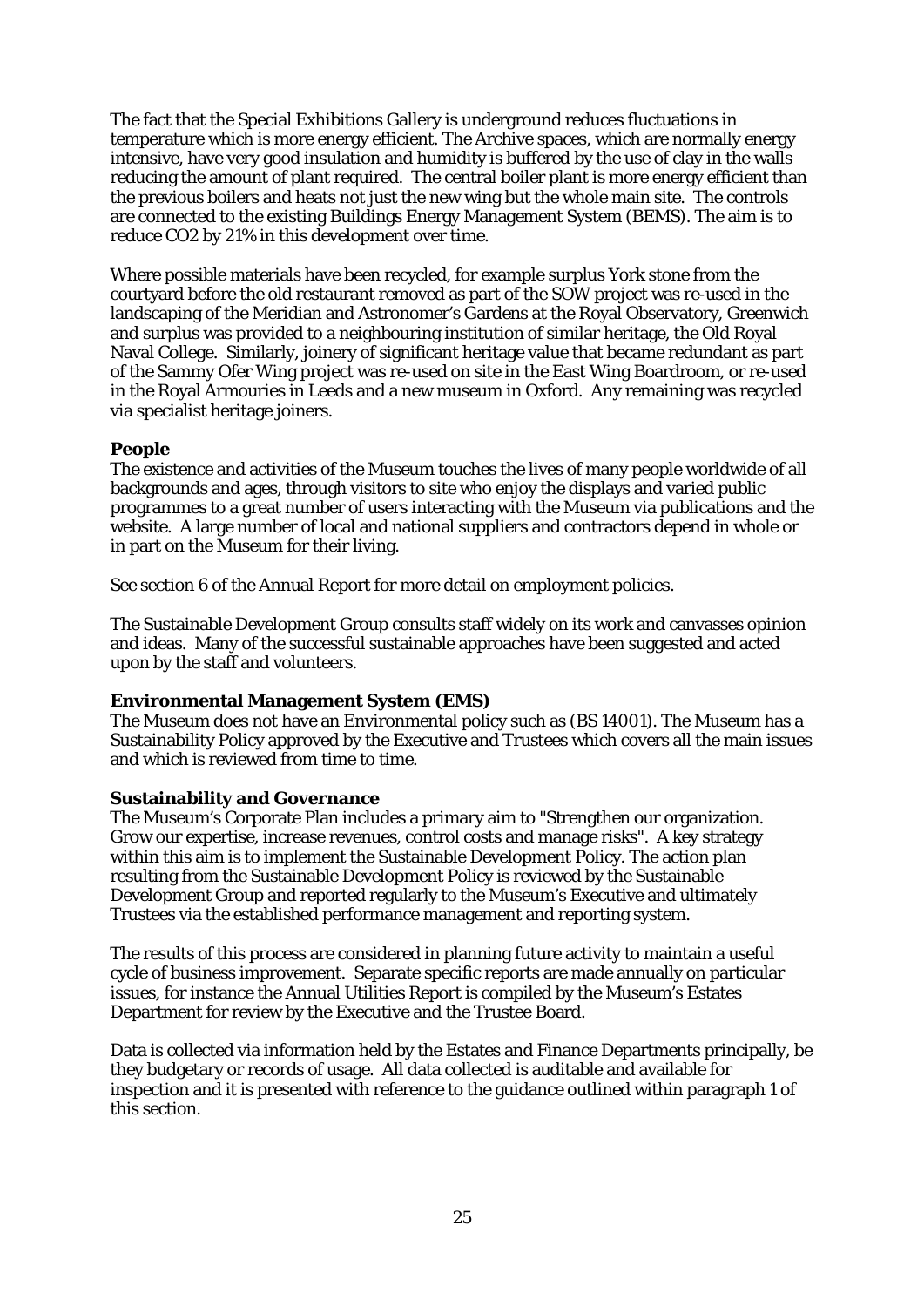# **5. FUTURE PRIORITIES**

At the Board meeting of 6 March 2014 Trustees requested the Executive to develop the Corporate Plan for 2014–18. The Strategy level of that plan was endorsed by Trustees at their 22 May 2014 Board meeting and it follows below. At the time of this report the plan is available on the Museum website for comment.

# The Trustees' overall objective is to: **Stimulate people's curiosity – the trigger for discovery and learning**

An overview of the new Corporate Plan to *Strategy level* follows:

# **Aims, Outcomes and Strategies**

| Aim 1:      | Put visitors first.<br>Create inspiring experiences that transform people's understanding of our<br>subjects and collections.                                                                                                                                                                                                               |
|-------------|---------------------------------------------------------------------------------------------------------------------------------------------------------------------------------------------------------------------------------------------------------------------------------------------------------------------------------------------|
| Outcome:    | People have a greater understanding of maritime Britain and astronomy and<br>their relevance to the world today.                                                                                                                                                                                                                            |
| Strategies: | 1. Understand the needs and motivations of our current and potential<br>audiences.<br>2. Create exhibitions and programmes that draw on our research and expertise<br>and meet the needs of audiences worldwide.<br>3. Build relationships, drive repeat visits and the propensity to recommend<br>through an excellent visitor experience. |
| Aim 2:      | Value our heritage.<br>Care for and develop our unique collection and world historic sites.                                                                                                                                                                                                                                                 |
| Outcome:    | Collections and buildings that are enhanced, accessible to all and preserved for<br>the future.                                                                                                                                                                                                                                             |
| Strategies: | 1. Safeguard and improve the physical condition of our estate and collections.<br>2. Develop our collections and sites to make them more relevant and<br>accessible, intellectually and physically.<br>3. Advance and share knowledge of our collections and subjects.                                                                      |
| Aim 3:      | <b>Extend our reputation.</b><br>Maximise our reach to and impact on local, regional, national and<br>international audiences and stakeholders.                                                                                                                                                                                             |
| Outcome:    | An outward-looking museum which rewards public trust and grows a<br>worldwide reputation for quality, accessibility and originality.                                                                                                                                                                                                        |
| Strategies: | 1. Project unique experiences that advance the values and personality of the<br>RMG and its brands.<br>2. Grow partnerships and deepen our engagement with stakeholders.<br>3. Capture audiences, through programmes and activities that extend the<br>museum experience beyond our walls.                                                  |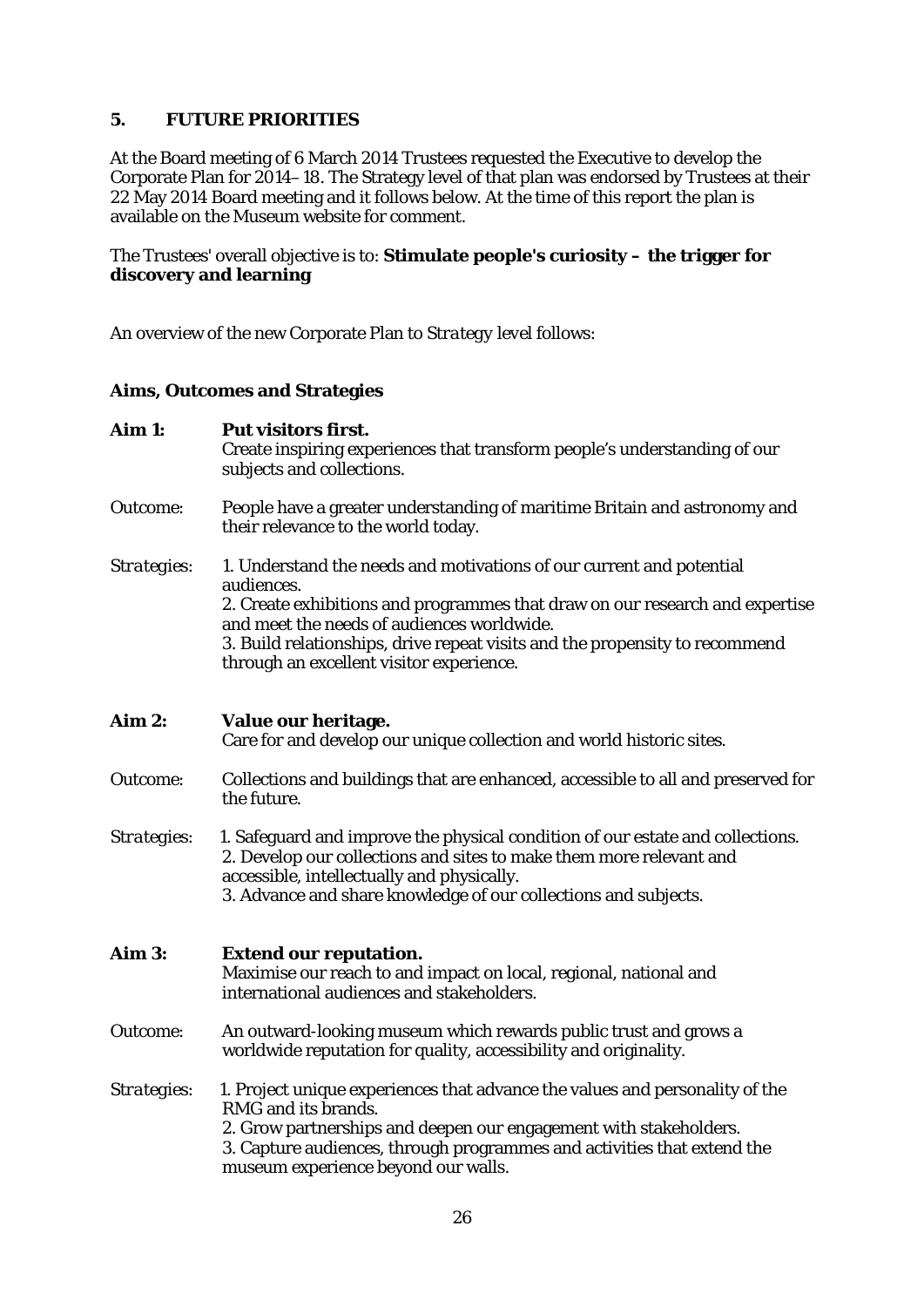| Aim 4:      | Strengthen our organization.<br>Grow our expertise, increase revenues, control costs and manage risks.                                                                                                                                                               |  |  |  |  |  |
|-------------|----------------------------------------------------------------------------------------------------------------------------------------------------------------------------------------------------------------------------------------------------------------------|--|--|--|--|--|
| Outcome:    | A dynamic and entrepreneurial museum that is culturally, intellectually and<br>financially successful.                                                                                                                                                               |  |  |  |  |  |
| Strategies: | 1. Foster a spirit of collaborative working, value expertise, support innovation<br>and encourage volunteering.<br>2. Drive income generation leveraging more value from our unique assets.<br>3. Identify and deliver efficiencies without compromising excellence. |  |  |  |  |  |

The Corporate Plan will be available fro[m www.rmg.co.uk](http://www.rmg.co.uk/) or from the Museum Secretary, post-consultation, in November 2014.

The Corporate Plan has been developed to provide a clear and stimulating approach to directing the Museum's work in the years ahead and to provide a memorable, positive and powerful way for trustees, staff, volunteers and our wider stakeholders to access the essence and purpose of the Plan. Coupled with the overall objective of "Stimulating Curiosity" we believe that this provides a compelling and involving high-level description of the developments planned for the four years ahead.

Underpinning many of the Milestones that support these Strategies is the Endeavour project (see also the Chairman's Foreword) which is currently under development and will occupy us until 2018–19.

The Endeavour project will transform the visitor experience of Royal Museums Greenwich by radically improving the circulation around the sites; increasing the scope of our exhibitions to make them more comprehensive; increasing the size of the visitor offering through opening up new galleries and putting more of our collections on display; strengthening the thematic links between the National Maritime Museum and Royal Observatory; and improving physical access.

The Endeavour project is planned to culminate in the opening of a new gallery devoted to the exploration of the Pacific Ocean on the  $250<sup>th</sup>$  anniversary of Captain Cook's first voyage of discovery in 1768.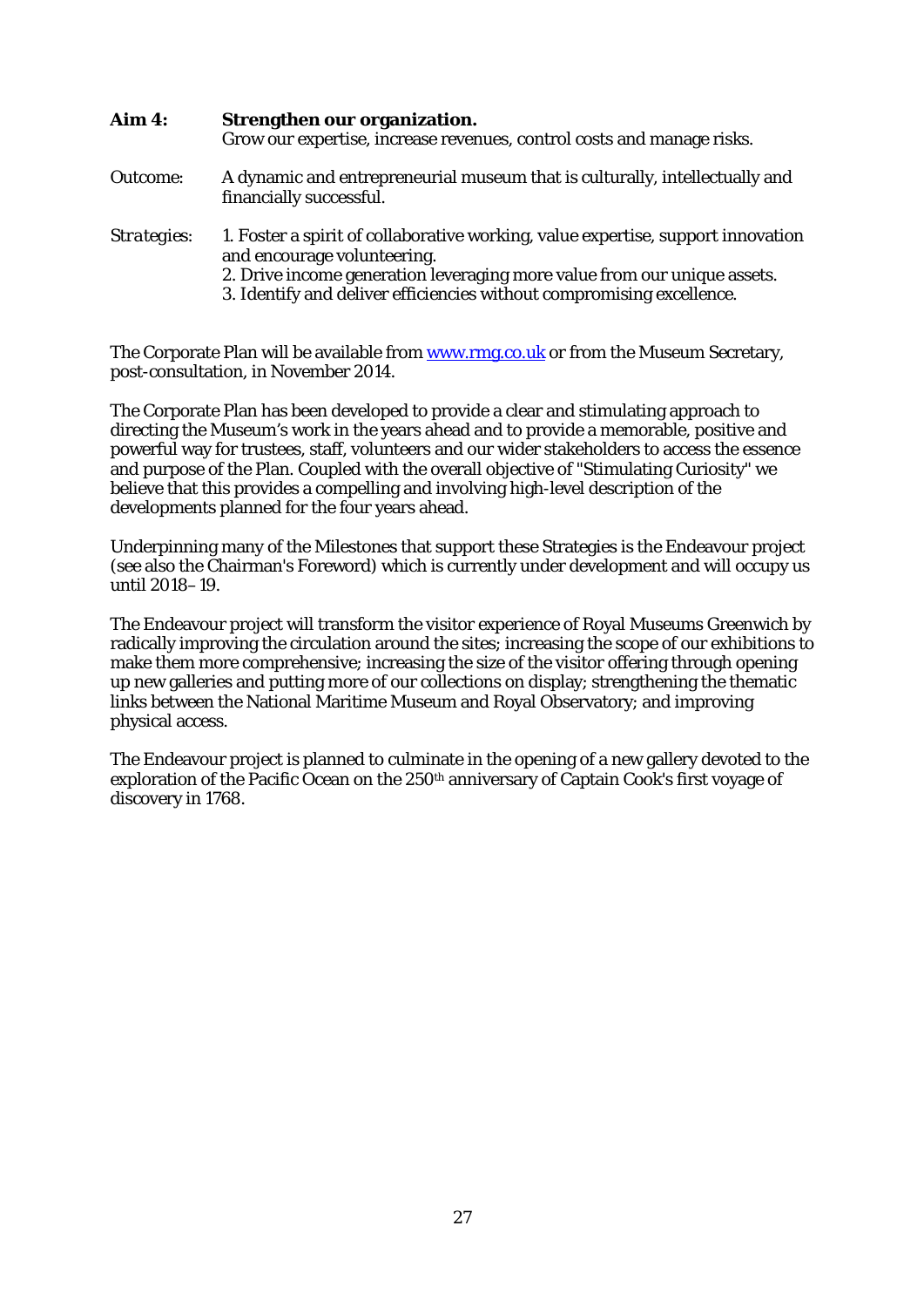# **6. WORKFORCE AND EMPLOYMENT**

# **Employment policies**

The Museum strives to be a good employer. Attention is paid to holistic reward approaches. It has a strong record on improving the work environment, job satisfaction and development opportunities with generous pension arrangements. We successfully introduced pension auto-enrolment on our staging date in November 2013 following an intensive campaign to promote the positive benefits of workplace pensions.

The Museum is also very supportive in times of need, providing generous sick absence benefits, return to work policies and procedures, an income protection scheme (although this is due to cease in 2014–15), medical retirement assistance, occupational health referrals and Health & Safety assessments. There is a Staff Welfare Officer, employee assistance programmes and trained and supportive management and professional Human Resources back up. In addition, schemes to promote health and wellbeing such as yoga, stress relieving massages, life drawing and other social activities exist. In March 2013 the Museum was accredited with the first stage of the London Healthy Workplace Charter. Long-term no smoking policies are in existence with support to give up the habit available. Sheltered placement, work experience and 400-plus volunteering roles were provided throughout the year (250 in 2012–13). There are excellent consultation and communication arrangements. There are also Benevolent Fund and health society benefits plus the provision of employment and job security to 500 people plus, locally, nationally and from overseas. The Museum also undertakes secondments and exchanges both internally and externally.

The Museum values the diversity of its workforce and upholds equal opportunities. It has maintained employment policies to ensure that staff or applicants for posts are not discriminated against on the grounds of gender, marital status, sexual orientation, race, colour, nationality, ethnic or national origin, religion, belief, disability or age. 15% of the Museum's employees are Black, Asian and Minority Ethnicity (BAME) (12% in 2012–13). The Museum holds the Employment Service's Disability Symbol. In 2013–14, 5% of staff employed by the Museum considered themselves to have a disability. The Museum has in place an Equality Plan for both staff and service provision. A number of sheltered placement and other work experience initiatives specifically for disabled workers are under way.

We believe that we are a leader in our human resources approaches, not least in dispensing with any formal retirement age in 2002. A third of employees are aged over 50 and 5% are aged over 65. At the sector level, the Director of Human Resources co-chairs the National Museum Directors' Council's (NMDC) HR Forum.

Workforce development is a priority with training and capacity-building a significant part of the reward quadrant (working environment; personal development; job satisfaction; pay and benefits) at the Museum. This was recognised when the Museum achieved the Investors in People standard in November 2001, receiving regular re-accreditation since, the latest being in November 2012. Unfortunately, funding constraints have resulted in the reduction of the training and development budget for both 2013–14 and 2014–15. It is still maintained at around 1% of the total paybill however and thus far all needs identified via appraisal and training needs analyses have been met.

In 2013–14 the average number of days lost per employee through short term sick absence was 4.28 days whilst the average number of days lost per employee through long term (over 28 days) sick absence was 6.12 days. The average number of days lost per employee through total sickness (long and short term combined) was 10.39 days.

The Central Arbitration Committee declared the trade unions Prospect and PCS recognised for the purposes of collective bargaining in December 2006 following an application by those unions and a subsequent ballot. The Unions and the Museum reached an agreement for the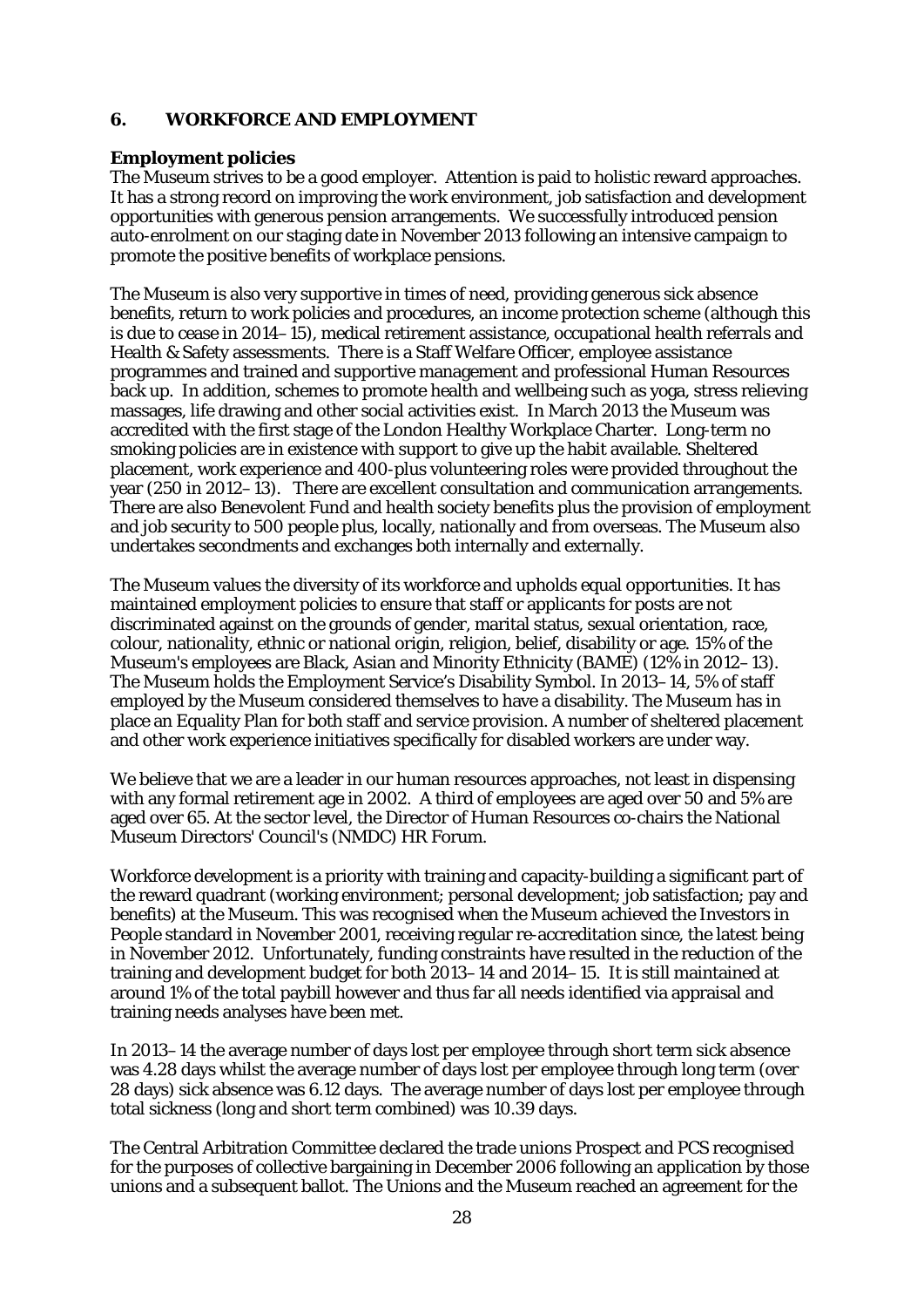purposes of collective bargaining in respect of pay, hours and holidays and also have a facilities agreement. Following a period of consultation, in December 2013, the Museum reached a single union agreement with Prospect in this regard.

All staff are inducted formally and issued with contracts of employment and staff handbooks, which contain information on benefits, health, safety and welfare and are regularly updated.

## **Volunteers**

The Museum has an active volunteer programme and appointed a Volunteer Manager four years ago. The increase in numbers of volunteers and in volunteer hours has been remarkable since this appointment. Record numbers of volunteers have been experienced peaking at more than 500 during the year due to an e-volunteer project and now decreasing to 335 at year end on the tailing off of that project. In all, these volunteers have given 46,126 hours at a value estimated in the region of more than £460,000 (an increase of £120,000 on 2012–13).

# **Organisational Communication**

The Museum regards effective communication as essential. The objective is to ensure that all staff and volunteers are kept fully informed on all issues that directly affect them. Although everyone in the Museum has a contribution to make it is the particular role of team leaders and line managers to be the main communicators by creating a continuous flow of information through and across the organisation.

*Director's Cross-Museum Briefing* - the Director and the managers and staff dealing with selected themes speak to the entire staff and volunteers broadly on a monthly basis to provide a brief on specific areas, progress or projects.

*Volunteer Event* – the Museum holds a special event for volunteers annually to which all are invited. The purpose of this is to express the Museum's sincere thanks for all that the volunteers do but also to brief them on current issues and future plans as well as serve as a networking event.

*TMs* (temporary memoranda) – cover a wide range of issues and are signed by members of the Executive Board and Senior Management Team. All TMs are published on the Intranet and in paper form.

*Intranet* – available to all staff it details policies, management meetings and organisational programmes and information of use to staff and volunteers generally.

*Team Briefing* – the principal method used by the Museum to pass on information to all employees is team briefing. The cycle begins in the first week of every month with the briefing document compiled by Human Resources having agreed content with the Executive. Each Director is then tasked with briefing their Managers who in turn pass the information on to their teams. By the end of the next week everyone in the Museum should share the same information. The briefing document also appears on the Intranet. Team briefing has been dramatically improved in format and accessibility which has been welcomed by all involved. This initiative arose out of a review of recommendations arising out of a Staff Engagement Survey carried out in 2010. Volunteers have their own specific newsletter in addition.

*Notice Boards* – are strategically placed in sites or functional areas. They may only be used for official or authorised communication purposes.

*Staff Lunches* – are informal meetings for communication in which Directors and senior managers can speak directly with cross-sectional groups of staff over a sandwich lunch. The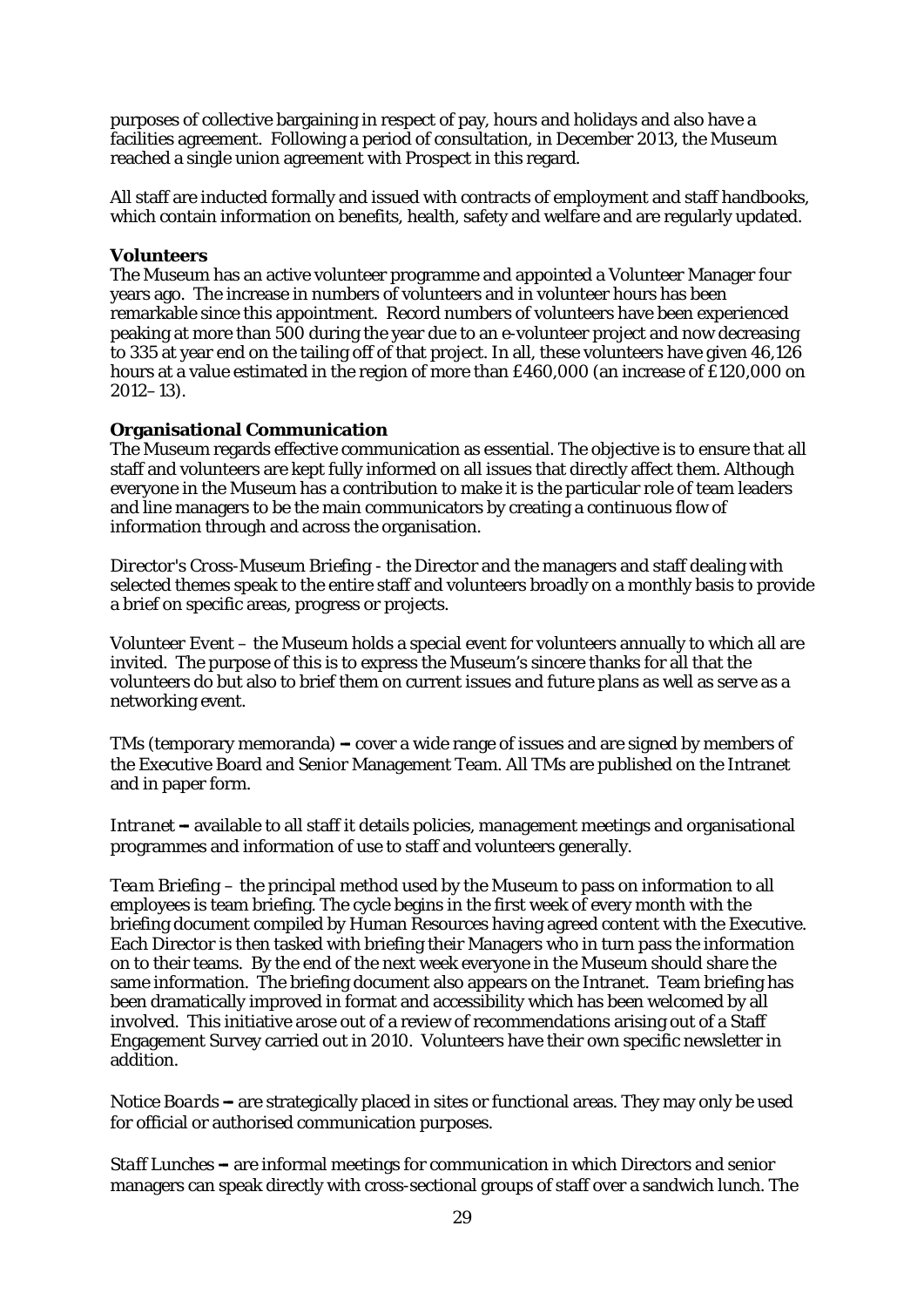object of these meetings is to give staff a chance to communicate directly with senior management on a wide range of issues, but on an informal basis.

*Staff Engagement Surveys* – are conducted from time to time to allow confidential feedback to be provided to the Trustees and Executive via a professional third party. These are considered and recommendations are acted on, usually via cross-sectional working groups of staff or sub groups of the Senior Management Team. The most recent survey was carried out in November 2013 and the results are being considered, promulgated and acted upon during 2014–15.

*Trade Unions* – Since December 2013 the Trade Union Prospect has been recognised for the purposes of collective bargaining on pay, hours and holidays. Meetings take place as and when required.

## **Health and Safety**

It is Museum policy to assign great importance to the safety of visitors, employees, volunteers, contractors and others, considering this as a management responsibility equal to that of any other management function.

In the design, construction, operation and maintenance of all plant, equipment and facilities, everything that is reasonably practicable is done to prevent personal injuries and ill health to employees, customers, visitors, contractors and members of the public. To this end the Board of Trustees and Executive Board of Directors provide, so far as is reasonably practical, such training and equipment as is necessary to enable employees to work safely.

The importance of employee involvement in Health & Safety matters and the importance of the positive role played by safety representatives and the Health and Safety Committee are acknowledged.

All employees are required to co-operate fully in implementing this policy to comply in all respects with the Health and Safety at Work Act 1974, the Management of Health and Safety at Work Regulations 1999 and the accompanying arrangements contained within the Museum's Health and Safety Policy. Everyone throughout the organisation is expected to exercise all reasonable care for their own health and safety and that of others who may be affected by their acts or omissions.

The overall responsibility for the health, safety and welfare of the organisation and employees is vested in the Board of Trustees and Executive Board of Directors. The Executive Board receives a monthly report on Health and Safety matters and analysis of incidents which then goes forward to the Trustee Board for quarterly review.

The Health & Safety function is managed by a NEBOSH-qualified Departmental Head and an experienced NEBOSH-qualified Health & Safety Adviser. The Director of Operations & HR also holds a relevant qualification and chairs the Health & Safety Committee. Specialist members serve on the Committee to represent particular hazards such as radiological protection, laser safety, asbestos and other risks in the Collections together with an employee representative, and representatives for sites and other functions.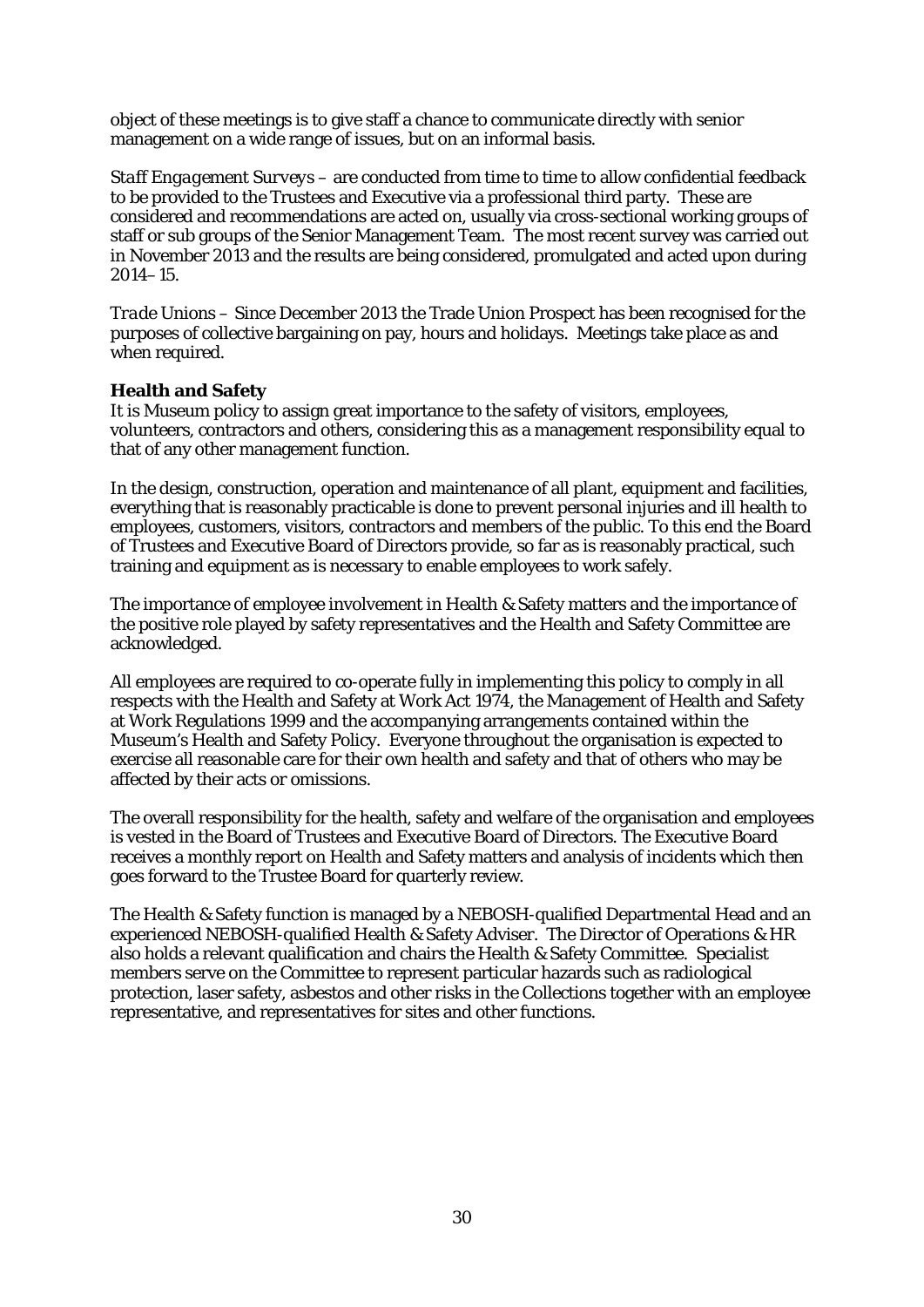# **7. REMUNERATION REPORT**

# **Introduction**

The information in this report relates to the Director (Accounting Officer) and Senior Executives (Directors) of the National Maritime Museum. No remuneration is paid to the Trustees of the Museum.

# **Function of the Remuneration Committee**

The Committee reviews the performance of the Director and the Senior Executives annually against their objectives, receives independent advice on market comparators and other matters and then recommends to the Chairman of Trustees the level of pay and performancerelated pay they should receive.

The Committee also considers any matter relating to employees as the Director and Board of Trustees may refer to it.

## **Membership**

The Committee consists of three Trustees who are appointed by the Trustee Board:

|                           | Sir Robert Crawford CBE (Chairman from 27 March 2013)<br>Linda Hutchinson (from 27 March 2013)<br><b>Vacancy</b> |
|---------------------------|------------------------------------------------------------------------------------------------------------------|
| Ex officio Officer:       | Dr Kevin Fewster, AM, FRSA (Director)                                                                            |
| Secretary:                | Anne Patterson, Chartered MCIPD (Head of HR)                                                                     |
| <b>External Advisers:</b> | <b>Brian McEvoy and Alan Hurst</b>                                                                               |

The Chairman of the Committee is also appointed by the Trustee Board and the quorum of the Committee is two out of three Trustees.

The Director and the Head of Human Resources attend meetings of the Committee.

No individual is present when their remuneration or performance is being discussed.

## **Performance Assessment**

A key element of the Museum's reward system for the Director and the Senior Executives is that base pay is set below market levels but performance-related pay potential allows for competitive reward based on performance and contribution. The aim of the reward system is to create incentives which identify and reward excellent performance fairly rather than assuming that such performance will be inevitable and so allowing little differentiation between exceptional and adequate performance.

The individual performance agreements of Directors and senior management are in turn linked with the operating plans of the Museum (which reflect the mission, objectives and values of the Museum). They thus reflect objectives and targets relating to both individual and corporate components, and the performance-related pay potential reflects the combination of these different elements. The range of performance-related pay available is from 0%-30% of salary and in the case of the Director, Royal Museums Greenwich 0%-20% of salary.

Annual pay awards approved by the Museum require HM Treasury approval before they can be made, which must be obtained via the Department for Culture Media and Sport (DCMS). Increasingly, Public Sector Pay policy insists that pay awards should be performance driven.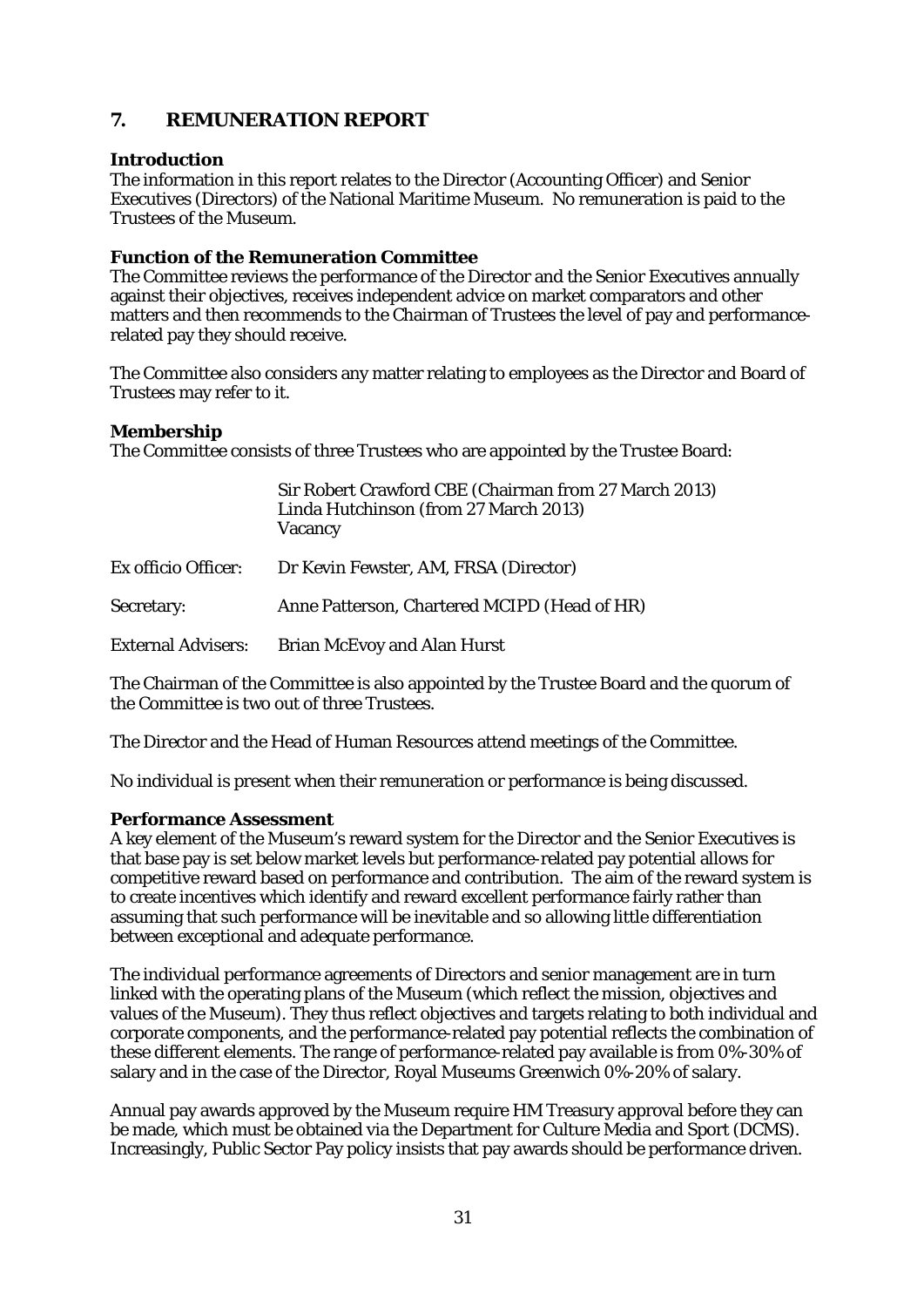# **Service Contracts**

The Director and Senior Executives have open-ended rolling employment contracts: the notice period is six months for the Director of the National Maritime Museum, and three months for other Directors (six months in the case of redundancy). Other than notice periods, there are no contractual termination payments, compensation for loss of office or any provision of compensation for early retirement except for those two directors within the Civil Service Pension Scheme. Pension contributions on behalf of the directors, other than those in the Civil Service Pension Scheme, are made to defined contribution schemes.

The following information is subject to audit.

# **Executives' Remuneration**

The salary and pension entitlements set out below include gross salary, performance-related pay, benefits in kind and any other allowances to the extent that they are subject to UK taxation.

|                                       | 2013-14 all figures $fk$ |             |                | 2012-13 all figures £k |               |                     |                          |           |
|---------------------------------------|--------------------------|-------------|----------------|------------------------|---------------|---------------------|--------------------------|-----------|
|                                       |                          |             | Pension        |                        |               |                     | Pension                  |           |
|                                       |                          |             | benefits       |                        |               |                     | benefits                 |           |
|                                       |                          |             | $($ to         |                        |               | Performance         | (to                      |           |
| Single total figure of remuneration   |                          | Performance | nearest        |                        |               | payment -           | nearest                  | Total -   |
|                                       | Salary                   | payment     | $£1k)*$        | Total                  | Salary        | restated            | $£1k)*$                  | restated  |
| Dr Kevin Fewster, Director            | $105 -$                  | $20 - 25$   |                | 130-                   | $105 - 110$   | $20 - 25$           |                          | $130-$    |
| & Accounting Officer                  | 110                      |             |                | 135                    |               |                     |                          | 135       |
| Dr Margarette Lincoln, Deputy         | 80-85                    | $15 - 20$   | 6              | $100 -$                | 75-80         | $15 - 20$           | 15                       | $110-$    |
| Director                              |                          |             |                | 105                    |               |                     |                          | 115       |
| Andy Bodle, Director                  | $70-75$                  | $15 - 20$   | 8              | $95 -$                 | $70-75$       | $15 - 20$           | 45                       | $135 -$   |
| <b>Operations and Human Resources</b> |                          |             |                | 100                    |               |                     |                          | 140       |
| David Philip, Director, Finance &     | $\overline{\phantom{0}}$ |             | $\overline{a}$ |                        | $60 - 65$     | $\overline{5} - 10$ | $\overline{\phantom{a}}$ | $65 - 75$ |
| Enterprises                           |                          |             |                |                        | $(85-90$ FTE) |                     |                          |           |
| (until 31 December 2012)              |                          |             |                |                        |               |                     |                          |           |
| Chris Styles, Director,               | L.                       | L,          | $\blacksquare$ |                        | 60-65         | ÷                   | $\blacksquare$           | $60 - 65$ |
| Communications and Visitor            |                          |             |                |                        |               |                     |                          |           |
| Experience                            |                          |             |                |                        |               |                     |                          |           |
| (until 31 August 2012)                |                          |             |                |                        |               |                     |                          |           |
| Fiona Romeo, Interim Director,        |                          |             |                |                        | $15-20$       |                     | $\frac{1}{2}$            | $15 - 20$ |
| Programming and Exhibitions           |                          |             |                |                        | $(55-60$ FTE) |                     |                          |           |
| (until 15 July 2012)                  |                          |             |                |                        |               |                     |                          |           |
| Mike Sarna, Director,                 | $60 - 65$                | $10-15$     | $\blacksquare$ | $70-$                  | $40 - 45$     | $10-15$             | $\overline{a}$           | 50-60     |
| Programming and Exhibitions           |                          |             |                | 75                     | $(60-65$ FTE) |                     |                          |           |
| (from 16 July 2012)                   |                          |             |                |                        |               |                     |                          |           |
| Sandra Botterell, Director,           | 75-80                    | $10 - 15$   | $\overline{a}$ | $90 -$                 | 30-35         | $5-10$              | $\overline{a}$           | $35 - 45$ |
| Commercial                            |                          |             |                | 95                     | $(75-80$ FTE) |                     |                          |           |
| (from 12 November 2012)               |                          |             |                |                        |               |                     |                          |           |
| Anupam Ganguli, Director, Finance     | 85-90                    | $15 - 20$   | ÷,             | $105 -$                | $25 - 30$     | $5-10$              | $\overline{\phantom{0}}$ | 30-40     |
| (from 12 November 2012)               |                          |             |                | 110                    | $(85-90$ FTE) |                     |                          |           |
| Richard Doughty, Director, Cutty Sark | $80 - 85$                | $15 - 20$   |                | $100 -$                | 80-85         | $20 - 25$           | $\overline{a}$           | $100 -$   |
| (from 1 May 2012)                     |                          |             |                | 105                    | $(85-90$ FTE) |                     |                          | 105       |

The emoluments were as follows:

\* The value of pension benefits accrued during the year is calculated as (the real increase in pension multiplied by 20) plus (the real increase in any lump sum) less (the contributions made by the individual). The real increases exclude increases due to inflation or any increase or decreases due to a transfer of pension rights.

There were no benefits in kind.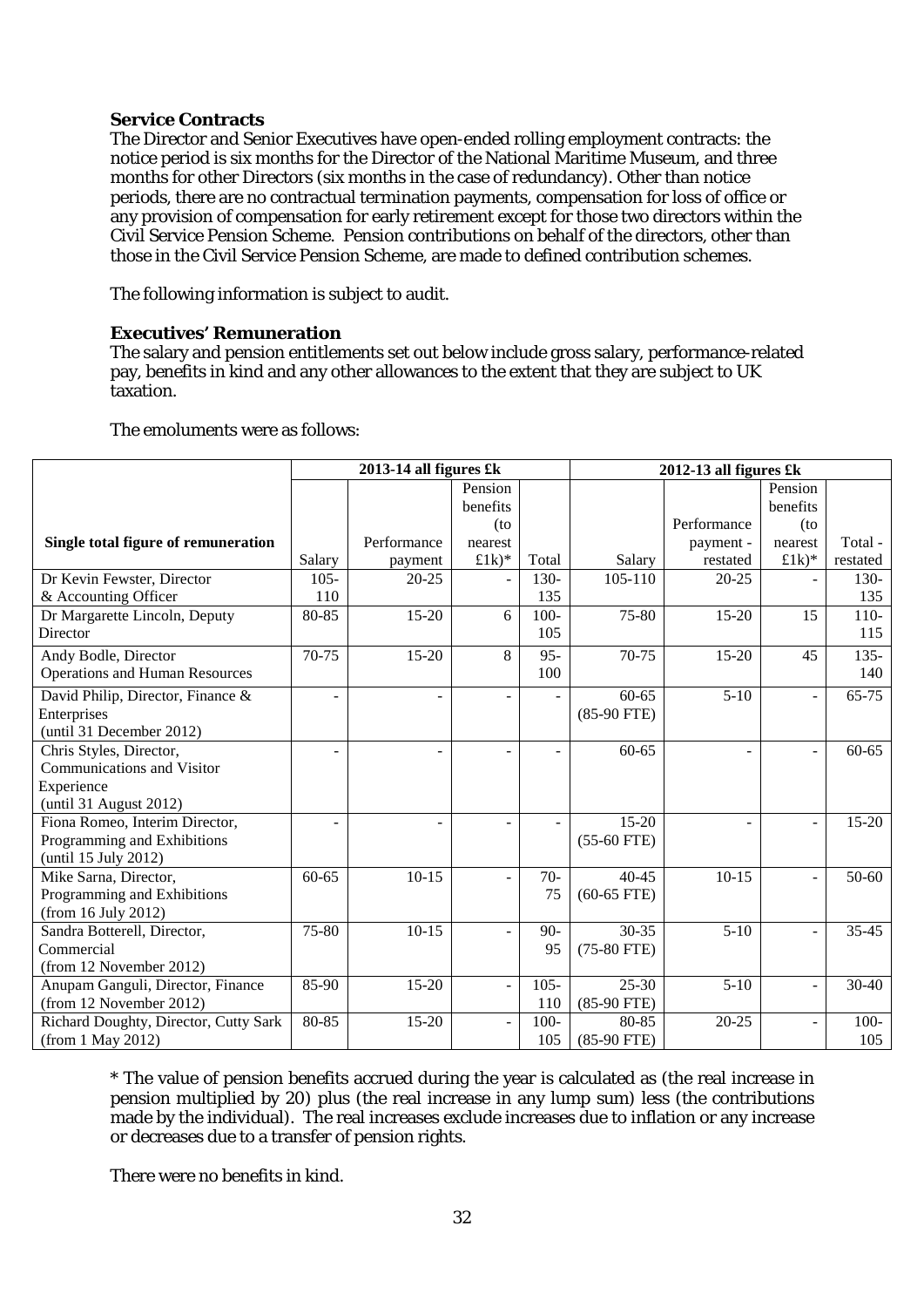| Mid-Point of Band of Highest Paid<br><b>Total Remuneration</b><br>$(E'000)$ 132.5 | Mid-Point of Band of Highest Paid Director's<br><b>Director's Total Remuneration</b><br>$(E'000)$ 132.5 |
|-----------------------------------------------------------------------------------|---------------------------------------------------------------------------------------------------------|
| <b>Median Total Remuneration 15</b>                                               | <b>Median Total Remuneration 15</b>                                                                     |
| <b>Remuneration Ratio 1:9.1</b>                                                   | <b>Remuneration Ratio 1:8.8</b>                                                                         |

Reporting bodies are required to disclose the relationship between the remuneration of the highest-paid director in their organisation and the median remuneration of the organisation's workforce.

The mid-point of the band of remuneration of the highest-paid director in the National Maritime Museum in the financial year 2013–14 was £132,500 (2012–13, £132,500). This was 9.1 times (2012–13, 8.8 times) the median remuneration of the workforce, which was £14,544 (2012–13, £15,231).

In 2013–14, nil (2012–13, nil) employees received remuneration in excess of the highest-paid director. Remuneration ranged from £0 to £132,000 (2012–13, £0 to £132,000).

Total remuneration includes salary, non-consolidated performance-related pay, benefits-inkind as well as severance payments. It does not include employer pension contributions and the cash equivalent transfer value of pensions.

#### **Pension Benefits**

The National Maritime Museum operates two pension schemes; a group personal pension scheme and the Civil Service Pension Schemes full details of which are given in note 8 to the accounts.

|                        | Accrued          | Real           | CETV at        | CETV at        | Real              | Employer       |
|------------------------|------------------|----------------|----------------|----------------|-------------------|----------------|
|                        | pension at       | increase in    | 31/3/14        | 31/3/13        | increase in       | contribution   |
|                        | pension age as   | pension and    |                |                | <b>CETV</b>       | to group       |
|                        | at $31/3/14$ and | related lump   |                |                | funded by         | personal       |
|                        | related lump     | sum at         |                |                | employer          | pension        |
|                        | sum              | pension age    |                |                |                   |                |
|                        | $\pounds$ '000   | $\pounds$ '000 | $\pounds$ '000 | $\pounds$ '000 | $\pounds$ '000    | <b>Nearest</b> |
|                        |                  |                |                |                |                   | £1,000         |
| Dr Kevin Fewster       |                  |                |                |                | -                 | 11             |
| Dr Margarette Lincoln  | $30 - 35$        | $0 - 5$        | 736            | 718            | 6                 |                |
|                        | plus lump sum    |                |                |                |                   |                |
|                        | of               |                |                |                |                   |                |
|                        | 95-100           |                |                |                |                   |                |
| Andy Bodle             | $30 - 35$        | $0 - 5$        | 626            | 583            | 6                 |                |
|                        | plus lump sum    |                |                |                |                   |                |
|                        | of               |                |                |                |                   |                |
|                        | 95-100           |                |                |                |                   |                |
| Mike Sarna             |                  | -              |                |                | -                 | 6              |
| Sandra Botterell       |                  |                |                |                |                   | 8              |
| Anupam Ganguli         | -                | -              |                |                | $\qquad \qquad -$ | 8              |
| <b>Richard Doughty</b> |                  |                |                |                |                   | 8              |

All directors are members of the group personal pension scheme other than Dr Margarette Lincoln and Andy Bodle who are members of the Civil Service Pension Schemes.

# **2013-14 2012-13**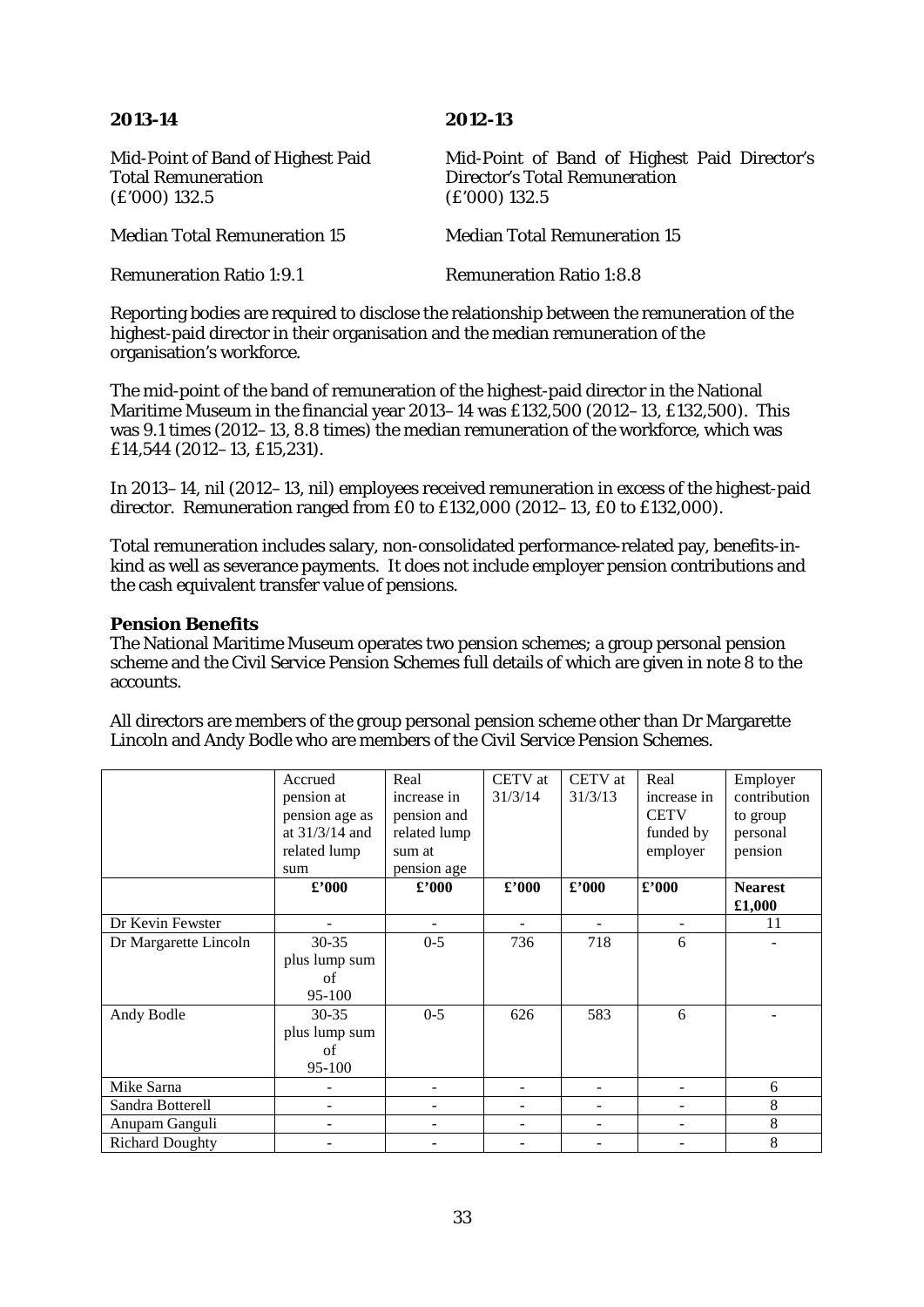## **Cash Equivalent Transfer Value (CETV)**

A Cash Equivalent Transfer Value (CETV) is the actuarially assessed capitalised value of the pension scheme benefits accrued by a member at a particular point in time. The benefits valued are the member's accrued benefits and any contingent spouse's pension payable from the scheme. A CETV is a payment made by a pension scheme or arrangement to secure pension benefits in another pension scheme or arrangement when the member leaves a scheme and chooses to transfer the benefits accrued in their former scheme. The pension figures shown relate to the benefits that the individual has accrued as a consequence of their total membership of the pension scheme, not just their service in a senior capacity to which disclosure applies.

The figures include the value of any pension benefit in another scheme or arrangement which the member has transferred to the Civil Service pension arrangements. They also include any additional pension benefit accrued to the member as a result of their buying additional pension benefits at their own cost. CETVs are worked out in accordance with The Occupational Pension Schemes (Transfer Values) (Amendment) Regulations 2008 and do not take account of any actual or potential reduction to benefits resulting from Lifetime Allowance Tax which may be due when pension benefits are taken.

#### **Real Increase in CETV**

This reflects the increase in CETV that is funded by the employer. It does not include the increase in accrued pension due to inflation, contributions paid by the employee (including the value of any benefits transferred from another pension scheme or arrangement) and uses common market valuation factors for the start and end of the period.

| <b>Exit package</b><br>cost band(f) | Number of<br>compulsory<br>redundancies | <b>Number of</b><br>other<br>departures<br>agreed | <b>Total number</b><br>of exit<br>packages for<br>2013/14 | <b>Total number</b><br>of exit<br>packages for<br>2012/13 |
|-------------------------------------|-----------------------------------------|---------------------------------------------------|-----------------------------------------------------------|-----------------------------------------------------------|
| $0 - 24,999$                        | 2                                       |                                                   | റ                                                         |                                                           |
| 25,000 - 49,999                     | -                                       | $\overline{\phantom{0}}$                          | $\overline{\phantom{0}}$                                  |                                                           |
| $50,000 - 99,999$                   |                                         |                                                   |                                                           |                                                           |
| <b>Total</b>                        | $\boldsymbol{2}$                        |                                                   | $\boldsymbol{2}$                                          |                                                           |
| <b>Total resource</b><br>cost(f)    | 13,706                                  |                                                   | 13,706                                                    | 100,759                                                   |

# **Compensation for loss of office**

There was one departure under the terms of the Civil Service Compensation Scheme in 2013– 14 and another member of staff received a statutory redundancy payment which was below £2,300.

Sir Charles Dunstone<br>
Chairman of the Board of Trustees<br>
Chairman of the Board of Trustees<br>
Chairman of the Roard of Trustees

Director and Accounting Officer 24 June 2014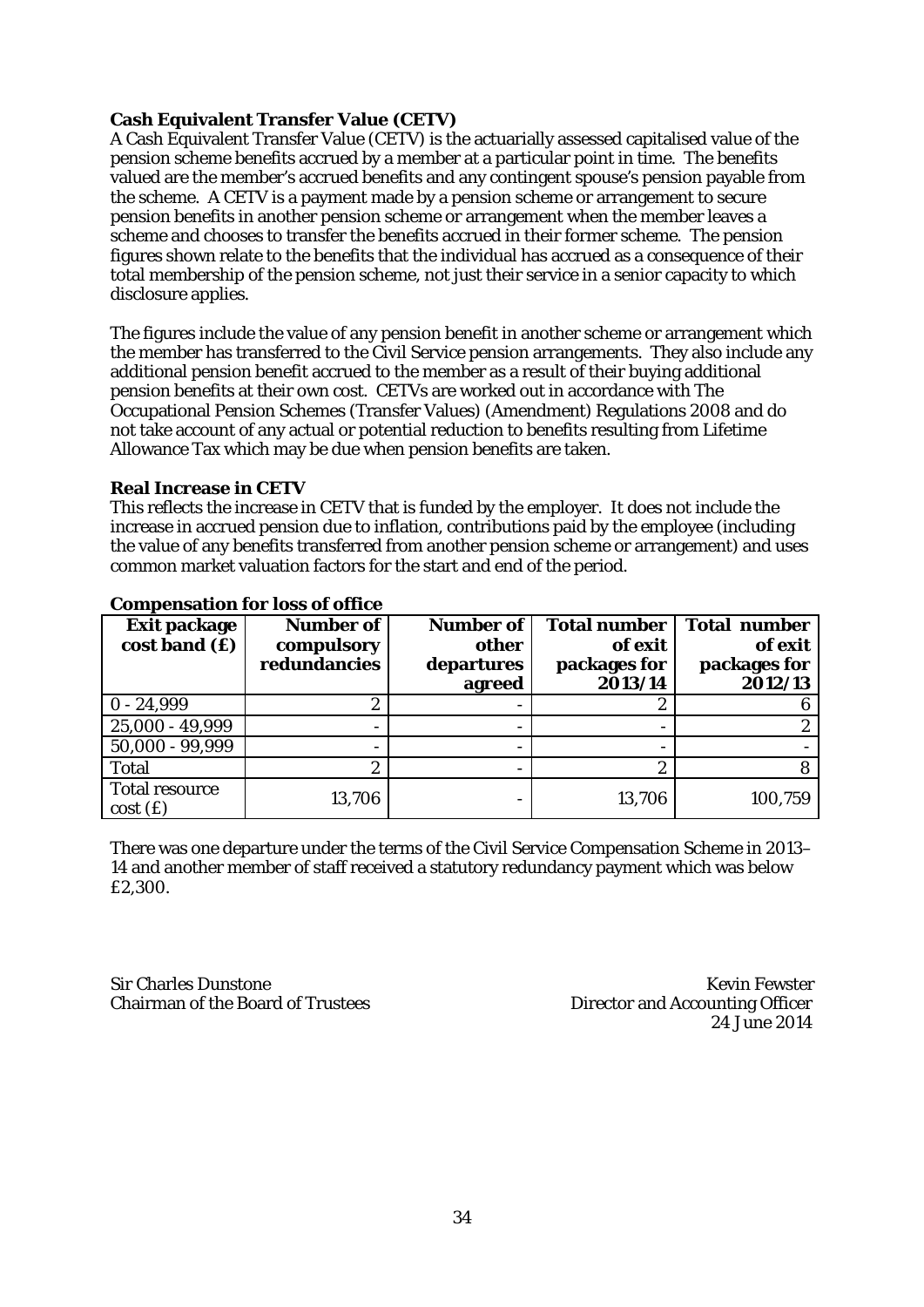# **8. REFERENCE AND ADMINISTRATIVE DETAILS**

| <b>Chairman of the Board of Trustees:</b> | <b>Sir Charles Dunstone</b>                                                 |
|-------------------------------------------|-----------------------------------------------------------------------------|
| <b>Director and Accounting Officer:</b>   | Dr Kevin Fewster, AM                                                        |
| <b>Principal address:</b>                 | <b>National Maritime Museum</b><br>Park Row<br>Greenwich<br>London SE10 9NF |

## **Website:** www.rmg.co.uk

#### **The Board of Trustees of the National Maritime Museum**

During 2013–14 the Board of Trustees comprised:

Sir Charles Dunstone, Chairman (from 21 November 2013) Lord Sterling of Plaistow GCVO, CBE, Chairman (to 21 November 2013) and in order of first appointment: David Moorhouse, CBE (to 29 October 2013) Dr David Quarmby, CBE (to 29 October 2013) Linda Hutchinson Sir Robert Crawford, CBE Eleanor Boddington Professor Geoffrey Crossick Dr Chris Lintott Joyce Bridges, CBE (from 12 September 2013) Carol Marlow (from 12 September 2013) Jonathan Ofer (from 12 September 2013) Eric Reynolds (from 12 September 2013) Gerald Russell (from 12 September 2013)

Brief biographies of the Trustees are available from www.rmg.co.uk in the 'About Us' section.

## **The Executive**

During 2013–14 members of the Executive were:

| Dr Kevin Fewster, AM    | Director and Accounting Officer          |
|-------------------------|------------------------------------------|
| Dr Margarette Lincoln   | <b>Deputy Director</b>                   |
| <b>Andy Bodle</b>       | Director, Operations and Human Resources |
| <b>Sandra Botterell</b> | Director, Commercial                     |
| <b>Richard Doughty</b>  | Director, Cutty Sark                     |
| Anupam Ganguli          | Director, Finance                        |
| <b>Mike Sarna</b>       | Director, Programming and Exhibitions    |

A Register of Interests giving details of company directorships and any other significant interests which may be held by members of the Board and the Executive is maintained and is available for inspection by application to the Museum Secretary.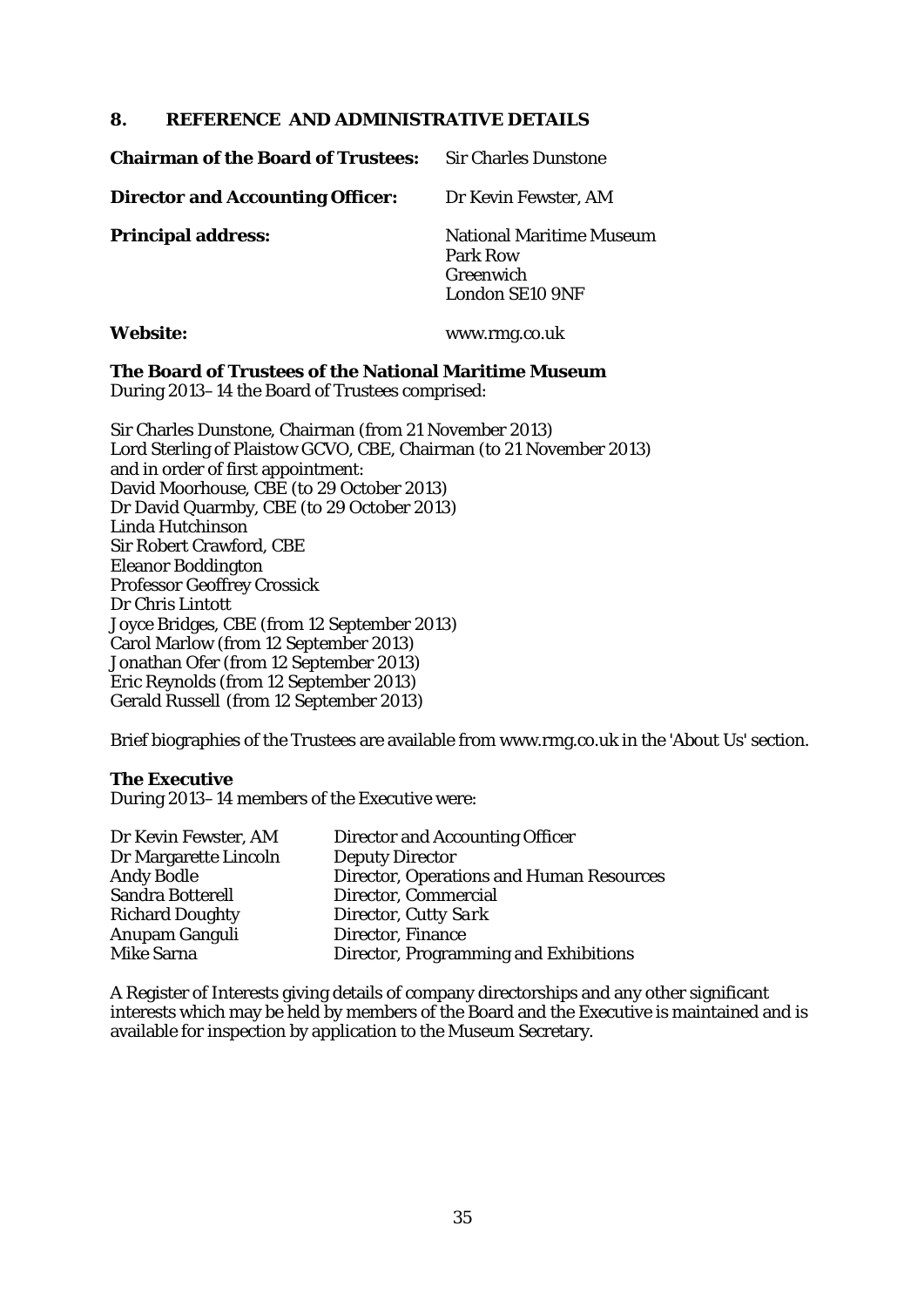## *Other relevant organisations*

## **External Auditors of National Maritime Museum**

Comptroller & Auditor General National Audit Office 157-197 Buckingham Palace Road Victoria London, SW1W 9SP

## **External Auditor of National Maritime Museum Enterprises Ltd**

haysmacintyre Chartered Accountants and tax advisors 26 Red Lion Square London, WC1R 4AG

## **Internal Auditors**

Moore Stephens LLP 150 Aldersgate Street London, EC1A 4AB

#### **Bankers**

Royal Bank of Scotland 62-63 Threadneedle St London, EC2R 8LA

# **HSBC**

275 Greenwich High Road Greenwich London, SE10 8NF

## **Legal advisers**

CMS Cameron McKenna Mitre House 160 Aldersgate London, EC1A 4DD

Farrer & Co 66 Lincoln's Inn Fields London, WC2A 3LH

Stone King 16 St John's Lane London, EC1M 4BS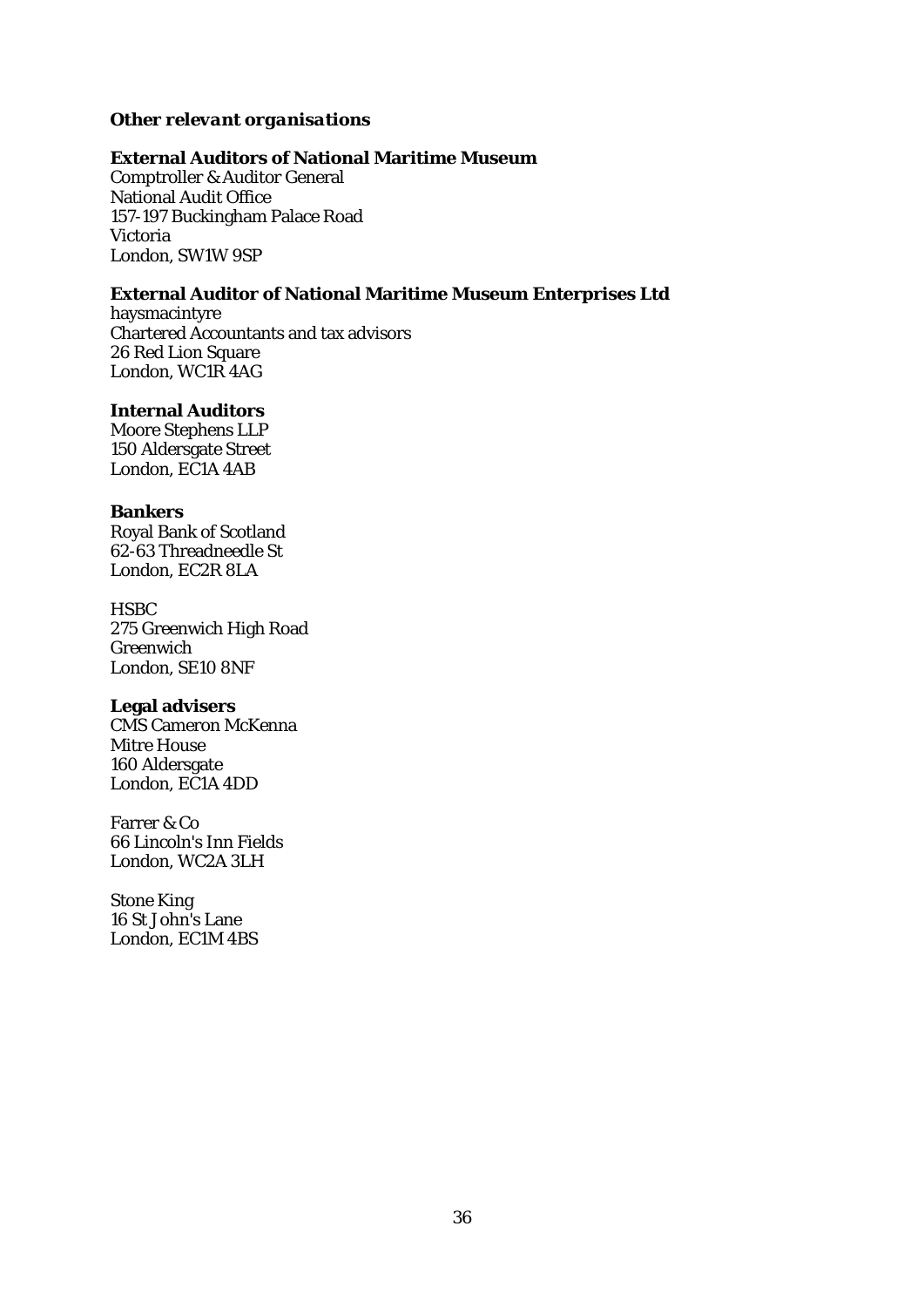#### **9. SUPPORTERS OF THE NATIONAL MARITIME MUSEUM 2013–14**

#### **Government**

The Department for Culture Media and Sport The Heritage Lottery Fund

#### **Major Supporters**

A. G. Leventis Foundation The Art Fund Barclays Clive Richards OBE DL and Sylvia Richards Carl G. Berry The Esmée Fairbairn Foundation Sir John Fisher Foundation The Eyal Ofer Family Foundation The Foyle Foundation Lloyd's Register Foundation The Monument Trust The Peter Harrison Foundation The Peter Harrison Heritage Foundation The Hobson Charity The Royal Museums Greenwich Foundation The Sackler Foundation Mrs Coral Samuel CBE The Stavros Niarchos Foundation The TK Foundation The Wolfson Foundation and other supporters who wish to remain anonymous

#### **George Stubbs acquisition appeal**

The Heritage Lottery Fund The Eyal Ofer Family Foundation The Monument Trust The Art Fund (with a contribution from the Wolfson Foundation) Mr and Mrs Timothy Crosthwait The Sackler Trust Sir Harry Djanogly The Gapper Charitable Trust The Hartnett Conservation Trust Anthony Nixon and Sheila Richardson The Worshipful Company of Leathersellers

#### **Hilton Trafalgar Flags acquisition appeal**

Peter Harrison Heritage Foundation Sir John Fisher Foundation The Drapers' Charitable Fund F. Michael Everard Sir David Hardy Giles Hilton Alan R. W. Marsh

#### **Trusts and Foundations**

The Basil Samuel Charitable Trust; Joseph Strong Frazer Trust; the Inchcape Foundation; Society for Nautical Research/MacPherson Fund; The Swire Charitable Trust; and other supporters who wish to remain anonymous.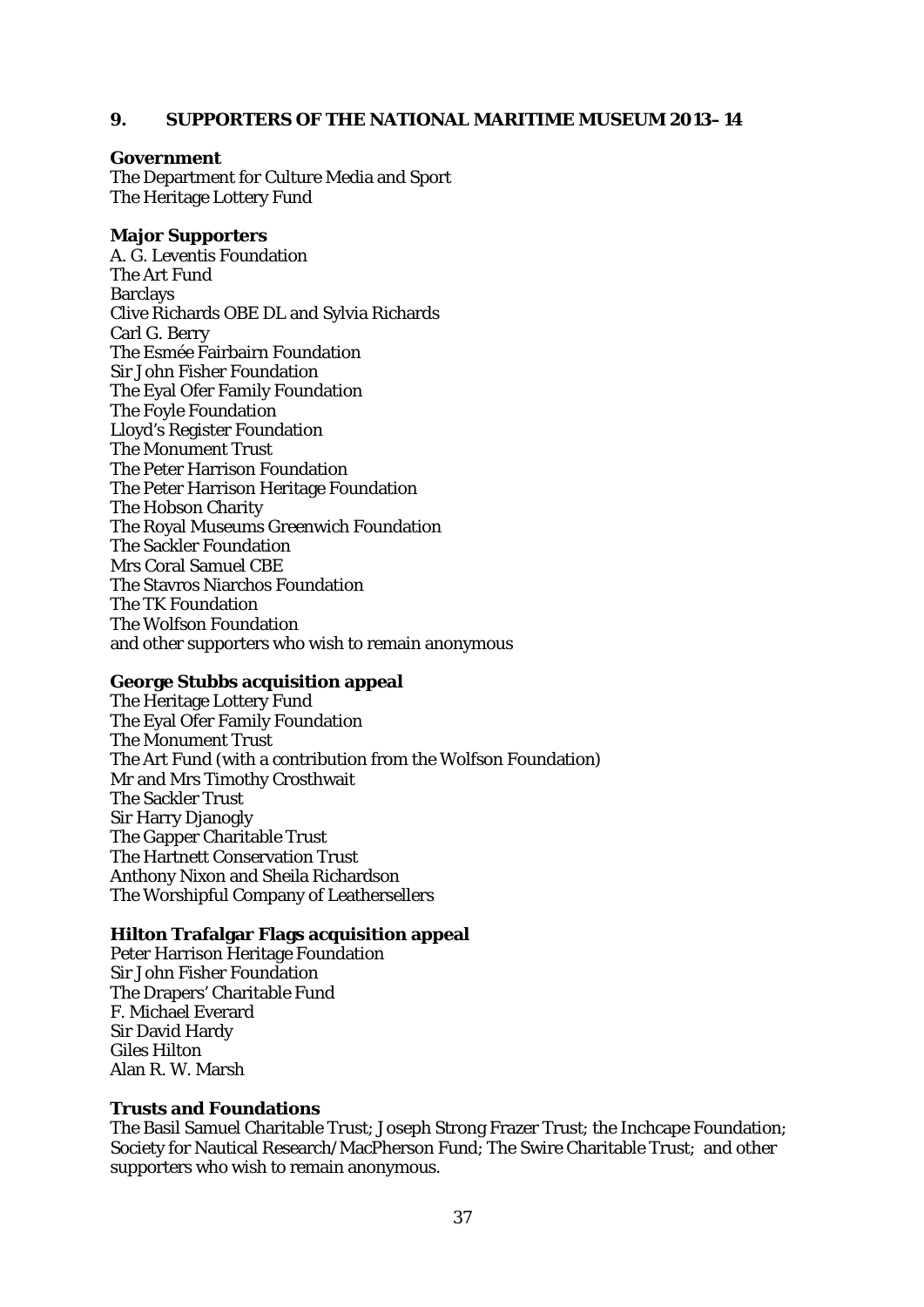#### **Donor Organisations**

Greenwich Hospital Foundation; Association of Science Discovery Centres; Flamsteed Astronomical Society; Members of Royal Museums Greenwich; The Nelson Society; Sun Dial Society. The American Friends of Royal Museums Greenwich

#### **Bequests**

Helah Patrica Holmes Bertha Katherine Barnardiston Mr and Mrs Timothy Crosthwait

#### **American Friends of Royal Museums Greenwich:**

Stephan Frank; C Richard and Deborah Carlson; Gary & Beth Glynn; Dr Lee MacCormick Edwards; Bud Knapp; Howard & Patricia B. Lester; David M Wells; Robert H. Moore II; Jason M. Pilalas; Mr and Mrs David M. Rich; James B. Sherwood; C. Lawson Willard.

#### **Sponsors**

Charles Frodsham & Co Dyson JSC Aeroflot – Russian Airlines KPMG Thames Clippers OAO Sovcomflot OMEGA SA Purbrooks Russian Railways Transas Marine International UK Space Agency Visit California Winton Capital Management

#### **Corporate Members**

The Baltic Exchange; BMT Group Ltd; BP Shipping; Braemar Seascope; Clarksons; CMS Cameron McKenna; COSCON (UK); Hutchinson Westports Ltd; Howe Robinson & Co Ltd; Liberty Syndicate Management Ltd; Lloyd's Register; Meantime Brewing Co Ltd; Novotel Greenwich; Shell International Trading and Shipping Co. Ltd; Upfront TV Ltd.

#### **Life Patrons**

Michael T.R Brown; Rear Admiral Sir Jeremy de Halpert; D Gregory B Edwards; Anthony Inder Rieden; Alan R. W. Marsh; R. K. Mehrotra; Clive Richards; Vaughan Pomeroy and Ann Nussey; Dick van Meurs; Ian Ridpath; and others who wish to remain anonymous.

## **Patrons**

Elizabeth Lady Amherst; John R. Asprey; Victor Benjamin; Mr & Mrs Donald Brydon; Rear Admiral and Mrs Roy Clare; Peter J. Cowling; The A. C. H. Crisford Charitable Foundation; Simon C. Davidson; J.E. Day; Baroness Brenda Dean; Alderman Jeffrey and Mrs Juliet Evans; Kevin Fewster; Nicholas Fisher; Lt Cdr P. Fletcher; Joscelyn Fox; Sir David and Lady Hardy; Rt. Hon David Heathcoat-Amory; Charles Hoare Nairne; Nigel Hollebone; Richard Hunting; D. J. Larnder and R. J. Cocksedge; Baron of Lenzie and Lady Lenzie; Commander P. J. Linstead-Smith; John Manser; John W. R. Martin; Jane Mennie; Merrick Rayner; Ms. C Shipley; The Lord Tanlaw; John and Madeleine Tucker; Dr A. Watson; and others who wish to remain anonymous.

**Honorary Commodores** – awarded for outstanding support and commitment to the Museum. The Honorary Commodores are:

John Anderson; Sir David Attenborough; Victor Benjamin; Richard Carlson; Professor Martin Daunton, William Edgerley, Sir David Hardy; Peter Harrison; Nigel Macdonald; Zvi Meitar M Jur; David Moorhouse; the late Sammy Ofer; Libby Purves; Dr David Quarmby;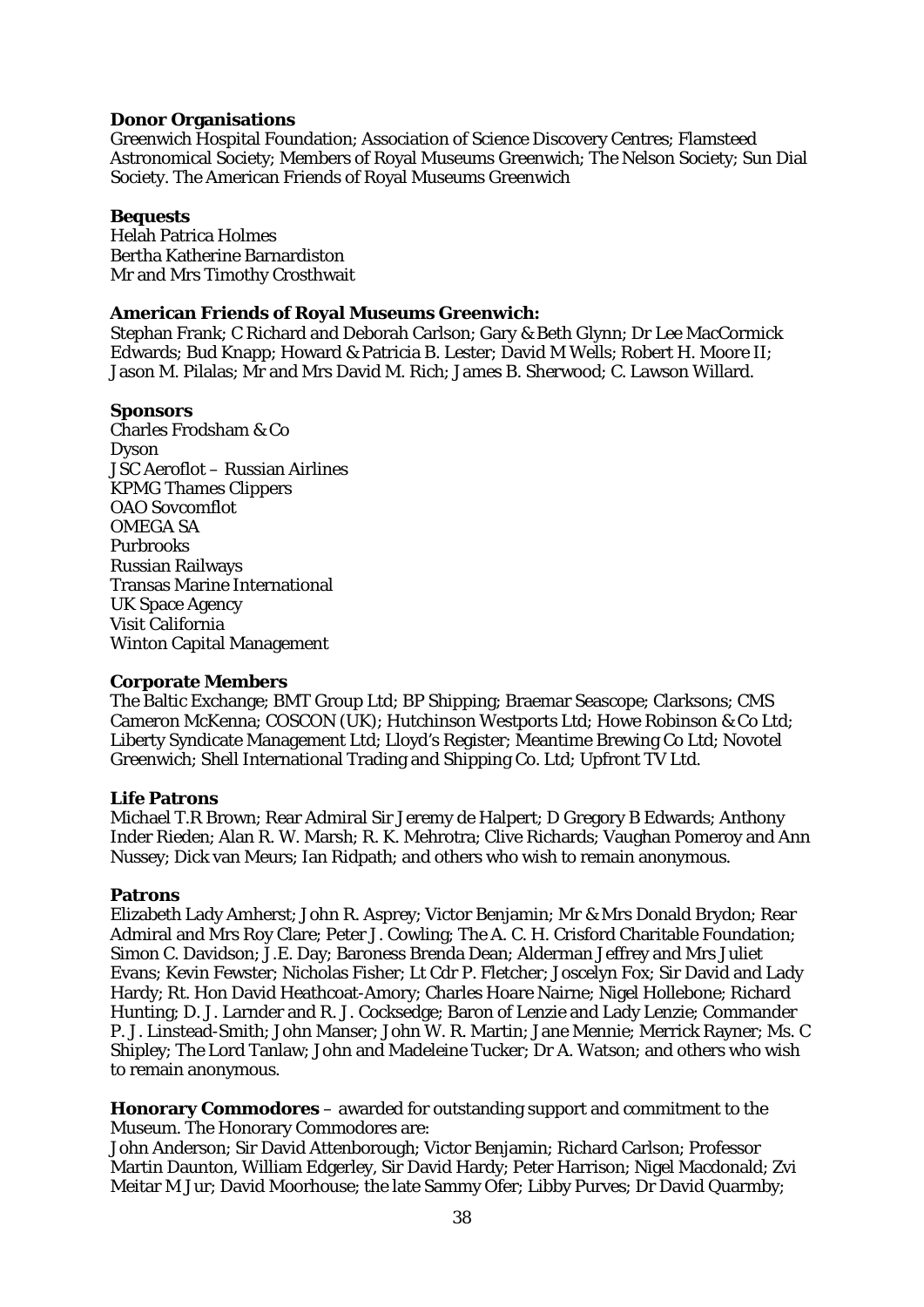Lord Rees of Ludlow; Professor NAM Rodger; the late Dr Mortimer Sackler; Dame Theresa Sackler; Coral Samuel; Peter Snow; Dava Sobel; Dr David Starkey; Lord Sterling of Plaistow; the late Sir Arthur Weller; the late Lord Wolfson of Marylebone; and the late Susan T Zetkus.

#### **Corporate Loan Holders**

Mandarin Oriental Hyde Park Hotel; Rathbone Brothers plc; Simpson, Spence and Young Ltd; The Cayzer Trust Company; and The Mayor and Commonality and Citizens of the City of London.

#### **Donors to the Collection**

A. K. Wood; AET UK Ltd; Barbara Tomlinson; Brian Bowden; Carter Wright Ltd; Colonel Robin Jukes-Hughes MBE; Council for World Mission; David Barnes; David Gladstone; Douglas C Reece; Edward Vernon Reynolds; Frances Lydia Beckingham; Genevieve Newby; Grahame A. Clarke; Hermione Pipon; Iko Harris; Ian Buxton; Isobel Butler; Jim Woodcock; Jo Garton; Joan Mansfield; John Duffin; Kathleen Mary Williams; Kevin Fewster; Margery Sifton; Mary Hayward; Mrs Turnbull; Nigel J. Hollebone; Patrick Bond; Peter Wain; Philip G. Sheaf; Professor John White CBE; Richard Ferguson; Sarah Kerr; Thyge Enevoldson; Valerie Goodright

#### **Bequests to the Collection**

Wendy Melise Katherine Thorburn

To all of whom the Trustees are very grateful.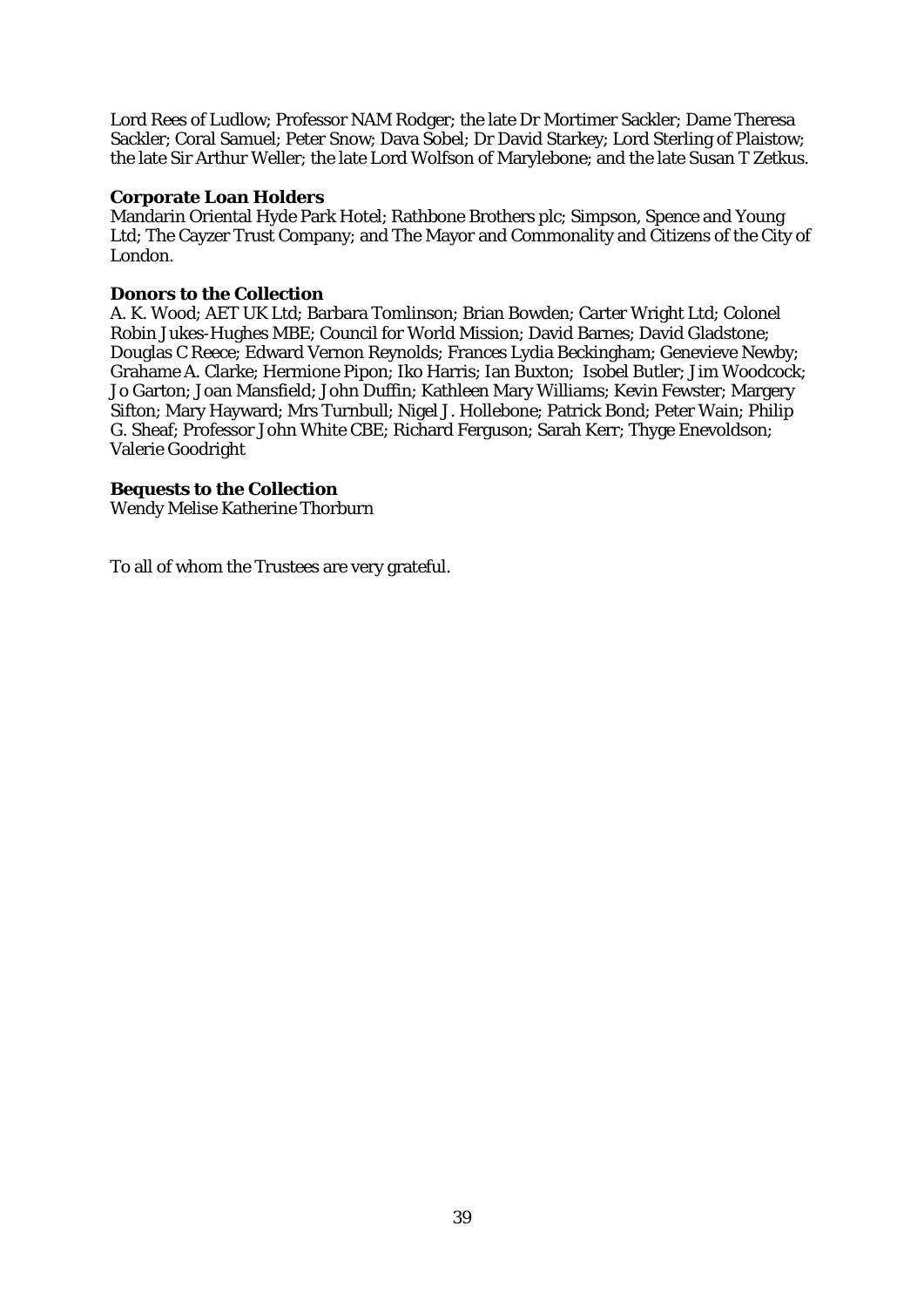# **10. FINANCIAL REVIEW**

#### **Presentation of Accounts**

The Accounts have been prepared in a form directed by the Secretary of State for Culture, Media and Sport with the consent of the Treasury in accordance with sections 9(4) and 9(5) of the Museums and Galleries Act 1992.

The Annual Report and Accounts are presented in accordance with the reporting requirements of the Statement of Recommended Practice (SORP 2005), Accounting and Reporting by Charities and the Government Financial Reporting Manual.

The Trustees have complied with the duty in section 17 of the Charities Act 2011 to have due regard to guidance published by the Charity Commission.

#### **Consolidated Accounts**

The consolidated Accounts of the National Maritime Museum comprise the Museum itself, its wholly owned subsidiary National Maritime Museum Enterprises Limited (NMME), the Caird Fund, the Development Fund and the Number 3 Trust Fund.

#### **Financial policy**

During the period covered by these accounts the National Maritime Museum was funded primarily by Grant in Aid from the Department for Culture, Media and Sport (DCMS). Of the £16.4m received in the year, £229k was ring-fenced for National Historic Ships UK. In line with Government objectives the Museum seeks to ensure that optimum use is made of all resources during the financial year and, in so far as it is consistent with its objectives, seeks to maximise non-Exchequer resources generated through commercial activities.

#### **Overview of Financial performance for the year**

## **Statement of Financial Activities**

The museum enjoyed great success with its temporary exhibition programme which included the conclusion of *'Ansel Adams'* (opened in the 2012/13 financial year), '*Visions of the Universe'* and '*Turner and the Sea'*. These exhibitions were mainly responsible for the £652k increase in admission income and their performance is also reflected in NMME's results for the year, particularly in the areas of retail and catering.

Total incoming resources for the year increased by £3.8m boosted by a successful fundraising campaign which raised £4.5m to save the George Stubbs' paintings '*The Kongouro from New Holland'* and '*Portrait of a Large Dog'* for the nation. Also NMME's trading income increased by £510k. These increases were offset by a £466k reduction in Grant in Aid and a decrease in donated objects of £363k.

The Membership scheme grew yet again, generating £183k – a 25% increase on income in the previous year.

Investment income continues to be depressed due to challenging market conditions and lower balances held on deposit which, together with reduced returns, resulted in a £64k reduction in cash returns to £155k.

Resources expended in the year amounted to £30.2m (2012–13: £28.8m). There was an increase of £362k in staff costs. Approximately £100k of this is due to the effect of the first full year of operation of the Service Level Agreement with the Cutty Sark Trust (CST) and these costs of have been recharged in full to the Ship. Also, there has been a £115k increase in pension costs as a result of the higher take up rate by staff following the implementation of auto-enrolment during the year. The average number of employees for the year increased by 14, largely to support the Museum's increasing revenue generating activities.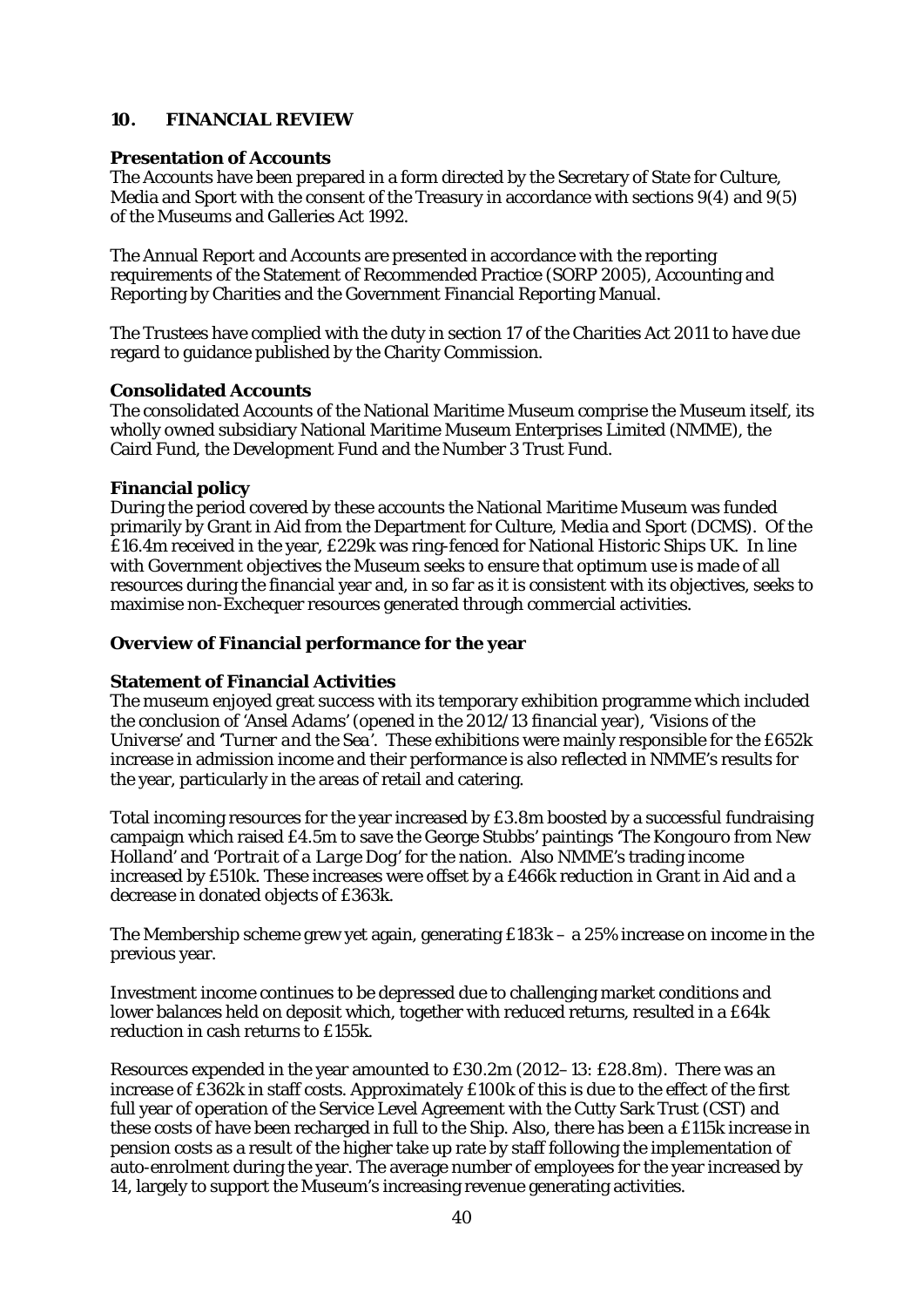Also there was significant investment in the temporary exhibition programme, most notably for *Visions of the Universe* and *Turner and the Sea* but also in preparatory work for exhibitions in future years.

Additionally the Museum made grants totalling £1.535m, including £1.5m to the Royal Museums Greenwich Foundation.

## **Trading subsidiary**

The Museum owns 100% of the share capital of National Maritime Museum Enterprises which carries out trading and other commercial activities on its behalf.

The net trading profit at £782k is more than double the previous year. Gross profit, helped by the 'pop-up' shop for the special exhibitions gallery, increased from £903k to £1.2m. The catering offer, particularly in the Sammy Ofer Wing, performed exceptionally well and was a significant contributor to the £112k increase in other commercial activities as detailed in Note 3 to the accounts. Administrative expenses were largely flat.

At the end of the year the net trading profit was transferred to the Museum by way of a donation through the Gift Aid scheme.

# **Balance Sheet**

# **Reserves Policy**

Annually the Trustees review and approve the level of readily available (ie free) reserves to ensure that it is appropriate to the scale, complexity and risk profile of the Museum. This review takes into account the fact that this year over 50% of the Museum's incoming resources are from Grant in Aid from DCMS. The level of free reserves is set to provide what is considered to be sufficient contingency for a shortfall in income from the Museum's other funding and any cash flow risks (whether due to timing or other factors) on capital projects, the collections development programme or other unforeseen liabilities. The annual budget is formally reviewed each quarter and adjustments made to reflect any change in circumstances.

The Museum's historic reserves are subject to Treasury budgetary rules under which the Museum's ability to access its reserves is subject to approval by DCMS.

## **Reserves at 31 March 2014**

In accordance with its funding agreement with DCMS the Museum has access to its reserves up to a maximum of £8.7m during the current four year funding agreement, with £747k available for the 2013–14 financial year. The Museum has utilised this in full in the year.

Although there is no specific target in place for General Reserves the Trustees consider that maintaining the balance at year end of free reserves at £2.4m is adequate. The Trustees are satisfied with the overall level of Reserves in the Museum.

The split of Reserves can be summarised as follows:-

|                                                                          | £m   |
|--------------------------------------------------------------------------|------|
| Fund representing endowments to the Museum, by way of heritage           | 92.8 |
| assets, gifts, grants, donations and amounts held in the Caird and No.3  |      |
| <b>Trust Fund</b>                                                        |      |
| Surplus on revaluation of land and buildings representing the difference | 17.3 |
| between cost/valuation and revaluation at 31 <sup>st</sup> March 2014    |      |
| Funds which are restricted by virtue of specific conditions or legal     | 15.0 |
| restrictions relating to their application                               |      |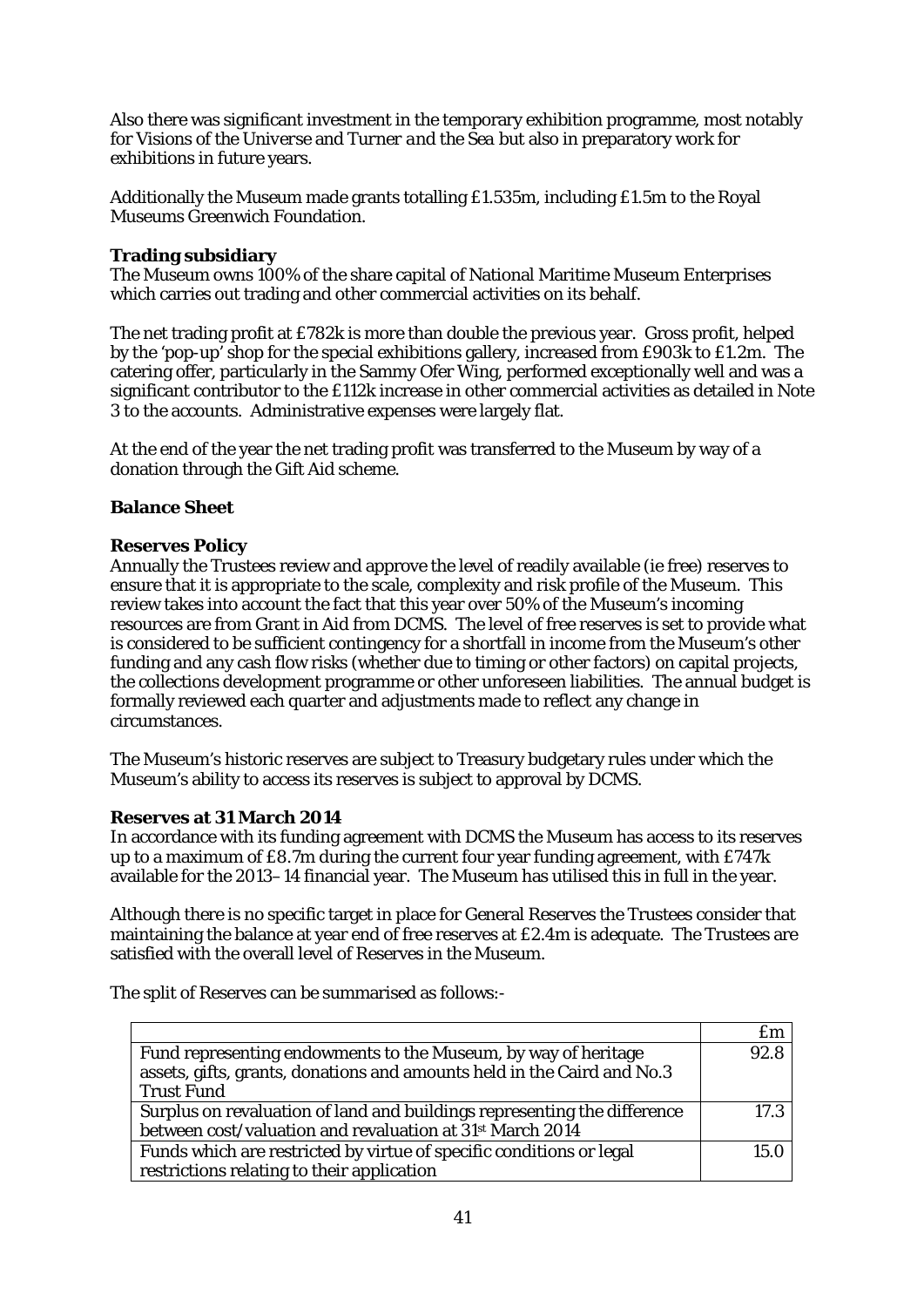| Funds representing assets acquired by way of gifts/donations or use of | 8.6 |
|------------------------------------------------------------------------|-----|
| the Museum's core grant in aid                                         |     |
| Designated funds for a specific project or purpose in the future       | 6.2 |
|                                                                        |     |
| Unrestricted (free) reserves over which there are no restrictions or   | 2.4 |
| specific future spending intentions                                    |     |
|                                                                        |     |
|                                                                        |     |

Full details of these funds and their purpose are given in Notes 19-21 of the Accounts.

## **Investment policy**

The Museum holds funds for charitable purposes in the form of:-

- Specific endowments
- Funds representing the accumulated reserves resulting from income from designated and specific purposes and
- Accumulated unrestricted income

The Museum's investment policy is to maintain a balance between capital appreciation and income generation to meet the needs of the Museum whilst taking account of donors' requirements where funds have been donated to the Museum for specific purposes.

The investments are held as units in a variety of funds managed by Jupiter Asset Management Limited.

#### **Investment performance**

As previously indicated there has been no significant improvement in investment returns although the value of investments has increased by £165k during the year and stood at £4.8m at year end.

The Museum also holds £9.1m in cash or short term deposit accounts, accumulated from donations and self-generated income. These deposits, plus the significant contribution from Grant in Aid, considerably reduce the Museum's exposure to liquidity or cash flow problems; credit risk is also deemed to be immaterial.

## **Tangible Fixed Assets**

A review based revaluation of the Museum's estate was carried out at year end by external valuers, Gerald Eve, Chartered Surveyors. As a result there was an increase in the net book value of the land and buildings of £6.9m. Note 10 gives full details of the Museum's Tangible Fixed Assets which stand at £117m at year end.

## **Heritage Assets**

During the year the Museum purchased Heritage Assets, including the paintings by George Stubbs *The Kongouro from New Holland* and *Portrait of a Large Dog*, with a value of £4.7m and received donations or bequests to the value of £162k. Details of other notable acquisitions are given on page 10.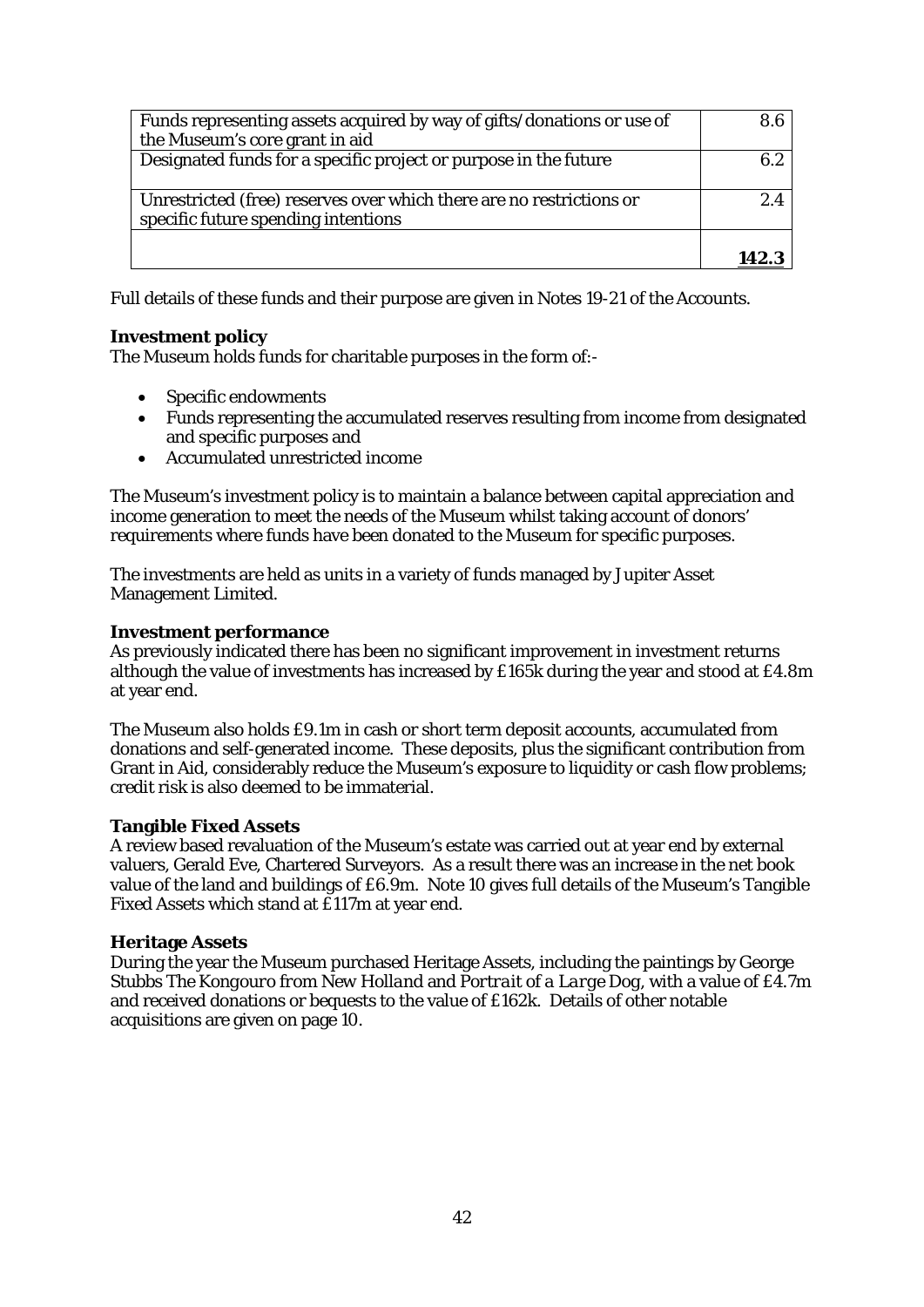#### **External Audit**

Under statute, the Comptroller & Auditor General is the principal auditor of the Museum's consolidated accounts for the year 2013–14 which are audited by the National Audit Office on behalf of the Comptroller & Auditor General. During the year haysmacintyre was appointed auditors of National Maritime Museum Enterprises Limited. Total audit fees for the group were £50k, comprising £41k for the consolidated accounts (incorporating the three Trust Funds) audited by the National Audit Office and £9k for NMME audited by haysmactintyre.

#### **Payment of Creditors**

The Museum pays 74% (2012–13: 70%) of its suppliers within 30 days. Suppliers are paid in accordance with their contractual terms unless there is a dispute.

#### **Going Concern**

The Museum was advised in July 2013 of the outcome of the Comprehensive Spending Review for 2015-16. This resulted in a further £479k cut compared to 2014-15. Given the ongoing uncertainty around the level of future Grant in Aid that will be received following the election in 2015 the Executive Board has taken the appropriate actions to reduce costs and seek other sources of income to ensure that the reductions will not materially affect the financial stability or operations of the Museum. The Trustees, therefore, are of the opinion that it is appropriate for the accounts to be prepared on the going concern basis.

Sir Charles Dunstone Kevin Fewster<br>
Chairman of the Board of Trustees (Statement of Accounting Officer

Director and Accounting Officer 24 June 2014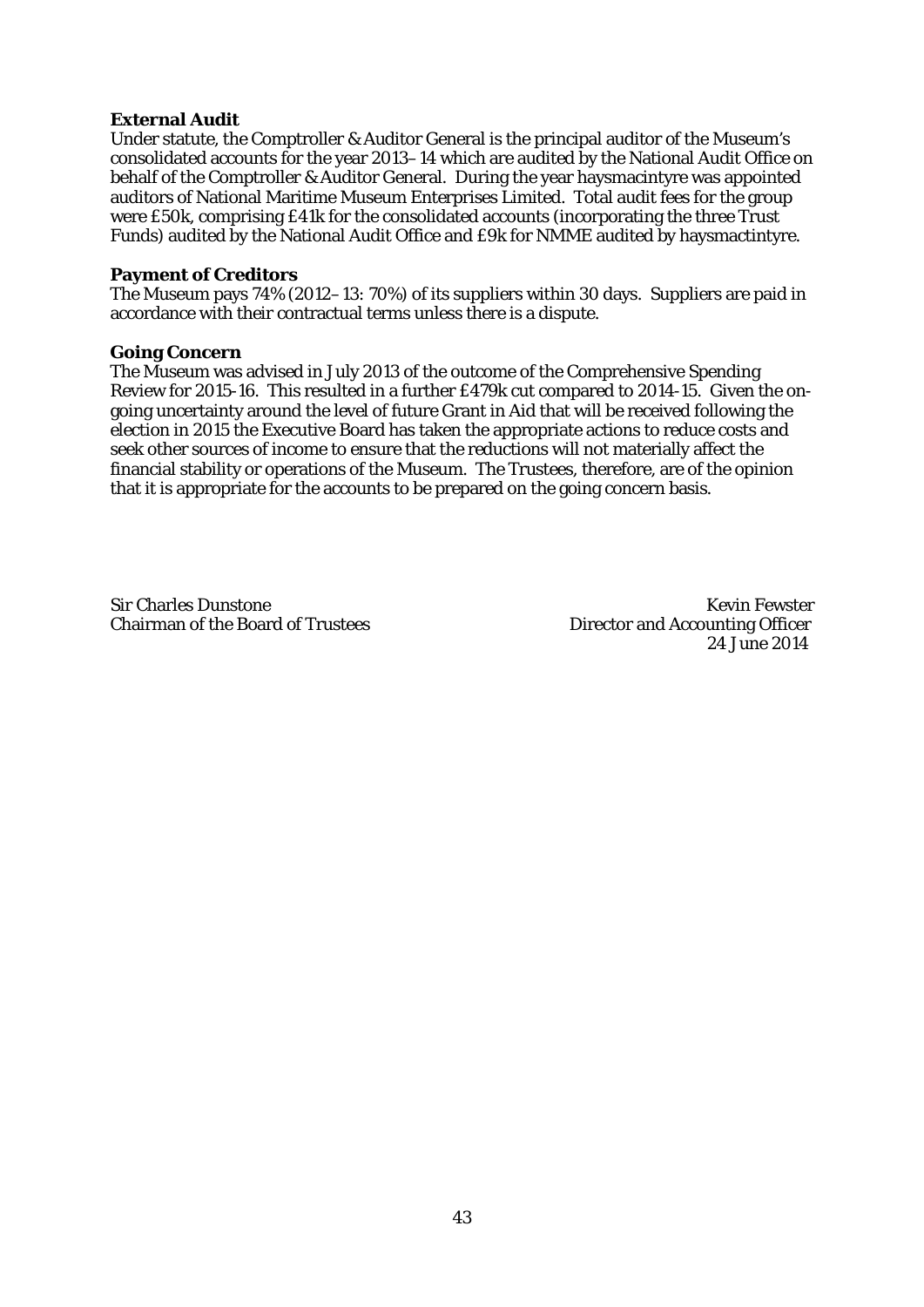## **11. STATEMENT OF THE RESPONSIBILITIES OF THE BOARD OF TRUSTEES AND THE DIRECTOR AS ACCOUNTING OFFICER**

Under Section 9(4) and (5) of the Museums and Galleries Act 1992, the Board of Trustees of the National Maritime Museum is required to prepare a statement of accounts for each financial year in the form and on the basis determined by the Secretary of State for Culture, Media and Sport with the consent of the Treasury. The accounts are prepared on an accruals basis and must give a true and fair view of the Board's financial activities during the year and its financial position at the end of the year.

In preparing the Museum's accounts the Trustees are required to comply with the requirements of FReM and in particular to:

- observe the accounts direction\* issued by the Secretary of State for Culture, Media and Sport including the relevant accounting and disclosure requirements and apply suitable accounting policies on a consistent basis;
- make judgements and estimates on a reasonable basis;
- state whether applicable accounting standards and statements of recommended practice have been followed and disclose and explain any material departures in the financial statements; and
- prepare the financial statements on the going concern basis unless it is inappropriate to presume that the Museum will continue in operation.

The Accounting Officer of the Department for Culture, Media and Sport has designated the Director as the Accounting Officer for the Museum. The Director's relevant responsibilities as Accounting Officer including his responsibility for the propriety and regularity of the public finances for which he is answerable, for the keeping of proper records, and for safeguarding the Museum's assets, are set out in Chapter 3 of *Managing Public Money* by the Treasury.

So far as the Accounting Officer and the Board are aware, there is no relevant audit information of which the Museum's auditors are unaware, and the Accounting Officer and the Board have taken all the steps that they ought to have taken to make themselves aware of any relevant audit information and to establish that the Museum's auditors are aware of that information.

Sir Charles Dunstone<br>
Chairman of the Board of Trustees<br>
Chairman of the Board of Trustees<br>
Chairman of the Board of Trustees Chairman of the Board of Trustees Director and Accounting Officer

24 June 2014 24 June 2014

\* A copy of this is available from the Director of Finance, National Maritime Museum, Romney Road, London SE10 9NF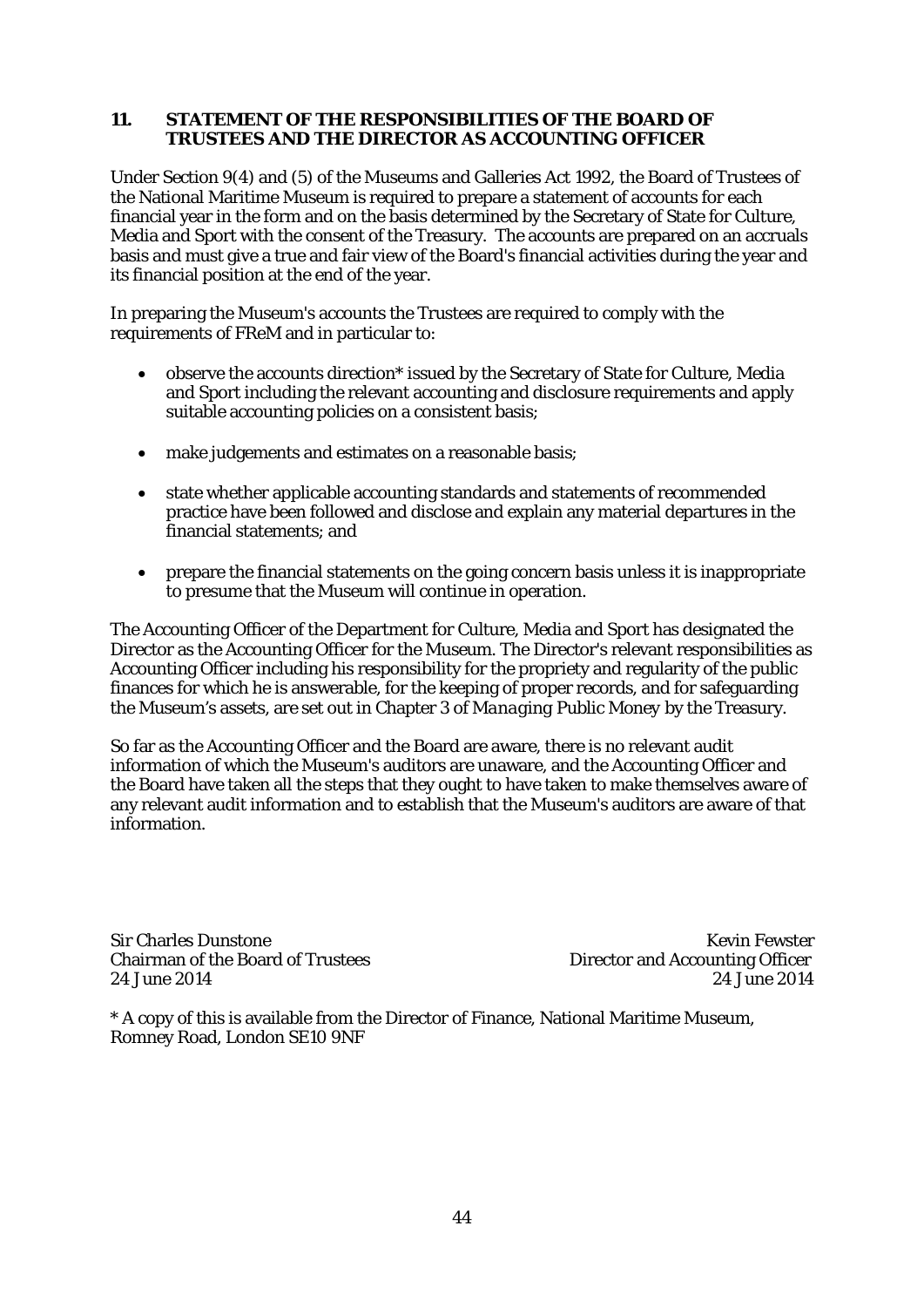# **12. GOVERNANCE STATEMENT**

This Governance Statement, for which the Accounting Officer takes personal responsibility, and the Board of Trustees, represented by the Chairman of the Audit Committee, take corporate responsibility, manifests how their duties have been carried out in the year.

It is designed to give the reader a clear understanding of the dynamics and control structure of the Museum. It records the stewardship of the organisation and encompasses discussion of both corporate governance and risk management. Supplementing the accounts, it provides a sense of the Museum's resilience to challenges and any residual vulnerability.

# **1. The Governance Framework**

# **1.1 Statutory Background**

The founding legislation is the National Maritime Museum Act 1934 that established the National Maritime Museum and a Board of Trustees, who are a body corporate by the name of the Trustees of the National Maritime Museum. The 1934 Act was amended by the National Maritime Museum Act of 1989 and the Museums and Galleries Act of 1992.

Grant-in-Aid is provided by Parliament to enable the Board of Trustees to carry out the objectives set out in the original and amended Acts. The practices and procedures of the Museum comply with the requirements of the Management Statement and Financial Memorandum which defines and manages its status as an Arm's Length Body, agreed with the Department for Culture, Media and Sport (DCMS) in September 2002, and HM Treasury's 'Managing Public Money' and the conditions therein in relation to the Grant-in-Aid and public funds.

The approach to governance that the Board of Trustees of the National Maritime Museum follows is intended to ensure that appropriate principles of Corporate Governance are followed effectively. There are a number of interrelated aspects.

The selection, support and motivation of a suitable management team, coupled with the development and implementation of effective strategies to deliver the objectives of the Museum, reflecting appropriate and agreed priorities, is central to effective governance. So is the maintenance of a creative culture of excellence that is subject to on-going constructive challenge by the Board of Trustees. These elements allow a framework of interlocking personal objectives to be set and monitored, using accurate and timely management information, and allow effective internal and external communication.

All this, including the setting of priorities, reflects on-going processes enabling the Board of Trustees to identify and assess the changing risks that the Museum faces (including its reputation for academic excellence and research) and developing appropriate management responses to those risks including maintaining appropriate security and effective systems of internal control.

## **1.2 Governance Framework**

The Board of Trustees is accountable to Parliament and has corporate responsibility for ensuring the Museum fulfils the aims and objectives set out in legislation and governing documents.

The Board of Trustees, the Board of Directors of the trading company National Maritime Museum Enterprises Ltd, and the Director as Accounting Officer are responsible for establishing and maintaining systems of internal control in line with the *Corporate governance in central government departments: code of good practice* (see also section 8 below). They are committed to public service values, which include integrity, openness, accountability, and securing value for money. The Museum continually reviews and updates the existing systems of internal control that are designed to meet the particular needs of the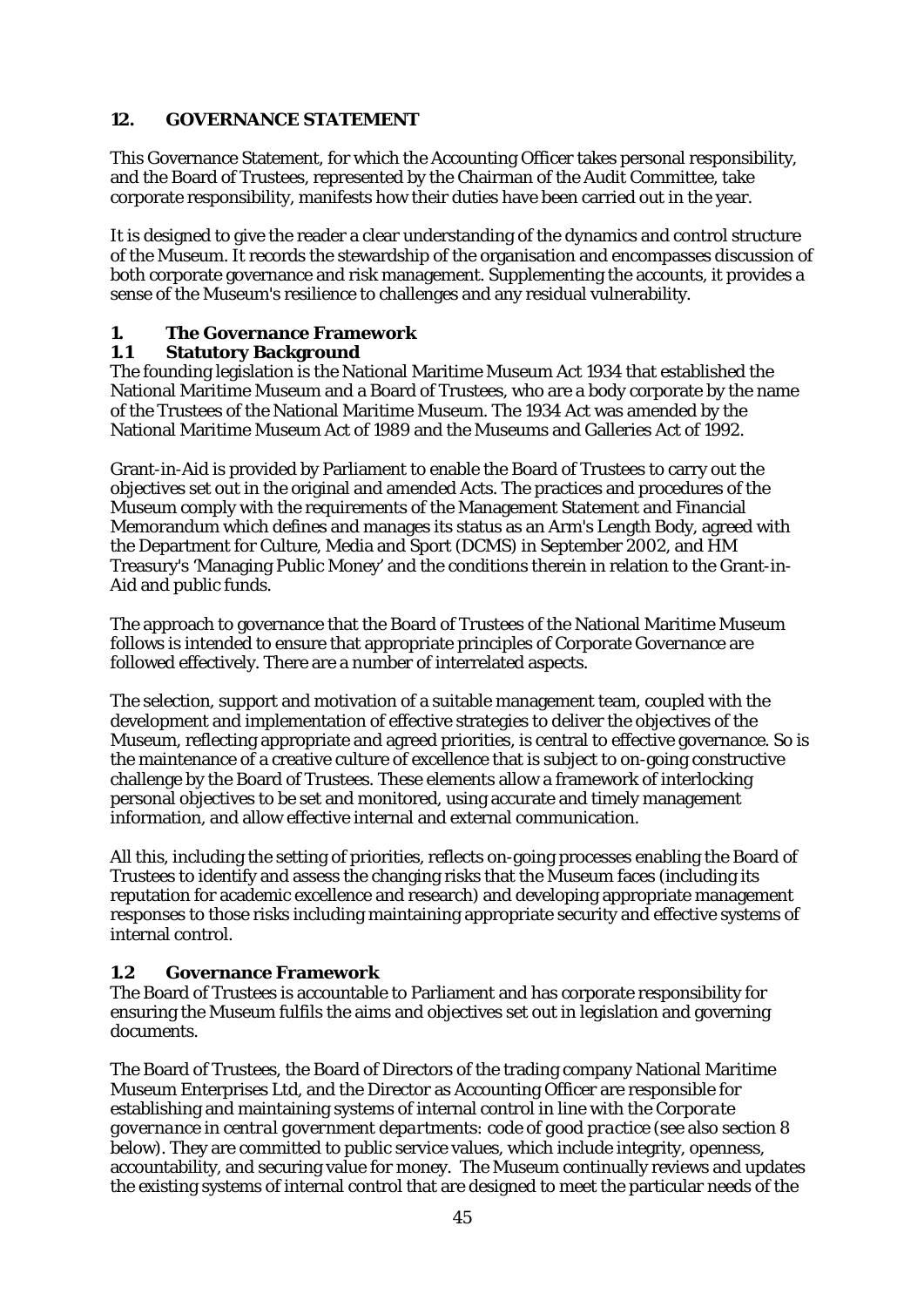Museum and the risks to which it is exposed. By their nature, internal control systems can provide reasonable but not absolute assurance of effectiveness.

The Director as Accounting Officer is accountable to Parliament and is personally responsible for safeguarding the public funds for which he has charge, for propriety and regularity in the handling of those public funds and for the day-to-day operations and management of the Museum as set out in Chapter 3 of *Managing Public Money* by HM Treasury.

## **1.3 Structure**

#### *National Maritime Museum*

Under the National Maritime Museum Act 1934, the Board of Trustees is a statutory corporation entitled the Trustees of the National Maritime Museum. As listed in Schedule 3 of the Charities Act 2011, the Trustees of the National Maritime Museum is an exempt charity.

#### *Trading Company*

The National Maritime Museum established a wholly owned trading company called National Maritime Museum Enterprises Limited (NMME) on 2 April 1985. The principal activities of the company are that of running retail, catering, events and other associated activities within the National Maritime Museum.

#### *Trust Funds*

The Caird Fund was created under a trust deed dated 23 March 1942. The original capital was provided by Sir James Caird as a permanent endowment to generate income for the purpose and benefit of the National Maritime Museum. The Development Fund and The No 3 Trust Fund were set up for the development and benefit of the National Maritime Museum. Management of the Trust Funds is by their Trustees who comprise ex-officio the members of the Finance Committee and the Director.

#### **1.4 The Board of Trustees in 2013–14**

In 2013–14, the Trustees contributed their voluntary service to the public's benefit at formal Board and committee meetings. They also attended numerous advocacy and other events during the year and made frequent contributions of advice and guidance to the Museum within their areas of specialism.

|                                               | Term | From                      | To |                             | <b>Attendance</b> |     |     |     |
|-----------------------------------------------|------|---------------------------|----|-----------------------------|-------------------|-----|-----|-----|
|                                               |      |                           |    | Board Audit Fin. Rem. Coll. |                   |     |     |     |
| <b>Chairmen</b>                               |      |                           |    |                             |                   |     |     |     |
| <b>Sir Charles Dunstone</b>                   |      | 1st 21.11.2013 20.11.2017 |    | 2/2                         |                   |     |     |     |
| Lord Sterling, GCVO CBE                       |      | 2nd 05.04.2005 19.11.2013 |    | 2/2                         |                   | 2/2 |     |     |
| <b>Trustees in order of first appointment</b> |      |                           |    |                             |                   |     |     |     |
| David Moorhouse, CBE                          |      | 2nd 28.10.2005 29.10.2013 |    | 1/1                         | 2/2               |     |     |     |
| David Quarmby, CBE                            |      | 2nd 28.10.2005 29.10.2013 |    | 1/1                         | 2/2               |     |     |     |
| Linda Hutchinson                              |      | 2nd 15.09.2008 14.09.2016 |    | 4/4                         |                   |     | 2/2 |     |
| <b>Sir Robert Crawford, CBE</b>               |      | 2nd 15.09.2008 14.09.2016 |    | 4/4                         |                   | 4/4 | 2/2 |     |
| <b>Eleanor Boddington</b>                     |      | 1st 08.04.2010 07.04.2014 |    | 4/4                         | 5/5               |     |     |     |
| <b>Professor Geoffrey Crossick</b>            |      | 1st 08.04.2010 07.04.2014 |    | 3/3                         |                   |     |     | 2/2 |
| Dr Chris Lintott                              |      | 1st 24.06.2010 23.06.2014 |    | 2/4                         |                   | 3/4 |     | 2/2 |
| Joyce Bridges, CBE                            |      | 1st 12.09.2013 11.09.2017 |    | 4/4                         | 2/2               |     |     |     |
| <b>Carol Marlow</b>                           |      | 1st 12.09.2013 11.09.2017 |    | 2/4                         | 1/1               |     |     |     |
| Jonathan Ofer                                 |      | 1st 12.09.2013 11.09.2017 |    | 3/4                         |                   |     |     |     |
| <b>Eric Reynolds</b>                          |      | 1st 12.09.2013 11.09.2017 |    | 4/4                         |                   | 2/2 |     |     |
| <b>Gerald Russell</b>                         |      | 1st 12.09.2013 11.09.2017 |    | 3/4                         | 3/3               |     |     |     |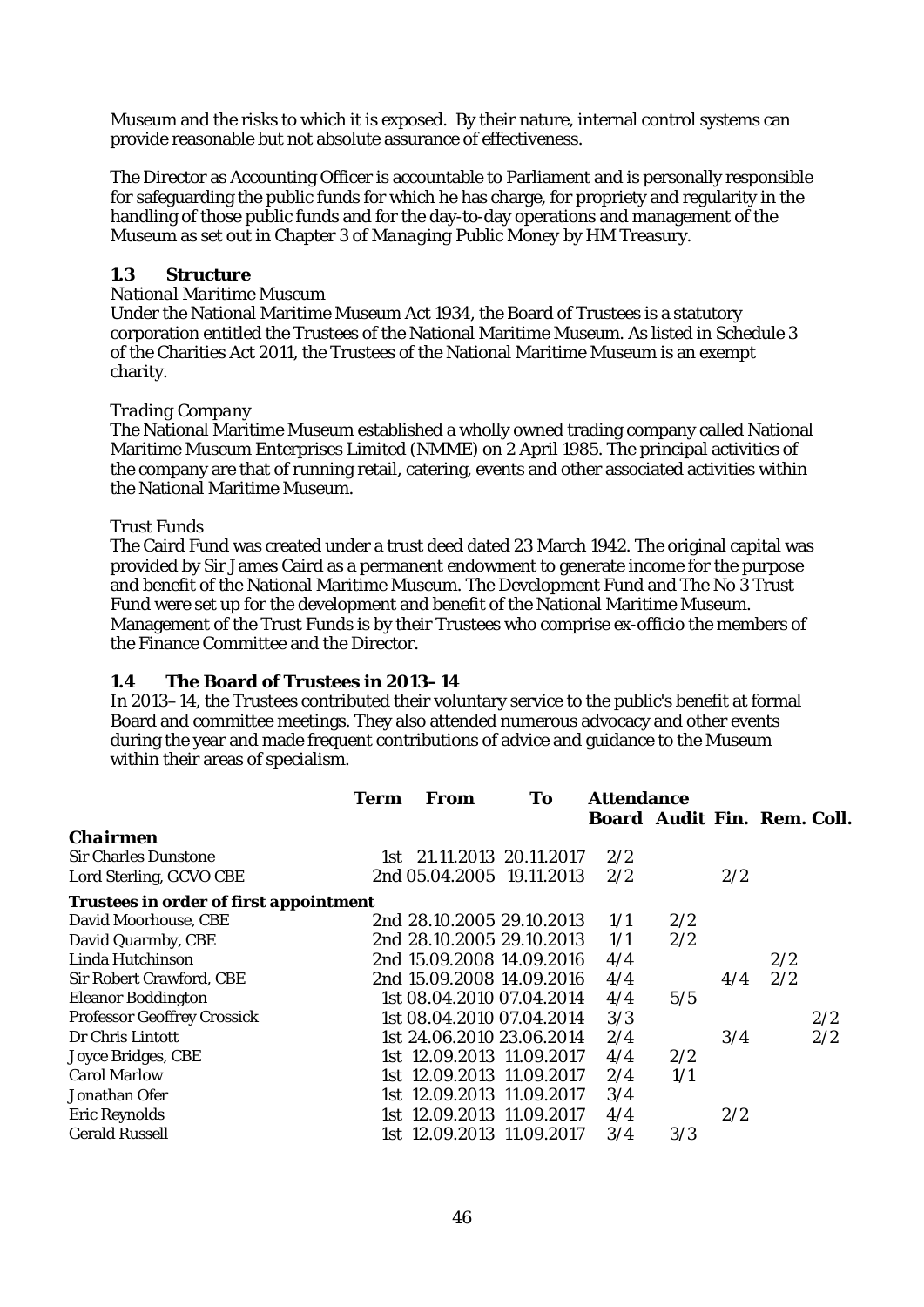# **1.5 Conflicts of interest**

In common with other public bodies, the Museum has a policy of arrangements under which potential conflicts of interest can be recognized and managed. The purpose of these arrangements is to avoid any danger of Trustees being influenced, or appearing to be influenced, by their private interests in the exercise of their public duties.

A register of Trustees' relevant interests is maintained and is available for the public to inspect on request to the Museum Secretary. In addition, a standing item of all Board and committee meetings requires Trustees to declare interests if they or close family members have an interest, pecuniary or otherwise, in any matter being considered. The Board or Committee will then decide whether it is appropriate for the Trustee to participate or withdraw from the meeting. There were no such withdrawals required in 2013–14.

# **1.6 Trustee Appointments and Induction**

All recruitment and the appointment process itself is carried out in accordance with the Office of the Commissioner of Public Appointments' (OCPA) Code of Practice for Ministerial Appointments to Public Bodies of April 2012. The Chairman and the Nominations Committee identify the skills and expertise needed to reflect the strategic needs of the Museum then recommends Trustee recruitments and re-appointments to Ministers. Ministers agree the role specification for the recruitment of new Trustees and are kept informed throughout the process.

Advertisements are placed in media deemed appropriate for each case, ranging from national newspapers through specialist journals to the Museum's and the DCMS websites.

In 2013–14 a panel of Trustees, with an Independent Panel Member appointed by DCMS, and for the Audit Committee Chair the DCMS Head of Finance, interviewed shortlisted candidates and recommendations were made to Ministers accordingly. In 2013–14, the identification of a new Trustee whom the Board could subsequently elect to chair the Board was managed in line with the provisions of the OCPA Code for chair appointments including the selection panel being chaired by a Public Appointments Assessor.

The Prime Minister makes the appointment to the Board and appointments or reappointments are normally for four years.

In 2013–14 Joyce Bridges, Carol Marlow, Jonathan Ofer, Eric Reynolds, Gerald Russell and Sir Charles Dunstone were appointed for terms of four years; no Trustees were reappointed during the year; and four Trustees' second term appointments came to an end. On 21 November 2013, Trustees elected Sir Charles Dunstone to succeed Lord Sterling as Chair of the Board of Trustees.

The Chairman ensures that all members of the Board, when taking up office, are fully briefed on the terms of their appointment and on their duties and responsibilities. All Trustees receive a Trustee Governance Pack including the staff handbook and all relevant governance material and receive a day-long induction course on appointment.

Trustees provide the Board with their specific areas of expertise, knowledge and skills but training is always offered and available. In addition, from time to time, the Board receives specific briefings on matters such as Health and Safety and compliance procedures and individual Trustees are encouraged to take up departmental visits and meet with members of the Executive, managers, staff and volunteers.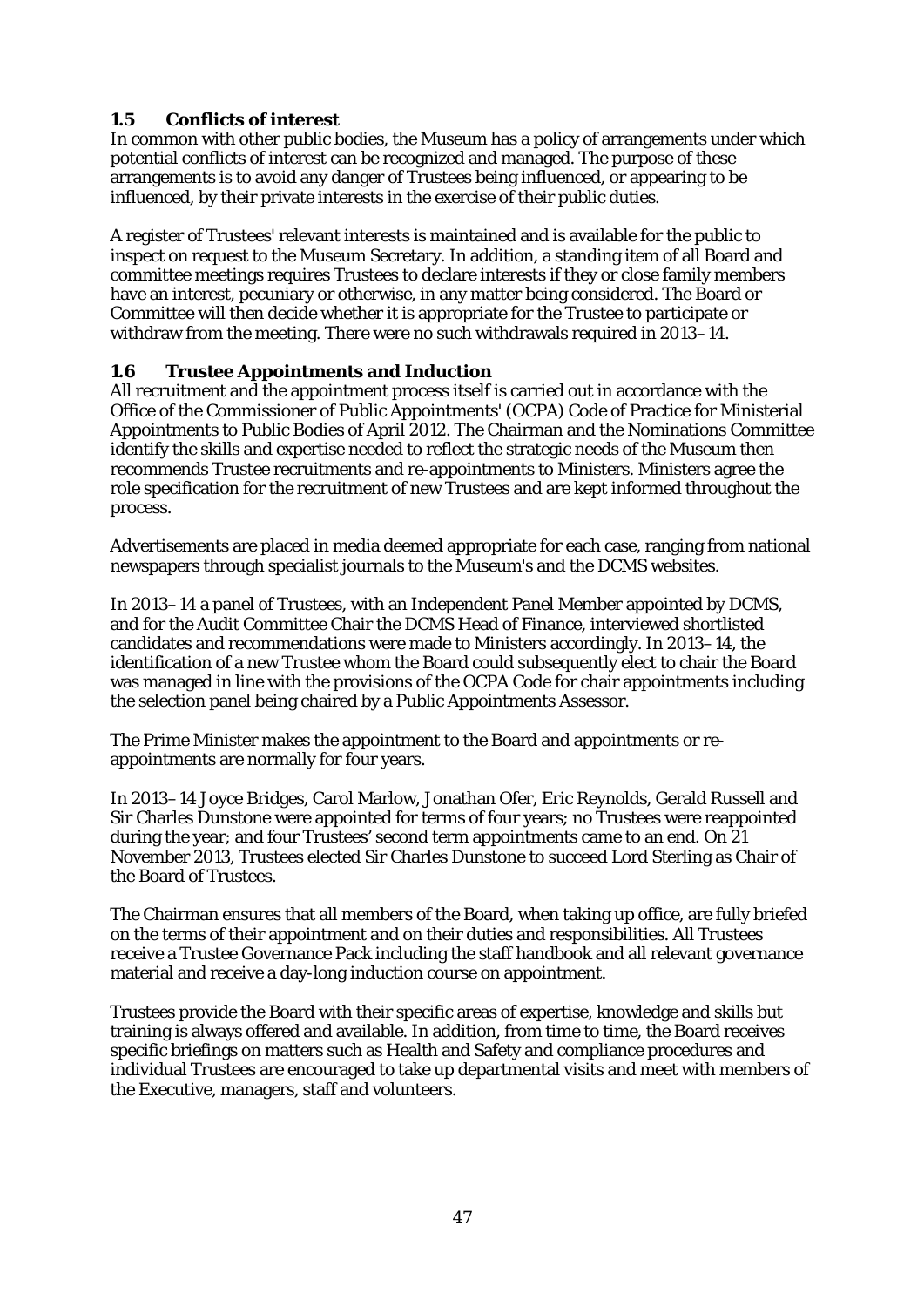# **1.7 The Board's current Committee structure**

In 2013–14 Committees of the Board and their remits were:

## **Audit Committee**

Gives independent advice and guidance to the Board of Trustees and to the Director as Accounting Officer on the adequacy of audit arrangements (internal and external) and on the implications of assurances provided in respect of risk and control in the Museum. The remit of the Committee reflects Government Internal Audit Standards. The Audit Committee meets two weeks before the Trustee Board so can communicate any Board level issues at that point. The Committee assesses the Museum's strategic risk register two weeks before the Trustee Board so can communicate any Board level issues at that point.

## **Finance Committee**

Responsible for monitoring the Museum's income and expenditure; for the management and investment of Museum and trust funds; approves the annual budget going forward to the Board; reviews quarterly financial performance against budgets and quarterly outturn forecasts; reviews quarterly corporate performance against Management Plan and Funding Agreement targets and plans prior to meetings of the Board. The Finance Committee monitors progress of major capital projects. The Finance Committee meets two weeks before the Trustee Board so can communicate any Board level issues at that point. The Trustees of the Finance Committee are ex-officio Trustees of the Trust Funds as is the Director. At the meeting of the Finance Committee on 26th July 2012, Trustees approved the establishment of an **Investment Committee** to review the total funds under management, and recommend the strategy for investment to the Finance Committee. The Committee meets as required.

## **Remuneration Committee**

Determines and recommends to the Chairman the reward and performance packages for the Executive and advises the Chairman on his assessment of the Director's remuneration.

## **Nominations Committee**

The Chairman and the Committee identify the skills and expertise needed to reflect the strategic needs of the Museum then recommends Trustee recruitments and re-appointments to Ministers.

## **Collections and Research Committee**

Oversees strategies for the stewardship of collections and the development of research at the Museum in the context of its overall strategic objectives. The Trustees Fellowships & Awards Sub-Committee offers guidance and makes decisions on selecting candidates for Museum fellowships and selecting candidates for the Caird Medal.

In addition to these formally constituted committees, in 2013–14 Trustees also operated the **Trustee Gallery and Exhibition Finance Sub-Committee**. This sub-committee reviews the financial planning of the Museum's major gallery and exhibitions programme. This is a sub-committee of the Finance Committee and reports to that Committee after its meetings.

## **1.8 The work of the Trustee Board in 2013–14**

In 2013–14 the significant work of the Board and its committees included:

- adopting budgetary and planning policies to deal with the strategic and practical financial impact of the reductions in Grant-in-Aid over the 2013-16 period
- supporting the important acquisitions of the Stubbs paintings, the Gibson archive and the two Trafalgar flags
- approving the Museum's National Strategy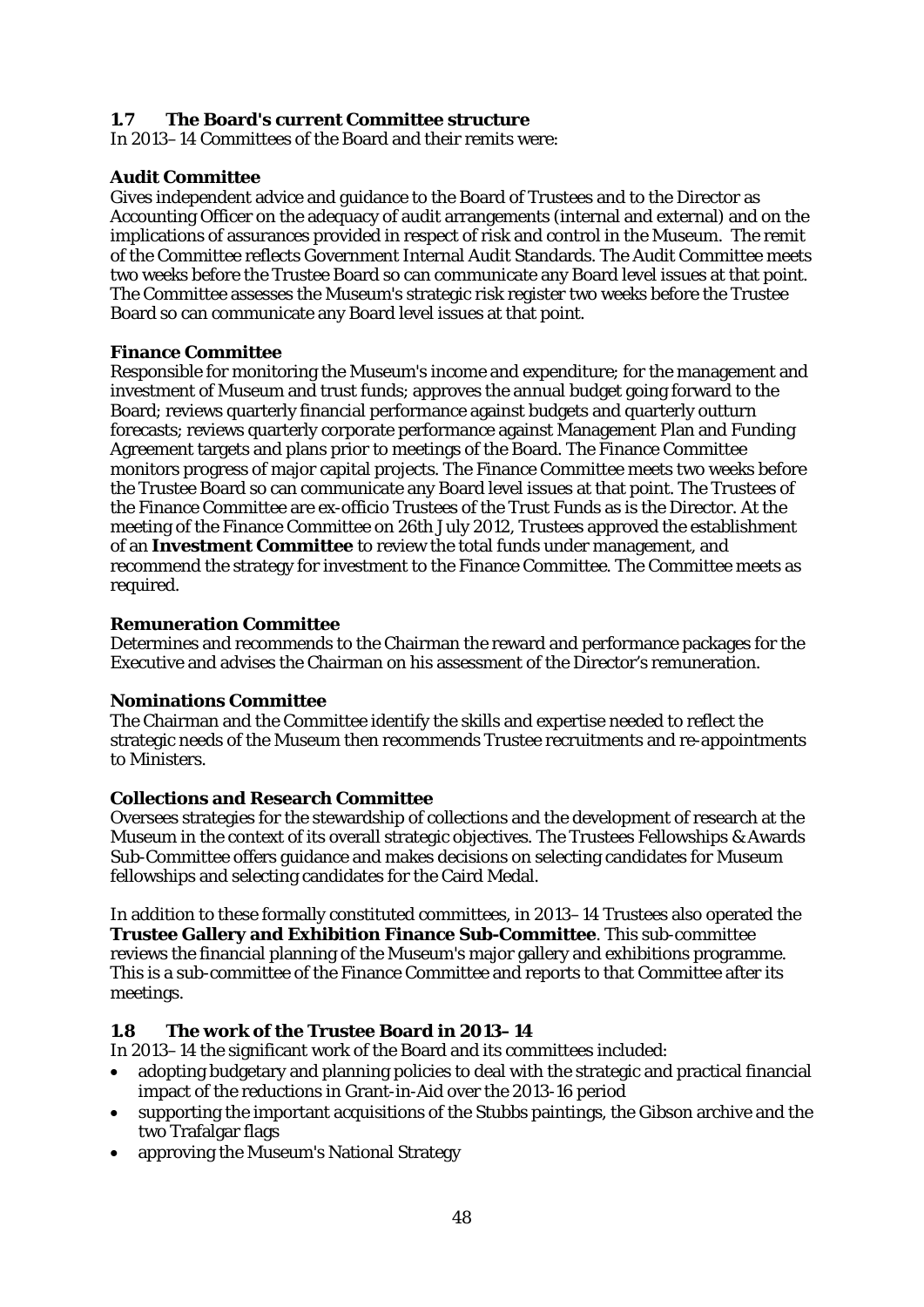- ensuring the delivery of the special exhibitions *Visions of the Universe* and *Turner & the Sea* in the special exhibitions gallery which together attracted some 202,000 visitors to the Museum
- adopting the strategy level of the 2014–18 Corporate Plan and the major new Endeavour project (see also section 5. Future Priorities)
- approving the disposal from the collection of 2 ship models and a replica astrolabe on grounds of duplication and lack of authenticity to go forward to the Secretary of State
- approving a grant to the Royal Museums Greenwich Foundation
- taking the annual report from the Director of National Historic Ships UK

The minutes of Trustee Board meetings are available a[t www.rmg.co.uk/about/the](http://www.rmg.co.uk/about/the-organization/trustees/minutes)[organization/trustees/minutes](http://www.rmg.co.uk/about/the-organization/trustees/minutes)

The Board has received no ministerial directions.

# **2. The Board's performance, including its assessment of its effectiveness**

The Board's performance in terms of outputs and outcomes is outlined in section 1.8 above and further documented in Section 3 Activities and Achievements above of the Report.

At its meeting of 6 March 2014, Trustees agreed that, due to the current period of significant turnover of Trustees and a new Chairman, a formal external process of evaluating the Board's effectiveness would be most usefully undertaken in the 2014–15 year.

# **3. Highlights of Board Committee reports**

The minutes from all the main Committees are circulated to all Trustees prior to the Board's quarterly meetings.

The Chairman of the Audit Committee makes an annual report to the Board at its May meeting on the previous year's Audit Committee business. We report below in section 6.4 on the issues highlighted in the internal audit work for 2013–14.

In its May report on the 2013–14 Audit Committee work, the Committee reported that there were no matters of high risk or significance arising from the reports to bring forward to the Board of Trustees. There were, however, a number of recommendations as a result of the reports substantially all of which have already been implemented and the remainder are in the course of implementation. There were no matters of Health and Safety to bring specifically to the Board from 2013–14 and no seven-day injuries to report. The Audit and Finance Committees review the Health and Safety reports at their quarterly meetings and the Board sees the full list of the quarter's incidents in its Board papers.

At each of its quarterly meetings, the Audit Committee reviews the strategic risk register to identify how risks are being mitigated by management and what new risks are emerging. This review also determines the work programme for internal audit the results of which are reported in para 4 below (Internal Audit). The Committee also reviews the management's progress in enacting recommendations made in previous internal audit reports. On an annual basis, the Committee's work includes approving the Annual Report and Accounts for the year on behalf of the Board and any matters arising from the audit of those accounts by the National Audit Office and the Museum's wholly owned trading subsidiary which is audited by hayesmacintyre. The Audit Committee also deals with one-off items including emergency planning, validation of the register of interests, anti-fraud matters, and any procurement complexities that may arise.

To ensure an effective and robust Audit Committee with a membership that is healthily aware of the need to keep abreast of on-going personal development activities to update their skills and knowledge and to accommodate the changes in Committee membership and its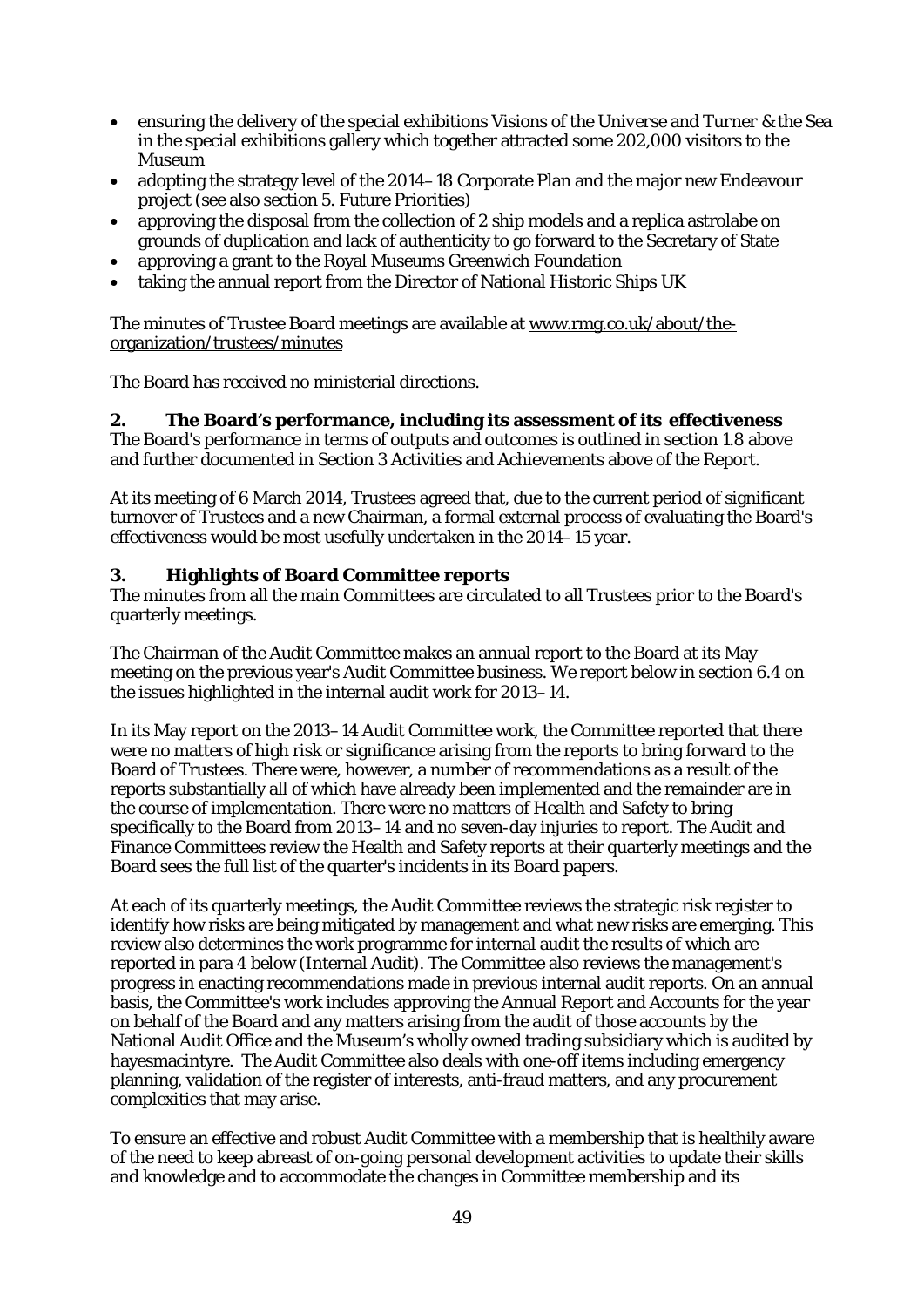chairmanship during the year, the Audit Committee undertook a training workshop structured and delivered by the NAO and the Internal Auditors at its 8 May meeting.

The *Nominations Committee* reported to the Board in the first half of the year on the status of the recruitment of a Trustee with the capabilities of being the next Chair of the Audit Committee and on the progress of recruiting a Trustee with the capabilities of being elected by the Board as Chair. Both of these recruitments were entirely successful.

## **4. The quality of data used by the Board and why the Board finds it acceptable**

Data and information used consists of financial and non-financial performance measures.

*Financial data* is provided by the Financial Information System from which is produced the monthly management accounts and comparisons with budgets. These together with a commentary are provided to the Finance Committee on a Quarterly basis and thence to the Trustee Board. Budgets are reviewed quarterly and reset according to the Museum's priorities. Revised forecasts are agreed by the Finance Committee if necessary. The Executive reviews financial performance against these targets each month.

*Non-financial performance measures* enable the Board to monitor progress against the milestones set in the corporate plan and the targets set in the divisional business plans. The Board reviews results on a quarterly basis whilst the Executive reviews results on a monthly basis. The Finance Committee's remit includes assessing these performance measures as a precursor to the Board some two weeks later so that any issues can be communicated to the Board by the Committee.

In 2013–14 Internal Audit reported on the systems and procedures used to provide accurate counting of visitors to the various sites of Royal Museums Greenwich providing the Board with assurance that these mechanisms provided a robust and accurate measurement.

Notes and commentaries of progress against corporate plan milestones are provided by divisional directors and reviewed at each Board meeting.

Results of progress against non-financial targets set in the divisional business plans are provided by data collectors across the Museum marshalled by the Museum's Management Planner into monthly reports for the Executive and quarterly reports for the Finance Committee and Board of Trustees. The bulk of measures are collected electronically from counting systems and a series of returns made at divisional level.

Included in these performance reports are data gleaned from public visitors themselves via the comment card system and findings from exit surveys conducted by an external provider.

The Board considers the standard of this data and information in terms of quality, accuracy and timeliness commensurate with its responsibilities in maintaining systems of internal control but when necessary the board requests additional clarification or additional information. This data and information is reinforced by internal Audit.

## **Internal Audit**

Internal audit is provided by Moore Stephens who work to the Government Internal Audit Standards (GIAS) in order to give an independent appraisal function for the review of activities within the Museum as a service to Management, the Director as Accounting Officer and the Board via the Audit Committee.

At the beginning of each financial year the internal auditors review with management those activities which are or are likely to be of the highest risk to the Museum achieving its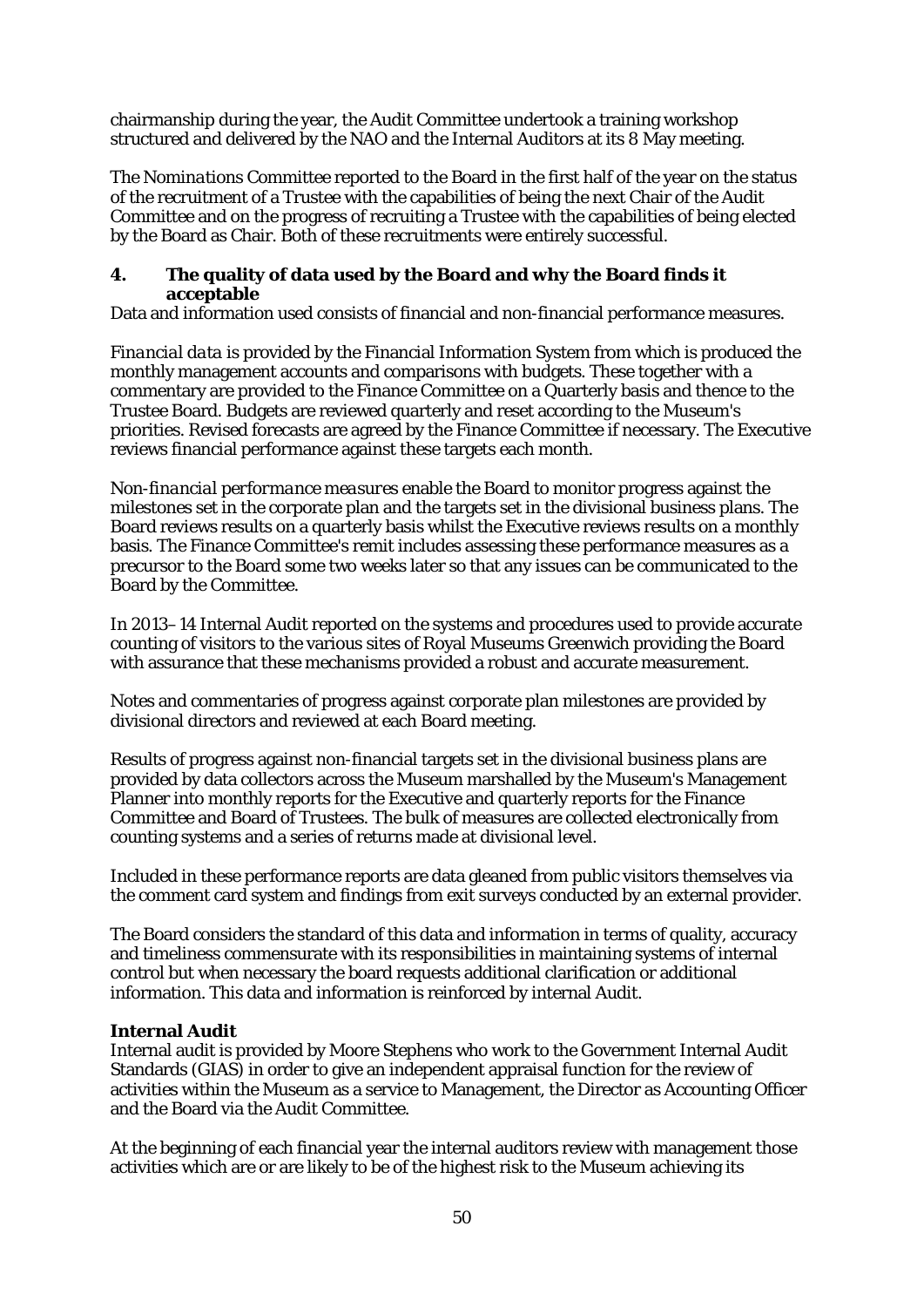objectives and these form the basis for the internal audit programme which is then presented to the Audit Committee for review and approval.

During 2013–14 the internal audit reporting work encompassed:

- 1. Emergency response planning
- 2. PAYE and expenses
- 3. Cutty Sark operational risks
- 4. Publishing
- 5. Membership scheme
- 6. Core financial controls
- 7. Visitor numbers
- 8. Exhibitions

At quarterly Audit Committee meetings the internal auditors present their reports giving their opinion on the adequacy and effectiveness of the system of internal controls, recommendations for improvement and management's responses to those recommendations. The results of these reviews form the basis of the internal audit annual assurance statement given below and recommendations are followed up on a quarterly basis by the Audit Committee.

Reports are also given on the progress against recommendations made in previous reports. All recommendations made by the auditors to strengthen internal controls in the 2013–14 year have been implemented or are in the process of being implemented by management or, with agreement of the internal auditors, compensating controls have been put in place.

During the course of the year the internal audit programme is updated as further/new risks emerge and the amendments to the programme agreed with the Audit Committee.

The internal auditors provide an annual statement of assurance to the Accounting Officer and the Trustee Board on the work performed in the year. In respect of the 2013–14 year, the Head of Internal Audit stated that:

**On the basis of the work completed, I can provide the Accounting Officer and the Audit Committee with reasonable assurance on the effectiveness of the Museum's risk management, control and governance processes reviewed as part of the 2013/14 Internal Audit plan, the scope and results of which have been agreed with management.** 

## **External Audit**

The external audits of the 2013–14 accounts of National Maritime Museum Enterprises Limited were carried out by haysmacintyre.

The consolidated accounts of the Museum are audited by the National Audit Office on behalf of the Comptroller and Auditor General.

Both sets of auditors discuss with management areas of risk when compiling their audit planning documents. Following the audits, recommendations made in respect of internal controls and accounting effectiveness are reviewed with management and action taken.

## **5. Matters arising in the year**

We are able to confirm that there have been no significant internal control problems in the National Maritime Museum for the year ended 31 March 2014 and up to the date of this report.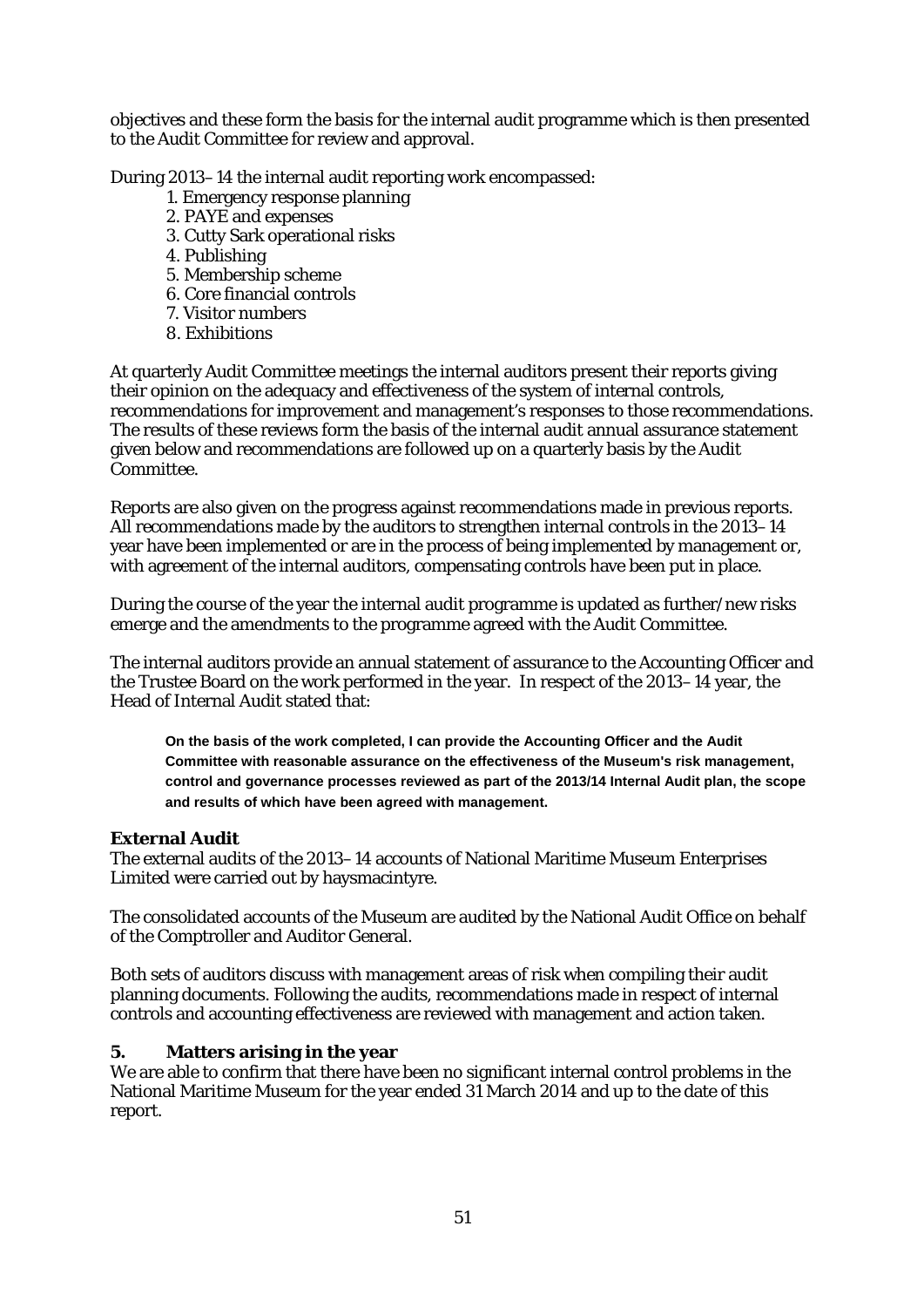# **6. The Museum's corporate governance**

# **6.1 Scope of Responsibility**

The Accounting Officer (the Director) and the Trustees (represented by the Chairman of the Audit Committee) have joint responsibility for maintaining a sound system of internal control which supports the achievement of the Museum's mission, responsibilities, objectives and policies whilst safeguarding public funds and Museum's assets, for which the Accounting Officer is formally responsible, in accordance with the responsibilities assigned to him under "Managing Public Money" and the Management Statement and Financial Memorandum between the Museum and the Department for Culture, Media and Sport (DCMS).

The Museum is led and managed by the Director and the Executive with the support of the Senior Management Team and is structured to ensure delivery of the targets laid down in the Corporate Plan, Funding Agreement, the divisional business plans and the respective performance agreements of divisional directors and managers.

These targets cover outputs relating to the public's access to the collections, the themes the Museum explores and the quality of services it provides. The targets also cover financial performance and the efficiency and effectiveness of its operations. The Executive reviews performance against these targets monthly using the performance management system developed for the purpose. In turn, the Trustee Board receives reports on a quarterly basis for interrogation. The Executive monitors the performance of all major projects, such as the construction of the Sammy Ofer Wing, on a monthly/quarterly basis, or by exception reporting.

Accountability, limits of authority and lines of reporting are clearly defined throughout the Museum's management. Annual performance targets are set for each member of staff. Welldeveloped information and reporting systems monitor progress against financial and nonfinancial targets. The Financial Information System provides networked access to the details of actual and committed expenditure for activity centre managers and summarised results for divisional directors.

## **6.2 External engagement**

Until the new Management Agreement is agreed and comes into place, as an Arm's Length Body, the Museum's relationship with its sponsoring Department, the Department for Culture, Media and Sport, is governed by: the Interim Funding Agreement of 20 April 2011; the Spending Round 2013 letter of 3 July 2013; the Revised Allocation Letter for 2013–14 to 2015–16 of 20 December 2013;and the existing Management Statement and Financial Memorandum which date from 2002.

## **6.3 Risk Management**

The Museum views risk management as an active part of its management processes and operates a system of risk identification, assessment, addressing, reviewing and reporting in line with HM Treasury's Management of Risk – Principles and Concepts.

## *Risk Policy/Appetite*

The Museum's Risk Management Policy, agreed in November 2009, recognises that the Trustees, together with the Executive Board, have overall responsibility for the management of risk in the Museum but a framework of senior level delegation and responsibility is essential if risk management is to be effective.

## *Risk Appetite/Tolerance*

The Museum's policy states that the concept of risk appetite is key to achieving effective risk management and has to be understood before considering how risks can be addressed.

When considering threats, risk appetite defines the level of exposure to risk which the Museum can either justify or tolerate in pursuit of its objectives and then comparing the cost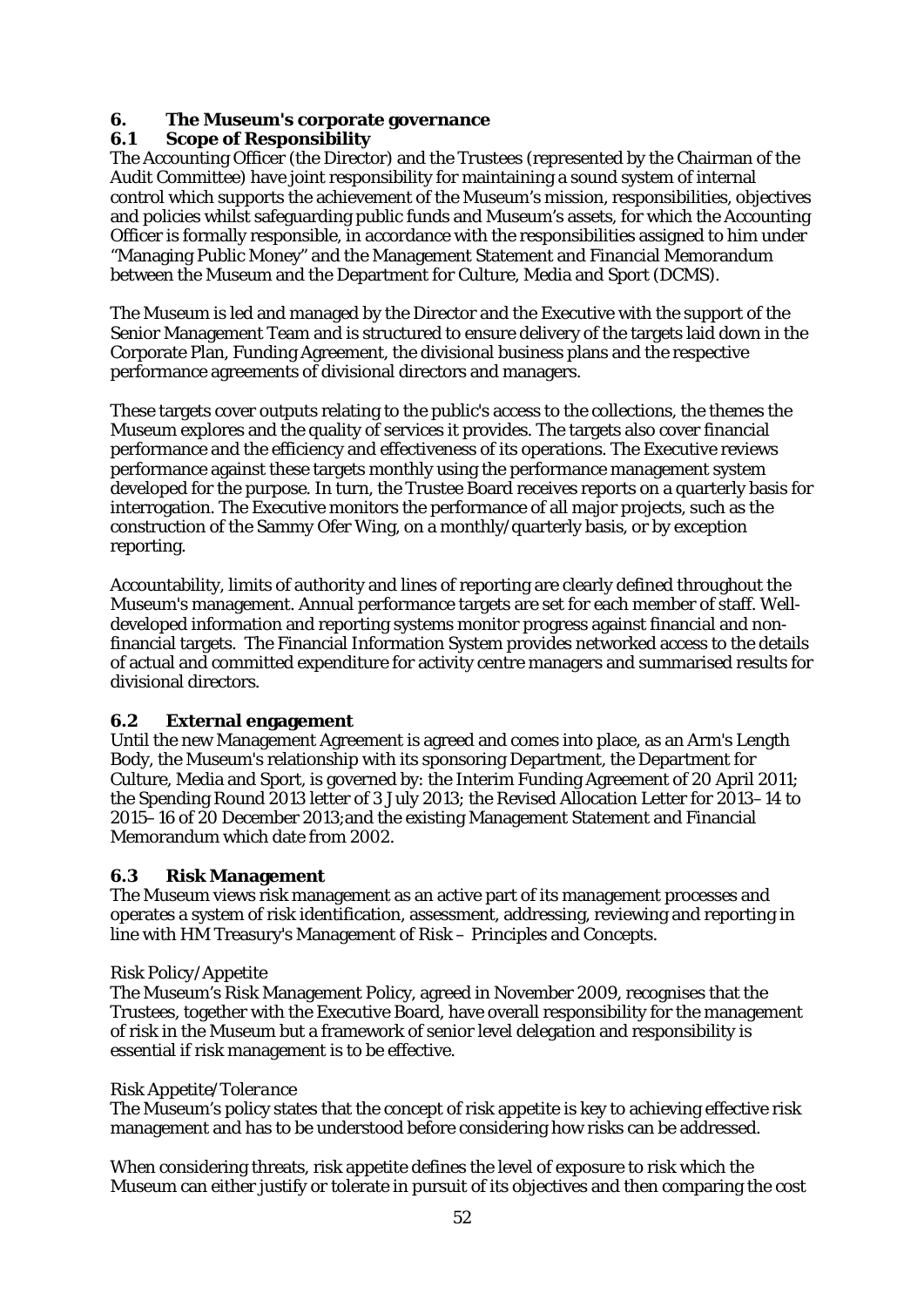(financial or otherwise) of constraining the risk with the cost of exposure and finding the appropriate balance.

When considering opportunities risk appetite defines how much the Museum is prepared to put at risk in order to obtain the benefits of the opportunity and then comparing the value (financial or otherwise) of potential benefits against the potential loss.

Some risk is unavoidable and may not be within the ability of the Museum to manage to a tolerable level (e.g. terrorism, flood). In such cases the Museum puts into place contingency plans.

The Policy includes specific criteria to identify the probability and impact (high, medium and low) of risks and to evaluate the effectiveness of mitigating actions (strong, medium, weak) to arrive at the net risk.

In assessing the risk level/tolerance the Trustees both at Board meetings and within the Audit Committee, review the risk register both as to content and ability for the Museum to mitigate those risks. In addition, any activities of an unusual nature are considered by Trustees before the Museum is exposed to any significant risk.

#### *Identification and Evaluation*

Risk registers are used as a record for all identified risks relating to the achievement of one or more of the Museum's objectives. The Museum has multiple risk registers: one for each department, a Strategic Risk Register which includes key risks for each department as well as high level corporate risks determined by the Executive Board and Trustees, registers for major capital projects and exhibitions and registers for cross Museum activities such as Health and Safety, security and data management.

In 2012–13 an additional risk register was introduced for the identification, recording and mitigation of risks associated with the Museum's operation of *Cutty Sark under its Service Level Agreement* with the entirely separate and independent Cutty Sark Trust – the owner of the ship itself.

Risks are usually classified under one or more of the following categories: operational, environmental, financial and reputational. In 2013–14 the register was expanded to include the risks associated with the Endeavour project.

At Departmental level, risks are monitored by the Senior Management Team which consists of the Heads of Departments.

## *Risk Ownership*

Responsibility is assigned at the relevant and appropriate level. As part of the appraisal, performance management, and objective setting mechanism, executive directors' and managers' performance agreements contain explicit requirements for identifying, assessing and managing the risks in their area of work in order to provide a reasonable assurance that their contribution to the Museum's objectives are met in the most efficient and economical way. These are linked to the Management Plan.

Specialist risk managers exist within the Museum dealing with Health and Safety, Security and Data Management.

## **7. Risk assessment - Current and Future Risks**

At a corporate level strategic risks are identified, evaluated, or re-evaluated by the Executive on a quarterly basis. These risks, their management and any current issues are then brought to the Audit Committee for further consideration and then to the Board, again quarterly. The principal changes in net risk status over the year have been: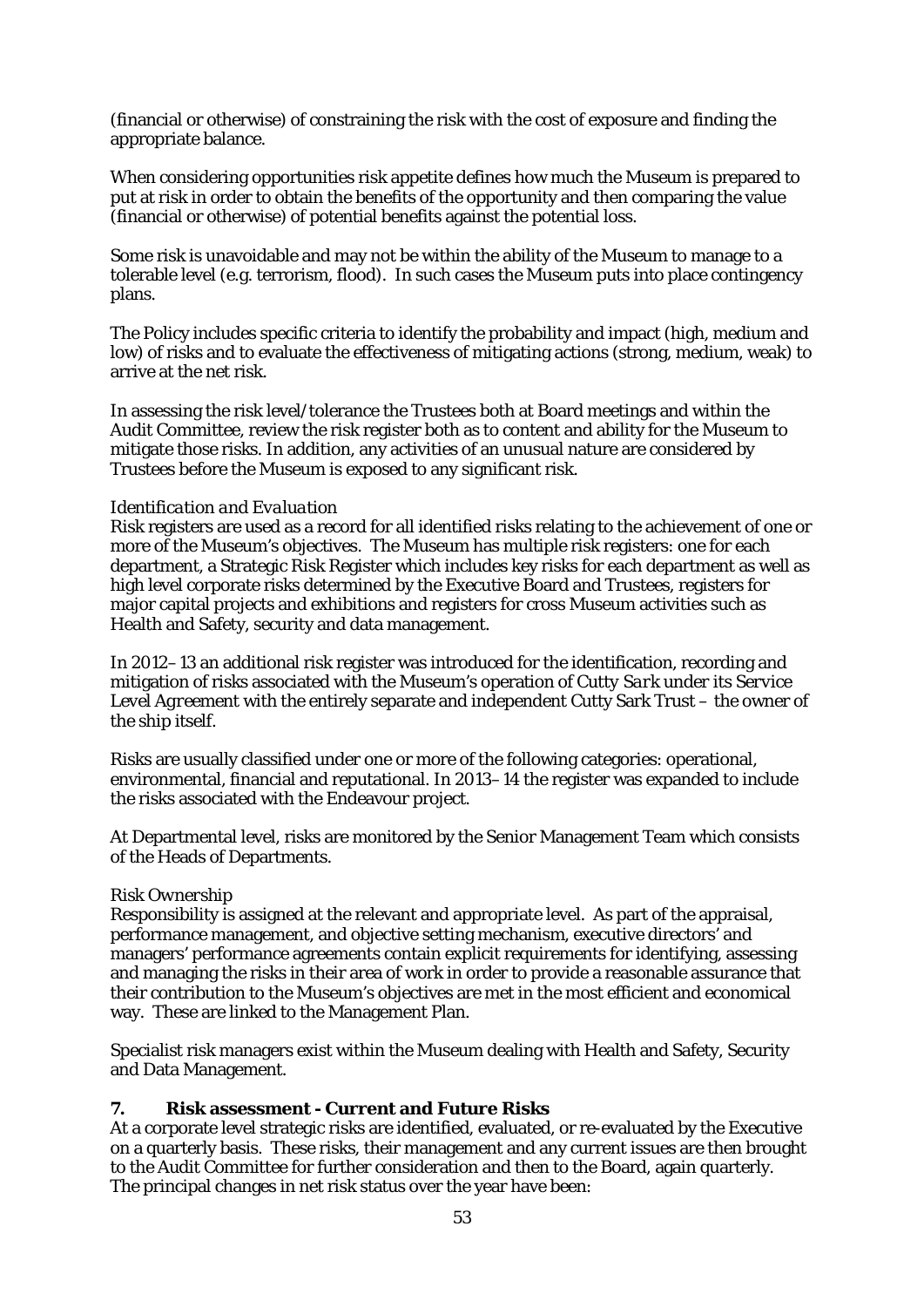• The flooding risk in the Sammy Ofer Wing was reduced to low (previously medium)

The Executive and Senior Management Team scrutinised the register to review the status of all the medium risks. This exercise resulted in a re-grading of three hitherto medium risks to be medium/high:

- Exhibition master plan insufficient resources to implement totality of plan
- Fundraising targets not aligned with exhibition/capital programmes
- Estates rationalisation inappropriate strategy and ineffective management of NMM's assets

New risks identified and added were:

- The risk of utilities supply failure is now judged to be a medium net risk
- The risk of damage to or loss of significant loan objects was added and judged to be a medium net risk
- The operation of tablet computers on *The Great Map* was added and judged to be a medium net risk

A risk assessment of the Endeavour project (itself a mitigation of several estates risks) was agreed and the estates rationalization risks were closed having been subsumed within the Endeavour project.

#### *The principal external risk is the reduction of Grant-in-Aid*

The Museum has received a further reduction in Grant-in-Aid funding for the year 2015–16. The Trustees are instigating plans to minimize the inevitable public-facing impact of this reduction in Grant-in-Aid while continuing to provide free access to the national collection.

The strategic importance of finding more efficient ways of working and growing selfengendered income is on-going and receives maximum attention.

#### *Information risk*

In December 2010 the Museum adopted an Information Security policy. This policy sets out the guidelines which all staff must comply with in order for the Museum to meet the requirements set out in the HMG Security Policy Framework of 2008 and other data handling and other legislative requirements, for the secure management of information. It applies to all information used, received or created whilst carrying out the business of the Museum. The Museum is not aware of suffering any lapses of protective security (including data incidents) during 2013–14 or previous years and has made no such report to the Information Commissioner's Office. Please see D. Governance Statement below for a statement outlining the preventative actions that have been taken to manage information risk.

#### **8. The Board's assessment of compliance with the Corporate Governance Code**

For the reasons given above in this Governance Statement, the Board and Accounting Officer are of the opinion that the Museum complies with the *Corporate governance in central government departments: code of good practice* as appropriate for a public body of the Museum's size, scale and scope of activities.

| Kevin Fewster, Director and Accounting Officer | 24 June 2014 |
|------------------------------------------------|--------------|
|------------------------------------------------|--------------|

Gerald Russell, Chairman of the Audit Committee 24 June 2014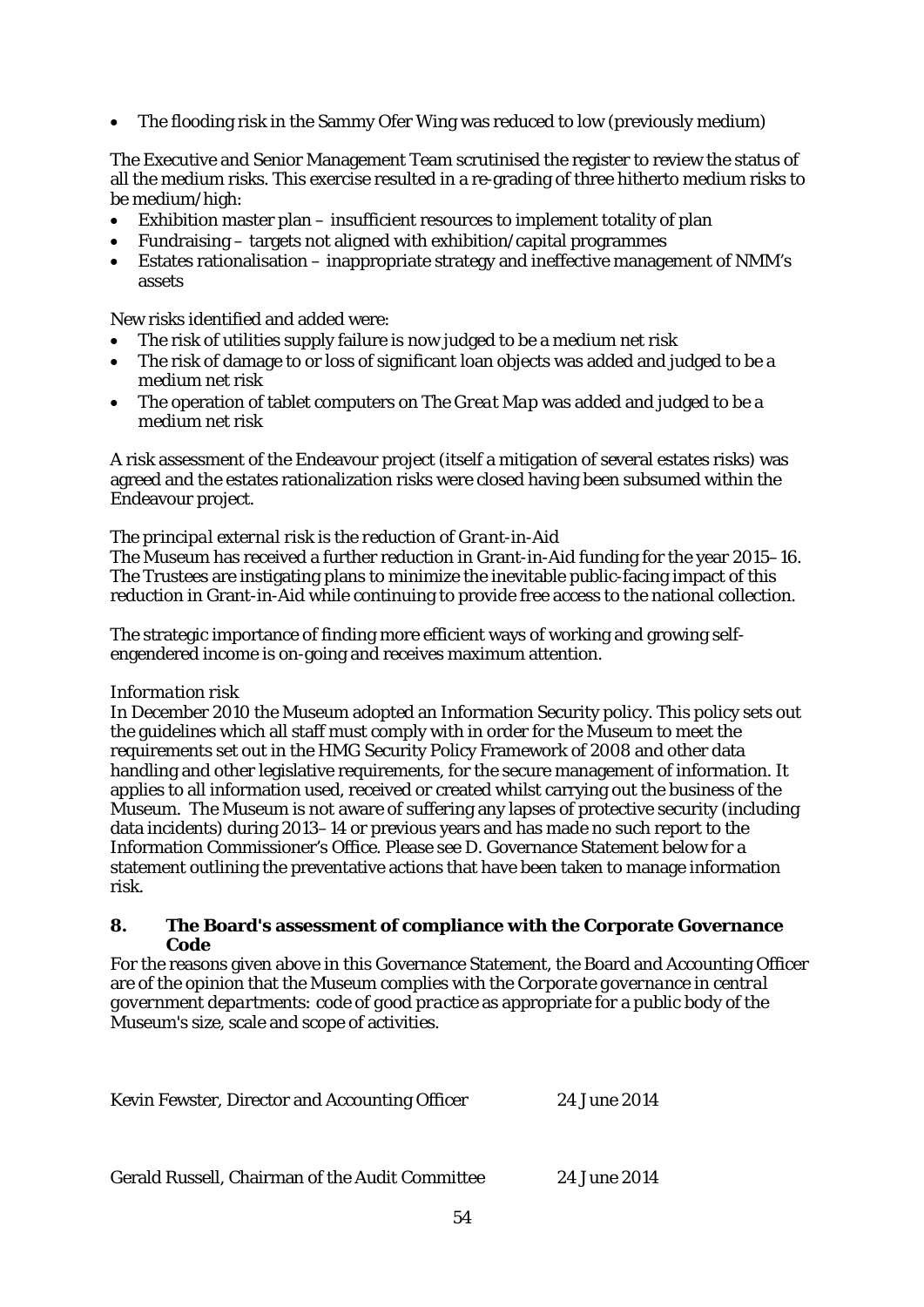## **13. THE CERTIFICATE AND REPORT OF THE COMPTROLLER AND AUDITOR GENERAL TO THE HOUSES OF PARLIAMENT**

I certify that I have audited the financial statements of the National Maritime Museum for the year ended 31 March 2014 under the Museums and Galleries Act 1992. The financial statements comprise: the Consolidated Statement of Financial Activities, the Group and Charity Balance Sheets, the Consolidated Cash Flow Statement and the related notes. These financial statements have been prepared under the accounting policies set out within them. I have also audited the information in the Remuneration Report that is described in that report as having been audited.

## **Respective responsibilities of the Board of Trustees, the Director and auditor**

As explained more fully in the Statement of the Responsibilities of the Board of Trustees and the Director as Accounting Officer, the Trustees and the Director are responsible for the preparation of the financial statements and for being satisfied that they give a true and fair view. My responsibility is to audit, certify and report on the financial statements in accordance with the Museums and Galleries Act 1992. I conducted my audit in accordance with International Standards on Auditing (UK and Ireland). Those standards require me and my staff to comply with the Auditing Practices Board's Ethical Standards for Auditors.

# **Scope of the audit of the financial statements**

An audit involves obtaining evidence about the amounts and disclosures in the financial statements sufficient to give reasonable assurance that the financial statements are free from material misstatement, whether caused by fraud or error. This includes an assessment of: whether the accounting policies are appropriate to the National Maritime Museum's and the group's circumstances and have been consistently applied and adequately disclosed; the reasonableness of significant accounting estimates made by the National Maritime Museum; and the overall presentation of the financial statements. In addition I read all the financial and non-financial information in the Annual Report to identify material inconsistencies with the audited financial statements and to identify any information that is apparently materially incorrect based on, or materially inconsistent with, the knowledge acquired by me in the course of performing the audit. If I become aware of any apparent material misstatements or inconsistencies I consider the implications for my certificate and report.

I am required to obtain evidence sufficient to give reasonable assurance that the expenditure and income recorded in the financial statements have been applied to the purposes intended by Parliament and the financial transactions recorded in the financial statements conform to the authorities that govern them.

## **Opinion on regularity**

In my opinion, in all material respects the expenditure and income recorded in the financial statements have been applied to the purposes intended by Parliament and the financial transactions recorded in the financial statements conform to the authorities which govern them.

# **Opinion on financial statements**

In my opinion:

- the financial statements give a true and fair view of the state of the group's and of National Maritime Museum's affairs as at 31 March 2014 and of its incoming resources and application of resources for the year then ended; and
- the financial statements have been properly prepared in accordance with the Museum and Galleries Act 1992 and Secretary of State directions issued thereunder with HM Treasury's consent.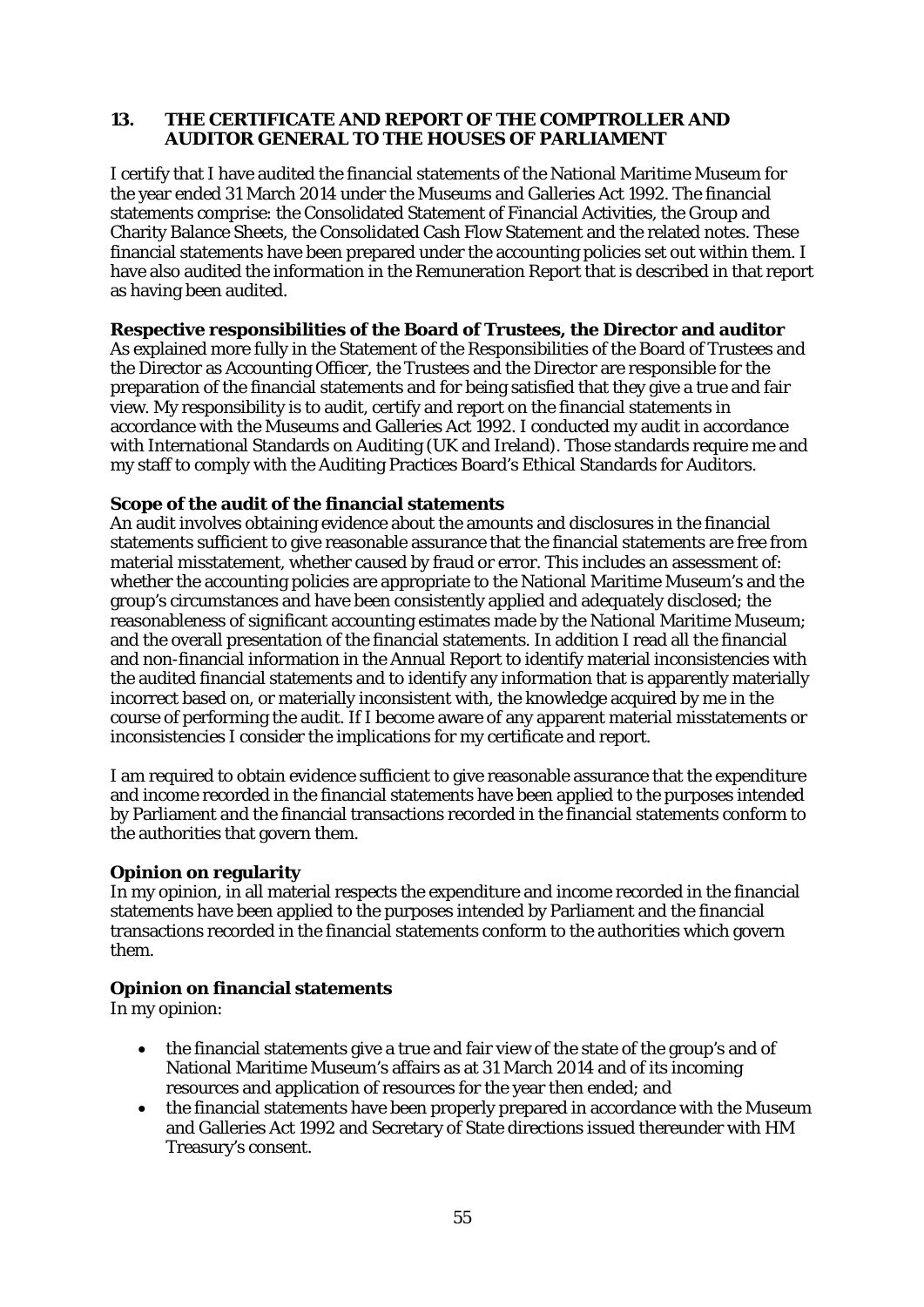# **Opinion on other matters**

In my opinion:

- the part of the Remuneration Report to be audited has been properly prepared in accordance with Secretary of State directions made under the Museums and Galleries Act 1992; and
- the information given in the Annual Report for the financial year for which the financial statements are prepared is consistent with the financial statements.

## **Matters on which I report by exception**

I have nothing to report in respect of the following matters which I report to you if, in my opinion:

- adequate accounting records have not been kept or returns adequate for my audit have not been received from branches not visited by my staff; or
- the financial statements and the part of the Remuneration Report to be audited are not in agreement with the accounting records and returns; or
- I have not received all of the information and explanations I require for my audit; or
- the Governance Statement does not reflect compliance with HM Treasury's guidance.

#### **Report**

I have no observations to make on these financial statements.

#### **Sir Amyas C E Morse Date Comptroller and Auditor General**

**7 July 2014**

National Audit Office 157-197 Buckingham Palace Road Victoria London SW1W 9SP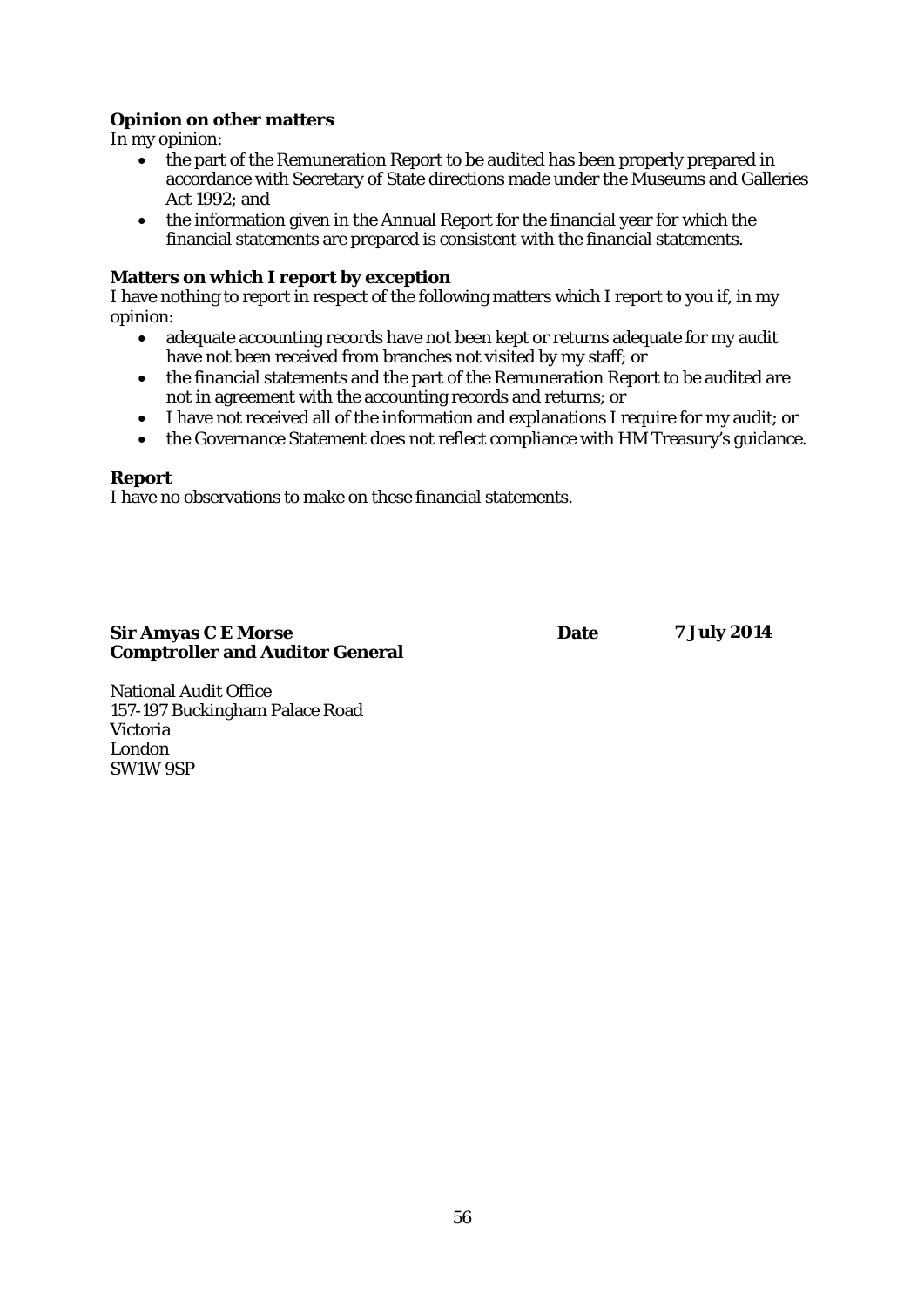# **Consolidated Statement of Financial Activities for the year ended 31 March 2014**

|                                                                            |                         | <b>Unrestricted</b>           | <b>Restricted Endowment</b>    |                               | <b>Total</b>  | <b>Total</b>          |
|----------------------------------------------------------------------------|-------------------------|-------------------------------|--------------------------------|-------------------------------|---------------|-----------------------|
| <b>Incoming Resources</b>                                                  | <b>Note</b>             | <b>Funds</b><br>$\pounds 000$ | <b>Funds</b><br>$\pounds$ '000 | <b>Funds</b><br>$\pounds 000$ | 2014<br>£'000 | 2013<br>$\pounds 000$ |
| <b>Incoming Resources from Generated Funds</b>                             |                         |                               |                                |                               |               |                       |
| <b>Voluntary Funds</b>                                                     |                         |                               |                                |                               |               |                       |
| - Grant in Aid                                                             |                         | 16,154                        | 229                            |                               | 16,383        | 16,848                |
| - Other                                                                    |                         | 592                           | 5,750                          |                               | 6,342         | 2,617                 |
| <b>Total Voluntary Funds</b>                                               | $\boldsymbol{2}$        | 16,746                        | 5,979                          | $\blacksquare$                | 22,725        | 19,465                |
| <b>Activities for Generating Funds</b>                                     |                         |                               |                                |                               |               |                       |
| - Trading Income                                                           | $\mathbf{3}$            | 2,993                         | 89                             |                               | 3,082         | 2,572                 |
| - Other                                                                    | $\overline{\mathbf{4}}$ | 4,680                         |                                | $\blacksquare$                | 4,680         | 4,683                 |
| <b>Total Activities for Generating Funds</b>                               |                         | 7,673                         | 89                             | $\blacksquare$                | 7,762         | 7,255                 |
| <b>Investment</b> Income                                                   | 5                       | 146                           |                                | 8                             | 155           | 219                   |
| <b>Total Incoming Resources from Generated Funds</b>                       |                         | 24,565                        | 6,069                          | $8\,$                         | 30,642        | 26,939                |
| <b>Incoming Resources from Charitable Activities</b>                       |                         |                               |                                |                               |               |                       |
| Safeguarding & Enhancing the value of its Assets                           |                         | 385                           | 20                             |                               | 405           | 469                   |
| Maximising Access & Inspiration for its Users                              |                         | 99                            |                                |                               | 99            | $\overline{2}$        |
| Satisfying its Stakeholders; Locally, Nationally & Internationally         |                         | 593                           |                                | $\overline{\phantom{a}}$      | 593           | 565                   |
| <b>Total Incoming Resources from Charitable Activities</b>                 | 6                       | 1,077                         | 20                             |                               | 1,097         | 1,036                 |
| <b>Total Incoming Resources</b>                                            |                         | 25,642                        | 6,089                          | 8                             | 31,739        | 27,975                |
| <b>Resources Expended</b>                                                  |                         |                               |                                |                               |               |                       |
| <b>Cost of Generating Funds</b>                                            |                         |                               |                                |                               |               |                       |
| <b>Costs of Generating Voluntary Funds</b>                                 |                         | 952                           |                                |                               | 952           | 949                   |
| Costs of Activities for Generating Funds                                   |                         |                               |                                |                               |               |                       |
| - Trading Costs                                                            | 3                       | 1,208                         |                                |                               | 1,208         | 1,099                 |
| - Other                                                                    |                         | 7,127                         | 89                             | $\overline{\phantom{a}}$      | 7,216         | 3,279                 |
| <b>Total Costs of Activities for Generating Funds</b>                      |                         | 8,335                         | 89                             |                               | 8,424         | 4,378                 |
| <b>Investment Management Costs</b>                                         |                         | 37                            | $\mathbf{1}$                   | $\overline{4}$                | 42            | 40                    |
| <b>Costs of Charitable Activities</b>                                      |                         |                               |                                |                               |               |                       |
| Safeguarding & Enhancing the value of its Assets                           |                         | 9,121                         | 6,926                          |                               | 16,047        | 17,019                |
| Maximising Access & Inspiration for its Users                              |                         | 989                           | 983                            | $\blacksquare$                | 1,972         | 3,210                 |
| Satisfying its Stakeholders; Locally, Nationally & Internationally         |                         | 2,410                         | 129                            | 10                            | 2,549         | 3,070                 |
| <b>Governance Costs</b>                                                    | 8                       | 170                           |                                | $\overline{\phantom{a}}$      | 170           | 174                   |
| <b>Total Resources Expended</b>                                            | 7                       | 22,014                        | 8,128                          | 14                            | 30,156        | 28,840                |
| Net Incoming/(Outgoing) Resources before transfers                         |                         | 3,628                         | (2,039)                        | (6)                           | 1,583         | (865)                 |
| <b>Transfers</b>                                                           |                         |                               |                                |                               |               |                       |
| Transfers between funds                                                    | 19,20                   | (5,270)                       | 5,270                          |                               |               |                       |
| Net (Outgoing)/Incoming Resources before other Recognised Gains and Losses |                         | (1,642)                       | 3,231                          | (6)                           | 1,583         | (865)                 |
| <b>Other Recognised Gains and Losses</b>                                   |                         |                               |                                |                               |               |                       |
| Revaluation Gain/(Loss) on Fixed Assets                                    |                         |                               | 9,130                          |                               | 9,130         | 2,307                 |
| Gain/(Loss) on Investments                                                 |                         | 150                           | $\mathbf{2}$                   | 11                            | 163           | 590                   |
| <b>Total Net Movement in Funds</b>                                         | $\boldsymbol{9}$        | (1, 492)                      | 12,363                         | 5                             | 10,876        | 2,032                 |
| Funds balance brought forward at 1 April 2013                              |                         | 20,579                        | 110,209                        | 638                           | 131,426       | 129,394               |

**Funds balance at 31 March 2014** 19,087 122,572 643 142,302 131,426

All recognised gains and losses have been included in the accounts.

The consolidated SOFA includes the distribution of the trading subsidiary profits £781,906 (£352,000 - 2013) as Gift Aid to the Charity.

These accounts have been prepared on a Going Concern basis as all operations of the Museum continued throughout the two years and no operations were acquired or discontinued in either year.

*The notes on pages 60 to 75 form part of these accounts.*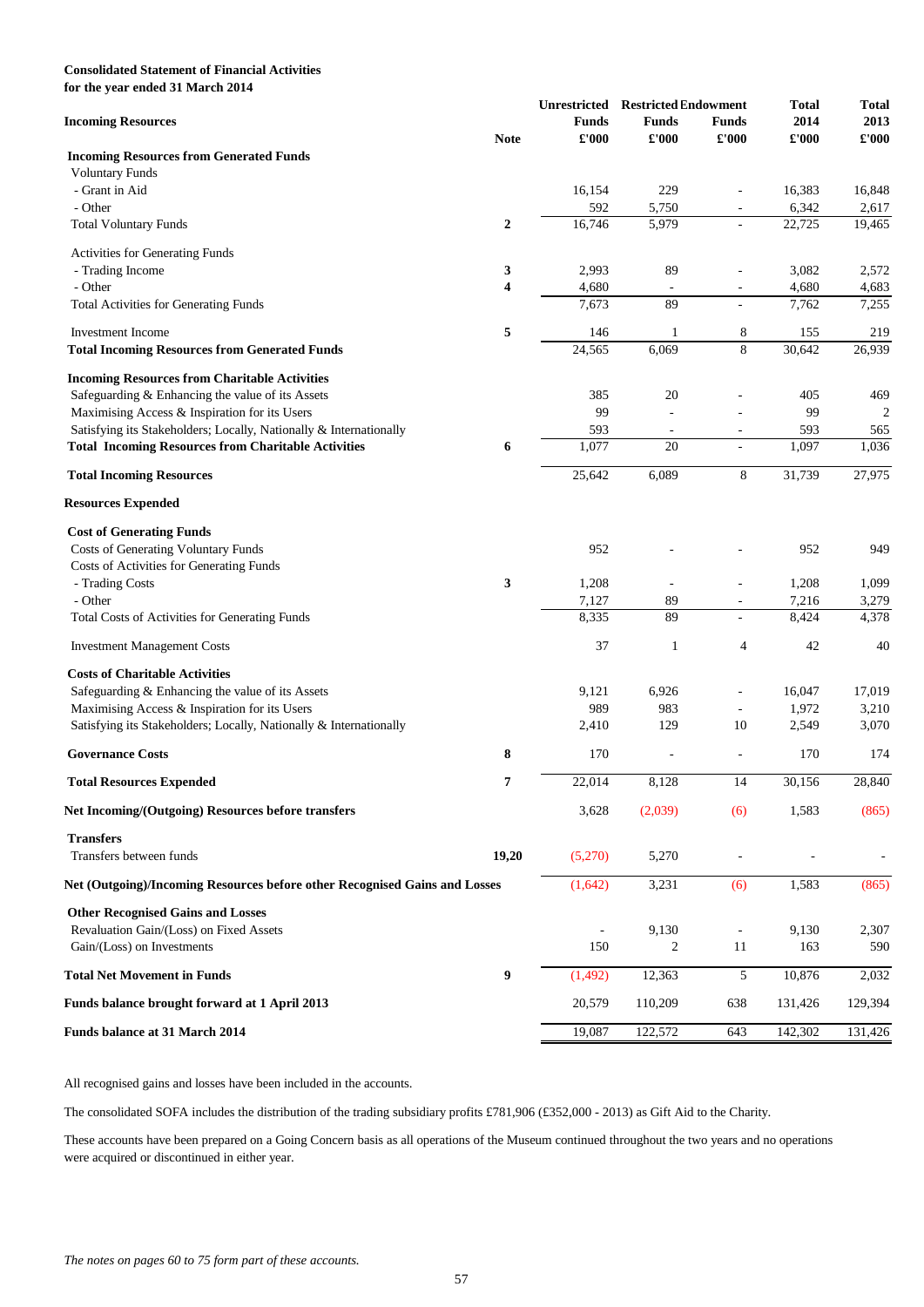# **Balance Sheets as at 31 March 2014**

| 2014<br>2013<br>2014<br>2013<br>$\pounds 000$<br><b>Note</b><br>£'000<br>£'000<br>$\pounds 000$<br><b>Fixed assets</b><br>Tangible Fixed assets<br><b>10</b><br>110,317<br>110,317<br>117,458<br>117,458<br><b>Heritage Assets</b><br>12<br>14,993<br>10,084<br>14,993<br>10,084<br><b>Available for Sale Investments</b><br>13<br>4,822<br>4,657<br>5,322<br>5,157<br>137,273<br>125,058<br>137,773<br>125,558<br><b>Current assets</b><br>15<br>378<br>362<br>72<br><b>Stock</b><br>49<br>16<br>1,645<br>2,415<br>2,095<br>2,251<br>Debtors: Amounts falling due within one year<br>23<br>Short-Term Deposit<br>4,684<br>7,656<br>4,684<br>7,656<br>Cash at bank and in hand<br>23<br>2,071<br>1,597<br>4,454<br>3,359<br>11,145<br>10,210<br>12,520<br><b>Current liabilities</b><br>17<br>(5,744)<br>Creditors: Amounts falling due within one year<br>(6,116)<br>(6, 152)<br>(5,740)<br>Net current assets<br>5,029<br>6,368<br>4,470<br>5,809<br>131,367<br><b>Net Assets</b><br>142,302<br>131,426<br>142,243<br><b>Income Funds</b><br>19<br><b>Restricted funds:</b><br><b>Fair Value Reserve</b><br>16<br>13<br>16<br>13<br><b>Revaluation Reserve</b><br>17,274<br>8,144<br>17,274<br>8,144<br><b>Other Restricted Funds</b><br>105,282<br>102,052<br>105,282<br>102,052<br><b>Total Restricted Funds</b><br>122,572<br>110,209<br>110,209<br>122,572<br>20<br>Unrestricted funds:<br><b>Fair Value Reserve</b><br>1,055<br>901<br>1,055<br>901<br>Designated funds<br>15,610<br>17,195<br>15,551<br>17,136<br>General funds<br>2,422<br>2,483<br>2,422<br>2,483<br><b>Total Unrestricted Funds</b><br>19,087<br>20,579<br>19,028<br><b>Capital Funds</b><br>21<br>Fair Value Reserve<br>62<br>62<br>54<br>54<br><b>Endowment Funds</b><br>581<br>584<br>581<br>584<br><b>Total Endowment Funds</b><br>643<br>638<br>638<br>643<br><b>Total Funds</b><br>131,426<br>142,243<br>131,367<br>142,302 |  | Group |  | <b>Charity</b> |        |  |
|--------------------------------------------------------------------------------------------------------------------------------------------------------------------------------------------------------------------------------------------------------------------------------------------------------------------------------------------------------------------------------------------------------------------------------------------------------------------------------------------------------------------------------------------------------------------------------------------------------------------------------------------------------------------------------------------------------------------------------------------------------------------------------------------------------------------------------------------------------------------------------------------------------------------------------------------------------------------------------------------------------------------------------------------------------------------------------------------------------------------------------------------------------------------------------------------------------------------------------------------------------------------------------------------------------------------------------------------------------------------------------------------------------------------------------------------------------------------------------------------------------------------------------------------------------------------------------------------------------------------------------------------------------------------------------------------------------------------------------------------------------------------------------------------------------------------------------------------------------------------------------------------------------------|--|-------|--|----------------|--------|--|
|                                                                                                                                                                                                                                                                                                                                                                                                                                                                                                                                                                                                                                                                                                                                                                                                                                                                                                                                                                                                                                                                                                                                                                                                                                                                                                                                                                                                                                                                                                                                                                                                                                                                                                                                                                                                                                                                                                              |  |       |  |                |        |  |
|                                                                                                                                                                                                                                                                                                                                                                                                                                                                                                                                                                                                                                                                                                                                                                                                                                                                                                                                                                                                                                                                                                                                                                                                                                                                                                                                                                                                                                                                                                                                                                                                                                                                                                                                                                                                                                                                                                              |  |       |  |                |        |  |
|                                                                                                                                                                                                                                                                                                                                                                                                                                                                                                                                                                                                                                                                                                                                                                                                                                                                                                                                                                                                                                                                                                                                                                                                                                                                                                                                                                                                                                                                                                                                                                                                                                                                                                                                                                                                                                                                                                              |  |       |  |                |        |  |
|                                                                                                                                                                                                                                                                                                                                                                                                                                                                                                                                                                                                                                                                                                                                                                                                                                                                                                                                                                                                                                                                                                                                                                                                                                                                                                                                                                                                                                                                                                                                                                                                                                                                                                                                                                                                                                                                                                              |  |       |  |                |        |  |
|                                                                                                                                                                                                                                                                                                                                                                                                                                                                                                                                                                                                                                                                                                                                                                                                                                                                                                                                                                                                                                                                                                                                                                                                                                                                                                                                                                                                                                                                                                                                                                                                                                                                                                                                                                                                                                                                                                              |  |       |  |                |        |  |
|                                                                                                                                                                                                                                                                                                                                                                                                                                                                                                                                                                                                                                                                                                                                                                                                                                                                                                                                                                                                                                                                                                                                                                                                                                                                                                                                                                                                                                                                                                                                                                                                                                                                                                                                                                                                                                                                                                              |  |       |  |                |        |  |
|                                                                                                                                                                                                                                                                                                                                                                                                                                                                                                                                                                                                                                                                                                                                                                                                                                                                                                                                                                                                                                                                                                                                                                                                                                                                                                                                                                                                                                                                                                                                                                                                                                                                                                                                                                                                                                                                                                              |  |       |  |                |        |  |
|                                                                                                                                                                                                                                                                                                                                                                                                                                                                                                                                                                                                                                                                                                                                                                                                                                                                                                                                                                                                                                                                                                                                                                                                                                                                                                                                                                                                                                                                                                                                                                                                                                                                                                                                                                                                                                                                                                              |  |       |  |                |        |  |
|                                                                                                                                                                                                                                                                                                                                                                                                                                                                                                                                                                                                                                                                                                                                                                                                                                                                                                                                                                                                                                                                                                                                                                                                                                                                                                                                                                                                                                                                                                                                                                                                                                                                                                                                                                                                                                                                                                              |  |       |  |                |        |  |
|                                                                                                                                                                                                                                                                                                                                                                                                                                                                                                                                                                                                                                                                                                                                                                                                                                                                                                                                                                                                                                                                                                                                                                                                                                                                                                                                                                                                                                                                                                                                                                                                                                                                                                                                                                                                                                                                                                              |  |       |  |                |        |  |
|                                                                                                                                                                                                                                                                                                                                                                                                                                                                                                                                                                                                                                                                                                                                                                                                                                                                                                                                                                                                                                                                                                                                                                                                                                                                                                                                                                                                                                                                                                                                                                                                                                                                                                                                                                                                                                                                                                              |  |       |  |                |        |  |
|                                                                                                                                                                                                                                                                                                                                                                                                                                                                                                                                                                                                                                                                                                                                                                                                                                                                                                                                                                                                                                                                                                                                                                                                                                                                                                                                                                                                                                                                                                                                                                                                                                                                                                                                                                                                                                                                                                              |  |       |  |                |        |  |
|                                                                                                                                                                                                                                                                                                                                                                                                                                                                                                                                                                                                                                                                                                                                                                                                                                                                                                                                                                                                                                                                                                                                                                                                                                                                                                                                                                                                                                                                                                                                                                                                                                                                                                                                                                                                                                                                                                              |  |       |  |                | 11,553 |  |
|                                                                                                                                                                                                                                                                                                                                                                                                                                                                                                                                                                                                                                                                                                                                                                                                                                                                                                                                                                                                                                                                                                                                                                                                                                                                                                                                                                                                                                                                                                                                                                                                                                                                                                                                                                                                                                                                                                              |  |       |  |                |        |  |
|                                                                                                                                                                                                                                                                                                                                                                                                                                                                                                                                                                                                                                                                                                                                                                                                                                                                                                                                                                                                                                                                                                                                                                                                                                                                                                                                                                                                                                                                                                                                                                                                                                                                                                                                                                                                                                                                                                              |  |       |  |                |        |  |
|                                                                                                                                                                                                                                                                                                                                                                                                                                                                                                                                                                                                                                                                                                                                                                                                                                                                                                                                                                                                                                                                                                                                                                                                                                                                                                                                                                                                                                                                                                                                                                                                                                                                                                                                                                                                                                                                                                              |  |       |  |                |        |  |
|                                                                                                                                                                                                                                                                                                                                                                                                                                                                                                                                                                                                                                                                                                                                                                                                                                                                                                                                                                                                                                                                                                                                                                                                                                                                                                                                                                                                                                                                                                                                                                                                                                                                                                                                                                                                                                                                                                              |  |       |  |                |        |  |
|                                                                                                                                                                                                                                                                                                                                                                                                                                                                                                                                                                                                                                                                                                                                                                                                                                                                                                                                                                                                                                                                                                                                                                                                                                                                                                                                                                                                                                                                                                                                                                                                                                                                                                                                                                                                                                                                                                              |  |       |  |                |        |  |
|                                                                                                                                                                                                                                                                                                                                                                                                                                                                                                                                                                                                                                                                                                                                                                                                                                                                                                                                                                                                                                                                                                                                                                                                                                                                                                                                                                                                                                                                                                                                                                                                                                                                                                                                                                                                                                                                                                              |  |       |  |                |        |  |
|                                                                                                                                                                                                                                                                                                                                                                                                                                                                                                                                                                                                                                                                                                                                                                                                                                                                                                                                                                                                                                                                                                                                                                                                                                                                                                                                                                                                                                                                                                                                                                                                                                                                                                                                                                                                                                                                                                              |  |       |  |                |        |  |
|                                                                                                                                                                                                                                                                                                                                                                                                                                                                                                                                                                                                                                                                                                                                                                                                                                                                                                                                                                                                                                                                                                                                                                                                                                                                                                                                                                                                                                                                                                                                                                                                                                                                                                                                                                                                                                                                                                              |  |       |  |                |        |  |
|                                                                                                                                                                                                                                                                                                                                                                                                                                                                                                                                                                                                                                                                                                                                                                                                                                                                                                                                                                                                                                                                                                                                                                                                                                                                                                                                                                                                                                                                                                                                                                                                                                                                                                                                                                                                                                                                                                              |  |       |  |                |        |  |
|                                                                                                                                                                                                                                                                                                                                                                                                                                                                                                                                                                                                                                                                                                                                                                                                                                                                                                                                                                                                                                                                                                                                                                                                                                                                                                                                                                                                                                                                                                                                                                                                                                                                                                                                                                                                                                                                                                              |  |       |  |                |        |  |
|                                                                                                                                                                                                                                                                                                                                                                                                                                                                                                                                                                                                                                                                                                                                                                                                                                                                                                                                                                                                                                                                                                                                                                                                                                                                                                                                                                                                                                                                                                                                                                                                                                                                                                                                                                                                                                                                                                              |  |       |  |                |        |  |
|                                                                                                                                                                                                                                                                                                                                                                                                                                                                                                                                                                                                                                                                                                                                                                                                                                                                                                                                                                                                                                                                                                                                                                                                                                                                                                                                                                                                                                                                                                                                                                                                                                                                                                                                                                                                                                                                                                              |  |       |  |                |        |  |
|                                                                                                                                                                                                                                                                                                                                                                                                                                                                                                                                                                                                                                                                                                                                                                                                                                                                                                                                                                                                                                                                                                                                                                                                                                                                                                                                                                                                                                                                                                                                                                                                                                                                                                                                                                                                                                                                                                              |  |       |  |                |        |  |
|                                                                                                                                                                                                                                                                                                                                                                                                                                                                                                                                                                                                                                                                                                                                                                                                                                                                                                                                                                                                                                                                                                                                                                                                                                                                                                                                                                                                                                                                                                                                                                                                                                                                                                                                                                                                                                                                                                              |  |       |  |                |        |  |
|                                                                                                                                                                                                                                                                                                                                                                                                                                                                                                                                                                                                                                                                                                                                                                                                                                                                                                                                                                                                                                                                                                                                                                                                                                                                                                                                                                                                                                                                                                                                                                                                                                                                                                                                                                                                                                                                                                              |  |       |  |                |        |  |
|                                                                                                                                                                                                                                                                                                                                                                                                                                                                                                                                                                                                                                                                                                                                                                                                                                                                                                                                                                                                                                                                                                                                                                                                                                                                                                                                                                                                                                                                                                                                                                                                                                                                                                                                                                                                                                                                                                              |  |       |  |                | 20,520 |  |
|                                                                                                                                                                                                                                                                                                                                                                                                                                                                                                                                                                                                                                                                                                                                                                                                                                                                                                                                                                                                                                                                                                                                                                                                                                                                                                                                                                                                                                                                                                                                                                                                                                                                                                                                                                                                                                                                                                              |  |       |  |                |        |  |
|                                                                                                                                                                                                                                                                                                                                                                                                                                                                                                                                                                                                                                                                                                                                                                                                                                                                                                                                                                                                                                                                                                                                                                                                                                                                                                                                                                                                                                                                                                                                                                                                                                                                                                                                                                                                                                                                                                              |  |       |  |                |        |  |
|                                                                                                                                                                                                                                                                                                                                                                                                                                                                                                                                                                                                                                                                                                                                                                                                                                                                                                                                                                                                                                                                                                                                                                                                                                                                                                                                                                                                                                                                                                                                                                                                                                                                                                                                                                                                                                                                                                              |  |       |  |                |        |  |
|                                                                                                                                                                                                                                                                                                                                                                                                                                                                                                                                                                                                                                                                                                                                                                                                                                                                                                                                                                                                                                                                                                                                                                                                                                                                                                                                                                                                                                                                                                                                                                                                                                                                                                                                                                                                                                                                                                              |  |       |  |                |        |  |
|                                                                                                                                                                                                                                                                                                                                                                                                                                                                                                                                                                                                                                                                                                                                                                                                                                                                                                                                                                                                                                                                                                                                                                                                                                                                                                                                                                                                                                                                                                                                                                                                                                                                                                                                                                                                                                                                                                              |  |       |  |                |        |  |

Dr Kevin Fewster, Director and Accounting Officer 24 June 2014

*The notes on pages 60 to 75 form part of these accounts.*

Sir Charles Dunstone, Chairman of the Trustees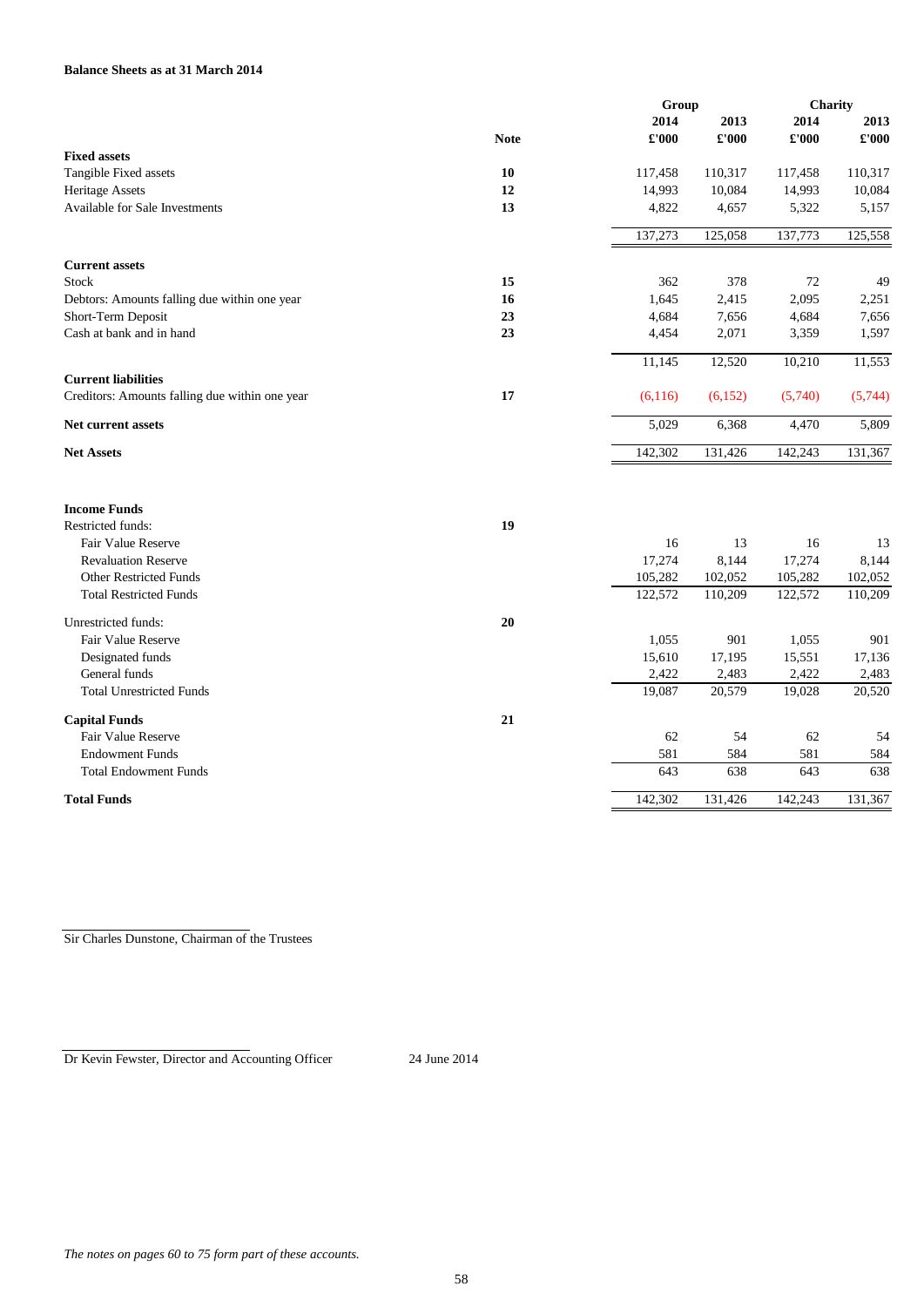# **Consolidated Cash Flow Statement For the Year Ended 31 March 2014**

| <b>Cash Flow Statement</b>                                           | <b>Note</b> | 2014<br>$\pounds 000$ | 2013<br>$\pounds 000$ |
|----------------------------------------------------------------------|-------------|-----------------------|-----------------------|
| Net cash inflow from operating activities                            | 23          | 6,813                 | 523                   |
| Returns on investments and servicing of finance<br>Interest received |             | 155                   | 219                   |
| Capital expenditure and financial investment                         |             |                       |                       |
| Payments to acquire tangible fixed assets                            |             | (7,555)               | (4, 432)              |
| Payments to acquire investments                                      | 13          | (1)                   | (101)                 |
| Proceeds from sale of investments                                    | 13          | $\blacksquare$        |                       |
| <b>Management of Liquid Resources</b>                                |             |                       |                       |
| Decrease/(Increase) in short term deposits                           |             | 2,972                 | 1,937                 |
| Increase/ (Decrease) in cash                                         | 23          | 2,384                 | (1, 854)              |

*The notes on pages 60 to 75 form part of these accounts.*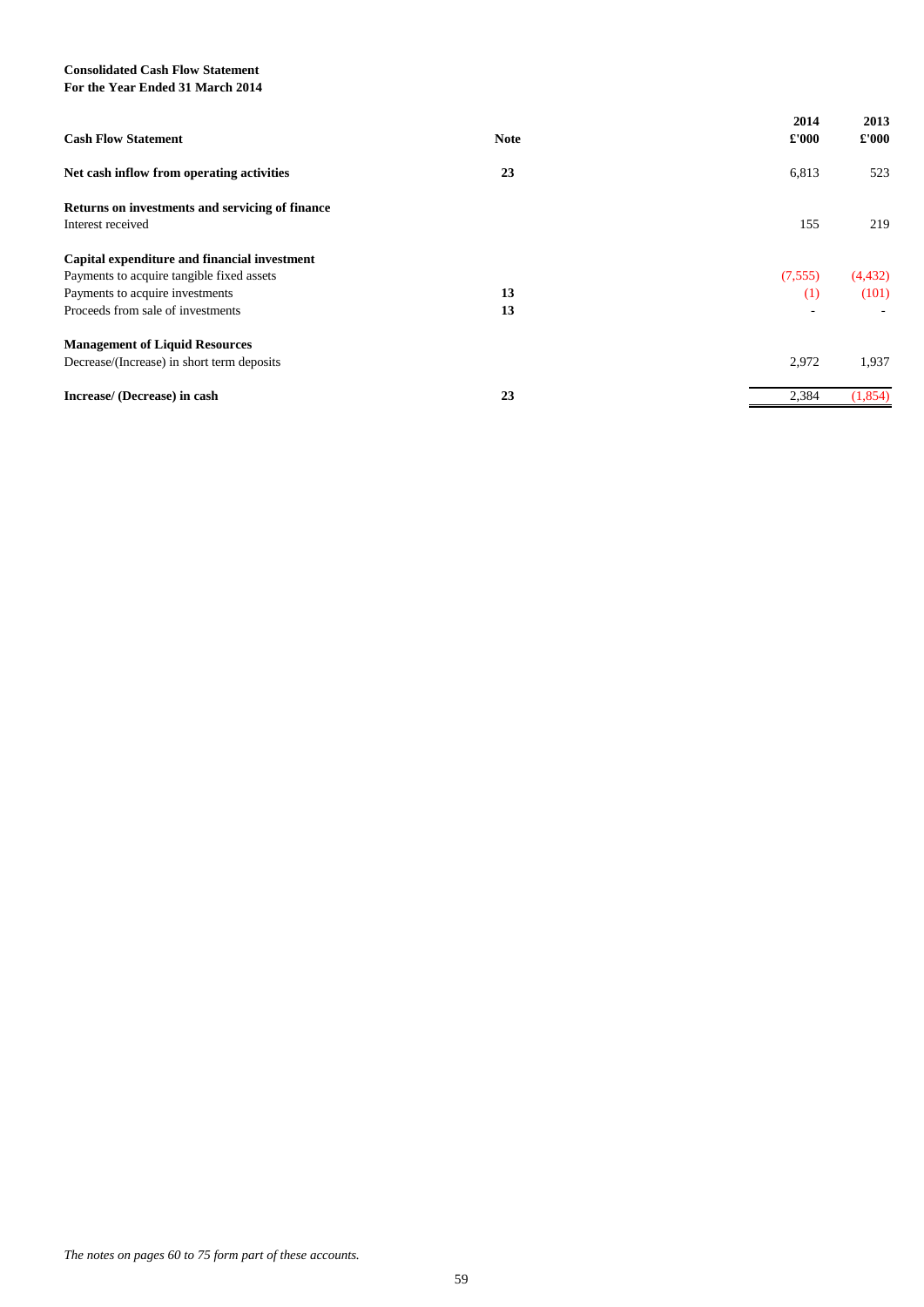# **Notes to the Consolidated Accounts For the Year Ended 31 March 2014**

# **1 Accounting Policies**

## **(a) Basis of accounting**

# **(b) Incoming resources**

# **(c) Expenditure**

All expenditure has been accounted for on an accruals basis.

This allocation includes an apportionment for the following expenditure: Salaries - including Pensions and Social Security Staff Recruitment Staff Training and Development Professional Consultancy Fees Professional Legal Fees

## **(d) Collection acquisitions (Heritage Assets)**

An overview of the collection is given in Note 12.

## **(e) Tangible fixed assets**

No revaluation is undertaken for other tangible fixed assets as it is considered that depreciated cost value is appropriate.

Fixed assets are depreciated from the date of acquisition to the date of disposal.

Indicative asset lives are as follows:

| Buildings - Structure         | 100 years           |
|-------------------------------|---------------------|
| Buildings - Plant & Machinery | 20 years            |
| Buildings - Fit out           | 20 years            |
| Fixtures and fittings         | 4 years or 10 years |
| Plant & Equipment             | 4 years             |
| Computers                     | 4 years             |
| Vehicles                      | 4 years             |
|                               |                     |

Governance costs include audit fees and a portion of administration costs. The Governance administration costs are calculated as a percentage of the total administration costs for the Directorate, Finance Department and Human Resources Department which are not directly attributable to an activity.

In respect of the collections that existed at 31 March 2001, reliable information on cost or valuation is not available and cannot be obtained at a cost commensurate with the benefits to the users of the financial statements. Therefore such assets are not recognised in the balance sheet.

The Museum capitalises the purchase of assets which cost more than £1,000 and which have lives beyond the financial year in which they are bought.

Depreciation is provided on all tangible assets, except freehold land and heritage assets, at rates calculated to write off the cost less estimated residual value of each asset on a straight line basis. For assets under construction, depreciation is not charged until the asset has come into use.

In accordance with H.M. Treasury's Reporting Manual, additions to the collections (that is, heritage assets), acquired since 1 April 2001 are capitalised and recognised in the balance sheet at the cost or value of the acquisition, where such cost or value is reasonably obtainable and reliable. Objects that are donated to the Museum are valued by curators based on their knowledge and market value where available. Heritage assets are not depreciated or revalued as a matter of routine.

All fixed assets are reported at cost less accumulated depreciation, except in the following instance: Land and buildings are professionally fully valued every five years; a full valuation was undertaken as at 31 March 2012. In the years between full valuations of land and buildings a review based revaluation is

#### undertaken. The next full valuation is due to be undertaken for the year ended 31 March 2017.

The accounts comply with the Statement of Recommended Practice: Accounting and Reporting by Charities (SORP 2005), applicable accounting standards, the requirements of the HM Treasury's Financial Reporting Manual, Charities Act 1993 and in the case of the subsidiary the Companies Act 2006, and Accounts Direction issued by the Department for Culture, Media and Sport. The particular accounting policies adopted by the Museum are described below.

The accounts have been prepared under the historical cost convention as modified by the revaluation of tangible fixed assets and the required valuation methods for financial instruments. The Museum (Group) accounts includes the three Trusts (The Caird Fund, The Development Fund and The No. 3 Trust Fund) and the trading subsidiary, National Maritime Museum Enterprises Limited (NMME). All figures shown as Charity are comprised of the Group results excluding NMME. The accounts are consolidated on a line-by-line basis.

Expenditure is matched to the income classifications under the headings of Costs of Generating Funds and Costs of Charitable Activities with the additional classification of Governance rather than the type of expense in order to provide more useful information to users of the accounts.

Costs of Generating Funds and Costs of Charitable Activities comprise direct expenditure including direct staff costs attributable to the activity.

Where costs are unable to be directly attributed they are allocated to activities on a basis consistent with use of the resources in accordance with SORP 2005. The use of resources for costs not directly attributable to an activity are allocated in accordance with resource use (based on activity income and direct expenditure divided by total income and direct expenditure).

Income is classified under the headings of Incoming Resources from Generated Funds and Incoming Resources from Charitable Activities. Grant-in-aid from the Department for Culture, Media and Sport is recognised in the Statement of Financial Activities in the year that it is received. Lottery and grant income is recognised when the conditions for its receipt have been met. Donations are recognised on a receipts basis unless there is earlier certainty of amount and entitlement. Commercial income including sponsorship is recognised upon performance of services rendered in accordance with the contractual terms. Admissions and membership income is recognised as received. All other income is recognised where there is certainty of receipt and the amount is quantifiable.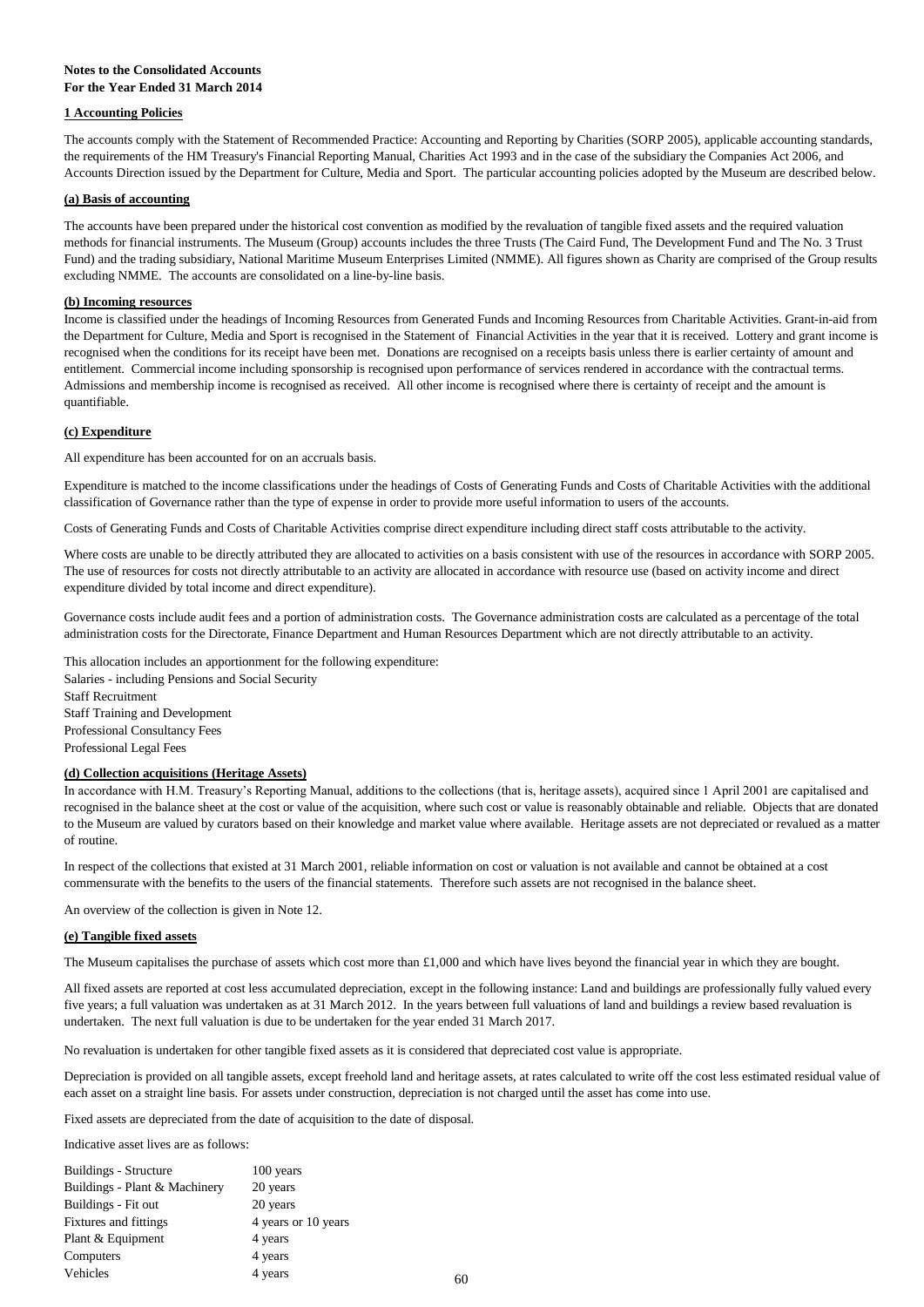## **Impairment of fixed assets**

#### **(f) Financial instruments**

#### **Financial assets**

#### **i. Receivables**

#### **ii. Available for sale financial assets**

Available for sale ("AFS") financial assets are mainly investments that the Museum does not plan to hold until maturity.

#### **Impairment of financial assets**

#### **Financial liabilities**

Trade, other creditors and accruals are recorded at their carrying value, in recognition that these liabilities fall due within 1 year.

## **(g) Stock**

Stock is valued at the lower of cost and net realisable value.

#### **(h) Pension Schemes**

Pensions costs are accounted for as they are incurred.

#### **(i) Early retirement costs**

## **Principal Civil Service Pension Scheme (PCSPS)**

#### **Group Personal Pension Scheme**

#### **(j) Foreign currencies**

# **(k) Fund accounting**

## **(l) Leases**

Rentals applicable to operating leases are charged to the Statement of Financial Activities of the period in which the cost is incurred. The Museum holds no finance leases.

Under the rules of the PCSPS the early retirement of officers is permitted with the agreement of the Museum. In these circumstances certain benefits arise for the employee. The Museum bears the cost of these retirement benefits for the period from the officer's retirement up to their normal retirement age under the Scheme's rules.

The total pension liability up to the normal retirement age of the officer is charged to the Statement of Financial Activities in the year in which the employee ceases employment and an increase in the provision for future pensions is made. The provision is released each year to fund the pension paid to the retirees until the date at which they normally would have retired.

There are no early retirement benefit costs incurred by the Museum under the Group Personal Pension Scheme.

Unless material, foreign currency transactions are converted to or from Sterling at the Bank Rate available on the day of the transaction. For material transactions and where a movement in currency would present a risk to the Museum, this is minimised by securing the currency in advance of payment.

General funds are available for use at the discretion of the Trustees in furtherance of the general objectives of the Museum. Designated funds comprise unrestricted funds which have been set aside at the discretion of the Trustees for specific purposes. Restricted funds are funds subject to specific conditions imposed by donors or by the purpose of the appeal. Permanent endowment funds are funds which the donor has stated are to be held as capital.

Transfers are made from Unrestricted funds to Restricted funds to cover restricted funds' deficits. Where restricted funds are received for specific capital or other projects, once expenditure is incurred, transfers are made to the appropriate fund.

An assessment of whether there is objective evidence of impairment is carried out for all fixed assets at the balance sheet date. A fixed asset is considered to be impaired if there is objective evidence of impairment as a result of one or more events that occurred after the initial recognition of the asset (a 'loss event') and that loss event has an impact on the estimated future recoverable value of the asset that can be reliably estimated. Where there is objective evidence that an impairment loss exists, impairment provisions are made to reduce the carrying value to the present estimated recoverable value.

The Museum classifies its financial assets in the following categories: receivables and available-for-sale. The classification depends on the purpose for which the financial asset was acquired.

Receivables are financial assets with fixed or determinable payments that are not quoted in an active market. The Museum has no intention of trading these receivables. Receivables consist of trade and other debtors and are recorded at their carrying values, in recognition that these assets fall due within 1 year.

Investments that are treated as AFS financial assets are stated at fair value (market value). Given that these investments are small in relation to the Museum's overall reserves, it is the Museum's policy to keep valuations up to date. As a result, the Statement of Financial Activities only includes those unrealised gains or losses arising from the revaluation of the portfolio throughout the year. Disclosure is made in Note 13 of the difference between historical cost and the sale proceeds of the investments sold during the year.

An assessment of whether there is objective evidence of impairment is carried out for all financial assets or groups of financial assets at the balance sheet date. A financial asset, or group of financial assets, is considered to be impaired if there is objective evidence of impairment as a result of one or more events that occurred after the initial recognition of the asset (a 'loss event') and that loss event has an impact on the estimated future cash flows of the asset or group of assets that can be reliably estimated.

Where there is objective evidence that an impairment loss exists on receivables carried at amortised cost, impairment provisions are made to reduce the carrying value to the present value of estimated future cash flows, discounted at the financial asset's original effective interest rate. The charge to the Statement of Financial Activities represents the movement in the level of provisions, together with any amounts written off, net of recoveries in the year.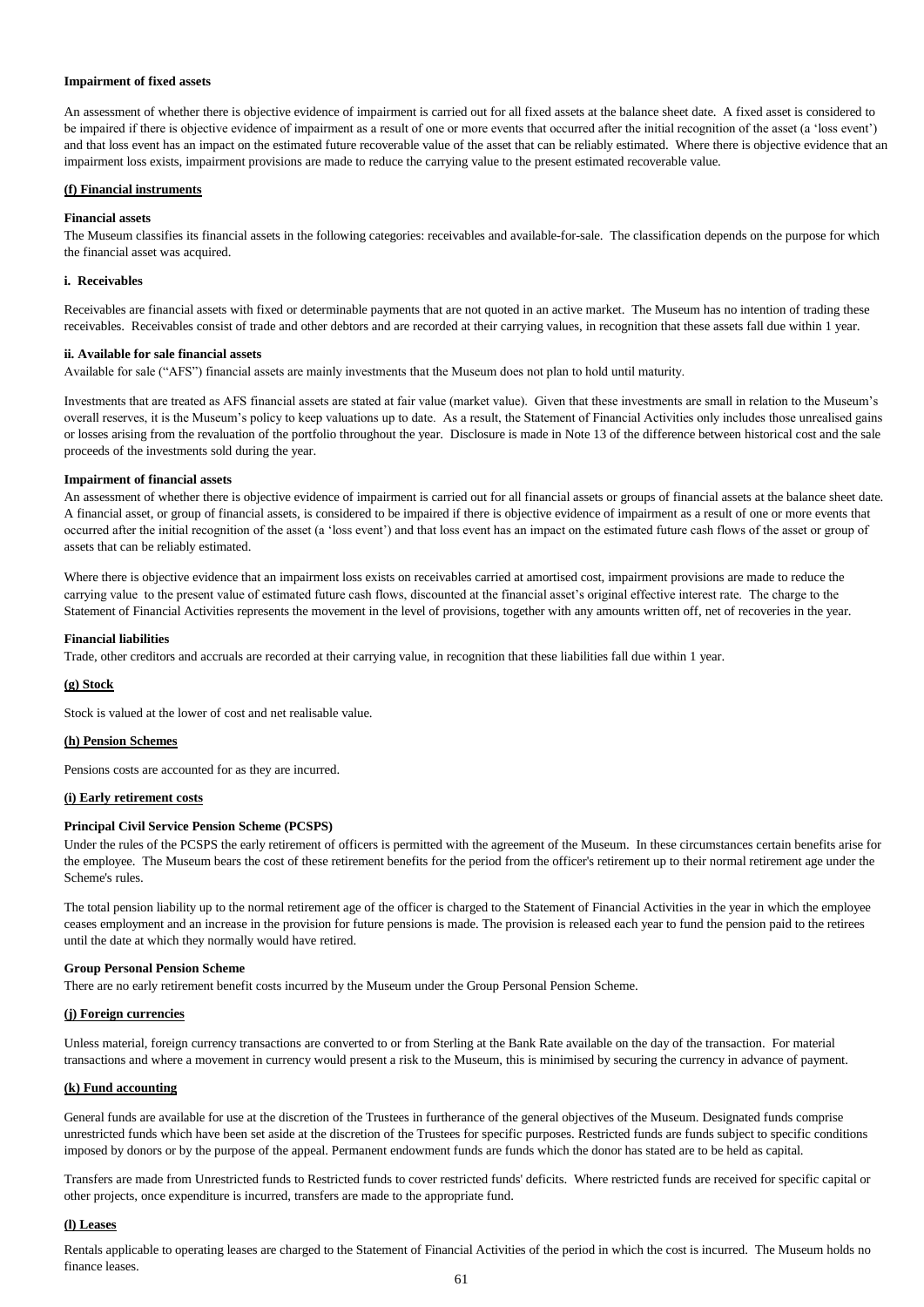## **(m) Taxation**

#### **2 Voluntary Funds**

|                              |         | <b>Unrestricted</b>      | <b>Restricted Endowment</b>  |                          |               |               |
|------------------------------|---------|--------------------------|------------------------------|--------------------------|---------------|---------------|
|                              |         | <b>Funds</b>             | <b>Funds</b>                 | <b>Funds</b>             | 2014          | 2013          |
|                              |         | $\pounds 000$            | $\pounds 000$                | $\pounds 000$            | $\pounds 000$ | $\pounds 000$ |
| <b>Operating Expenditure</b> |         | 14,446                   | $\qquad \qquad \blacksquare$ | $\overline{\phantom{a}}$ | 14,446        | 14,867        |
| Pension Uplift               |         |                          |                              |                          |               | 111           |
| Capital Grant                |         | 1,708                    |                              | $\overline{\phantom{a}}$ | 1,708         | 1,633         |
| Historic Ships Unit          |         |                          | 229                          |                          | 229           | 237           |
| <b>Total Grant in Aid</b>    | Note 24 | 16,154                   | 229                          | $\blacksquare$           | 16,383        | 16,848        |
| Donations                    |         | 592                      | 1,824                        | $\blacksquare$           | 2,416         | 676           |
| Donations - Capital Projects |         | $\overline{\phantom{a}}$ | 983                          | $\overline{\phantom{a}}$ | 983           | 1,416         |
| <b>Donated Objects</b>       |         | $\overline{\phantom{0}}$ | 162                          | $\sim$                   | 162           | 525           |
| Heritage Lottery Fund        | Note 24 | $\overline{\phantom{a}}$ | 2,780                        | $\sim$                   | 2,780         | $\sim$        |
| <b>Total Voluntary Funds</b> |         | 16,746                   | 5,979                        |                          | 22,725        | 19,465        |

#### **3 Results of Trading Subsidiary**

| <b>Profit and Loss Account</b>                | 2014<br>$\pounds 000$ | 2013<br>£'000 |
|-----------------------------------------------|-----------------------|---------------|
| <b>Trading Income</b>                         | 2,177                 | 1,779         |
| Cost of sales                                 | (963)                 | (876)         |
| Gross profit                                  | 1,214                 | 903           |
| Income from other commercial activities       | 905                   | 793           |
| Administrative expenses                       | (1,340)               | (1, 347)      |
| Operating profit                              | 779                   | 349           |
| Interest receivable and similar income        | 3                     | 3             |
| Profit on ordinary activities before taxation | 782                   | 352           |
| Tax on profit on ordinary activities          |                       |               |
| Profit on ordinary activities after taxation  | 782                   | 352           |
| Gift Aid donation to the Charity              | (782)                 | (352)         |
| Profit retained in the subsidiary             |                       |               |
|                                               |                       |               |

Other commercial activities include venue hire, corporate membership and artefact loans and the catering franchise commission.

Administrative expenses include charges of £1,095,000 (£1,124,000 - 2013) from the Museum.

Profits on ordinary activities after taxation of £781,906 (£352,000 - 2013) have been distributed as Gift Aid to the Charity.

| <b>Balance Sheet</b>                          | 2014          | 2013          |
|-----------------------------------------------|---------------|---------------|
|                                               | $\pounds 000$ | $\pounds 000$ |
| <b>Current Assets</b>                         | 1,964         | 1,405         |
| <b>Current Liabilities</b>                    | (1,405)       | (846)         |
| Total current assets less current liabilities | 559           | 559           |
| <b>Capital and Reserves</b>                   | 2014          | 2013          |
|                                               | $\pounds 000$ | $\pounds 000$ |
| Called-up equity share capital                | 500           | 500           |
|                                               |               |               |
| Profit and loss account                       | 59            | 59            |

The Museum is a Non Departmental Public Body Exempt Charity and under Section 505 ICTA 1988 is exempt from income taxation on charitable activities.

£16,382,000 (£16,848,000 - 2013) of Grant-in-Aid has been received from the Department for Culture, Media and Sport during the year.

Donated objects are artefacts given to the Museum with a value of £162,204 (£525,000 - 2013). Objects are valued by curators based on their expert knowledge and market value, i.e. previous auction results for comparable items.

During the year the Museum received donations for Capital Projects with a value of £983,000 (£1,416,000 - 2013).

The Museum has a trading subsidiary National Maritime Museum Enterprises Limited whose principal activities are merchandising through the Museum shops and the organisation of commercial activities and events. The company donates its profit to the Museum through Gift Aid. A summary of its trading results is shown below. Audited accounts are filed with the Registrar of Companies.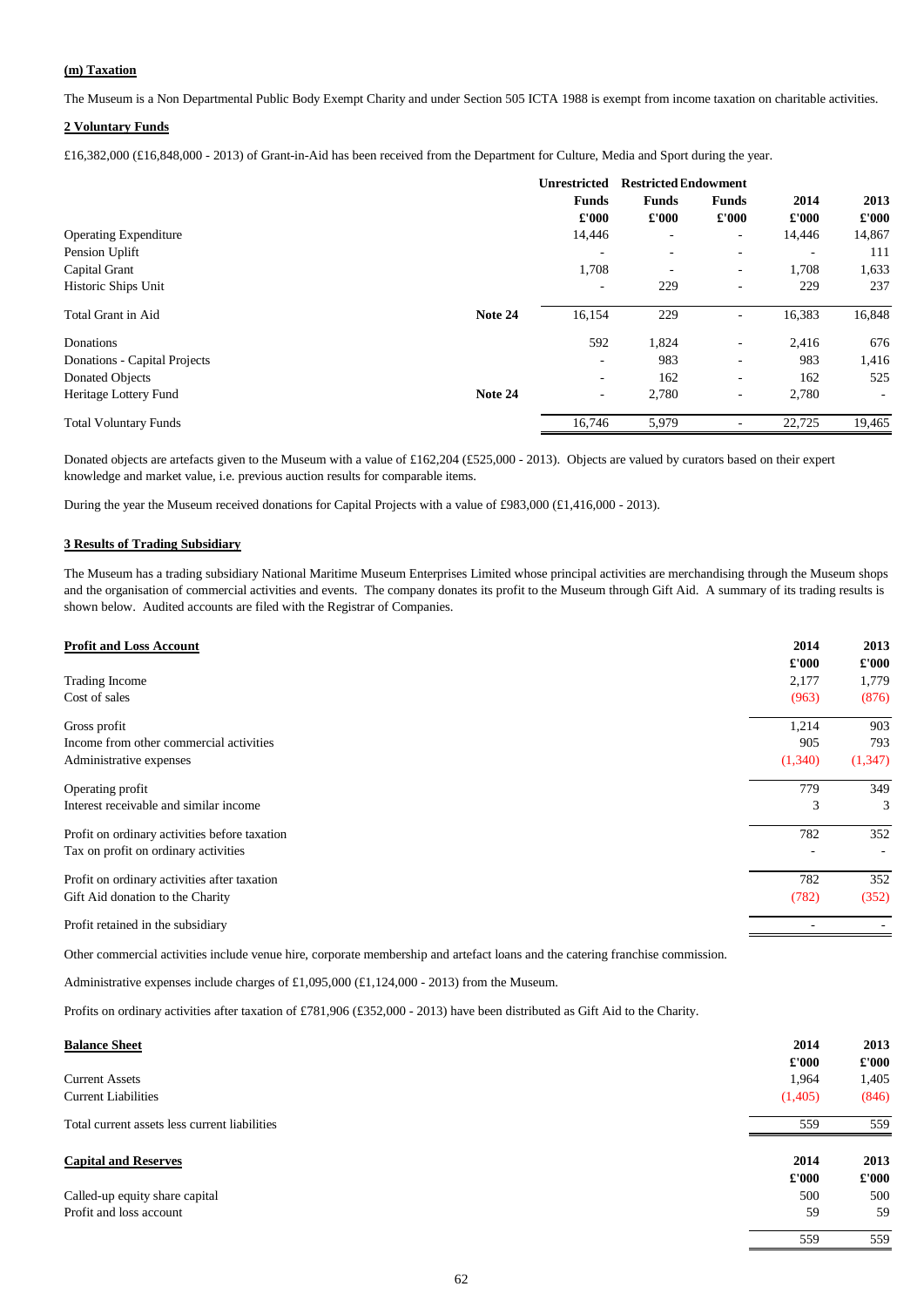## **Reconciliation of results of trading subsidiary to the consolidated Statement of Financial Activities**

|                                            | 2014    | 2013    |
|--------------------------------------------|---------|---------|
|                                            | £'000   | £'000   |
| Trading income                             | 2,177   | 1,779   |
| Income from other commercial activities    | 905     | 793     |
| Trading income per SOFA                    | 3,082   | 2,572   |
| Administrative expenses $\&$ cost of sales | 2,303   | 2,223   |
| Intercompany transactions                  | (1,095) | (1,124) |
| Trading costs per SOFA                     | 1,208   | 1,099   |
| Investment income                          | 3       | 3       |
| Intercompany transactions                  |         |         |
| Investment income included within SOFA     | 3       | 3       |
|                                            |         |         |

## **4 Activities for Generating Funds - Other**

Incoming Resources from Activities for Generating Funds - Other is made up as follows:

|                         | <b>Unrestricted</b> | <b>Restricted Endowment</b> |                              |                         |               |
|-------------------------|---------------------|-----------------------------|------------------------------|-------------------------|---------------|
|                         | <b>Funds</b>        | <b>Funds</b>                | <b>Funds</b>                 | 2014                    | 2013          |
|                         | $\pounds 000$       | $\pounds 000$               | $\pounds 000$                | $\pounds 000$           | $\pounds 000$ |
| Admissions              | 3,254               | $\overline{\phantom{a}}$    | $\sim$                       | 3,254                   | 2,602         |
| Compensation            | 21                  | $\overline{\phantom{a}}$    | $\qquad \qquad \blacksquare$ | 21                      | 641           |
| Donations               | 5                   | $\overline{\phantom{a}}$    | $\sim$                       | 5                       | 110           |
| <b>Event Attendance</b> | 8                   | $\overline{\phantom{a}}$    | $\sim$                       | 8                       | 4             |
| Membership              | 183                 | $\overline{\phantom{a}}$    | $\overline{\phantom{0}}$     | 183                     | 147           |
| Publications            | 28                  |                             |                              | 28                      | 27            |
| Recharged expenses      | 1,084               | $\overline{\phantom{a}}$    | $\sim$                       | 1,084                   | 1,123         |
| Royalties               | 5                   | $\overline{\phantom{a}}$    |                              | $\overline{\mathbf{5}}$ | 4             |
| Miscellaneous Other     | 92                  | $\overline{\phantom{a}}$    | $\overline{\phantom{0}}$     | 92                      | 25            |
|                         | 4,680               |                             |                              | 4,680                   | 4,683         |

## **5 Investment Income**

|                                           | <b>Restricted Endowment</b><br><b>Unrestricted</b> |                          |               |               |               |
|-------------------------------------------|----------------------------------------------------|--------------------------|---------------|---------------|---------------|
| Investment income is made up as follows:  | <b>Funds</b>                                       | <b>Funds</b>             | <b>Funds</b>  | 2014          | 2013          |
|                                           | $\pounds 000$                                      | $\pounds 000$            | $\pounds 000$ | $\pounds 000$ | $\pounds 000$ |
| Dividends receivable                      | 73                                                 | $\overline{\phantom{a}}$ | <sub>0</sub>  | 79            | 81            |
| Interest receivable - Bank interest       | 18                                                 | $\overline{\phantom{0}}$ | -             | 18            | 19            |
| Interest receivable - Fixed Term Deposits | 55                                                 |                          |               | 58            | 119           |
|                                           | 146                                                |                          |               | 155           | 219           |

Income of £1,084,000 (£1,017,000 - 2013) was received from the Cutty Sark Trust for recharge of staff costs for the provision of management services.

Investment income received by the Museum's three Trust accounts is allocated to the funds proportionately based on the prior year's closing fund balances.

All investment income received by the Museum and its trading subsidiary, National Maritime Museum Enterprises Limited, is treated as unrestricted.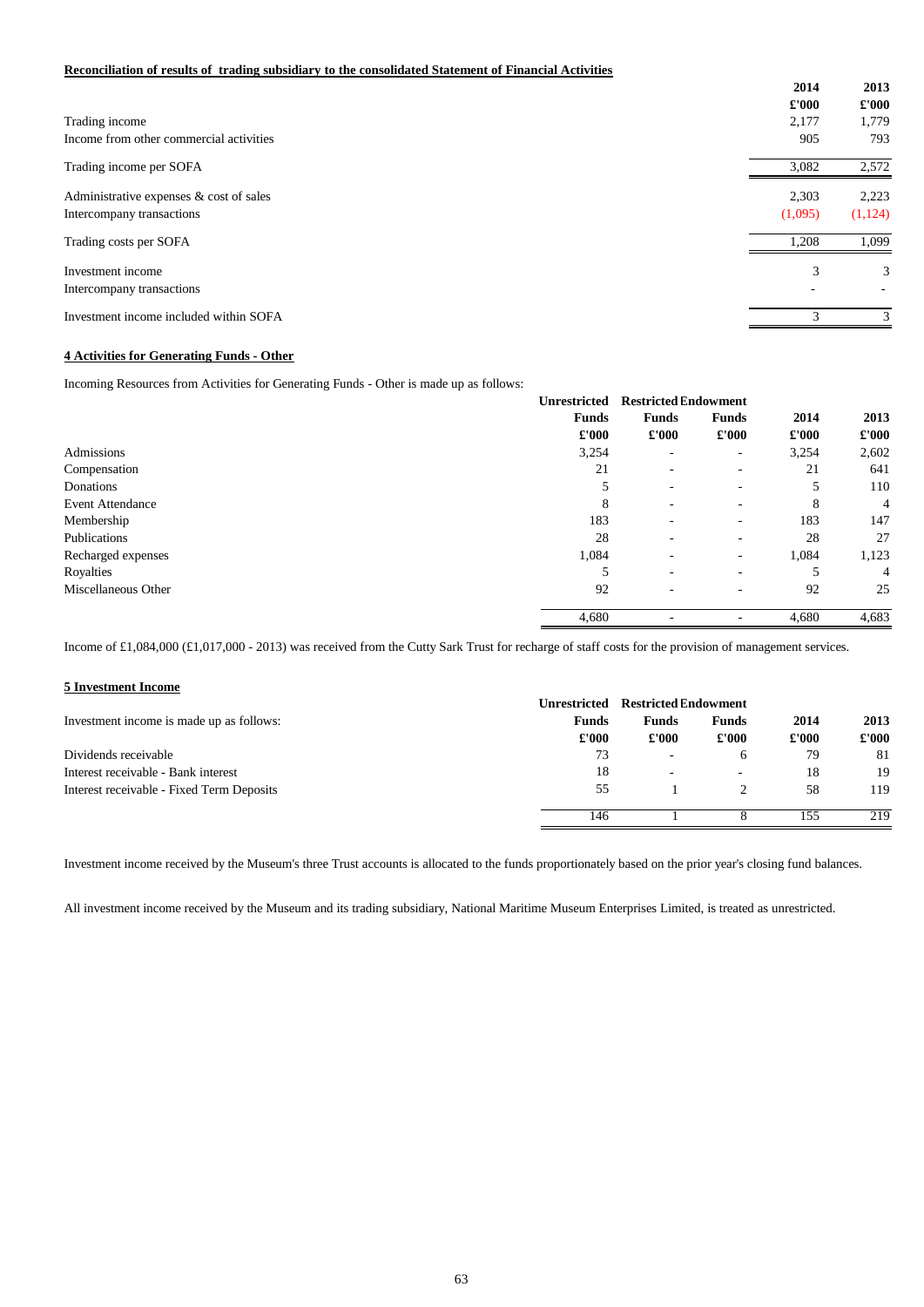## **6 Incoming Resources from Charitable Activities**

|                                                                      | <b>Safeguard</b><br>& Enhance | <b>Maximise</b><br><b>Access</b> | <b>Satisfy</b><br>Stake-     | <b>Total</b><br><b>Funds</b> |               |
|----------------------------------------------------------------------|-------------------------------|----------------------------------|------------------------------|------------------------------|---------------|
| Incoming Resources from Charitable Activities include the following: | <b>Assets</b>                 |                                  | holders                      | 2014                         | 2013          |
|                                                                      | $\pounds 000$                 | $\pounds 000$                    | $\pounds 000$                | $\pounds 000$                | $\pounds 000$ |
| Car Parking                                                          | 20                            | $\overline{\phantom{a}}$         | -                            | 20                           | 14            |
| Conferences                                                          | 13                            |                                  | $\qquad \qquad \blacksquare$ | 13                           | 5             |
| Compensation                                                         | 50                            | $\overline{\phantom{a}}$         | $\overline{\phantom{a}}$     | 50                           | 131           |
| Filming & Photography                                                | 35                            | $\overline{\phantom{a}}$         | $\qquad \qquad \blacksquare$ | 35                           | 12            |
| Licensing                                                            | 16                            | $\qquad \qquad$                  |                              | 16                           | 183           |
| Open Museum                                                          | $\overline{\phantom{0}}$      | $\overline{\phantom{a}}$         | 173                          | 173                          | 31            |
| Recharges                                                            | 42                            | $\overline{\phantom{a}}$         | 420                          | 462                          | 451           |
| Reproductions, Plans & Print Sales                                   | 185                           |                                  | $\overline{\phantom{a}}$     | 185                          | 25            |
| Research                                                             | 6                             | $\overline{\phantom{a}}$         | -                            | 6                            | 5             |
| Revenue Grant                                                        | 20                            | 4                                | $\overline{\phantom{a}}$     | 24                           | 32            |
| Other                                                                | 18                            | 95                               | $\overline{\phantom{a}}$     | 113                          | 147           |
|                                                                      | 405                           | 99                               | 593                          | 1,097                        | 1,036         |

An amount of £420,000 (£414,000 - 2013) was received from the Cutty Sark Trust for services provided to it during the year.

# **7 Analysis of Total Resources Expended**

|                                     | 2014          | 2013          |
|-------------------------------------|---------------|---------------|
|                                     | $\frac{6}{9}$ | $\frac{6}{6}$ |
| <b>Voluntary Expenses</b>           | 37            | 39            |
| Activities for Generating Income    | 19            | 12            |
| <b>Investment Expenses</b>          |               |               |
| <b>Safeguard and Enhance Assets</b> | 30            | 35            |
| <b>Maximise Access</b>              |               |               |
| <b>Satisfy Stakeholders</b>         |               |               |
| Governance                          |               |               |

| (a) Staff Costs                                 | 2014          | 2013          |
|-------------------------------------------------|---------------|---------------|
|                                                 | $\pounds 000$ | $\pounds 000$ |
| Wages and salaries - Permanent Staff            | 11,925        | 11,653        |
| Wages and salaries - Agency and Temporary Staff | 380           | 292           |
| Wages and salaries - Consultancy Staff          |               |               |
| Social security costs                           | 1,037         | 1,047         |
| Pension costs                                   | 1,094         | 979           |
| Early retirement and termination costs          | 14            | 69            |
|                                                 | 14,450        | 14,040        |

|                                          | <b>Direct</b>            | <b>Support Cost Allocation</b> |                |               | <b>Total</b>  | <b>Total</b>  |
|------------------------------------------|--------------------------|--------------------------------|----------------|---------------|---------------|---------------|
|                                          |                          | <b>Activities Directorate</b>  | <b>Finance</b> | <b>HR</b>     | 2014          | 2013          |
| <b>Costs of Generating Funds</b>         | $\pounds 000$            | $\pounds 000$                  | $\pounds 000$  | $\pounds 000$ | $\pounds 000$ | $\pounds 000$ |
| Costs of generating voluntary funds      | $\overline{\phantom{a}}$ | 412                            | 147            | 393           | 952           | 949           |
| Costs of activities for generating funds | 7,925                    | 216                            | 77             | 206           | 8,424         | 4,378         |
| Investment management costs              | 16                       | 11                             | $\overline{4}$ | 11            | 42            | 40            |
| <b>Costs of Charitable Activities</b>    |                          |                                |                |               |               |               |
| Safeguard & enhance assets               | 15,289                   | 328                            | 117            | 313           | 16,047        | 17,019        |
| Maximise access                          | 1,877                    | 41                             | 15             | 39            | 1,972         | 3,210         |
| <b>Satisfy Stakeholders</b>              | 2,427                    | 53                             | 19             | 50            | 2,549         | 3,070         |
| Governance                               | 68                       | 44                             | 16             | 42            | 170           | 174           |
| <b>Total Resources Expended</b>          | 27,602                   | 1,105                          | 395            | 1,054         | 30,156        | 28,840        |

No Consultancy Staff were used during the year, therefore no tax assurances were required.

Cost allocation includes an element of judgement and the Museum has had to consider the cost benefit of detailed calculations and record keeping. To ensure accurate costs are kept the Museum adopts a policy of allocating costs to the respective cost headings throughout the year for projects or where the activity is self contained (for example, activities undertaken by the subsidiary), which means the that the Activities include support costs where they are directly attributable.

The use of resources for costs not directly attributable to an activity have been allocated in accordance with resource use (based on activity income and direct expenditure divided by total income and direct expenditure), as follows: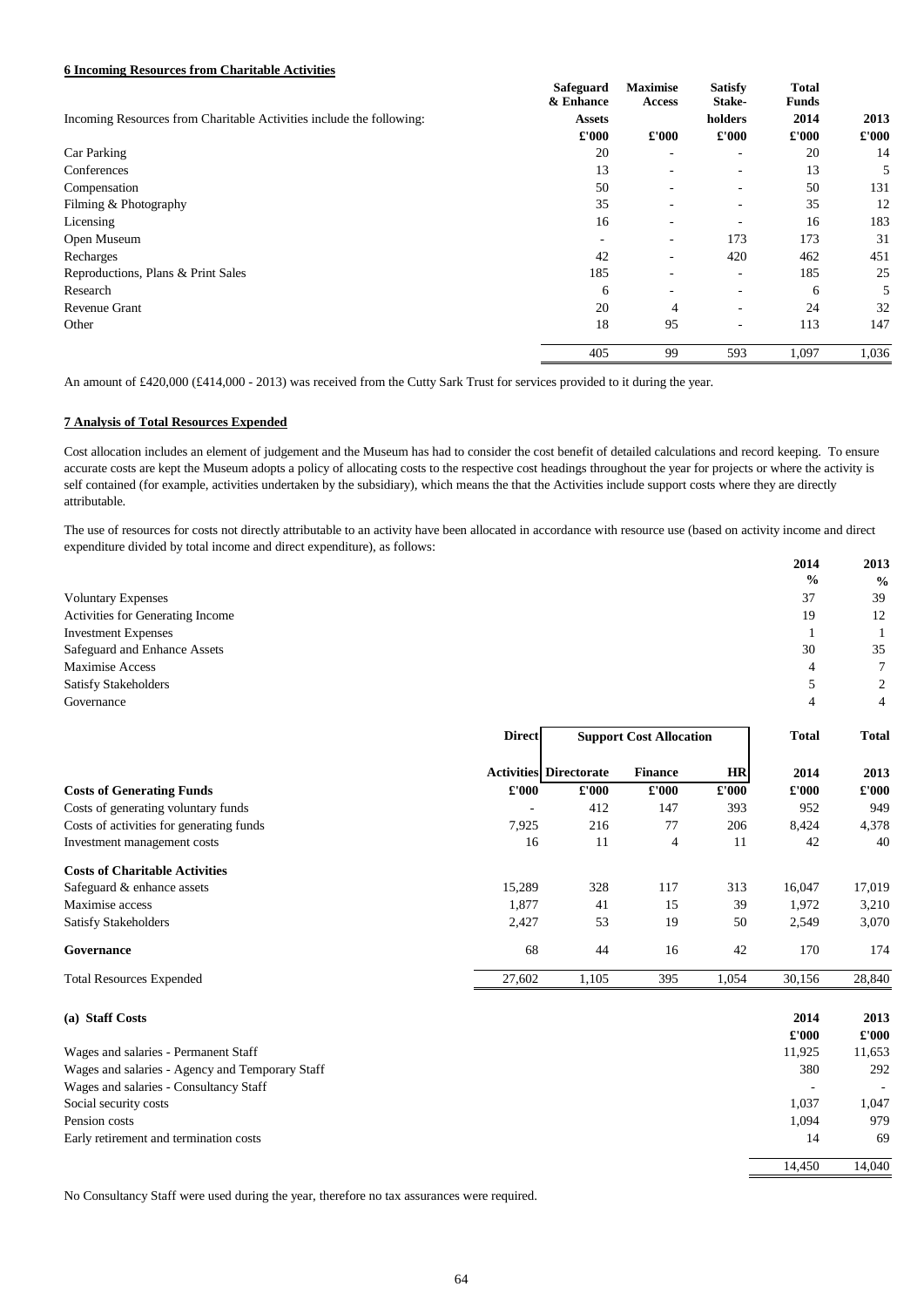The average number of employees (i.e. full-time equivalents) analysed by function and category of employment was:

|                                            | Temporary,<br>Contract & |                          |                          |                      |
|--------------------------------------------|--------------------------|--------------------------|--------------------------|----------------------|
| <b>Costs of Generating Funds</b>           | <b>Staff</b>             | <b>Agency</b>            | <b>Total</b><br>2014     | <b>Total</b><br>2013 |
| <b>Costs of Generating Voluntary Funds</b> |                          | $\overline{\phantom{a}}$ | $\overline{\phantom{a}}$ |                      |
| Costs of Activities for Generating Funds   | 136                      |                          | 137                      | 123                  |
| <b>Costs of Charitable Activities</b>      |                          |                          |                          |                      |
| Safeguard & Enhance Assets                 | 293                      | 5                        | 298                      | 281                  |
| <b>Maximise Access</b>                     | 20                       |                          | 21                       | 23                   |
| <b>Satisfy Stakeholders</b>                | 17                       | 6                        | 23                       | 25                   |
| <b>Administration/Support Costs</b>        | 25                       | $\overline{\phantom{a}}$ | 25                       | 27                   |
|                                            | 491                      | 13                       | 504                      | 479                  |

|                     | 2014 | 2013                     |
|---------------------|------|--------------------------|
| £60,000 - £65,000   |      | 3                        |
| £65,001 - £70,000   |      |                          |
| £70,001 - £75,000   |      |                          |
| £75,001 - £80,000   |      |                          |
| £80,001 - £85,000   |      | $\overline{\phantom{a}}$ |
| £85,001 - £90,000   |      |                          |
| £90,001 - £95,000   |      |                          |
| £95,001 - £100,000  |      | 2                        |
| £100,001 - £105,000 |      | $\sim$                   |
| £115,001 - £120,000 |      |                          |
| £130,001 - £135,000 |      |                          |
|                     | 9    | 10                       |

## **The Principal Civil Service Pension Scheme (PCSPS)**

The Museum ceased offering membership to the PCSPS to new non-member employees on 1 April 1994.

#### **Group Personal Pension Scheme**

#### **Other Personal Pension Scheme**

Contributions of £1,283 were paid in 2013-14 (£5,000 - 2012-13) to other private pension schemes on behalf of individuals.

The Museum also provides, centrally, an insurance based cover for death in service and ill health benefits.

The number of senior employees, including the Director, whose emoluments for the year (including taxable benefits in kind) amounted to £60,000 or over in the year was as follows:

Additional information on staff costs is provided in the Remuneration Report on page 31.

**b) Trustees**

The contribution rates are set to meet the cost of the benefits accruing during 2013-14 to be paid when the member retires, and not the benefits paid during this period to existing pensioners.

The Museum offers membership of a group personal pension scheme into which the employer contributes between 8.5% and 10% of pensionable salary. The employee contributes a minimum of 1.5% or 3% of pensionable salary.

Employers' contributions of £927,000 were paid in 2013-14 (£806,000 - 2012-13) into the Group Personal Pension scheme. This is a defined contribution scheme. The increase in contributions is mainly due to increased membership as a result of Auto Enrolment from 1 November 2013.

The Trustees neither received nor waived any emoluments during the year (£nil - 2013). Expenses reimbursed (for travel and subsistence) to three Trustees amounted to £331 (£14 - one Trustee 2013).

The highest earning Director transferred taxable benefits to their pension plan. Further information is available in the renumeration report on page 31.

Of the nine employees with earnings over £60,000 per annum there are two for whom benefits are accruing under the defined benefits scheme (PCSPS), with the remainder accruing benefits under the defined contribution scheme. The total employer's contribution for these individuals to the PCSPS was £35,491 (£35,067 - 2012-13) and to the NMM Group Personal Pension Plan was £72,209 (£56,337 - 2012-13).

The PCSPS is an unfunded multi-employer defined benefit scheme. The National Maritime Museum is unable to identify its share of the underlying assets and liabilities. The Scheme Actuary valued the scheme as at 31 March 2007. Details can be found in the resource accounts of the Cabinet Office: Civil Superannuation (www.civilservice.gov.uk/pensions).

For 2013-14, employers' contributions of £165,000 were payable to the PCSPS (£168,000 - 2012-13) at one of four rates in the range 16.7% to 24.3% percent of pensionable pay, based on salary bands. The Scheme Actuary reviews employer contributions usually every four years following a full scheme valuation.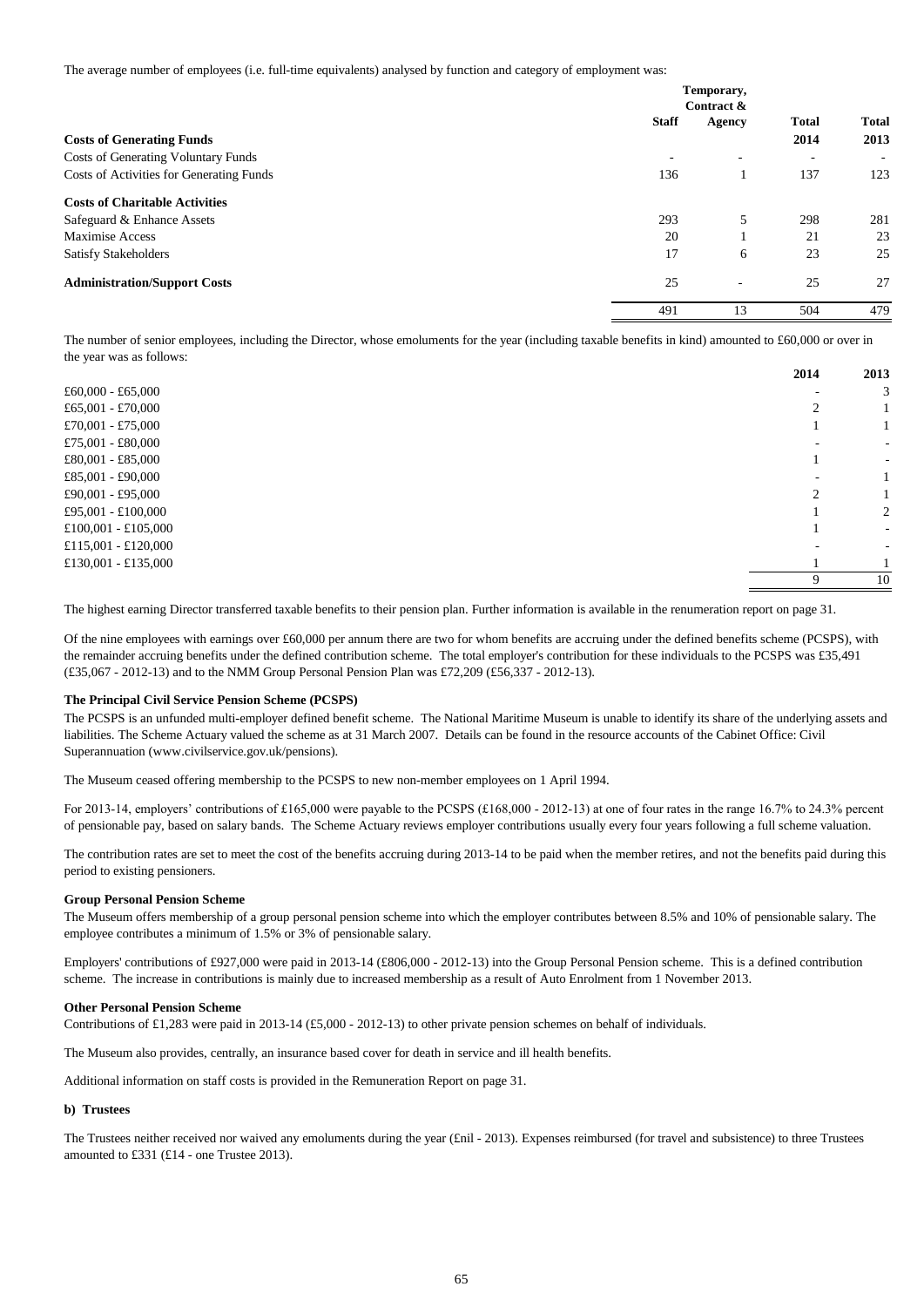#### **c) Grants Made**

The Museum has made in 2013-14 the following grants in relation to Safeguarding and Enhancing the Value of Assets:

ii. Grant to the Royal Museums Greenwich Foundation for use in achieving its charitable objectives.

#### **8 Governance**

**2014 2013**

|                                       | $\pounds 000$ | $\pounds 000$ |
|---------------------------------------|---------------|---------------|
| <b>External Audit</b>                 | 42            | 39            |
| <b>Internal Audit</b>                 | 28            | 26            |
| <b>Apportionment of Support Costs</b> | 100           | 109           |
|                                       | 170           | 174           |

The external audit fee of £41,500 (£39,000 - 2013) does not include any fees for non-audit work.

| <b>9 Total Net Movement in Funds</b>                                            | 2014                    | 2013                   |
|---------------------------------------------------------------------------------|-------------------------|------------------------|
| Net movement in funds                                                           | $\pounds 000$<br>10,876 | $\pounds 000$<br>2,032 |
|                                                                                 |                         |                        |
| Net movement in funds includes the following charges:                           |                         |                        |
| Auditors' remuneration - for Museum (within Governance Costs)                   | 42                      | 39                     |
| Auditors' remuneration - for NMME and Trusts (within Costs of Generating Funds) | 9                       | 15                     |
| Lease rental payments on land and buildings                                     | 363                     | 321                    |
| Lease rental payment - other                                                    | 14                      | 55                     |
| Movement in provision for bad debts                                             |                         | 9                      |
| Loss on Disposal of Assets                                                      |                         | 2                      |
| Depreciation                                                                    | 4,790                   | 4,538                  |

For the year 2013-14 the audit fee for the Trusts is included in the audit fee for the Museum (2012-13 included in audit fee for NMME)

|                                    |    |          | <b>Committed</b>        |
|------------------------------------|----|----------|-------------------------|
|                                    |    |          | for 2014-15             |
|                                    |    |          | but not                 |
|                                    |    |          | Provided in provided in |
|                                    |    | these    | these                   |
|                                    |    | accounts | accounts                |
|                                    |    | £000     | £000                    |
| The National Trust                 |    | 35       | 35                      |
| Royal Museums Greenwich Foundation | ii | 1500     | $\sim$                  |
|                                    |    | 1535     | 35                      |

| <b>10 Tangible Fixed Assets</b>      | Freehold                 |                        |               | Computer &                          |                | <b>Assets</b>                |                      |
|--------------------------------------|--------------------------|------------------------|---------------|-------------------------------------|----------------|------------------------------|----------------------|
|                                      |                          | Land and Fixtures $\&$ | Plant $\&$    | <b>Network</b>                      | <b>Motor</b>   | under                        |                      |
|                                      | <b>Buildings</b>         |                        |               | <b>Fittings Equipment Equipment</b> |                | <b>Vehicles Construction</b> | <b>Total</b>         |
| Cost or valuation:                   | $\pounds 000$            | $\pounds 000$          | $\pounds 000$ | $\pounds 000$                       | $\pounds 000$  | $\pmb{\pounds}$ '000         | $\pmb{\pounds}$ '000 |
| At 1 April 2013                      | 100,005                  | 17,000                 | 5,243         | 3,016                               | 109            | 1,885                        | 127,258              |
| <b>Additions</b>                     | 523                      | 1,116                  | 223           | 336                                 | 25             | 585                          | 2,808                |
| Disposals                            |                          | (4)                    | (14)          | (107)                               | $\blacksquare$ |                              | (125)                |
| <b>Transfers Between Asset Class</b> | $\overline{\phantom{a}}$ | 1,885                  |               |                                     | $\overline{a}$ | (1,885)                      |                      |
| Revaluation gain                     | 6,926                    |                        |               |                                     |                |                              | 6,926                |
| At 31 March 2014                     | 107,454                  | 19,997                 | 5,452         | 3,245                               | 134            | 585                          | 136,867              |
| Accumulated depreciation:            |                          |                        |               |                                     |                |                              |                      |
| At 1 April 2013                      | $\overline{\phantom{a}}$ | 11,288                 | 3,187         | 2,381                               | 85             | $\blacksquare$               | 16,941               |
| Depreciation Charge for the year     | 2,204                    | 1,403                  | 862           | 311                                 | 10             |                              | 4,790                |
| Disposals                            |                          | (4)                    | (14)          | (100)                               | $\blacksquare$ | $\blacksquare$               | (118)                |
| Revaluation gain                     | (2,204)                  |                        |               |                                     | $\blacksquare$ | $\blacksquare$               | (2,204)              |
| At 31 March 2014                     | $\overline{\phantom{a}}$ | 12,687                 | 4,035         | 2,592                               | 95             | $\overline{\phantom{a}}$     | 19,409               |
| Net Book Value at 31 March 2014      | 107,454                  | 7,310                  | 1,417         | 653                                 | 39             | 585                          | 117,458              |
| Net Book Value at 31 March 2013      | 100,005                  | 5,712                  | 2,056         | 635                                 | 24             | 1,885                        | 110,317              |

Governance costs represent the meeting of the Effective Organisation and Sound Financial Management objective and are made up of:

The external audit fee is for the audit of the Museum and Trusts only. External audit fees for the audits of NMME of £9,000 have been included within Activities for Generating Funds - Trading Costs.

i. Contribution to the maintenance and preservation of the historic vessel *Shamrock* which is jointly owned by the National Maritime Museum and the National Trust.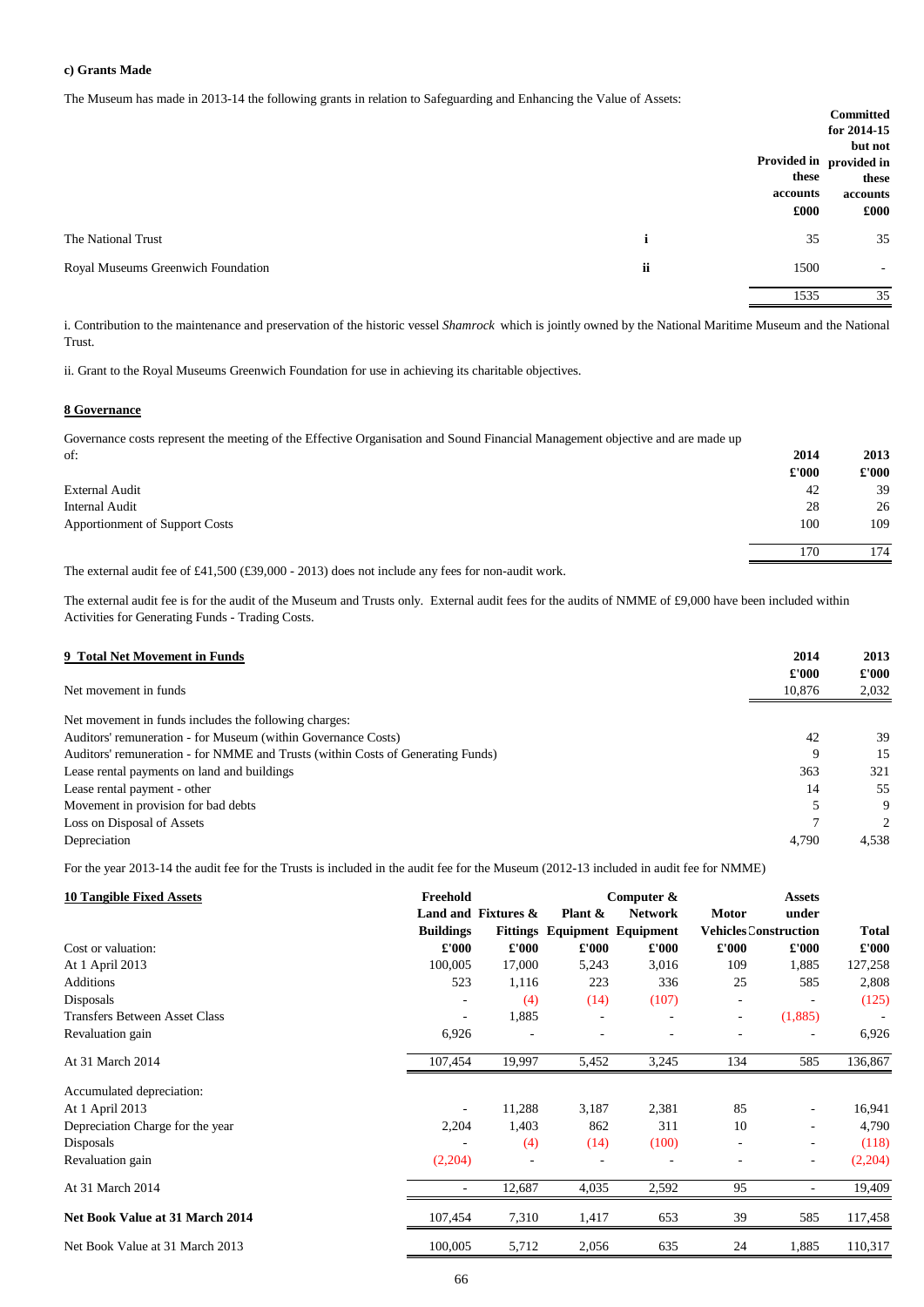All depreciable fixed assets are depreciated from the date of acquisition to the date of disposal or to the end of their useful economic life.

#### **Legal and Statutory Constraints**

#### **Revaluation**

A review based valuation was carried out on the following assets for 2013-14: **Cost Revaluation**

|                                        | £'000  | $\pounds 000$ |
|----------------------------------------|--------|---------------|
| Main site - Land and Buildings         | 82,608 | 87,772        |
| Royal Observatory - Land and Buildings | 14,158 | 16,902        |
| The Brass Foundry - Land and Buildings | 331    | 678           |
| Kidbrooke Stores - Land and Buildings  | 1,448  | 2,102         |
|                                        | 98,545 | 107,454       |
| .<br>.<br>$\sim$                       |        |               |

The closing revaluation figure is the sum of cost and the cumulative total of annual revaluations.

- 100,000 books
- 397,500 items in the Manuscripts Collection
- 90,000 sea charts
- 4,000 oil paintings
- 70,000 prints and drawings
- 1 million Ship Plans
- Up to 1 million Historic Photographs
- 280,000 negatives

No revaluation has been undertaken for other tangible fixed assets as it is considered that depreciated cost value is appropriate.

| <b>11 Capital Expenditure Commitments</b>       | 2014                 | 2013                                  |
|-------------------------------------------------|----------------------|---------------------------------------|
|                                                 | $\pmb{\pounds}$ '000 | $\pmb{\pmb{\pmb{\mathfrak{L}^*}000}}$ |
| Contracted for but not provided in the accounts |                      | 294                                   |

## **12 Heritage Assets**

## **The NMM Collections**

• 44,500 3D objects: Incl. small craft, ship models, coins and medals, decorative art, figureheads, relics, horological instruments, uniforms, weapons etc.

The following provides an approximation of the spread and extent of collections:-

The commitments relate to the purchase of a new admissions ticketing system and the development of permanent gallery spaces.

This Standard requires that where information on cost or value is available, heritage assets should be reported in the balance sheet separately from other tangible assets. However where this information is not available, and cannot be obtained at a cost which is commensurate with the benefit to users of the financial statements, the assets will not be recognised in the balance sheet.

In the opinion of the Trustees, reliable information on cost or valuation of the collection held at 31 March 2014 is not available for the Museum's collections owing to lack of information on purchase cost, the lack of comparable market value, the diverse nature of the collections and the volume of items held. As the costs of carrying out such a valuation far exceeds the benefits to the users of the accounts, the collections pre March 2001, are not reported in the balance sheet.

The Museum has the most important holdings in the world related to the history of Britain at sea, including maritime art (both British and 17th-century Dutch), cartography, manuscripts including official public records, ship models and plans, scientific and navigational instruments, instruments for time-keeping and astronomy (based at the Observatory).

Its portraits' collection is only exceeded in size by the National Portrait Gallery's and its holdings related to Nelson and Cook, among many other individuals, are unrivalled. It has the world's largest maritime historical reference library (100,000 volumes) including books dating back to the 15th century.

Overall the total collection comprises some 3 million items (this figure includes material not catalogued in Mimsy XG database such as the Library working

collection, manuscripts, post 1900 charts and historic photographic prints) sub-divided into 25 collection categories: Archaeology, Applied and Decorative Arts, Coins, Medals and Heraldry, Ethnography, Relics and Antiquities, Tools and Ship Equipment, Cartography, Fine Arts, Science and Technology, Weapons and Ordnance, Photographs and Film, Ship Plans and Technical Records, Boats and Ship Models, Caird Library and archive.

The freehold title to the main Museum site at Greenwich was transferred from the Secretary of State for the Environment to the Museum Trustees in July 1989. The Museum was granted rights to occupy and use part of the site of the Royal Observatory, Greenwich in a Royal Warrant dated 1953. On 23 March 2004 a new Royal Warrant was signed which granted rights to occupy and use the entire site of the Royal Observatory, Greenwich.

The Land and Buildings have been professionally valued at 31 March 2014 by external valuers, Gerald Eve LLP, Chartered Surveyors in accordance with the Appraisal and Valuation Standards as published by the Royal Institution of Chartered Surveyors and FRS15 - The Financial Reporting Standards for Tangible Fixed Assets. This was a review based, interim valuation. The next full valuation is due to take place for the year ending 31 March 2017.

The Land and Buildings of the main Museum and the Royal Observatory, Greenwich have been revalued using the Depreciated Replacement Cost basis applicable to specialised buildings and on the basis that the Museum is a going concern. The revaluation of the Royal Observatory, Greenwich reflects the valuation of the entire site following the grant of the new Royal Warrant. The Brass Foundry and the Kidbrooke Stores have been revalued using the Existing Use Value basis applicable to non-specialised buildings.

By the National Maritime Museum Acts 1934 and 1989, should the specialised buildings at Greenwich (not including the Royal Observatory, Greenwich) cease to be used for the purposes of the Museum, they shall be held in trust for the benefit of Greenwich Hospital. The Royal Warrant, by which the Royal Observatory, Greenwich is occupied, does not confer ownerships rights to the property and so should the Royal Observatory Greenwich cease to be used for Museum purposes it would revert to the Crown. In consequence, the entire site and buildings at Greenwich have no realisable value to the Museum.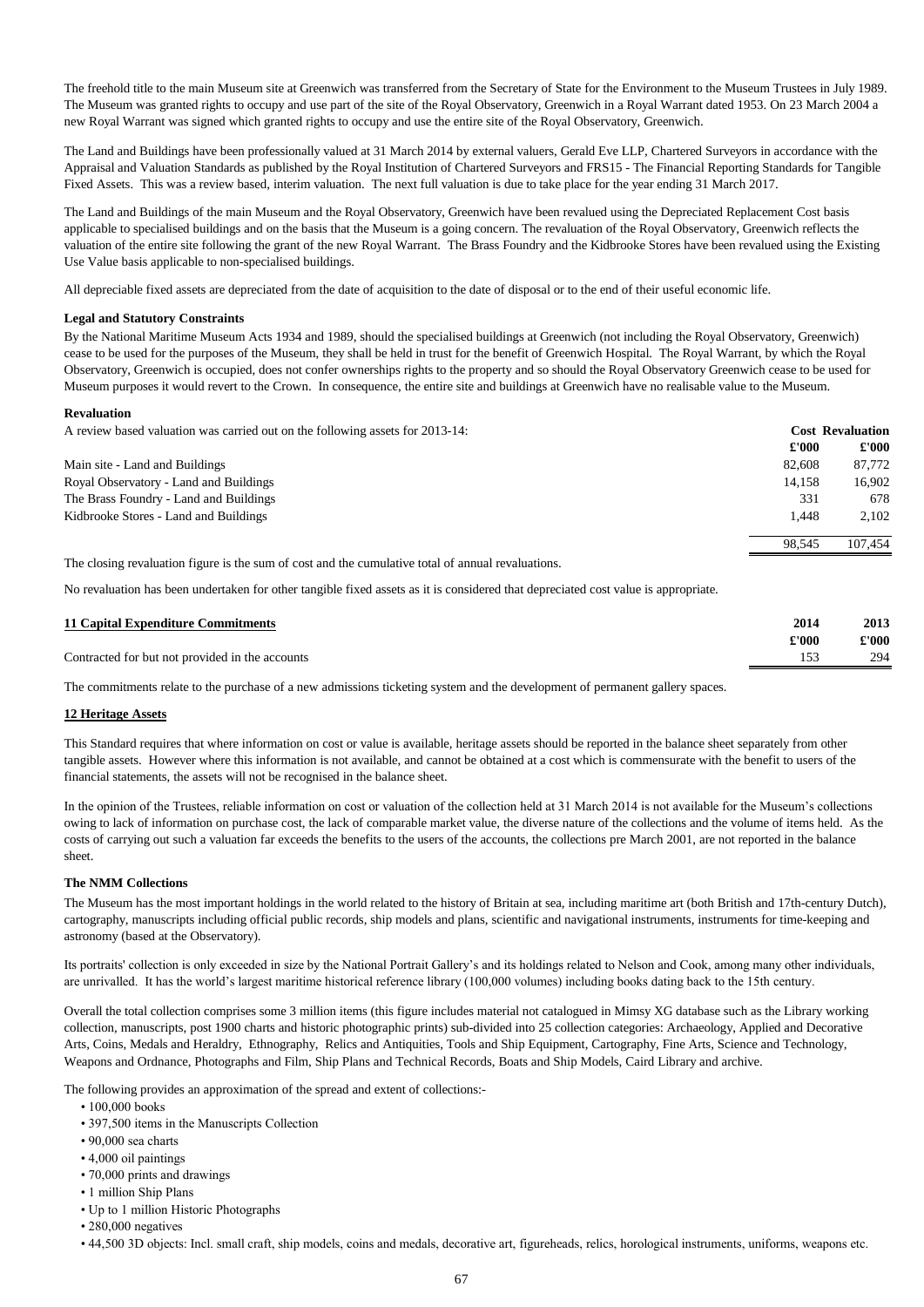# *Collections Auditing*

*Collections Care and Storage*

Storage Estate:

The NMM has a large and varied collections storage estate which includes a number of offsite facilities.

Overall estates strategy is directed through the Estates and Collections Rationalisation group of Senior Managers.

Audits are prioritised according to known risks and business needs.

The NMM also has a suite of policies governing the conservation and preservation of collections including a Conservation Policy, Lighting Policy, Environmental Preservation Policy and an integrated approach to managing insects and pests (IPM).

The operations of the stores are managed by the collections management team in collaboration with Conservation, Curatorial and Estates colleagues and through the quarterly Stores Management meetings.

The NMM maintains a suite of policies which combine to create a Collections Management Manual in order to ensure continuity of practice and standardisation of procedure and policies, and ensure we have a centralised location for all policies and procedures relating to collections management and documentation.

Acquisitions and disposals are made in accordance with the principles detailed in the NMM's Collections Development Policy which can be accessed via the link www.rmg.co.uk/explore/collections/development/development-policy.

The NMM has rigorous acquisition and disposal processes in accordance with the legal and ethical framework required to meet recognised professional standards. Recommendations for acquisition are made by the Collections Development Committee to the Museum Director, and where appropriate, to the Board of Trustees, depending on the financial value, sensitivity or significance of the potential acquisition. Disposals follow the same process with the difference that all are considered by the Board of Trustees and all disposals other than duplicates require consent from the Secretary of State for Culture, Media and Sport.

The NMM undertakes to catalogue Object, Archive and Library collections in accordance with National and International standards. These are outlined in the Museum's Collections Management Manual.

The rolling NMM Collections Auditing Programme forms an important part of the Museum's ongoing risk management programme with results informing a range of other management strategies including knowledge management, security and staff training.

Staff undertake a physical inspection of objects against their locations and match these results to those on our Museum databases, and through this monitor the location controls in place within the Museum sites. This process also allows staff to check the basic catalogue information on these objects or add record photographs.

*The Registration* section is responsible for managing processes, risk and logistics for loans and the acquisition of collection objects and other cultural artefacts, upholding standards and public accountability and advising on relevant applicable law and the regulatory environment.

*The Documentation and Audit* section is responsible for the inventory and audit activities across collections, leading on collection disposal, management of the collections databases, provision of documentation advice, guidelines and provision of documentation management and support for key Museum projects.

*The Storage and Movement* section is responsible for planning, scheduling and managing the movement of collections across sites and to other organisations and for installing exhibitions and displays across the Museum. It is also responsible for managing the Museum's offsite and on-site storage facilities and for the planning and implementation of stores' projects.

## *Conservation and Preservation Department*

The main purpose of the Conservation and Preservation Department is to care for the collections, ensure they are suitable for display and that they can be handled safely. Most of their work is related to reducing the risk of damage to objects, extending their life expectancy whilst ensuring they can be accessed and enjoyed.

## *Policies governing the management and collections care activities*

The primary requirements of managing the collections are undertaken by the four departments within the Collections and Curatorial Division: Collections Management; Conservation & Preservation, Library & Archive, and Research.

The day-to-day activities of these departments are shaped by the NMM's statutory responsibilities, strategic priorities and Government initiatives that underpin these.

# *Collections Management Department; comprising Registration, Documentation & Audit and Storage & Movement.*

The department is responsible for managing loans in and out of the Museum and transporting, installing and decanting collections on display and in temporary exhibitions.

The Department underpins the Museum's core remit to look after its collections and provide responsible stewardship, through acquisitions, documentation and audit programmes, management of collections information, management of collections stores and collections security programmes.

The department also provides expertise in support of the Museum's key capital projects.

The Museum's collections are used to illustrate for everyone the importance of the sea, ships, time and the stars and their relationship to people, which is interpreted through four major research areas: maritime and decorative art; maritime science and technology, maritime and world history, and the history of maritime Greenwich.

## **Structure for the Management and Care of the Collections**

The NMM has in place a comprehensive framework of policies and procedures for the management and care of its collections assets.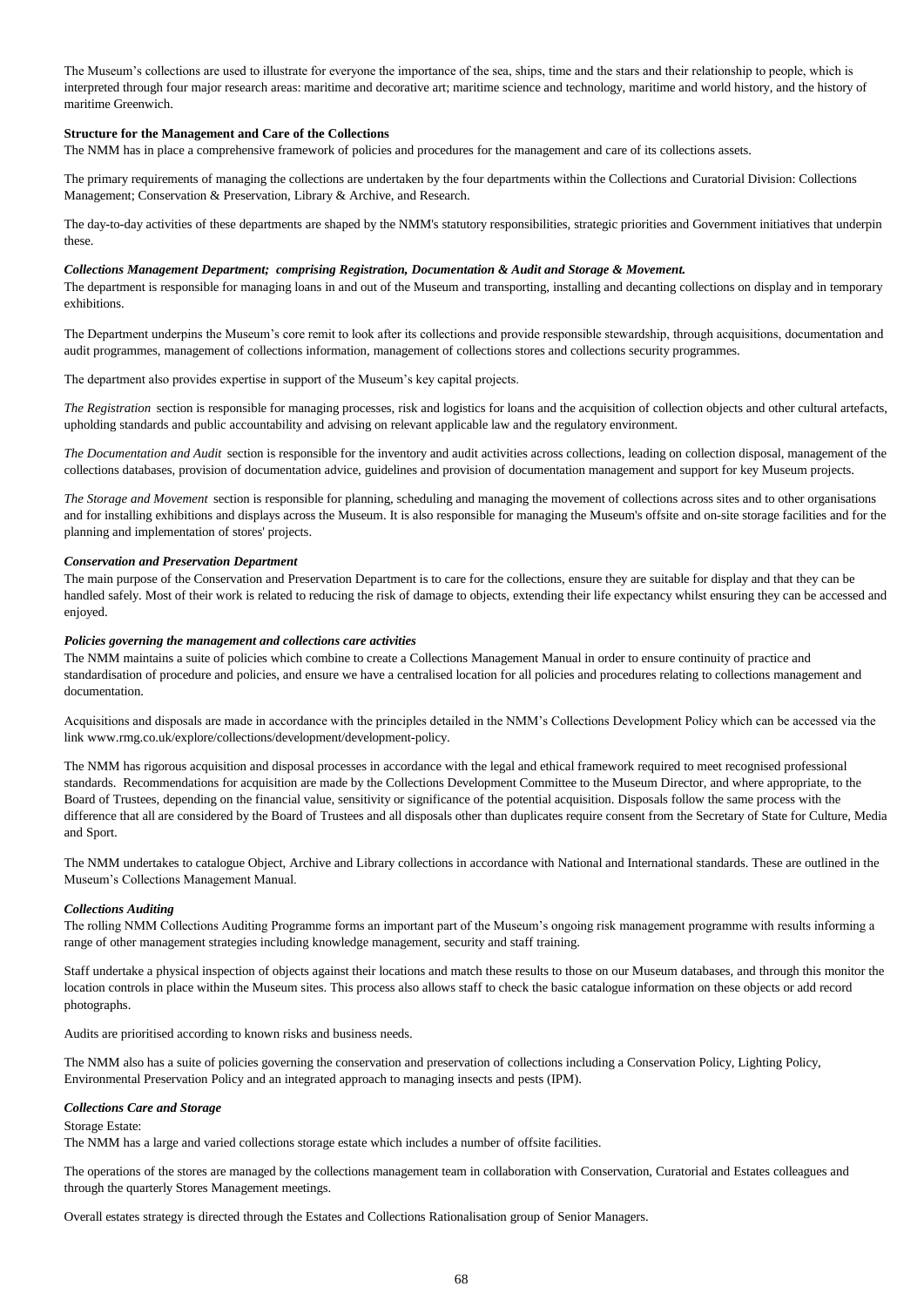# **Loans**

# *Loans Out Policy*

| Cost or Valuation:                     | 2010<br>$\pounds 000$ | 2011                   | 2012                   | 2013                   | 2014                    |
|----------------------------------------|-----------------------|------------------------|------------------------|------------------------|-------------------------|
| As at 1 April                          | 4,172                 | $\pounds 000$<br>4,588 | $\pounds 000$<br>4,862 | $\pounds 000$<br>8,927 | $\pounds 000$<br>10,084 |
| <b>Collection Addition - Purchased</b> | 125                   | 31                     | 164                    | 632                    | 4,747                   |
| <b>Collection Addition - Donated</b>   | 291                   | 243                    | 3,901                  | 525                    | 162                     |
| As at 31 March                         | 4,588                 | 4,862                  | 8,927                  | 10,084                 | 14,993                  |
| <b>13 Investments</b>                  |                       |                        | Group                  |                        | <b>Charity</b>          |
|                                        |                       | 2014                   | 2013                   | 2014                   | 2013                    |
| <b>Quoted Investments</b>              |                       | $\pounds 000$          | $\pounds 000$          | $\pounds 000$          | $\pounds 000$           |
| Market value at 1 April 2013           |                       | 4,657                  | 3,966                  | 4,657                  | 3,966                   |
| <b>Additions</b>                       |                       |                        | 101                    |                        | 101                     |
| <b>Disposal Proceeds</b>               |                       |                        |                        |                        |                         |
| Loss on Disposal                       |                       |                        |                        |                        |                         |
| Net Gain/(Loss) on revaluation         |                       | 164                    | 590                    | 164                    | 590                     |
| Market value at 31 March 2014          |                       | 4,822                  | 4,657                  | 4,822                  | 4,657                   |
| Historical cost as at 31 March 2014    |                       | 3,690                  | 3,689                  | 3,690                  | 3,689                   |
| <b>Unquoted Investments:</b>           |                       |                        |                        |                        |                         |
| Cost as at 31 March 2014               |                       |                        |                        | 500                    | 500                     |
| <b>Total Investments</b>               |                       | 4,822                  | 4,657                  | 5,322                  | 5,157                   |

# **14 Financial Risk Management**

# **Financial Information on Acquisition of Heritage Assets since 1 April 2010**

The unquoted investment is in the trading subsidiary, National Maritime Museum Enterprises Limited - a company registered in England and Wales. The authorised, issued share capital consists of 500,000 £1 ordinary shares of which the Museum owns 100%.

FRS29, Financial Instruments, requires disclosure of the role which financial instruments have had during the year, in creating or changing the risks the Museum faces in undertaking its activities.

The majority of financial instruments relate to contracts to buy non-financial items in line with the Museum's expected purchase and usage requirements and the Museum is therefore exposed to little credit, liquidity or market risk.

# Provision of suitable building conditions:

The Museum's buildings provide adequate protection in terms of their condition and design to ensure the safe keeping of the collection.

The Museum's various buildings and grounds are managed by the in-house Estates Department. The annual planned maintenance programme is informed by the quadrennial condition survey carried out by independent Mechanical & Electrical Engineering (M&E) and Building & Civil Engineering (B&CE)

Although the Museum is only able to display a small proportion of its collections at Greenwich at any one time, it is committed to making it accessible to the widest audience. Every year the NMM contributes high-quality objects to exhibitions and displays in Britain and abroad through its extensive loans programme. The Museum lends material to an increasing variety of borrowers such as museums and galleries, government and public buildings, corporate institutions.

Loan requests are assessed by the Registration Section and by the Loans Committee. The factors that are taken into consideration are timeliness, internal use for requested objects, conflicting loan requests, condition of objects and suitability for travel, availability of resources to prepare the loan and how the loan improves access to the collection.

# Prioritised Approach to Collections Care:

The NMM conducts a biannual collections store survey to identify and prioritise areas for improvement. This is coupled with weekly gallery inspections and one collection survey per year in a particular area. The data from these surveys informs strategies for collections care.

In addition to the three survey/inspection programmes outlined above the NMM has an active programme for identifying and monitoring vulnerable objects; many of these contain hazardous materials.

A four year maintenance plan is prepared and with this overview the next year's budget is determined. This allows annual flexibility which may be necessary due to changed priorities or a changed financial climate informed by a longer term strategy. Day-to-day maintenance issues are dealt with on an ongoing basis to ensure the buildings do not fall into disrepair or require more major and costly intervention.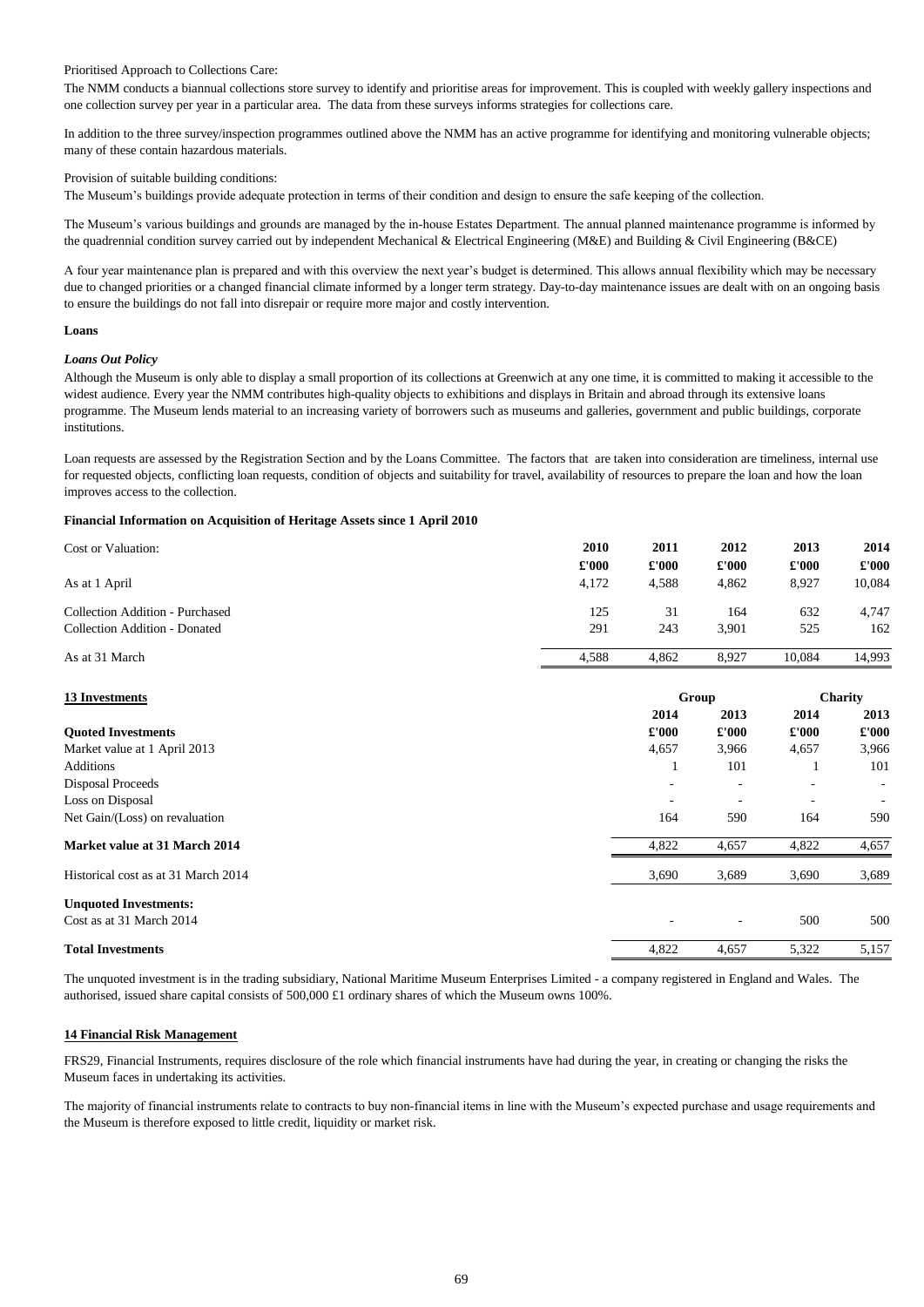| <b>Financial Assets</b>             | <b>Total</b><br>£000 | <b>Floating</b><br><b>Financial</b><br><b>Assets</b><br>£000 | <b>Fixed</b><br><b>Financial</b><br><b>Assets</b><br>£000 | <b>Assets</b><br><b>Earning</b><br><b>Equity</b><br>Return<br>£000 | Weighted<br>Average<br><b>Fixed Int</b><br>Rate | Weighted<br>Average<br><b>Period for</b><br><b>Which Rate</b><br><b>Is Fixed</b> |
|-------------------------------------|----------------------|--------------------------------------------------------------|-----------------------------------------------------------|--------------------------------------------------------------------|-------------------------------------------------|----------------------------------------------------------------------------------|
| Year ended 31 March 2014 - Sterling | 13,960               | 4,454                                                        | 4,684                                                     | 4,822                                                              | 1.1%                                            | 3 Months                                                                         |
| Year ended 31 March 2013 - Sterling | 14,384               | 2,071                                                        | 7,656                                                     | 4,657                                                              | 1.3%                                            | 3 Months                                                                         |

The interest rate on floating financial assets is determined by the bank and market conditions.

| <b>Reconciliation to the Balance Sheet</b> | 2014          | 2013          |
|--------------------------------------------|---------------|---------------|
|                                            | $\pounds 000$ | $\pounds 000$ |
| Cash                                       | 4,454         | 2,071         |
| <b>Investments (Current Assets)</b>        | 4,684         | 7,656         |
| <b>Investments (Fixed Assets)</b>          | 4,822         | 4,657         |
| Total                                      | 13,960        | 14,384        |

# **Liquidity Risk**

The Museum has sufficient unrestricted funds to cover its current liabilities.

# **Credit Risk**

193 368 193 368 Balances with bodies external to government  $\frac{1}{2}$  and  $\frac{1}{2}$  and  $\frac{1}{2}$  and  $\frac{1}{2}$  and  $\frac{1}{2}$  and  $\frac{1}{2}$  and  $\frac{1}{2}$  and  $\frac{1}{2}$  and  $\frac{1}{2}$  and  $\frac{1}{2}$  and  $\frac{1}{2}$  and  $\frac{1}{2}$  and  $\frac{1}{2}$ 

Cash is held by the Museum's bankers. The Museum has not suffered any loss in relation to cash held by bankers.

# **Foreign Currency Risk**

The National Maritime Museum has no exposure to foreign currency risk because no material transactions are carried out in foreign currencies.

# **Investment Income Risk**

| 15 Stock                                        |                | Group                    |                |               |
|-------------------------------------------------|----------------|--------------------------|----------------|---------------|
|                                                 | 2014           | 2013                     | 2014           | 2013          |
|                                                 | £000           | £000                     | £000           | £000          |
| Goods for resale                                | 362            | 378                      | 72             | 49            |
| 16 Debtors: Amounts falling due within one year | Group          |                          | <b>Charity</b> |               |
|                                                 | 2014           | 2013                     | 2014           | 2013          |
|                                                 | $\pounds 000$  | $\pounds 000$            | $\pounds 000$  | $\pounds 000$ |
| Trade debtors                                   | 572            | 691                      | 319            | 258           |
| Amount owed by subsidiary                       |                | $\overline{\phantom{0}}$ | 782            | 352           |
| Prepayments                                     | 575            | 681                      | 566            | 677           |
| Taxation (VAT)                                  | 105            | 334                      | 105            | 334           |
| Accrued income                                  | 195            | 553                      | 195            | 509           |
| Other debtors                                   | 198            | 156                      | 128            | 121           |
| Total                                           | 1,645          | 2,415                    | 2,095          | 2,251         |
| <b>Balances with Central Government Bodies</b>  | 191            | 363                      | 191            | 363           |
| Balances with local authorities                 | $\overline{2}$ | 5                        | $\overline{2}$ | 5             |

| Dalances with boules external to government | 2⊂+, | ∠,∪ <del>⊣</del> / | ⊿∪د   | L.00J        |
|---------------------------------------------|------|--------------------|-------|--------------|
| Total                                       | .645 | 2,415              | 2,095 | ) 751<br>ل⊶∡ |

Other debtors includes £63,000 of unpresented credit card income (£71,000 - 2013).

The National Maritime Museum has no borrowings and all cash deposits are for terms of up to four months.

Of the £572,000 trade debtors, £193,000 (£228,000 - 2013) relates to the service level agreement in place with the Cutty Sark Trust.

Accrued income includes £175,000 of income due from restricted grant funding for specific projects undertaken by the Museum in the 2013-14 year.

The National Maritime Museum receives the majority of its income by way of Grant in Aid and as a result there is little exposure to liquidity risk. This is managed through the reserves policies as established by the Trustees.

The Museum is exposed to credit risk of £572,000 of trade debtors. This risk is not considered significant as major customers are familiar to the Museum. Bad and doubtful debts are provided for on an individual basis. Write offs in the year for bad debts amounted to £28,407 (£3,215 - 2013). Of the £572,000 trade debtors, £193,000 (£228,000 - 2013) relates to the service level agreement in place with the Cutty Sark Trust. This is not considered to be of high risk.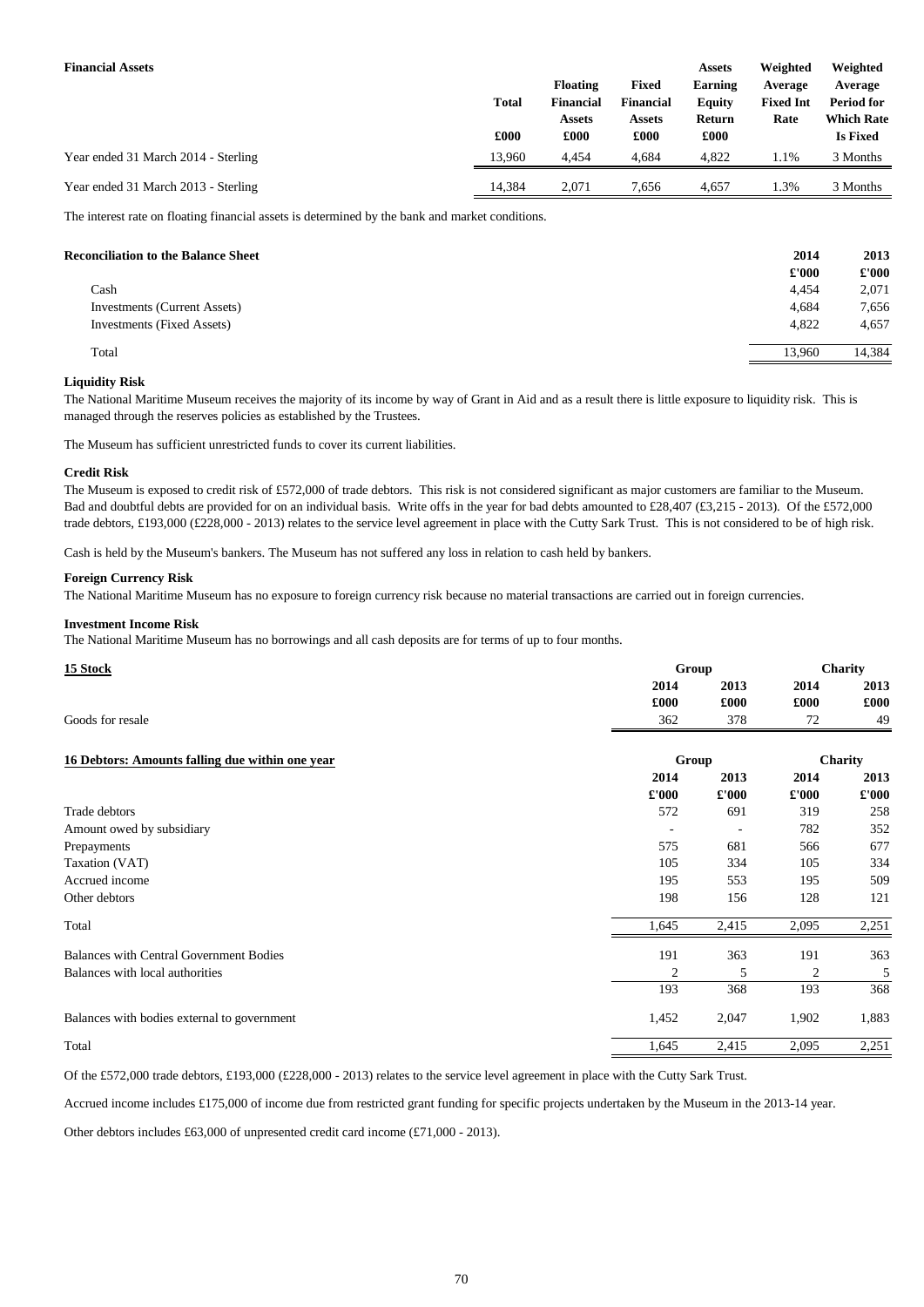# **18 Operating Leases**

As at 31 March 2014 the Museum had obligations under non-cancellable operating leases which expire as follows:

# **19 Restricted Funds**

The income funds of the Museum comprise of specific purposes grants and donations which remain unexpended:

|                                                            | <b>Balance</b>                          |                          |                          | Gains/                   |                              | <b>Balance</b> |
|------------------------------------------------------------|-----------------------------------------|--------------------------|--------------------------|--------------------------|------------------------------|----------------|
|                                                            | 1 Apr 2013<br><b>Income Expenditure</b> |                          |                          | (Losses)                 | <b>Transfers 31 Mar 2014</b> |                |
|                                                            | $\pounds 000$                           | $\pounds 000$            | $\pounds 000$            | $\pounds 000$            | $\pounds 000$                | $\pounds 000$  |
| Land and Buildings Fund                                    | 91,861                                  | $\overline{\phantom{a}}$ | (2,204)                  |                          | 523                          | 90,180         |
| <b>Revaluation Reserve</b>                                 | 8,144                                   | $\overline{\phantom{a}}$ | $\overline{\phantom{a}}$ | 9,130                    | $\overline{\phantom{a}}$     | 17,274         |
| Sammy Ofer Wing Fund                                       | $\overline{\phantom{a}}$                |                          |                          | $\overline{\phantom{0}}$ |                              |                |
| <b>Special Purpose Funds</b>                               | $\overline{\phantom{a}}$                | 5,620                    | (5,620)                  |                          |                              |                |
| <b>Collections Capital Fund</b>                            | 10,084                                  | 162                      |                          | $\overline{\phantom{a}}$ | 4,747                        | 14,993         |
| National Historic Ships UK Fund                            | $\overline{\phantom{a}}$                | 270                      | (270)                    | $\overline{\phantom{a}}$ |                              |                |
| No. 3 Trust Fund - Sackler Caird Fund                      | 43                                      | 36                       | (34)                     | 2                        | $\overline{\phantom{a}}$     | 47             |
| No. 3 Trust Fund - Anderson Fund                           | 72                                      |                          | $\overline{\phantom{a}}$ |                          | $\overline{\phantom{a}}$     | 73             |
| No. 3 Trust Fund - Bosanquet Fund                          | 5                                       | $\overline{\phantom{a}}$ |                          |                          | $\overline{\phantom{a}}$     | 5              |
| <b>Total Restricted Funds including Fair Value Reserve</b> | 110,209                                 | 6,089                    | (8, 128)                 | 9,132                    | 5,270                        | 122,572        |

| 17 Creditors: Amounts falling due within one year |               | Group         |               | <b>Charity</b> |  |
|---------------------------------------------------|---------------|---------------|---------------|----------------|--|
|                                                   | 2014          | 2013          | 2014          | 2013           |  |
|                                                   | $\pounds 000$ | $\pounds 000$ | $\pounds 000$ | $\pounds 000$  |  |
| Trade creditors                                   | 1,100         | 1,573         | 1,082         | 1,545          |  |
| Other creditors                                   | 78            | 87            | 131           | 117            |  |
| Taxation and social security                      | 311           | 281           | 272           | 270            |  |
| Accruals                                          | 3,279         | 3,639         | 3,278         | 3,600          |  |
| Deferred income                                   | 1,348         | 572           | 977           | 212            |  |
| Total                                             | 6,116         | 6,152         | 5,740         | 5,744          |  |
| <b>Balances with Central Government Bodies</b>    | 311           | 549           | 272           | 538            |  |
| Balances with local authorities                   |               | 30            |               | 30             |  |
|                                                   | 311           | 579           | 272           | 568            |  |
| Balances with bodies external to government       | 5,805         | 5,573         | 5,468         | 5,176          |  |
| Total                                             | 6,116         | 6,152         | 5,740         | 5,744          |  |

**Special Purpose Funds** represents grants and donations received by the Museum for specific purposes.

**The Caird Trust** supports short term research fellows in areas directly related to the Museums collections or in particular related subjects.

|                               |                          | Group                    |                          | <b>Charity</b>           |  |
|-------------------------------|--------------------------|--------------------------|--------------------------|--------------------------|--|
|                               | 2014                     | 2013                     | 2014                     | 2013                     |  |
| <b>Buildings</b>              | $\pounds 000$            | $\pounds 000$            | $\pounds 000$            | $\pounds 000$            |  |
| - Within one year             |                          | $\overline{\phantom{a}}$ | $\overline{\phantom{a}}$ | $\sim$                   |  |
| - In the second to fifth year |                          | $\overline{\phantom{a}}$ | $\overline{\phantom{a}}$ | $\sim$                   |  |
| - After five years            | 363                      | 363                      | 363                      | 363                      |  |
| Total                         | 363                      | 363                      | 363                      | 363                      |  |
| <b>Other</b>                  |                          |                          |                          |                          |  |
| - Within one year             | $\overline{\phantom{a}}$ |                          | $\overline{\phantom{a}}$ |                          |  |
| - In the second to fifth year | 14                       | 13                       | 14                       | 13                       |  |
| - After five years            |                          | $\overline{\phantom{a}}$ | $\overline{\phantom{a}}$ | $\overline{\phantom{a}}$ |  |
| Total                         | 14                       | 14                       | 14                       | 14                       |  |

The above fund includes a balance of £16,000 for the Fair Value Reserve. This reserve represents the difference between the historical cost of the investments and their market value at 31 March 2014.

**The Land and Buildings Fund** represents the value of the land and buildings on transfer from the Secretary of State for the Environment to the Trustees of the Museum, the incorporation of the Royal Observatory, Greenwich partly in 1999 and fully in 2004, plus subsequent additions at cost, less depreciation for the year.

**The Sackler Caird Fund** (part of the No.3 Trust Fund) was established to support a research fellowship in areas directly related to the Museums collections or in particular related subjects. 71

**The Revaluation Reserve** represents the difference between the original cost and valuation of the land and buildings at year end.

**The Sammy Ofer Wing Fund** represents funding received from the Sammy Ofer Foundation and the Heritage Lottery Fund specifically related to the development of the new wing.

**The Collections Capital Fund** represents assets either donated or purchased for the Museum's collection and is the value of capitalised heritage assets.

**The National Historic Ships UK Fund** supports research, publications, training, recording and similar activities relating to the preservation of historic vessels.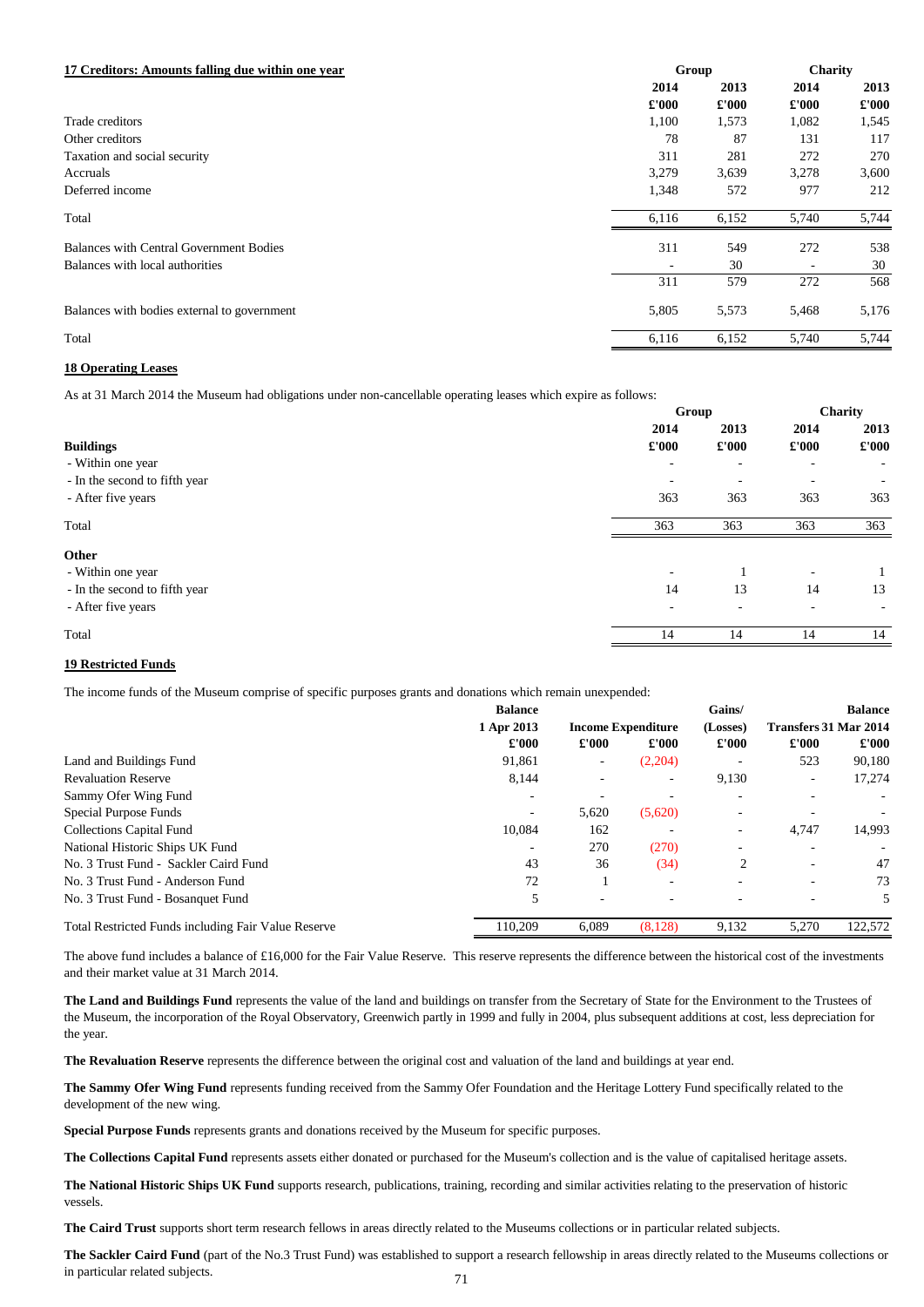**The Anderson Fund** (part of the No.3 Trust Fund) supports a fellowship in naval and maritime history.

**The Bosanquet Fund** (part of the No.3 Trust Fund) provides funding for the purchase of library books.

| <b>20 Unrestricted Funds</b> | <b>Balance</b>           |                          |                           | Gains/                   |                              | <b>Balance</b> |
|------------------------------|--------------------------|--------------------------|---------------------------|--------------------------|------------------------------|----------------|
|                              | 1 Apr 2013               |                          | <b>Income Expenditure</b> | (Losses)                 | <b>Transfers 31 Mar 2014</b> |                |
|                              | $\pounds 000$            | $\pounds 000$            | $\pounds 000$             | $\pounds 000$            | $\pounds 000$                | $\pounds 000$  |
| Tangible Asset Fund          | 10,312                   | $\overline{\phantom{a}}$ | (2,587)                   | $\overline{\phantom{a}}$ | 938                          | 8,663          |
| Designated Capital           | $\overline{\phantom{a}}$ | 1,708                    | $\overline{\phantom{a}}$  | $\sim$                   | (1,708)                      |                |
| Caird Fund                   | 1,174                    | 17                       | (34)                      | 28                       | $\overline{\phantom{a}}$     | 1,185          |
| Development Fund             | 6,015                    | 89                       | (11)                      | 114                      | $\overline{\phantom{a}}$     | 6,207          |
| No. 3 Trust Fund             | 536                      |                          | (1)                       | 9                        | $\overline{\phantom{a}}$     | 551            |
| <b>Trading Funds</b>         | 59                       | 3,085                    | (2,303)                   | $\overline{\phantom{a}}$ | (782)                        | 59             |
| <b>Designated Funds</b>      | 18,096                   | 4,906                    | (4,936)                   | 151                      | (1,552)                      | 16,665         |
| <b>General Funds</b>         | 2,483                    | 20,736                   | (17,078)                  | (1)                      | (3,718)                      | 2,422          |
|                              | 20,579                   | 25,642                   | (22,014)                  | 150                      | (5,270)                      | 19,087         |

**Designated Capital** represents funding received from the DCMS for capital expenditure.

**The Caird Fund** is available for use at the discretion of the Trustees for the purpose and benefit of the Museum.

**The Development Fund** is designated for development projects at the Museum.

**Trading Funds** represent the value of reserves held in the Museums trading subsidiary.

The above fund includes a balance of £62,000 for the Fair Value Reserve. This reserve represents the difference between the historical cost of the investments and their market value at 31 March 2014.

| 21 Endowments         | <b>Balance</b> |                           |                          | Investment    | <b>Balance</b>           |
|-----------------------|----------------|---------------------------|--------------------------|---------------|--------------------------|
|                       | 1 Apr 2013     | <b>Income Expenditure</b> |                          |               | <b>Gains 31 Mar 2014</b> |
| Permanent endowments: | $\pounds 000$  | $\pounds 000$             | $\pounds 000$            | $\pounds 000$ | $\pounds 000$            |
| The Caird Fund        | 479            |                           | (14)                     | 11            | 483                      |
| The Sackler Fund      | 159            |                           | $\overline{\phantom{a}}$ | $\sim$        | 160                      |
|                       | 638            | ◠                         | (14)                     |               | 643                      |

**The Sackler Fund (part of the No.3 Trust Fund)** is a capital sum which is used to support a research fellowship in areas directly relating to the history of astronomy and navigational sciences.

#### **22 Analysis of Group Net Assets between Funds Unrestricted Unrestricted Unrestricted**

#### **Fund balances at 31 March 2014 are represented by:**

# **Group Net Assets** 16,665 2,422 122,572 643 142,572 **122,672 643 142,572 643 142,572 643 142,572 643 142,302 643 142,302 142,572 643 142,572 142,572 142,572 142,572 142,572 142,572 142,572 142,572 142,572 142,572 142,572 1**

**The Caird Fund** is a capital sum the income of which is to be used for the purpose and benefit of the Museum.

|                                                    | <b>Designated</b>        | General       | <b>Restricted Endowment</b> |                          | <b>Total</b>  |  |
|----------------------------------------------------|--------------------------|---------------|-----------------------------|--------------------------|---------------|--|
|                                                    | <b>Funds</b>             | <b>Funds</b>  | <b>Funds</b>                | <b>Funds</b>             | 2014          |  |
| Fund balances at 31 March 2014 are represented by: | $\pounds 000$            | $\pounds 000$ | $\pounds 000$               | $\pounds 000$            | $\pounds 000$ |  |
| Heritage Assets                                    | $\overline{\phantom{a}}$ |               | 14,993                      | $\overline{\phantom{a}}$ | 14,993        |  |
| Tangible Fixed assets                              | 10,004                   | $\sim$        | 107,454                     | $\sim$                   | 117,458       |  |
| Investments                                        | 4,054                    |               | 125                         | 643                      | 4,822         |  |
| Current assets                                     | 8,723                    | 2,422         |                             | $\sim$                   | 11,145        |  |
| Creditors: Amounts falling due within one year     | (6,116)                  |               |                             | $\overline{\phantom{a}}$ | (6,116)       |  |
| <b>Group Net Assets</b><br>--                      | 16,665                   | 2,422         | 122,572                     | 643                      | 142,302       |  |

The Designated Capital fund movement provides for the transfer of the capital Grant in Aid received which has been used for the purchase of tangible assets during the year.

The transfers out of the Trading Funds represents the transfer of the profit as Gift Aid to the Charity.

The above fund includes a balance of £1,055,000 for the Fair Value Reserve. This reserve represents the difference between the historical cost of the investments and their market value at 31 March 2014.

**The Tangible Asset Fund** represents the value of the fixed assets (excluding land and buildings) plus subsequent additions at cost.

**The No.3 Trust Fund** (except to the extent that funds are endowment or restricted) is for the purpose and benefit of the Museum at the discretion of the Trustees.

### **Description of main transfers between funds**

The Tangible Assets Fund movement mainly provides for a transfer from Designated Capital reserves for spend on fixed assets during the year.

**The Fair Value Reserve** (for Restricted, Unrestricted and Endowment Funds) represents the difference between the historical cost of the investments and their market value at 31 March 2014.

#### **Description of main transfers between funds**

The Land and Buildings Fund movement provides for a transfer for additions of land and buildings paid for from the General Fund.

The Collections Capital Fund movement provides for the relocation of the purchase of Heritage Assets from the General Fund.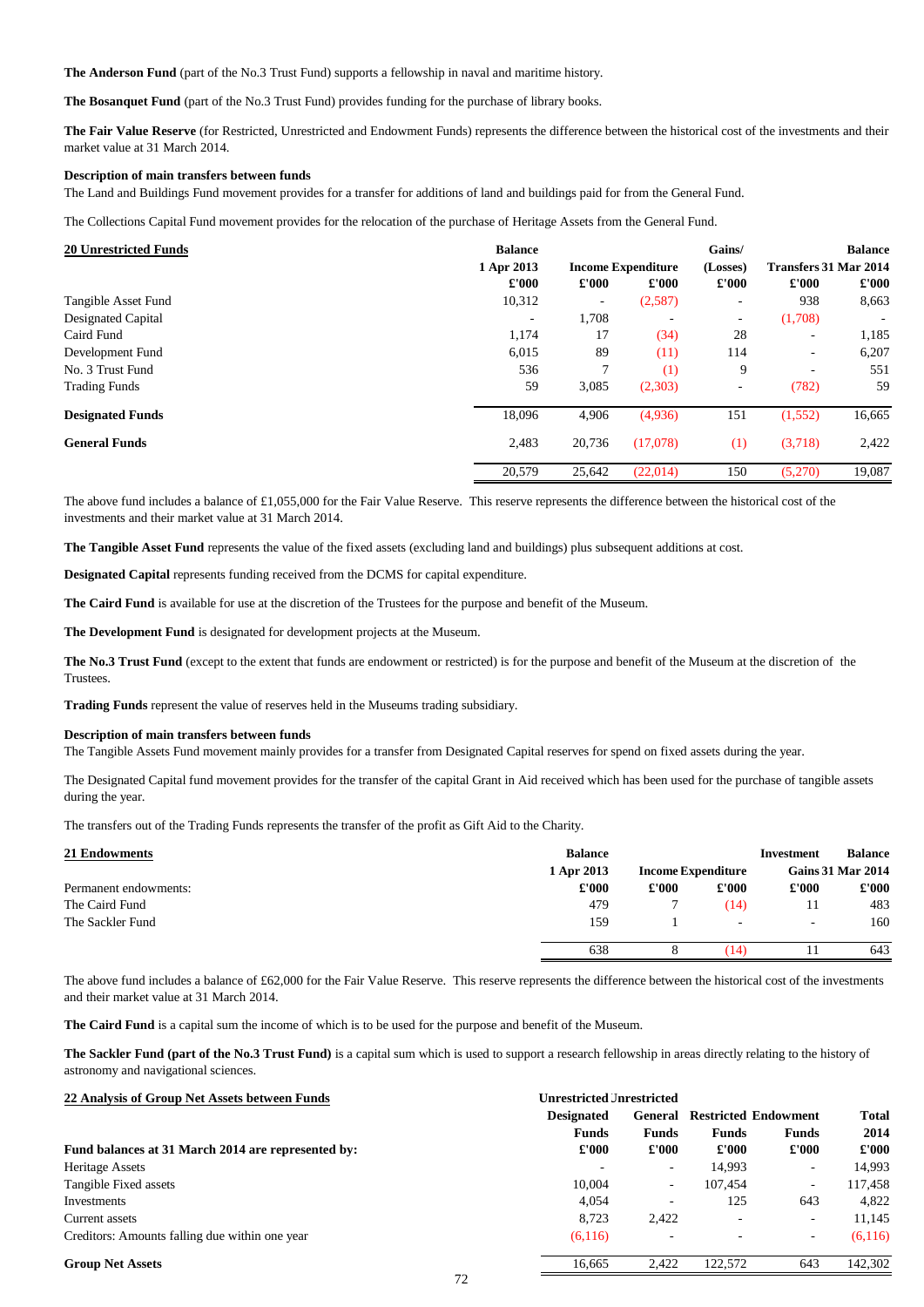Unrealised gains and losses detailed below have been included in the fund balances.

| <b>Reconciliation of movements</b>                                                       |                     | <b>Unrestricted Restricted Endowment</b> |                             | <b>Total</b>  |  |
|------------------------------------------------------------------------------------------|---------------------|------------------------------------------|-----------------------------|---------------|--|
| in unrealised gains on land and buildings:                                               | <b>Funds</b>        | <b>Funds</b>                             | <b>Funds</b>                | 2014          |  |
|                                                                                          | $\pounds 000$       | £'000                                    | $\pounds$ '000              | £'000         |  |
| Unrealised gains at 1 April 2013                                                         | $\blacksquare$      | 8,144                                    |                             | 8,144         |  |
| Net gain arising on revaluation                                                          |                     | 9,130                                    | $\overline{\phantom{a}}$    | 9,130         |  |
| Unrealised gains at 31 March 2014                                                        | $\blacksquare$      | 17,274                                   | $\blacksquare$              | 17,274        |  |
| <b>Reconciliation of movements</b>                                                       | <b>Unrestricted</b> | <b>Restricted Endowment</b>              |                             | <b>Total</b>  |  |
| in unrealised gains on investments:                                                      | <b>Funds</b>        | <b>Funds</b>                             | <b>Funds</b>                | 2014          |  |
|                                                                                          | $\pounds 000$       | £'000                                    | $\pounds$ '000              | £'000         |  |
| Unrealised gains at 1 April 2013                                                         | 901                 | 13                                       | 54                          | 968           |  |
| Net gain arising on revaluations                                                         | 150                 | $\overline{2}$                           | 11                          | 163           |  |
| Unrealised gains at 31 March 2014                                                        | 1,051               | 15                                       | 65                          | 1,131         |  |
|                                                                                          |                     |                                          |                             |               |  |
| 23 Reconciliation of net incoming resources to net cash inflow from operating activities |                     |                                          | 2014                        | 2013          |  |
|                                                                                          |                     |                                          | £'000                       | £'000         |  |
| Net (outgoing)/incoming resources                                                        |                     |                                          | 1,583                       | (865)         |  |
| <b>Donated Objects</b>                                                                   | Note 12             |                                          | (162)                       | (525)         |  |
| Depreciation charges                                                                     | Note 10             |                                          | 4,790                       | 4,538         |  |
| Investment income                                                                        | Note 5              |                                          | (155)                       | (219)         |  |
| (Increase)/Decrease in stock                                                             | Note 15             |                                          | 16                          | (29)          |  |
| (Increase)/Decrease in debtors                                                           | Note 16             |                                          | 770                         | (1,015)       |  |
| (Decrease)/Increase in creditors                                                         | Note 17             |                                          | (36)                        | (1,364)       |  |
| Decrease in provisions                                                                   |                     |                                          |                             |               |  |
| Loss on Disposal of Fixed Assets                                                         | Note 10             |                                          | $\overline{7}$              | $\mathbf{2}$  |  |
| Net cash inflow from operating activities                                                |                     |                                          | 6,813                       | 523           |  |
| Reconciliation of increase in cash to movement in net funds                              |                     |                                          | 2014                        | 2013          |  |
|                                                                                          |                     |                                          | $\pounds$ '000              | $\pounds 000$ |  |
|                                                                                          |                     |                                          |                             |               |  |
| (Decrease)/Increase in cash in the period                                                |                     |                                          | 2,383                       | (1,854)       |  |
| (Decrease)/Increase in liquid resources in the period                                    |                     |                                          | (2,972)                     | (1,937)       |  |
| Change in net funds resulting from cash flows                                            |                     |                                          | (589)                       | (3,791)       |  |
| Net funds at 1 April 2013                                                                |                     |                                          | 9,727                       | 13,518        |  |
| Net funds at 31 March 2014                                                               |                     |                                          | 9,138                       | 9,727         |  |
| <b>Analysis of net funds</b>                                                             |                     | At                                       |                             | At            |  |
|                                                                                          |                     | 1 Apr 2013                               | <b>Cashflow 31 Mar 2014</b> |               |  |
|                                                                                          |                     | $\pounds 000$                            | $\pounds$ '000              | $\pounds 000$ |  |
| <b>Held at Commercial Banks</b>                                                          |                     | 2,055                                    | 2,367                       | 4,422         |  |
| Held at Government Bank Service                                                          |                     | $\mathbf{1}$                             | 12                          | 13            |  |
| Cash in Hand                                                                             |                     | 15                                       | $\overline{4}$              | 19            |  |
| Liquid resources - Short Term Deposit                                                    |                     | 7,656                                    | (2,972)                     | 4,684         |  |
| Net funds                                                                                |                     | 9,727                                    | (589)                       | 9,138         |  |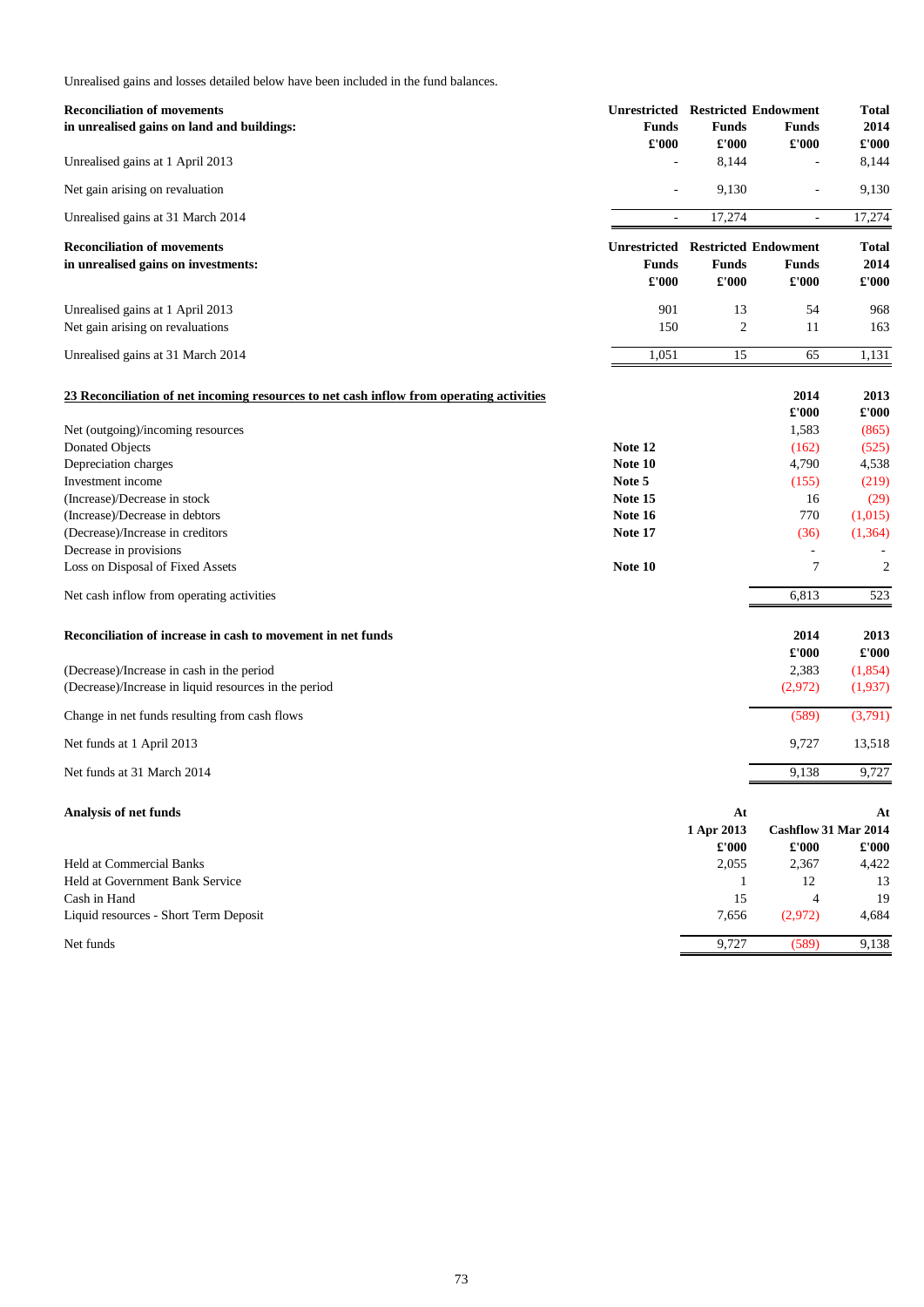#### **24 Related party transactions**

#### **a) The Department for Culture, Media and Sport**

|                               |        | 2014          | 2013          |
|-------------------------------|--------|---------------|---------------|
|                               |        | $\pounds 000$ | $\pounds 000$ |
| Grant in Aid received         |        | 14,675        | 15,215        |
| Capital Grant in Aid received |        | 1,708         | 1,633         |
| Total received from DCMS      | Note 2 | 16,383        | 16,848        |

#### **b) The Heritage Lottery Fund**

|                                                        |        | 2014          | 2013                      |
|--------------------------------------------------------|--------|---------------|---------------------------|
|                                                        |        | $\pounds 000$ | $\pmb{\mathfrak{E}}$ '000 |
| Capital Grants received from the Heritage Lottery Fund | Note 2 | 2,780         |                           |

#### **c) The Trustees, Staff and Other Related Parties**

During the year the National Maritime Museum has had various material transactions with other entities, as set out below:

There were additional related party transactions conducted with various parties which fall below our materiality threshold  $(E1,000)$ . These transactions resulted in income of £1,494 and expenditure of £1,184.

At the year end there is a creditor balance of £1,500,000 with the Royal Museums Greenwich Foundation.

The National Maritime Museum received lottery grants from the Heritage Lottery Fund in the year of £2,862,721 (Nil - 2013). The HLF shares the same parent Department (DCMS) and is therefore a related party. There was an outstanding balance of £8,517 (Nil- 2013) at the end of the year.

| <b>Related Party</b>                                           | <b>Nature of Relationship</b>                                                                                                        | Value of<br>income<br>received<br>during the<br>year<br>$\pounds 000$ | <b>Value of</b><br>expenditur<br>e during<br>the year<br>$\pounds$ '000 | <b>Nature of transaction</b>                            |
|----------------------------------------------------------------|--------------------------------------------------------------------------------------------------------------------------------------|-----------------------------------------------------------------------|-------------------------------------------------------------------------|---------------------------------------------------------|
| Lloyds Register Education Trust                                | D Moorhouse, Chairman of Trustees of the related<br>party, served as a Trustee during the year                                       | 96                                                                    |                                                                         | Grant received                                          |
| <b>Imperial War Museum</b>                                     | C Lintott, who provided research assistance to the<br>related party, served as a Trustee during the year                             | 16                                                                    |                                                                         | Expenditure recharges - shared rental<br>expense        |
| Royal Museums Greenwich<br>Foundation                          | E Boddington, a Trustee of the related party, served as<br>a Trustee during the year                                                 | 10                                                                    |                                                                         | Expenditure recharges                                   |
| <b>BBC</b>                                                     | C Lintott, freelancer for the related party, served as a<br>Trustee during the year.                                                 | 5                                                                     |                                                                         | Income from image use                                   |
| Chatham Historic Dockyard Trust                                | Sir R Crawford, a Trustee of the related party, served<br>as a Trustee during the year                                               | 3                                                                     |                                                                         | Income from image use                                   |
| Greenwich Foundation for the Old<br><b>Royal Naval College</b> | Sir R Crawford, Chairman of the related party, served<br>as a Trustee during the year                                                | 3                                                                     |                                                                         | Expenditure recharges - shared Youth<br>Summit expenses |
| Royal Museums Greenwich<br>Foundation                          | E Boddington, a Trustee of the related party, served as<br>a Trustee during the year                                                 |                                                                       | 1,500                                                                   | Grants made                                             |
| Chatham Historic Dockyard Trust as a Trustee during the year   | Sir R Crawford, a Trustee of the related party, served                                                                               |                                                                       | 122                                                                     | Rental at No1 Smithery, Chatham                         |
| <b>Imperial War Museum</b>                                     | C Lintott, who provided research assistance to the<br>related party, served as a Trustee during the year                             |                                                                       | 8                                                                       | Research assistance                                     |
| Greenwich Foundation for the Old<br>Royal Naval College        | Sir R Crawford, Chairman of the related party, served<br>as a Trustee during the year                                                |                                                                       | $8\,$                                                                   | WHS costs                                               |
| <b>Museums Association</b>                                     | K Fewster, President of the related party, served as<br>Director during the year                                                     |                                                                       | 6                                                                       | Conference and membership costs                         |
| Clore Leadership Programme                                     | M Sarna, a fellow of the related party, served as a<br>Director during the year.                                                     |                                                                       | $\overline{2}$                                                          | Staff training and development                          |
| Goldsmiths University of London                                | G Crossick, a consultant for the related party, served as<br>a Trustee during the year.                                              |                                                                       | $\overline{2}$                                                          | Staff training and development                          |
| <b>ICCM</b>                                                    | K Fewster, a Member of the related party, served as<br>Director during the year                                                      |                                                                       | $\mathbf{1}$                                                            | Membership costs                                        |
| <b>ICOM</b>                                                    | K Fewster, a Member of the related party and whose<br>wife is the chair for the related party, served as<br>Director during the year | 133                                                                   | 1,650                                                                   | Membership costs                                        |
|                                                                |                                                                                                                                      |                                                                       |                                                                         |                                                         |

The National Maritime Museum is a Non-Departmental Public Body whose parent department is the Department for Culture, Media and Sport.

The Department for Culture, Media and Sport is regarded as a related party. During the year the Museum had a number of transactions in the normal course of business and at full arm's length with the Department. There were no outstanding balances at the end of the year.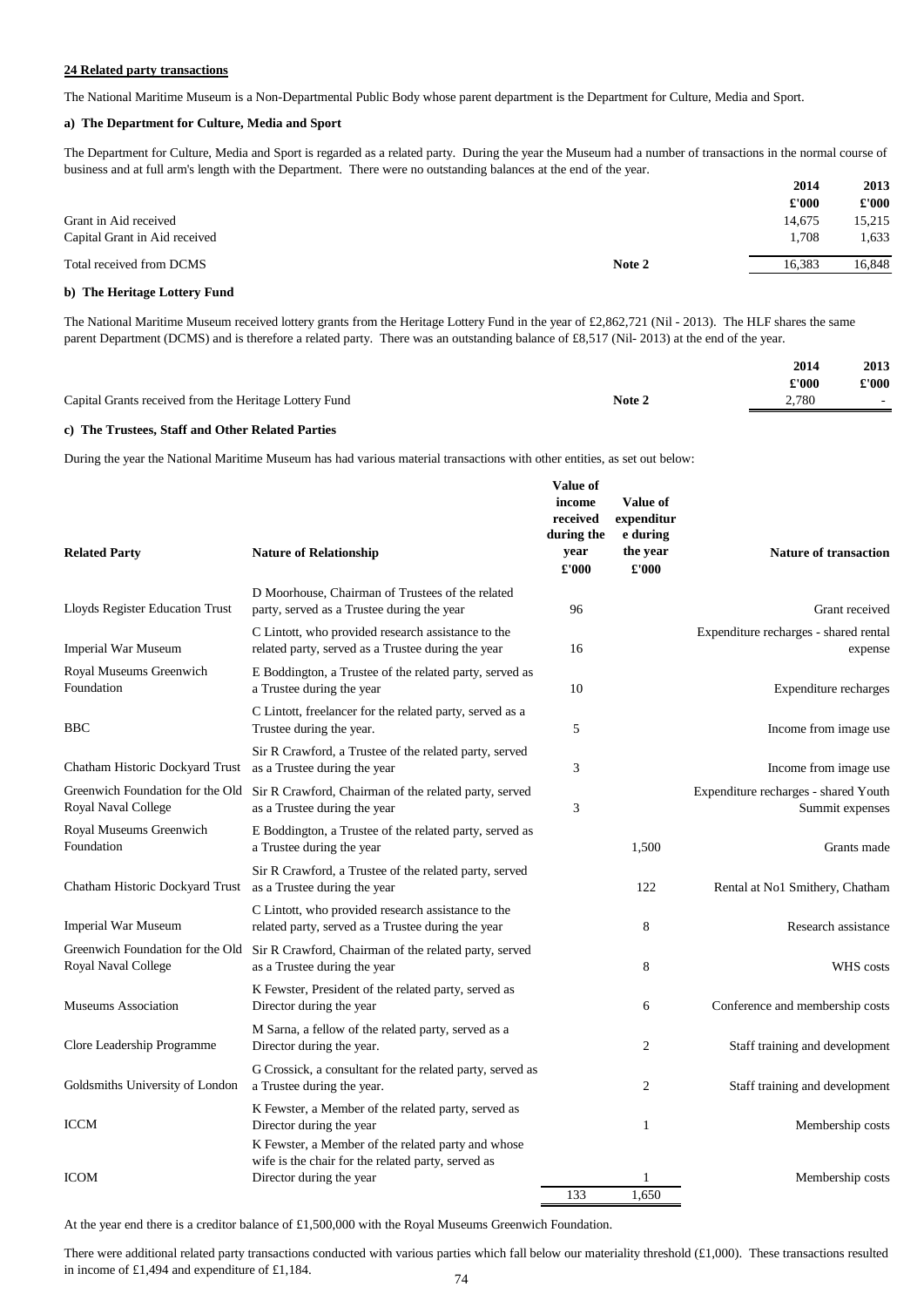# **25 Contingent Liabilities**

The Museum had no contingent liabilities at the year end.

# **26 Post Balance Sheet Events**

There are no other post balance sheet events to report.

# **27 Control of the Consolidated Entities**

These financial statements were authorised for issue, on the date given on the Audit Certificate, by the Accounting Officer and the Board of Trustees.

The consolidated charity accounts consist of the National Maritime Museum and the three Trust Funds. The consolidated group accounts of the National Maritime Museum also include the results of a trading subsidiary, National Maritime Museum Enterprises Limited. The Museum controls NMME through ownership of 100% of its issued share capital. Control of the Trust Funds arises from the Trust deeds which vest ownership of the assets, which are to be used for the benefit of the Museum, in the Trustees of the Funds. Monitoring of the performances of NMME and the Trusts is undertaken by the Trustees of the National Maritime Museum through quarterly Trustee, Board, and Finance Committee meetings. Day to day control is operated through the financial and management arrangements of the executive offices of the Museum. Accountability is to the Trustees of the Museum and to the Department for Culture, Media and Sport.

# 75